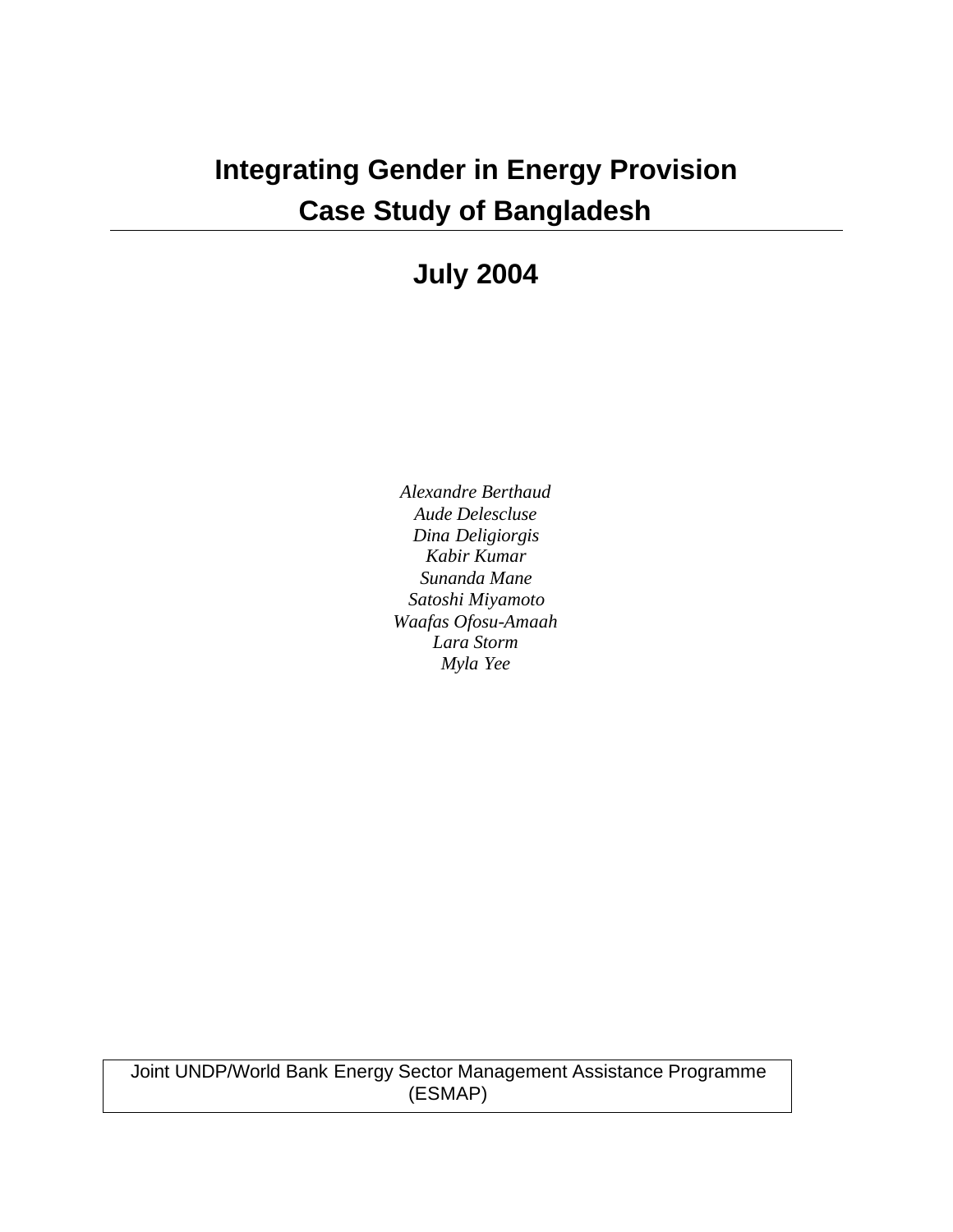Copyright © 2004 The International Bank for Reconstruction and Development/THE WORLD BANK 1818 H Street, N.W. Washington, D.C. 20433, U.S.A.

All rights reserved Manufactured in the United States of America First printing July 2004

ESMAP Reports are published to communicate the results of ESMAP's work to the development community with the least possible delay. The typescript of the paper therefore has not been prepared in accordance with the procedures appropriate to formal documents. Some sources cited in this paper may be informal documents that are not readily available.

The findings, interpretations, and conclusions expressed in this paper are entirely those of the author(s) and should not be attributed in any manner to the World Bank, or its affiliated organizations, or to members of its Board of Executive Directors or the countries they represent. The World Bank does not guarantee the accuracy of the data included in this publication and accepts no responsibility whatsoever for any consequence of their use. The Boundaries, colors, denominations, other information shown on any map in this volume do not imply on the part of the World Bank Group any judgment on the legal status of any territory or the endorsement or acceptance of such boundaries.

Papers in the ESMAP Technical Series are discussion documents, not final project reports. They are subject to the same copyrights as other ESMAP publications.

The material in this publication is copyrighted. Requests for permission to reproduce portions of it should be sent to the ESMAP Manager at the address shown in the copyright notice above. ESMAP encourages dissemination of its work and will normally give permission promptly and, when the reproduction is for noncommercial purposes, without asking a fee.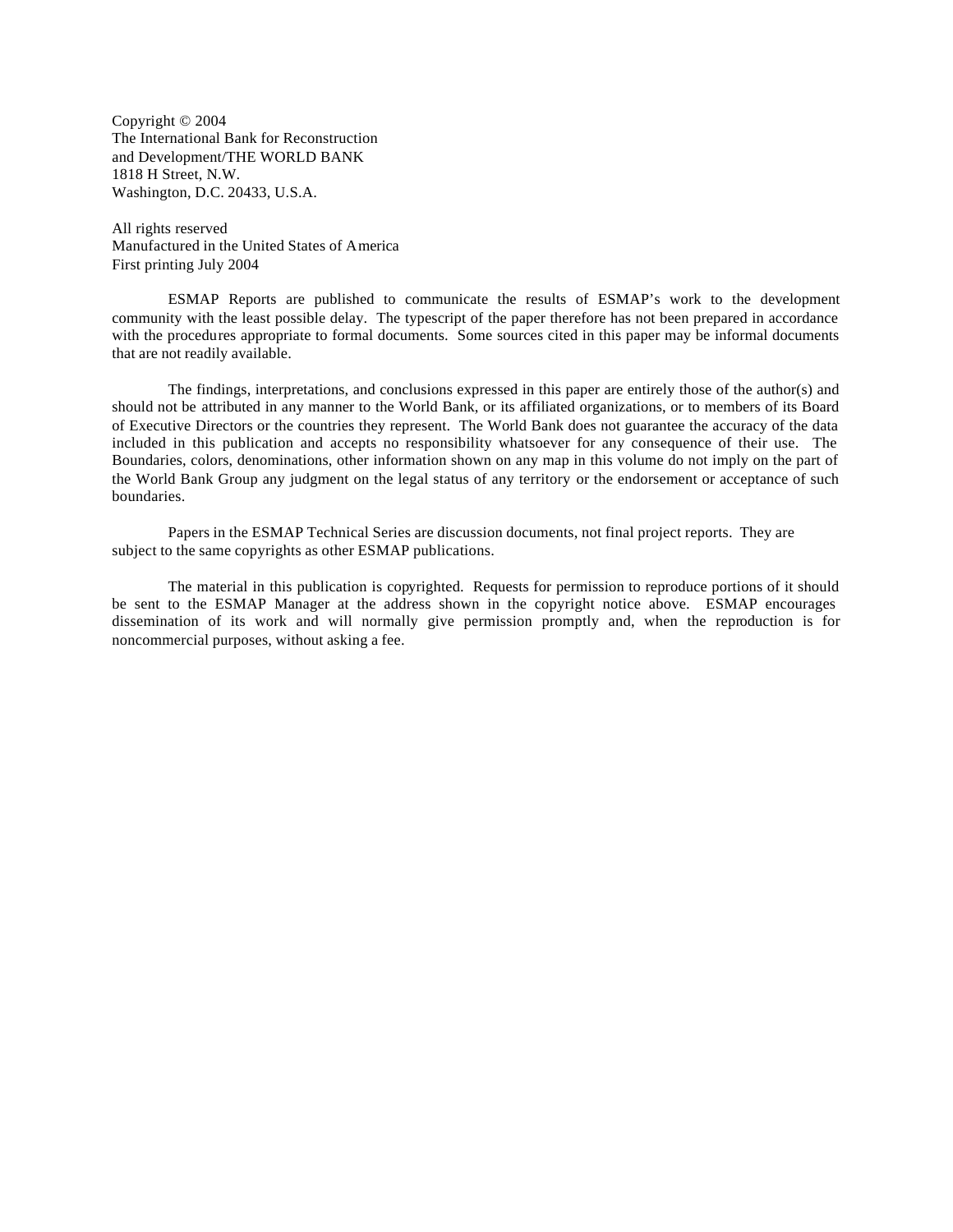| Rationale for Incorporating Gender into the Energy Sector3                      |
|---------------------------------------------------------------------------------|
|                                                                                 |
|                                                                                 |
|                                                                                 |
|                                                                                 |
| Case Study: Rural Electrification and Renewable Energy Development Project20    |
|                                                                                 |
|                                                                                 |
| Case Study: Opportunity for Women in Renewable Energy Technology Utilization in |
|                                                                                 |
|                                                                                 |
|                                                                                 |
|                                                                                 |
|                                                                                 |
| <b>Findings and Conclusions</b><br>37                                           |
|                                                                                 |
| General Recommendations to Scale Up Gender Mainstreaming41                      |
|                                                                                 |
|                                                                                 |
|                                                                                 |
|                                                                                 |

## **Contents**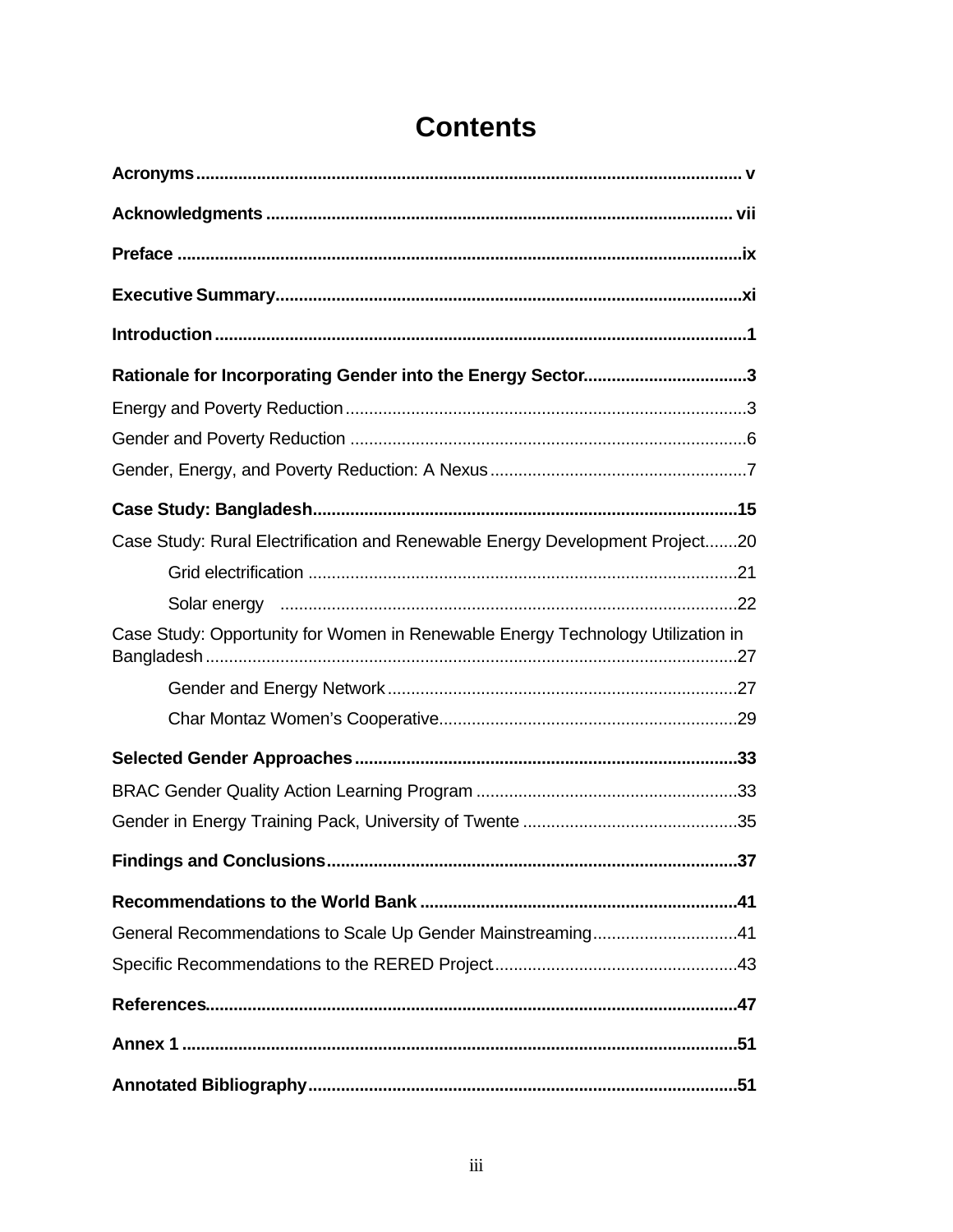#### *Boxes*

| Box 4: A Typical Day of a Masai Woman and Her Smoke Exposure13                             |
|--------------------------------------------------------------------------------------------|
| Box 5: Bangladesh Energy Sector: Present Constraints and Future Challenges 16              |
| Box 6: Sustainability of the Women's Cooperative: Challenges and Possible Strategies       |
| Box 7: Insufficient Managerial Skills: A Barrier to Scaling up and Building Local Capacity |
|                                                                                            |

#### *Figures*

### *Tables*

|--|--|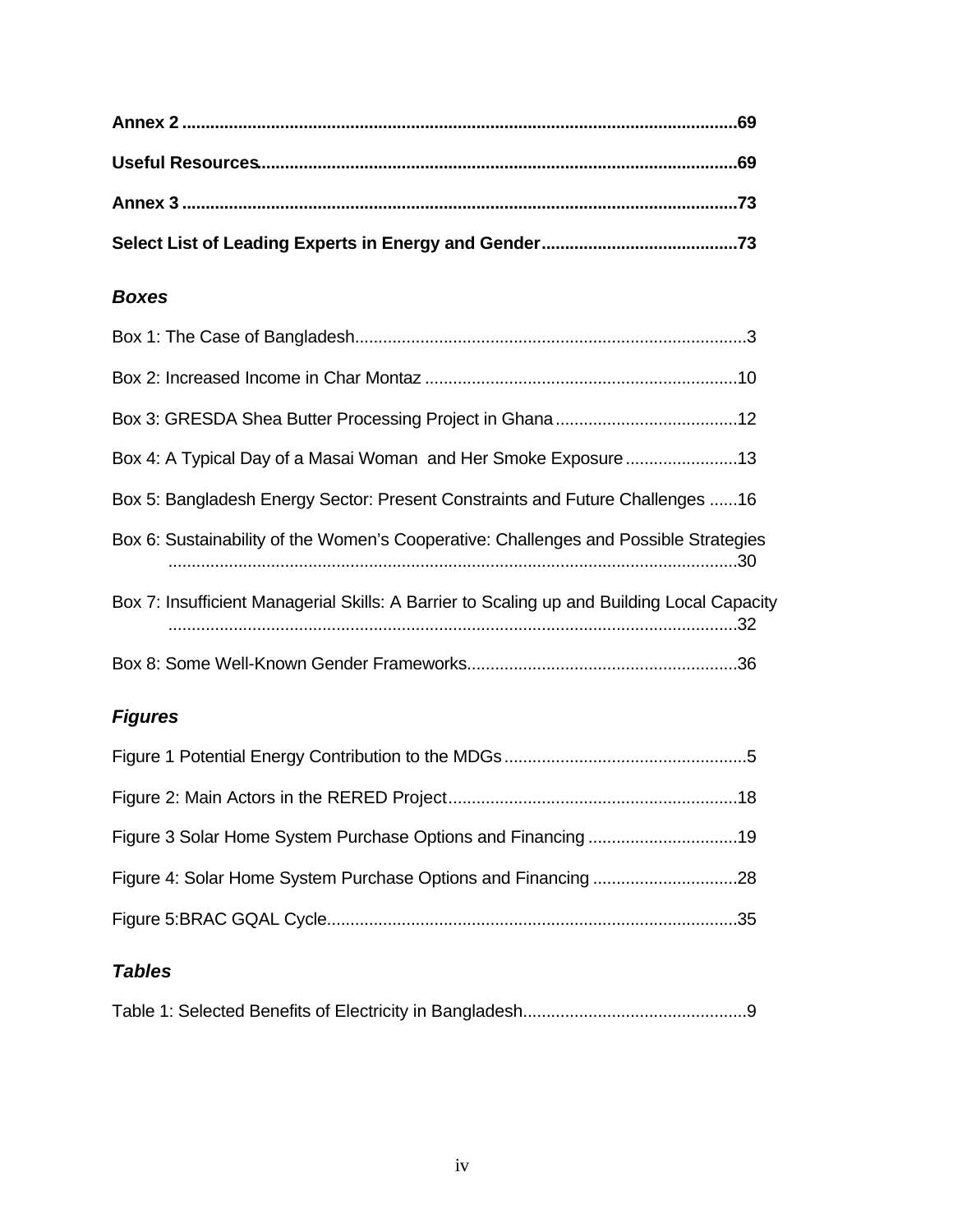## **Acronyms**

- BPDB Bangladesh Power Development Board
- BRAC Bangladesh Rural Advancement Committee
- CGA Country gender assessment
- CIDA Canadian International Development Agency
	- DC Direct Current
- DESA Dhaka Electric Supply Authority
- DFID Department for International Development (United Kingdom)
- ENERGIA International Network on Gender and Sustainable Energy
	- ESMAP Energy Sector Management Assistance Program
		- GAD Gender and Development
		- GEF Global Environment Facility
		- GEM Gender Equality Mainstreaming
		- GQAL Gender Quality Action Learning
	- GENES La Red Centroamericana de Género en Energía Sostenible [Mesoamerican Network on Gender and Sustainable Energy]
- GRESDA Gender Responsive Renewable Energy Systems Development and Application
	- GTZ German Agency for Technical Cooperation (*Deutsche Gesellschaft für Technische Zusammenarbeit*)
	- HDRC Human Development Research Centre
		- IDA International Development Association
	- IDCOL Infrastructure Development Company Limited
		- IGA Income Generation Activity
		- ITDG Intermediate Technology Development Group
		- LPG Liquid Petroleum Gas
		- M&E Monitoring and Evaluation
		- MCP Medically Competent Practitioner
	- MDGs Millennium Development Goals
	- MEMR Ministry of Energy and Mineral Resources
		- MFI Microfinance Institution
		- MFP Multifunctional Platform (Initiative)
		- NGO Nongovernmental Organization
- NRECA National Rural Electric Cooperative Association
	- PBS *Palli Bidyut Samity* (Rural Electricity Cooperative)
	- PO Participating Organization
- PRMGE Poverty Reduction and Economic Management: Gender and Development
	- PSL Prokaushali Sangsad Limited
	- PV Photovoltaic
	- RE Rural Electrification
	- REB Rural Electrification Board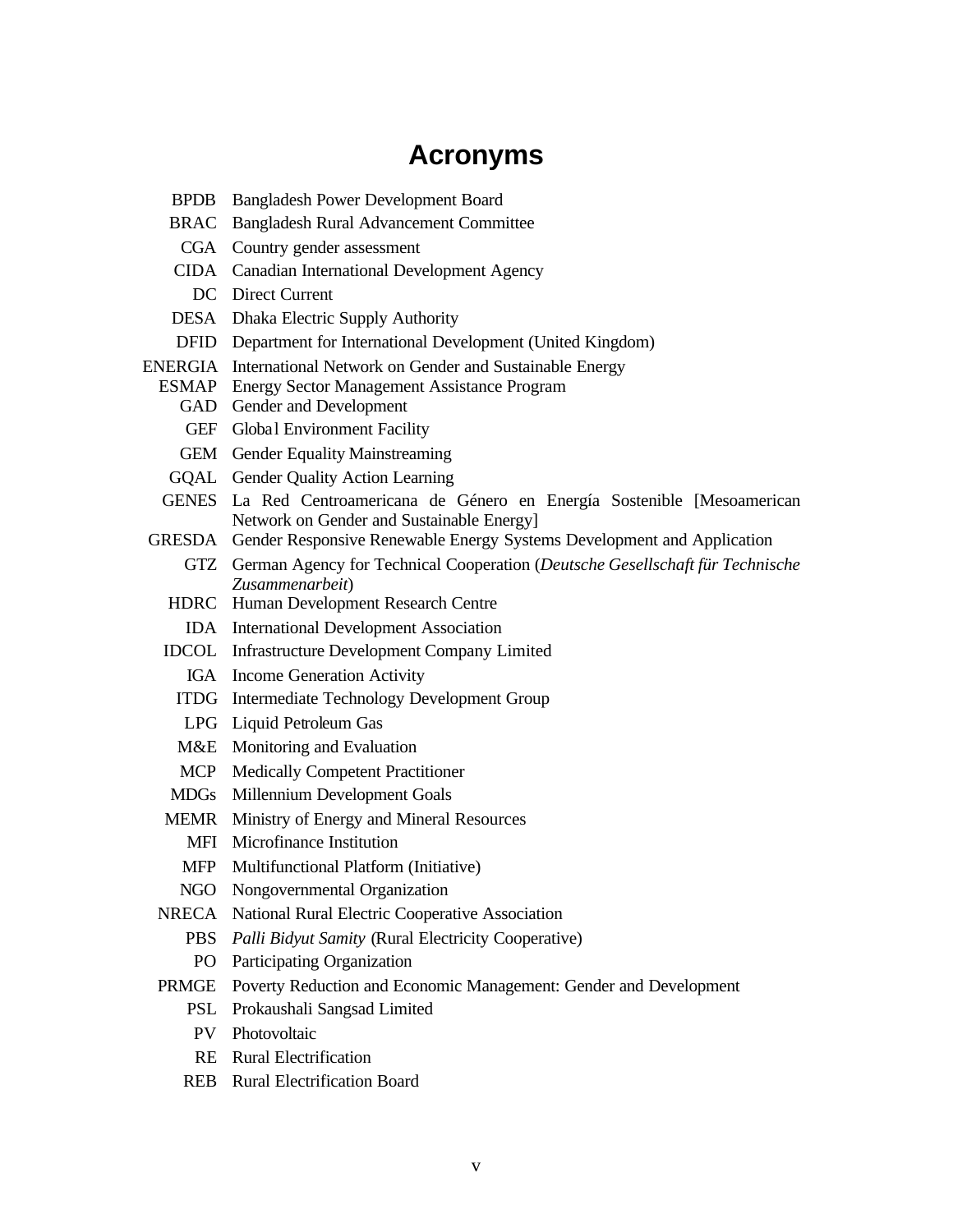- RERED Rural Electrification and Renewable Energy Development
	- RET Renewable Energy Technology
	- SAP South Asia Partnership
- SASEI South Asia Energy and Infrastructure Unit, World Bank
- SASES South Asia Environment and Social Unit, World Bank
- SEEMC Socio-Economic Evaluation and Monitoring Cell
	- SEP Solar Energy Program
	- SHS Solar Home System
	- SIDA Swedish International Development Agency
	- SIPA School of International and Public Affairs (Columbia University) Tk Taka (Bangladeshi currency)
	- TMSS Thengamara Mohila Sabuj Sangha
- UNDP United Nations Development Programme
- UNIFEM United Nations Development Fund For Women
- USAID United States Agency for International Development
	- WEG Women's Energy Group
	- WID Women in Development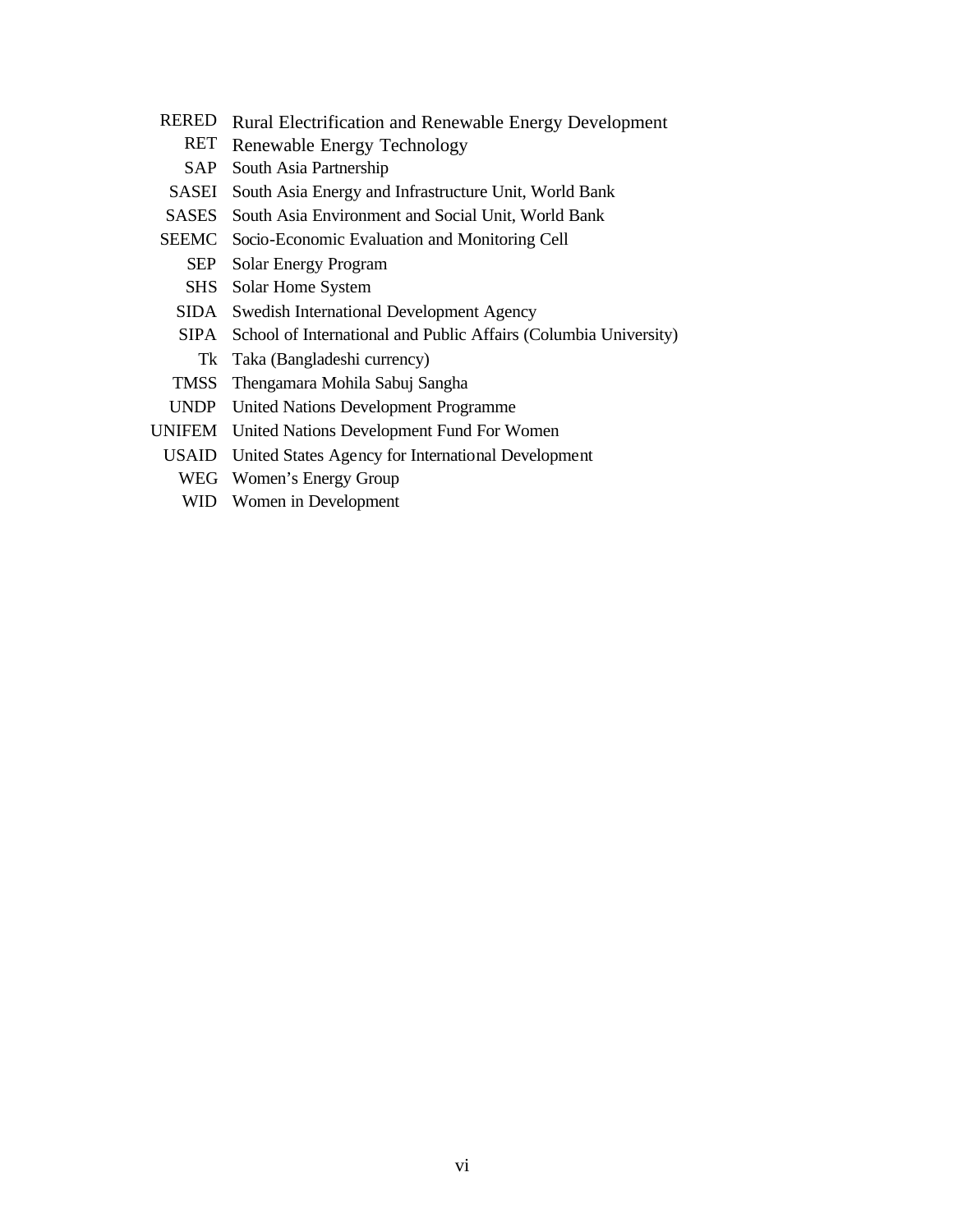### **Acknowledgments**

This report is the result of a collaboration between the World Bank's Energy Sector Management Assistance Program (ESMAP), Poverty Reduction and Economic Management's Gender and Development (PRMGE) anchor, and the Columbia University School of International Public Affairs (SIPA). The report was prepared by SIPA students Alexandre Berthaud, Aude Delescluse, Dina Deligiorgis, Sunanda Mane, Satoshi Miyamoto, Lara Storm, and Myla Yee, under the task management of A. Waafas Ofosu-Amaah, Senior Gender Specialist (PRMGE). Several World Bank staff members contributed to the design of the project and provided valuable advice and comments during its implementation, including Nilufar Ahmed South Asia Environment and Social Unit (SASES), Douglas French Barnes, South Asia Energy and Infrastructure Unit (SASEI); Helene Monika Carlsson (PRMGE), Kabir Kumar (PRMGE), Mohammad Iqbal (SASEI), Dominique Lallement (ESMAP), Lana Moriarty (SASES), Chrisantha Ratnayake (SASEI), Kazim Saeed (ESMAP), and Wendy Wakeman (PRMGE). The Columbia University SIPA faculty adviser was Professor Jacqueline Klopp, and the SIPA workshop coordinator was Fida Adely. The team would like to acknowledge their guidance, motivation, and assistance.

The Columbia team would like to extend its thanks to the representatives of the Char Montaz Women's Cooperative in Bangladesh. They left behind their families and everyday duties and came to Dhaka for three days to meet the team, an extraordinary gesture that is very much appreciated. The team also expresses its sincere thanks to the organizations and individuals in the energy sector in Bangladesh who helped to develop understanding of energy issues, despite their busy schedules. They include Paresh Mandal and his team as well as Sadequr Rahman Khan, Gender Quality Action Learning Program of the Bangladesh Rural Advancement Committee (BRAC), Dipal Barua of Grameen Shakti (Grameen Bank), Ziaul Islam Choudhury of the Rural Electrification Board, M. A. Sabir of the Dhaka Palli Bidyut Samity 1, Fouzul Kabir Khan of the Infrastructure Development Company Limited, the Bangladesh Power Development Board, and Sayed Nurul Alam of the South Asia Partnership.

The team also extends its gratitude to Mohammad Iqbaland Nilufar Ahmad and his team at the World Bank office in Dhaka, Asma Huque and Hasna Khan of Prokaushali Sangsad Limited (PSL), Dr. Nurul Islam of Bangladesh University of Engineering and Technology, Mohamed Moshin Ali of the Bangladesh Ministry of Energy and Mineral Resources, , members of the Gender and Energy Network, James Ford of National Rural Electric Cooperative Association International, representatives from the United States Agency International Development in Bangladesh, Shakila Parveen Khan (World Bank Dhaka office), Hafiza Zahir (BRAC), and Khalequzzaman (PSL) for their assistance in numerous ways during the visit to Bangladesh. This report was edited by the Grammarians Inc., desktop publishing was provided by Sumit Kayastha. Marjorie K. Araya from ESMAP supervised the production, distribution and dissemination of this report. Printing was completed by the World Bank Group's print shop and the map on page 15 was cleared by Jeffrey Lecksell from the Map Design Unit of the World Bank Group.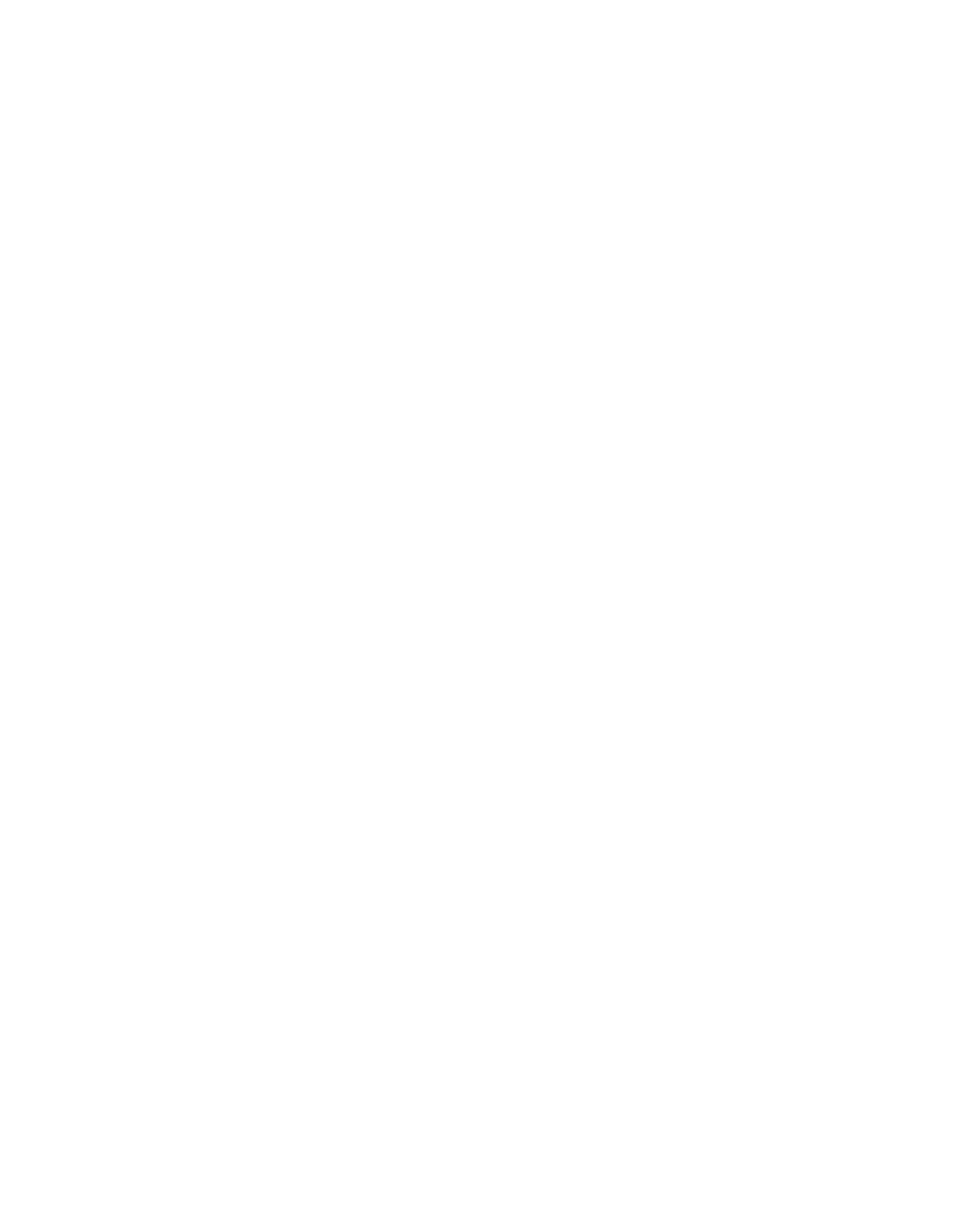## **Preface**

The World Bank's strategies for the energy sector (Fuel for Thought: An Environmental Strategy for the Energy Sector, World Bank, 1999) and gender mainstreaming (Integrating Gender into the World Bank's Work: A Strategy for Action, World Bank, 2002) stress the importance of working across sectors to respond to the priorities of its client countries. Both energy-related development interventions and gender equality goals are important for poverty reduction, sustainable development, and the attainment of the Millennium Development Goals. Because women and men face different needs and constraints as producers and users of energy services, taking these differences into consideration when designing and implementing energy programs can substantially enhance the sustainability and effectiveness of such programs.

The World Bank is increasingly recognizing the links between gender, energy, and development and is adopting innovative approaches to serve the energy needs of both women and men, notably through the World Bank–United Nations Development Programme Energy Sector Management Assistance Program (ESMAP), the Regional Program for the Traditional Energy Sector, and the Asia Alternative Energy Program. ESMAP's gender and energy work plan has involved research through grant-based pilots, generating knowledge about the genderenergy linkages and integrating gender into advisory services on national strategies.

The objectives of this study were to collect and analyze evidence to present a rationale for integrating gender into energy programs, examine the complexities involved, and propose some analytical tools, resources, methodologies, and guidelines that can assist in addressing them. The main findings are that frameworks for gender planning and their practical implications are not well understood, and coordination between energy and gender specialists is weak. Nevertheless, the report finds that direct and indirect benefits can and do accrue to women and society from integrating a gender dimension into energy-related interventions. Based on these findings, the team makes three key recommendations:

- 1. Enhance understanding of the direct benefits from addressing gender in energy programs through more sex-disaggregated data and analysis, gender-sensitive monitoring and evaluation systems, and targeting women for energy services.
- 2. Promote women's participation in energy activities by raising policymakers' and energy specialists' awareness of these links and providing education on energy technologies with the needs of female and male energy end users in mind.
- 3. Provide women with opportunities to gain technical and managerial knowledge and play key roles in commercial energy provision, and promote more decentralized systems of energy services provision to overcome entry barriers in the traditional energy sector.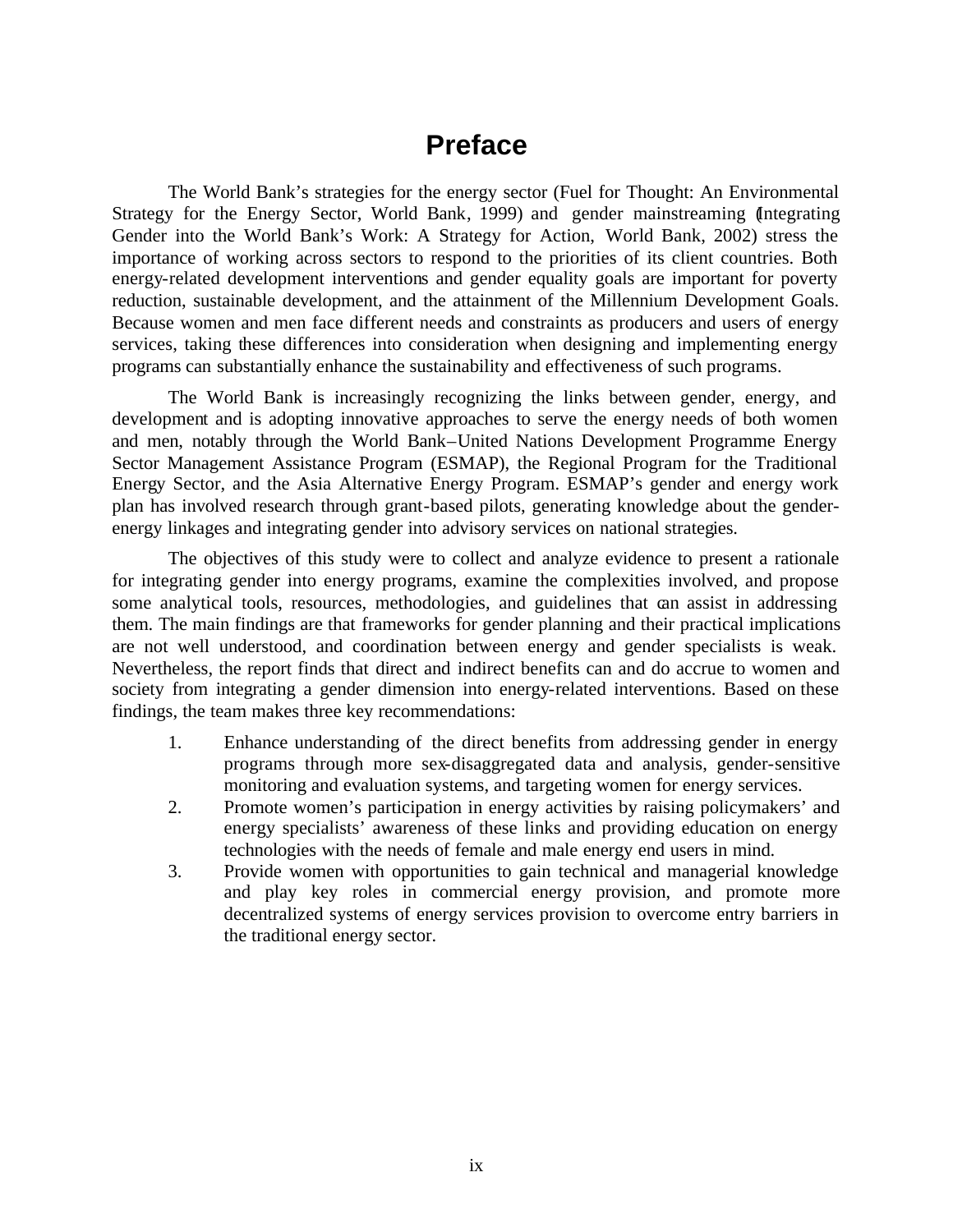Integrating gender issues into energy programs is complex and challenging because it involves social, technical, and policy considerations. The study findings are useful for World Bank operational staff, especially those working on energy, and regional and country gender coordinators, who may find the analytical information on gender and the energy sector helpful for the preparation of the country gender assessments that are required under the Bank's policy on gender and development (OP/BP 4.20).

alet

Dominique Lallement Manager ESMAP

Cecilia Valdiviero

Cecilia Valdivieso Sector Manager PRMGE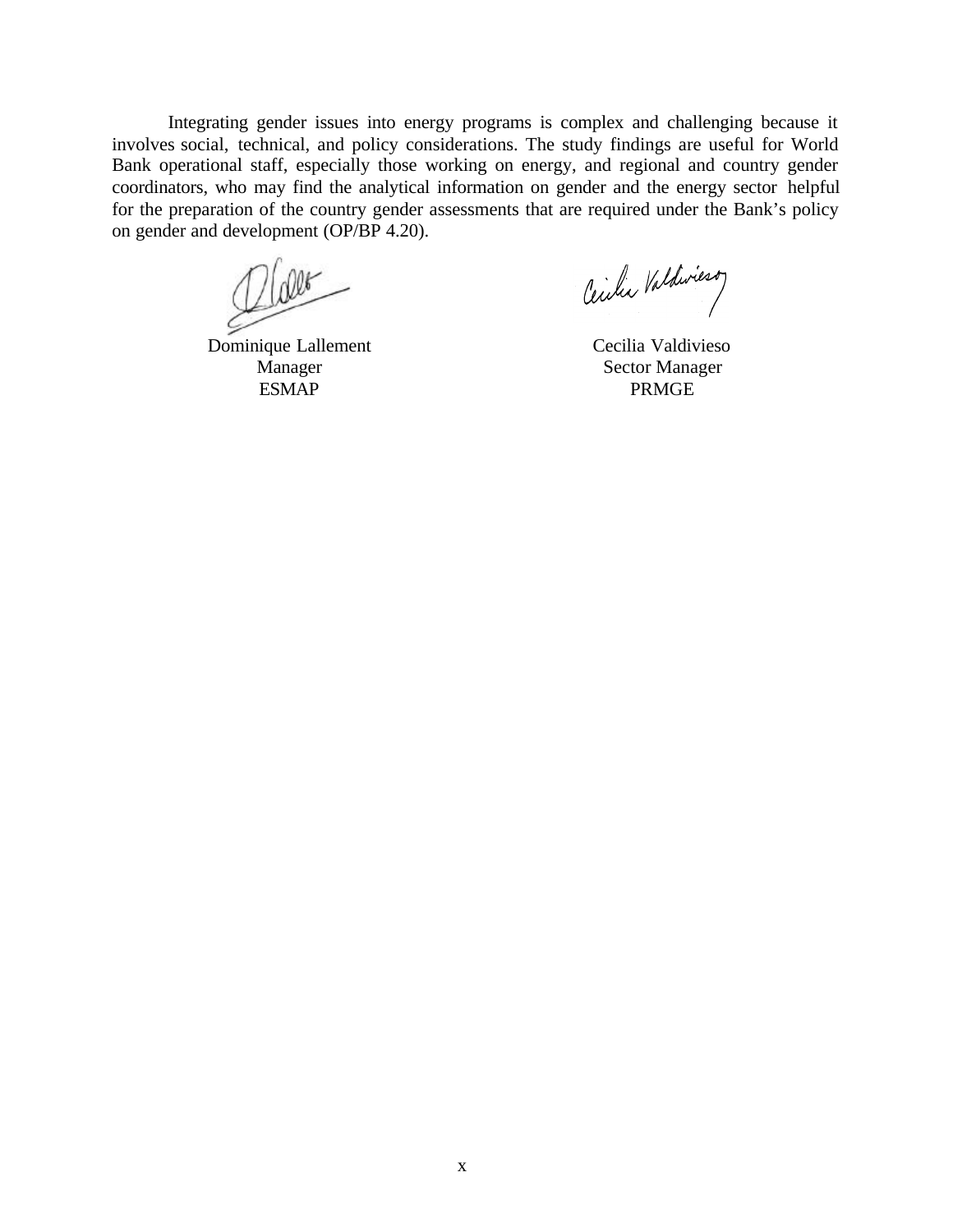## **Executive Summary**

1. Energy sector projects and women's empowerment are crucial to poverty reduction efforts, sustainable development, and achievement of the Millennium Development Goals (MDGs). Energy-related issues are often assumed to be gender neutral. However, energy scarcity can have disproportionately negative effects on women in the developing world. A large proportion of the world's poorest are women, and approximately 70 percent of the energy sources in developing countries come from biomass fue ls, which are overwhelmingly the responsibility of women. Historically, this link has not been acknowledged in energy planning and projects, whether governmental or nongovernmental. Similarly, energy as a crucial input to other sectors, such as agriculture, has a myriad of implications when analyzed through a gendered lens with respect to specific times and places. Approaching energy planning in a manner that accounts for changing gender relations can do much to transform the situation of women and their relations to men.

2. The mission of the Columbia University School of International Public Affairs team was to work with the Energy Sector Management Assistance Program (ESMAP) and the Gender and Development anchor in the Poverty Reduction and Economic Management Network (PRMGE) to (a) collect and analyze evidence to present a strong rationale for integrating gender into the energy sector; (b) conduct an examination of energy projects in Bangladesh to learn lessons about best gender practices in this sector and how they might be scaled up, especially in the World Bank rural electrification project in the country; and (c) identify tools that could assist in creating a gender framework for the energy sector.

3. Much of the literature on gender and energy calls for a clear delineation of policy objectives for integrating gender in the energy sector by the implementing or funding institution. Generally, these rationales fall along three considerations: more efficient and effective program outcomes, more equitable distribution of benefits, increased gender equality, or all three. In practice, however, as supported by the case study in Bangladesh, gender considerations were conceptualized, not in the context of a planning or policy framework, but rather in relation to differentiated benefits received by men and women from improved energy services. In one instance, ESMAP's project in Char Montaz directly targeted women to become producers and suppliers of much-needed energy services. The project provided women with business and technical skills, which resulted in raising women's professional profile in the community and evidence of changing gender roles in the household.

4. The findings from the case study, along with the literature review, find the following overall implications of the importance of gender and energy in poverty reduction:

- The MDGs cannot be attained without strong emphasis on energy issues.
- − Improved energy services have gender-differentiated consequences.
- − Direct and indirect benefits accrue to women and socie ty from integrating a gender dimension into energy-related development interventions.
- 5. Other key findings from the field research include:
	- − Although energy provision is gender neutral, energy sector organizations are male dominated.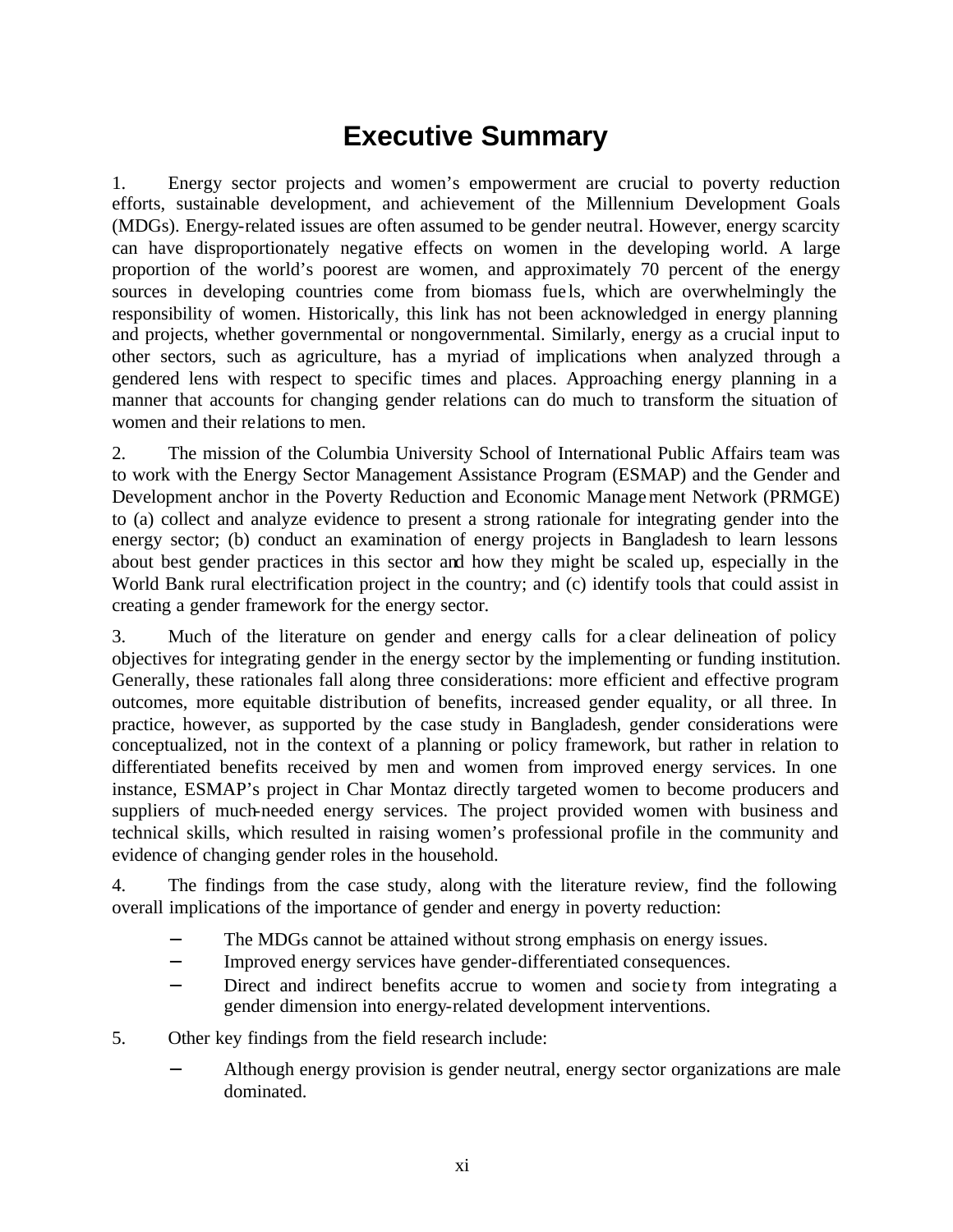- The social context and customary laws pose a challenge to empowerment of women and the move toward gender equality.
- Gender terminology and practical implications are misunderstood by both men and women.
- Although participatory methods are increasingly being applied in some rural electric cooperatives, there is no focus on gender analyses.
- Gender frameworks are not used for planning, implementation, and monitoring and evaluation.
- There is little evidence of gender training in the energy sector, including the Gender and Energy Network.
- − Coordination among energy players, as well as between energy and gender specialists, is weak.
- − Implementing agencies have limited capacity to deal with *both* gender and energy as an intersection.
- Greater awareness of gender issues is found within grassroots organizations.
- Partnering with a credible and tenured local institution(s) is key to sustainability.
- − Microfinance institutions play an important role in increasing access to credit for development purposes and provide capacity building in business and managerial skills, especially for women.
- Some organizations have realized the potential of energy-related development planning through innovative projects.
- Combining energy services with income-generating activities offers the potential for greater economic benefit.
- − Focus on customers' ability to pay for energy services marginalizes poorer segments of the population, especially women.
- The rural population, especially women, lacks technical knowledge of modern, decentralized energy services.
- Economic factors, external agents, and informed social networking influence gender relations and roles and have the potential to increase gender equality.

6. The examination of energy projects in Bangladesh revealed the critical opportunities provided for poverty reduction, given targeted energy interventions. Further, as detailed in this report by Dr. Abul Barkat's study, energy interventions had tremendous benefits for both men and women, demonstrating the importance of purposely gathering data that distinguishes along gender lines to assist with future planning. Finally, there was evidence that a recent effort, however minimal, has been undertaken to include women in various aspects of energy planning in Bangladesh. This is not to be equated with a gender approach—which may include, as one component, increasing the numbers and visibility of women in the sector—but it truly encompasses much more. A gender approach recognizes the socially constructed roles of men and women in public and private life. These roles and the relationships they maintain with specific development sectors (and the energy therein) are unique to each context. A gender approach, therefore, is a process and an understanding that guides the planning, implementation, and evaluation of any given program and project to enable the attainment of all three general objectives laid out above. Although seemingly abstract, frameworks exist to assist in concretizing the approach, just as different sorts of training help individuals develop the awareness necessary to successfully carry out the approach. To date, the University of Twente's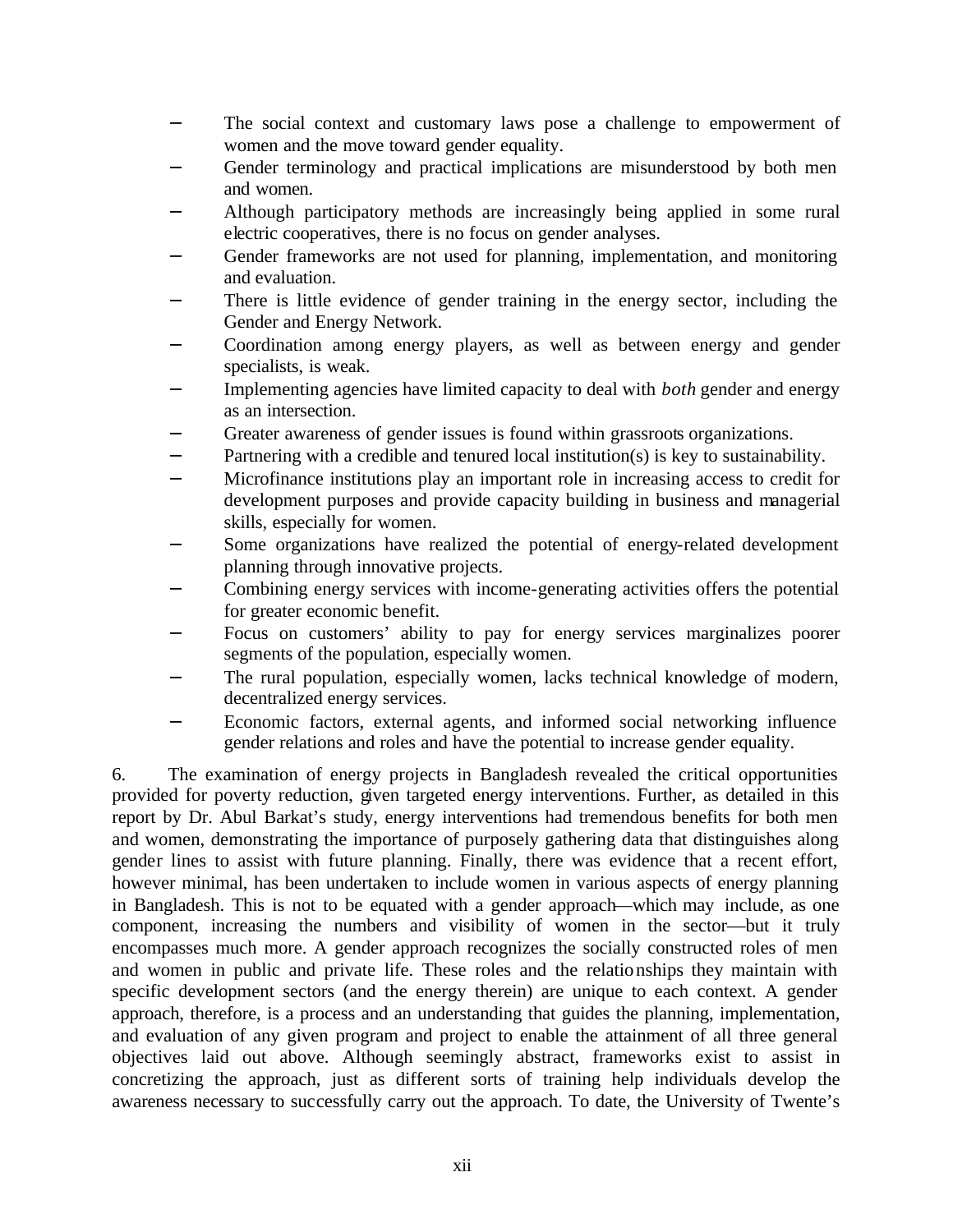*Gender in Energy Training Pack* (Skutsch 1997) is the only tool specific to this sector; however, other organizations, such as the United Nations Development Programme, are currently in the process of developing similar implements.

7. In closing, the report provides some general recommendations, as well as more specific recommendations for scaling up gender integration in the larger-scale Rural Electrification and Renewable Energy Development project in Bangladesh, a short list of existing gender tools, references for further research, and contact information for well-known individuals who examine the gender and energy intersection.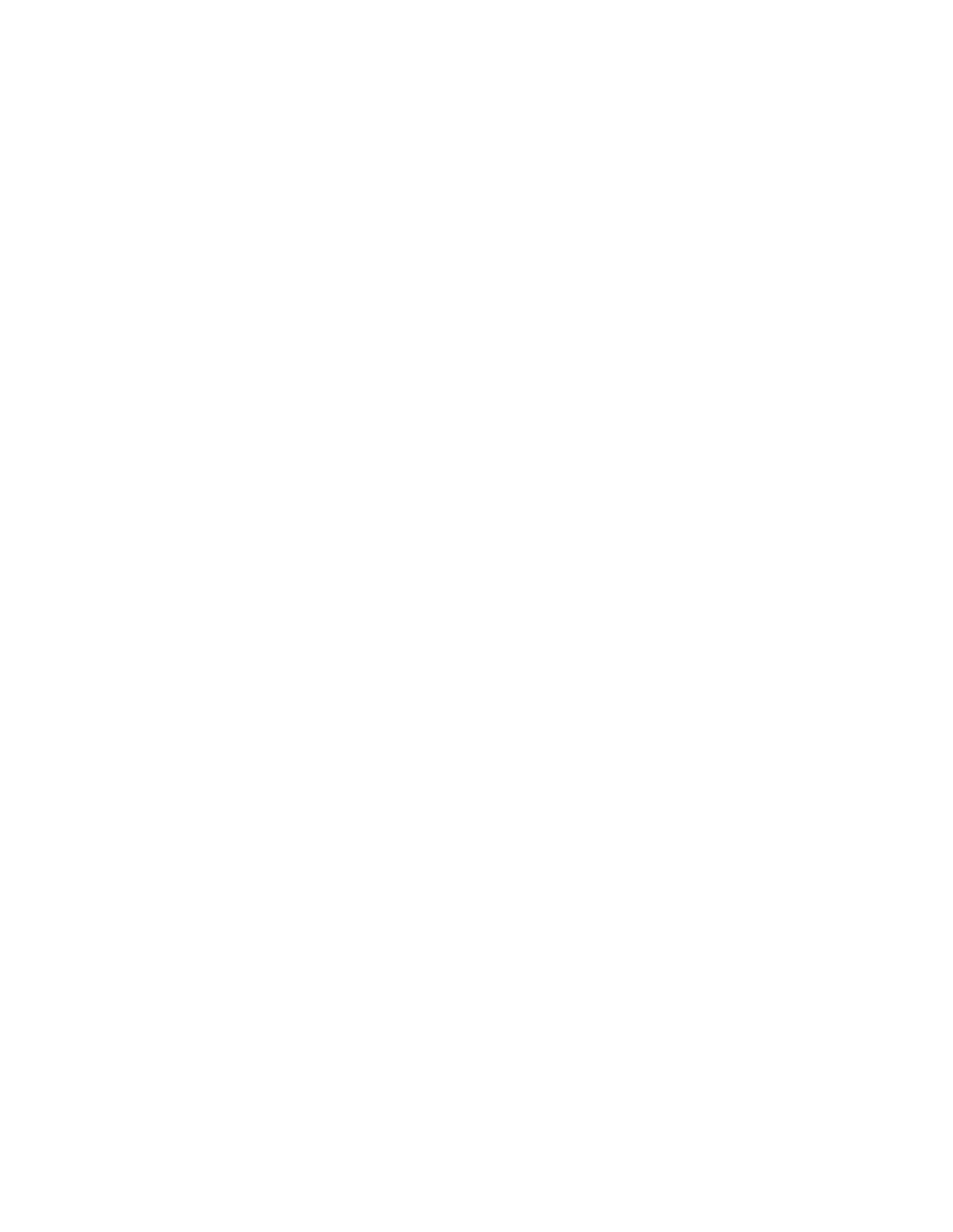# **1**

## **Introduction**

1.1 Energy sector projects and women's empowerment are crucial to poverty reduction efforts, sustainable development, and achievement of the Millennium Development Goals (MDGs). However, energy provision and promotion of gender equality are often pursued separately. Energy-related issues are often assumed to be gender neutral, yet energy scarcity can have disproportionately negative effects on poor women, the majority of whom are responsible for provision of household energy needs. Similarly, much work on gender fails to see how critical energy projects can be in transforming the situation of women and their relationships with men. Recent evidence shows that a gendered approach to development projects, energy included, can substantially improve the impact of these interventions on poverty reduction.

1.2 Currently, the most accepted approach for addressing gender inequality in any sector of the economy is gender mainstreaming. Key components of the strategy are promoting women's empowerment and gender equality. Concretely, this means understanding the various roles men and women maintain in a given society and allowing for the needs of both to be incorporated into policies, programs, project design, implementation, and monitoring and evaluation (M&E). Despite wide acceptance of this approach by many governments and donors at the policy level, huge discrepancies persist in planning and practice. According to Margaret Skutsch (1998), "…this is partly due to difficulties in translating policy into achievable objectives at the project level, which in itself is due to differences of opinion on what the motive is for including gender as a variable." This is especially true for the energy sector, because its intersection with gender has only recently been recognized as integral to development. Barbara Bamberger (2003) argues that "planners view energy as a technology-driven issue that is gender-neutral, that they do not recognize it as part of the poverty and economic development agenda."

1.3 The absence of a gender mainstreaming strategy in the energy sector can be attributed to a number of factors, including a focus within energy policies on economic performance and production, the technical and male-dominated nature of the energy sector, and the "invisibility" of benefits from energy. Nevertheless, a growing body of networks, organizations, and researchers have started to draw the attention of energy practitioners and policymakers to incorporation of the importance of gender concerns into energy work. The challenge remains how to learn from other gender and energy experiences, integrate the best practices, and develop sex-disaggregated data and tools to scale up policy and practice at the national level.

1.4 The mission of the Columbia University School of International Public Affairs team was to work with the Energy Sector Management Assistance Program (ESMAP) and the Gender and Development anchor in the Poverty Reduction and Economic Management Network to (a)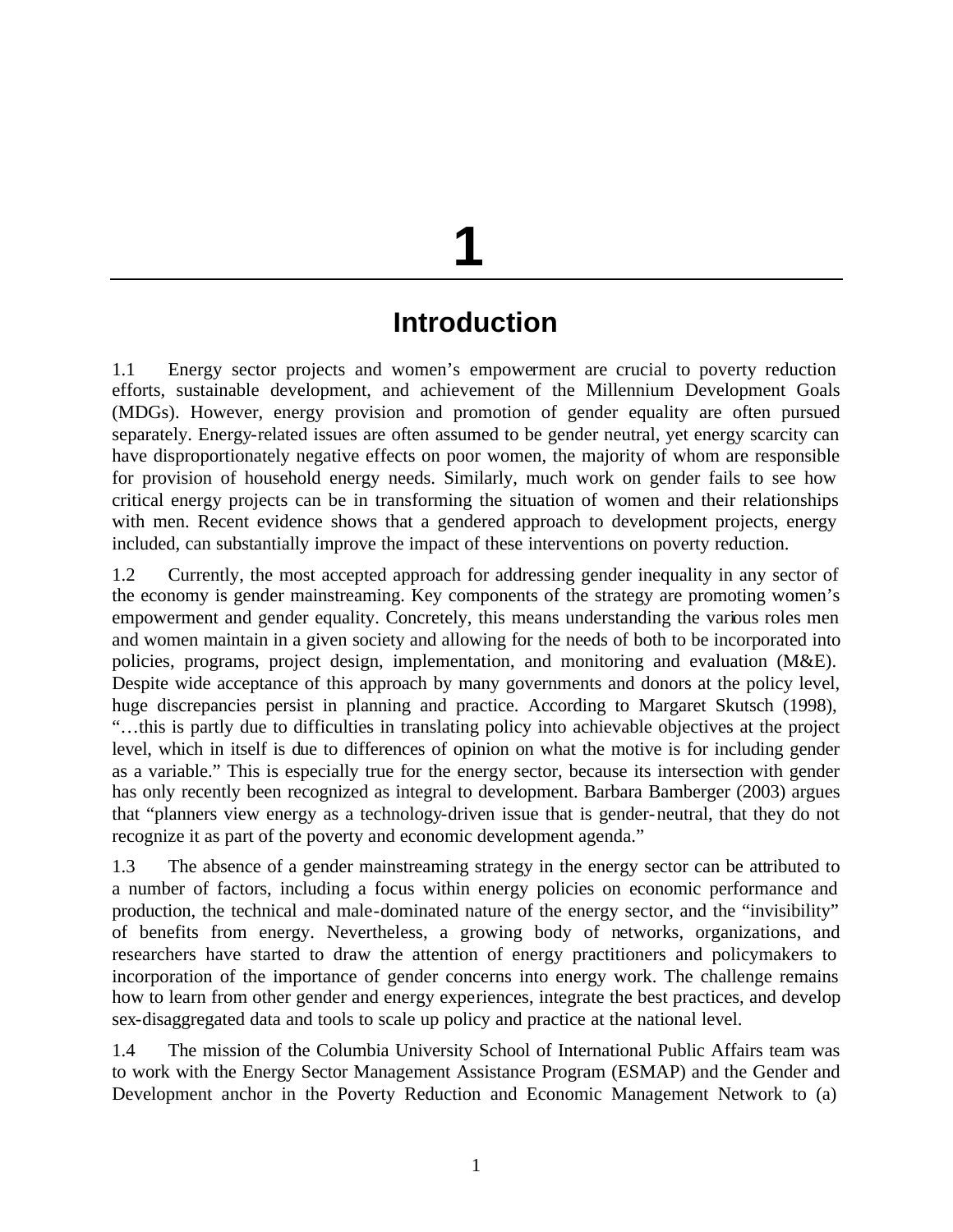collect and analyze evidence to present a strong rationale for integrating gender into the energy sector; (b) conduct an examination of energy projects in Bangladesh to learn lessons about best gender practices in this sector and how they might be scaled up, especially in the World Bank rural electrification project in the country; and (c) identify tools that could assist in creating a gender framework for the energy sector.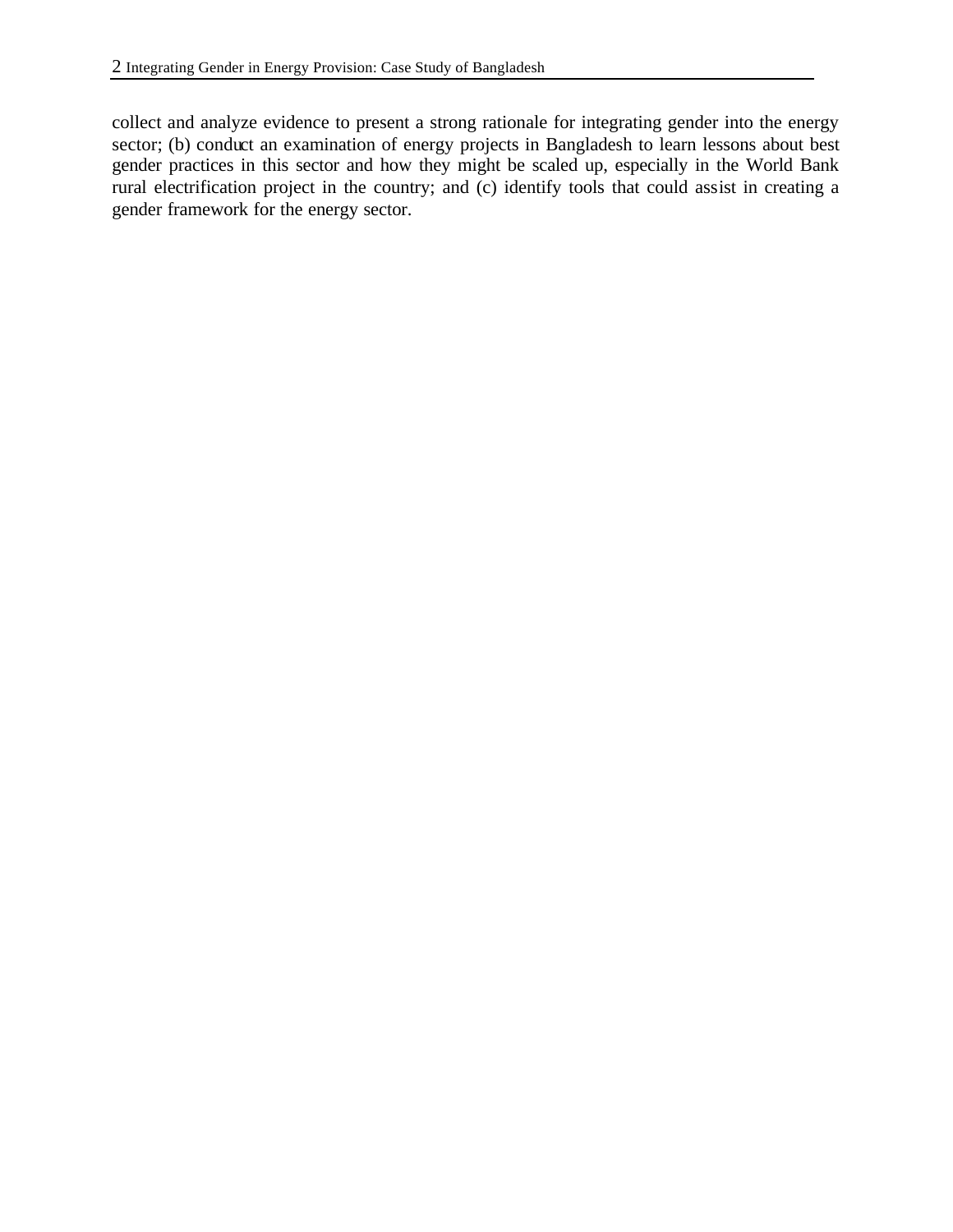**2**

## **Rationale for Incorporating Gender into the Energy Sector**

2.1 Energy-related development interventions and women's empowerment are both recognized as crucial to poverty reduction efforts and sustainable development. These elements have been independently recognized, but the case for gender and energy as a nexus in poverty alleviation is less developed and has only recently gained substantial attention. Increasing the visibility of this intersection to a level that can affect policy and programs will have far-reaching implications for development and the reduction of poverty.

#### **Energy and Poverty Reduction**

2.2 Although energy is not explicitly cited in the MDGs, it is an essential element in reaching these goals and moving beyond them. Indeed, energy is often needed to perform any kind of task, and therefore improving energy services can ease those tasks and help provide better outcomes and outputs. Approached as a means and not an end, energy has contributed to reducing poverty, improving livelihoods, and opening opportunities. The analysis provided in Figure 1 outlines examples of the connection between each of the seven MDGs and energy.

2.3 The Human Development Research Centre (HDRC) conducted an impact assessment, led by Dr. Abul Barkat (2003), of the Rural Electrification (RE) Program in Bangladesh. The assessment provides an example that summarizes the multiple benefits deriving from increased access to modern energy services:

2.4 Household access to electricity, people's access to electricity for productive purposes (industry, irrigation and commercial activities), and availability of electricity for human development purposes (education and health facilities)— all contribute to economic development and poverty reduction. Economic poverty reduction impact mediated through electricity is evident in enhanced employment generation, increased income of the poor, increased savings, progressive pattern of

#### **Box 1: The Case of Bangladesh**

"Absolute poverty was most pronounced among populations in the households without electricity in electrified villages. About 40% of the population in electrified households is below the absolute poverty line (i.e., per capita consumption is less than 2122 k.cal per day). The corresponding figures for the population in non-electrified households of electrified villages is 51 percent, and that for the population of nonelectrified villages is 43.4 percent. Compared to the national level of absolute poverty of 44.3 percent, the electrified household's level is less by 11 percent, implying that electricity makes a contribution in poverty reduction."

Abul Barkat (2003)

food-non food expenditure, relative high share of education and health expenses, increased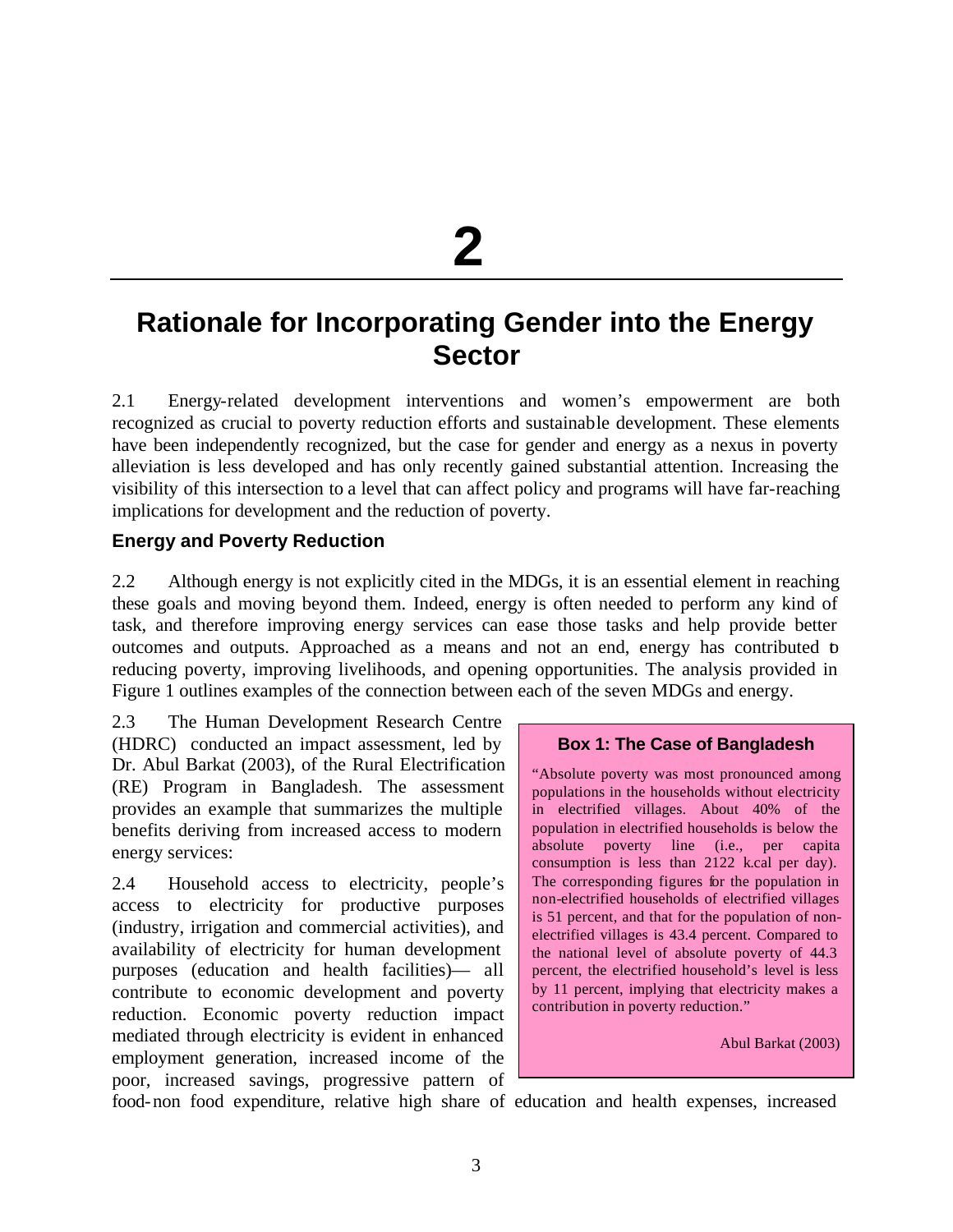influence over asset building, enhanced literacy, improved quality of education, relatively higher empowerment status of women, and better health status. Electricity's impact in reducing economic poverty and transforming human poverty produces a type of synergy, which is a powerful catalyst in accelerating the process of sustainable poverty reduction.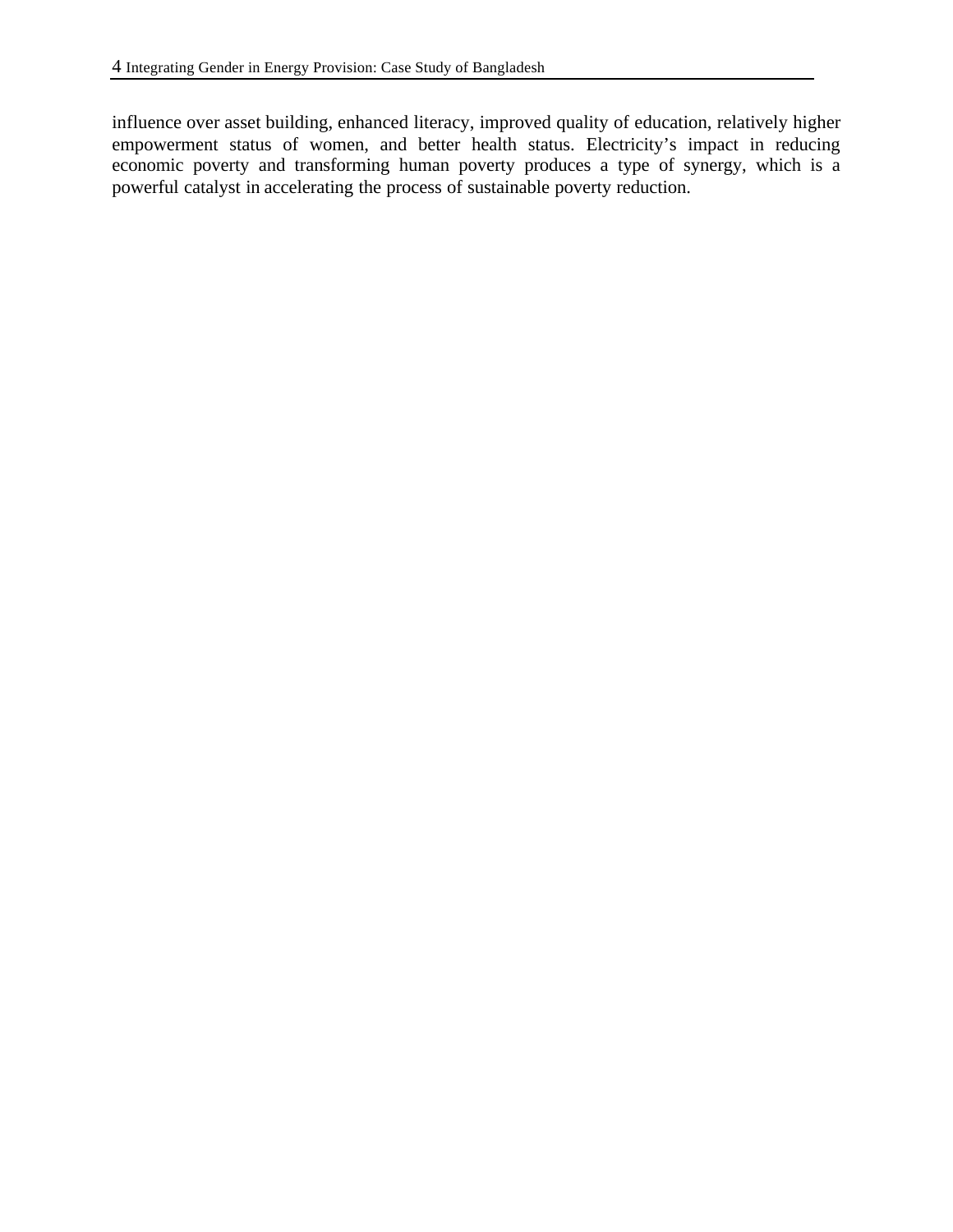

#### **Figure 1 Potential Energy Contribution to the MDGs**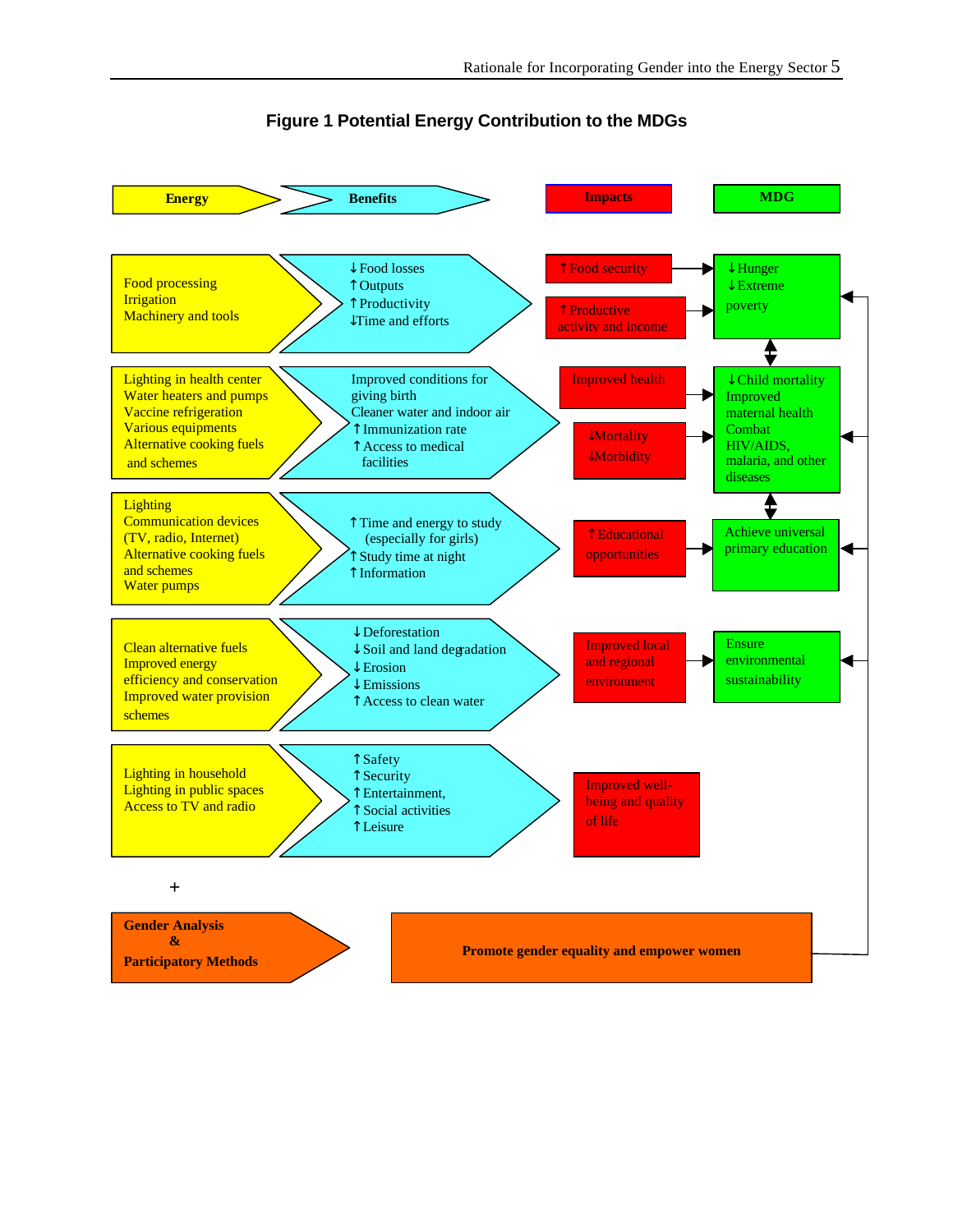#### **Gender and Poverty Reduction**

2.5 Development practitioners and academics widely accept the inextricable linkage between gender inequalities and the incidence of poverty. In the World Bank's policy paper, "Engendering Development: through Gender Equality in Rights, Resources, and Voice" (2001, p. 8), it is noted that:

Gender inequalities impose large costs on the health and well being of men, women, and children, affects their ability to improve their lives…reduces productivity in farms and enterprises and thus lowers prospects for reducing poverty and ensuring economic progress…. [Further, it] weakens a country's governance—and thus the effectiveness of its development policies.

2.6 The United Nations Development Programme's *Human Development Report 1995* was one of the first to formally and systematically address gender disparities by outlining gaps between the sexes in education, health, economic opportunities, and political participation (see UNDP 2002b). This report made it obvious that poverty, as a measure of both income and other indicators of human well-being, falls disproportionately on the female population. In line with the arguments of Amartya Sen (1999), understanding gender roles is important in determining the underlying factors affecting an individual's capability set and the transferability of income to tangible elements of improved welfare.

2.7 The realization that women fair more poorly in practically every aspect of human development is not recent. It dates back to the late 1960s and early 1970s, and can be attributed to the civil rights and women's movements in mostly western countries, international currents in development, and women in the South themselves. At that time, it was assumed that by targeting women in development, projects would help in distributing benefits more equitably—in essence closing the gender gap and positively contributing to poverty alleviation. Although its contributions should not be negated, the WID approach fell short of meeting its overall objectives and prompted further analysis of why discrepancies and continued levels of poverty persisted despite these efforts.

2.8 This gender and development (GAD) approach, which builds on the Women in Development (WID) approach, yields better information on why and how disparities exist, providing a more complex and nuanced view of women's positions and the enabling environment to better structure policies, programs, and projects to account for both implicit and explicit barriers to development. The shift in terminology from women to gender indicates the acknowledgment that men's and women's roles are a product of social construction and not derived from inherent traits, which opened up the discourse to explore how women experience life differently according to other social constructions (for example, class and ethnicity). In addition, it was understood that what was socially constructed could likewise be deconstructed, namely that gender roles could and do change over time and space. In general, GAD focuses on practical needs and strategic interests simultaneously by unearthing root causes of inequality and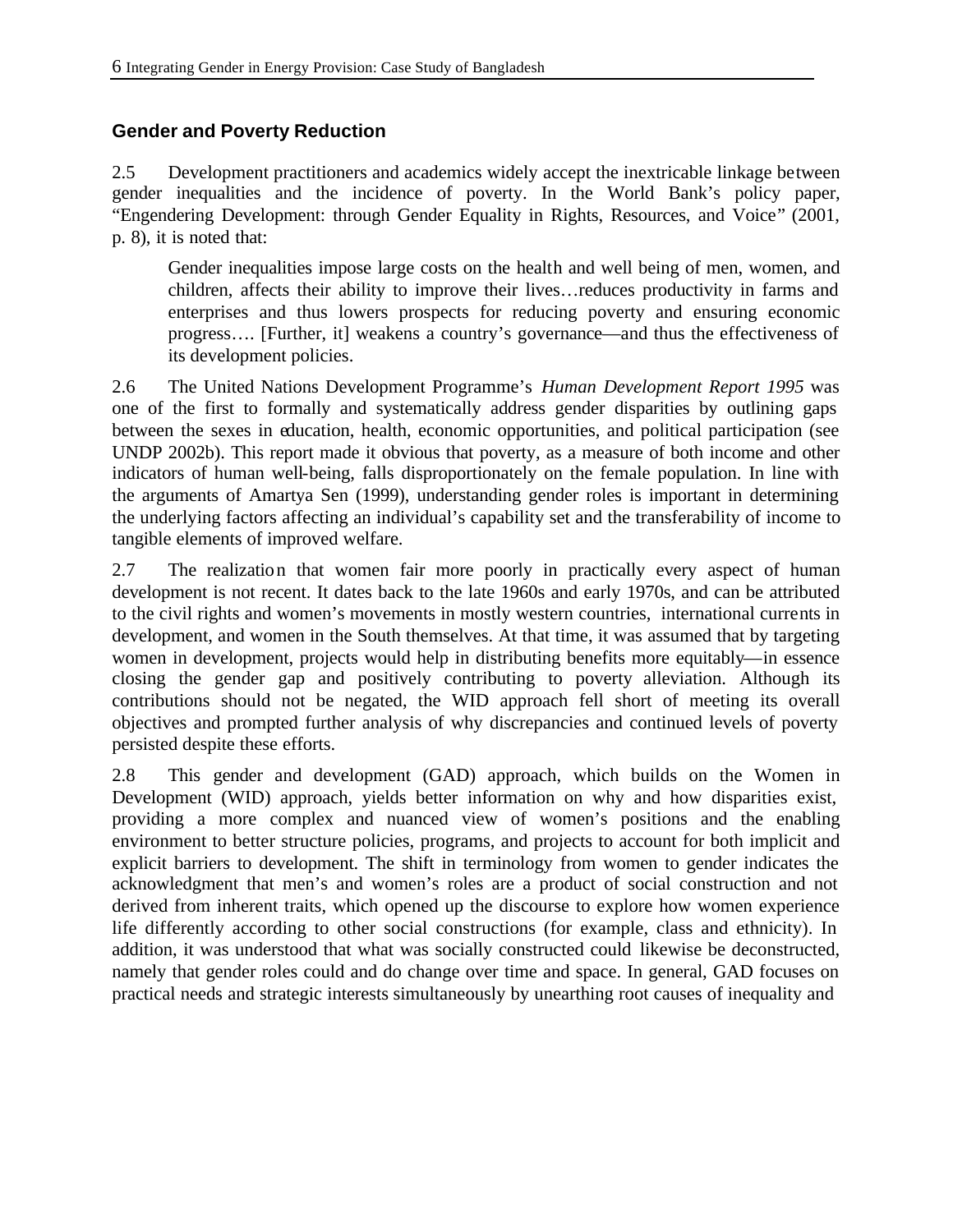advocating for equality and empowerment.<sup>1</sup> It is a multipronged approach that seeks to improve welfare, consciously reduce inequality through empowerment, and make programs and projects more efficient and sustainable.

#### **Gender, Energy, and Poverty Reduction: A Nexus**

2.9 Many international donors, organizations, and even some governments have begun incorporating GAD approaches in their policies, programs, and projects. This has been achieved more fully in the health and education sectors; other sectors (such as water, agriculture, and industry) have produced literature on the matter, but little has been achieved thus far in operation. The absence of gender in policy and practice is most evident in the energy sector. This can be attributed to a number of factors at both the macro and micro levels. In the past, energy policies and international donor agencies have sought to increase the supply of energy, assuming this would propel economic development without considering demand or the local level context. This focus on economic growth patterns has accentuated the oversight of gender agendas in energy planning, because women's unpaid labor contribution to the gross domestic product is often inadequately accounted for. The energy sector is also technical in nature and is characteristically male dominated. Barbara Bamberger (2003), drawing on her experience in Kenya, explains that because energy is an input to other sectors, energy needs have been "invisible" and therefore ignored. This is also due to the absence or scarcity of sex-disaggregated data related to energy consumption and production. The gender divide with respect to energy needs becomes more obvious when one recognizes women's role within the household and beyond, such as in agriculture, food processing, services and manufacturing, microenterprises, and the local market and community.

2.10 Another common problem is that energy-related issues are often assumed to be gender neutral, with little or no mention of the different ways men and women produce, distribute, and use energy. According to Jyoti Parikh (1995), the energy sector counts as an input to a wide array of sectors, from transportation to agriculture. Many governments have formally acknowledged the different needs of society with regard to energy in the various sectors and have attempted to price the input accordingly (for example, incentives for rural versus urban investment or pricing of electricity for agricultural as opposed to industry). Unfortunately, gender has not been considered as a dimension that may require special policy intervention or differentiated pricing mechanisms. At best, position papers and energy policies point to the disproportionately negative effects cooking-related activities have on women.

2.11 Fortunately, the situation is changing thanks to the efforts of a growing body of women energy professionals, organizations, and networks. Further, more in-depth and interdisciplinary research has recently expanded knowledge of the benefits and opportunities of considering gender in energy provision. Parallel shifts in programs by multilateral and bilateral donors that seek to implement more demand- and service-driven energy programs have opened new opportunities to integrate gender into energy interventions. As Cecelski and Wakhungu (1995)

 $\overline{a}$ 

<sup>&</sup>lt;sup>1</sup> The evolution of WID and GAD can be found in Beneria, Lourdes and Bisnath, Savitri, Gender and Development: Theoretical, Empirical and Practical Approaches, Northampton: Edward Elgar Publications, 2001; Lipinge, E., "Gender Concepts and Definitions", in Gender & Development, edited by Lipinge, Eunice and Williams, Marlene, 2000; GEM: http://www.genie.ids.ac.uk/gem/navigate.htm; DFID's gender manual: http://62.189.42.51/DFIDstage/Pubs/files/gender\_manual.html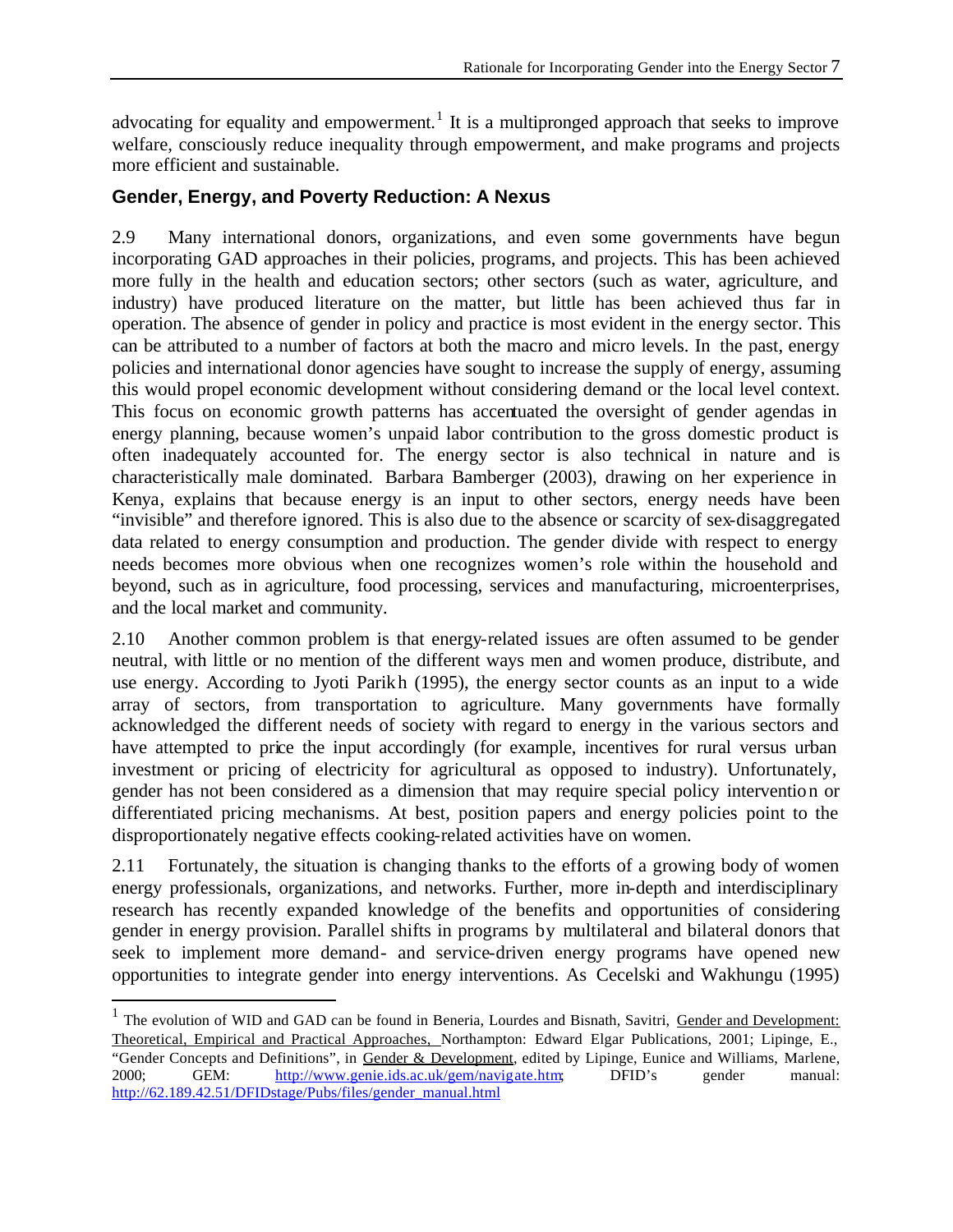have pointed out, "Focusing on people, who must be empowered with know-how and access to resources, makes the issue of energy and development much more receptive to gender considerations."

2.12 It is better understood that women and men play different roles in society and that these roles are rooted in their respective social and cultural contexts. This is true across sectors and is maintained in the different needs and functions related to energy production and consumption. At the household level in particular, women in the developing world are the primary producers (up to 90 percent), suppliers, and users of energy.<sup>2</sup> Women are largely responsible for domestic duties (collecting fuel, fetching water, food processing, cooking, caring for children and the elderly), as well as engaging in community work and contributing to the productive sector (farming and other income generating activities, such as selling fuel). These are labor- and energy-intensive tasks. Yet the absence of gender considerations in the energy sector has often been equal to women's lack of involvement (compared with that of men) in energy provision. This leads to gender-related unequal access to energy services; untapped women's capabilities in promotion, maintenance, and management of energy systems; and inadequate energy interventions for energy needs.

2.13 Given the various roles women are responsible for in society, the rationale for mainstreaming gender in the energy sector follows the rationale for mainstreaming gender in development more generally. Moreover, it can be argued that development targets and poverty reduction goals cannot be fully realized without mainstreaming gender into the energy sector, which has a direct impact and a multiplier effect on agriculture, industry, health, education, and employment. Other aspects of improved energy services that reach women in particular include an increase in women's and children's security provided by light in and around the home or workplace during evening hours and reduction in time (ranging anywhere from two to eight hours a day) and effort needed to produce energy, which allows for more leisure time and access to leisure activities, such as watching television, listening to the radio, and attendance at community gatherings.

2.14 Therefore, remedying the unequal access to energy and addressing the low level of women's participation in energy planning are two key components in mainstreaming gender in the energy sector. Specifically, there are three ways in which the synergy of gender and energy benefits development and poverty reduction:

- 1. Direct benefits as a consequence of having accessto improved energy services.
- 2. Benefits from women's participation in the planning, design, implementation, monitoring, and evaluation processes of energy-related projects.
- 3. Benefits from providing women with opportunities to gain technical knowledge and play a key role in commercial energy provision, including decentralized energy.

2.15 These categories need not be mutually exclusive. Often, elements from each can be found in various programs; however, disaggregating the benefits in this manner helps to clarify the potential impacts and the various pathways to pursuing them when there is conscious planning to

 $\overline{a}$  $2^{2}$  90 percent exemplified by cases such as Mali, Nicaragua and Honduras as stated in a presentation entitled

<sup>&</sup>quot;Renewable Energy, Gender and Energy Policy: Mali Case Study" by Cisse Dieneba Sow and in "Gender Concerns in Household Energy in Central America" by Rogerio Miranda.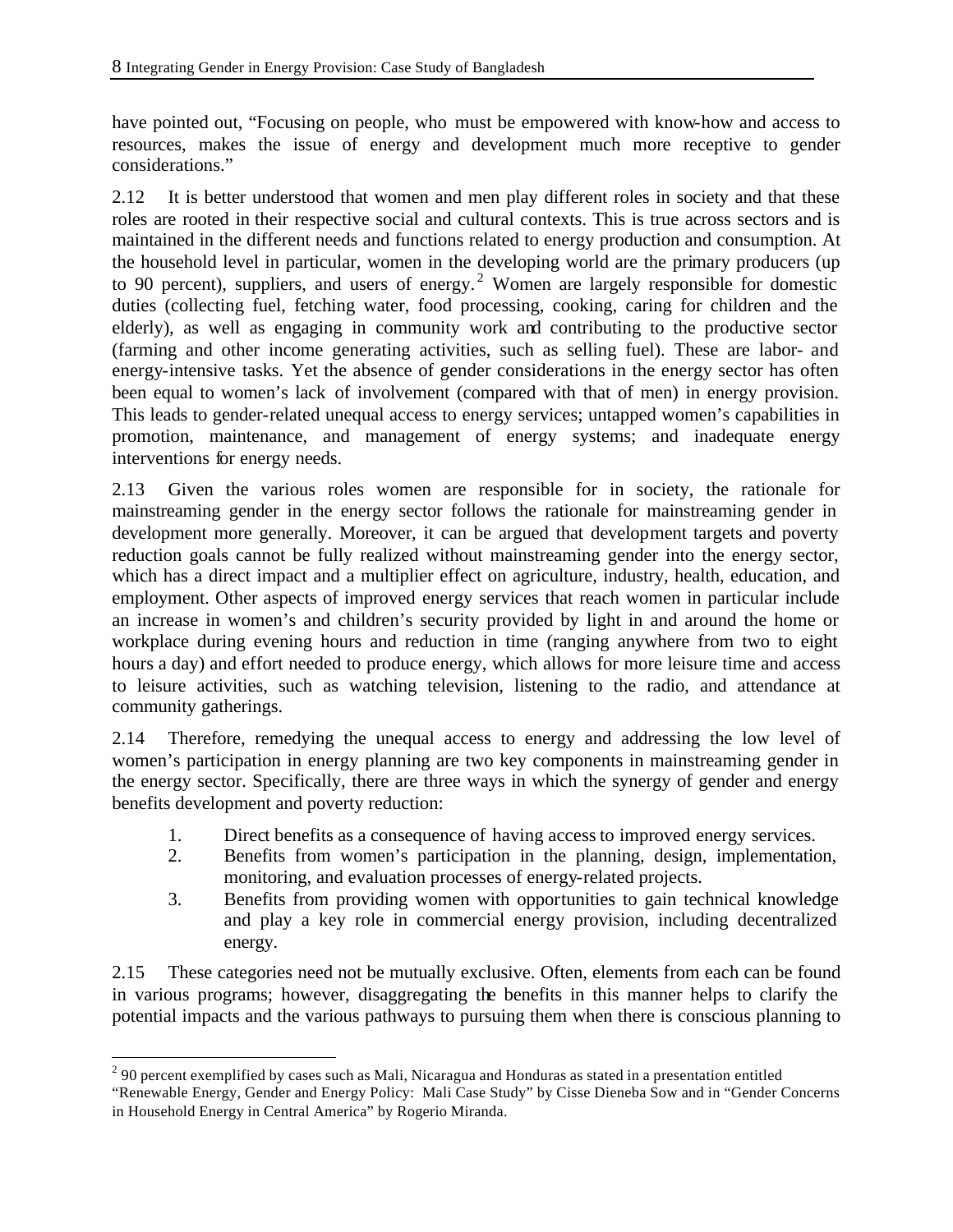direct resources in a gender-sensitive way. Explicitly stating the objective(s) helps in determining the outcomes, which can be measured against gender-sensitive indicators that reflect those objectives.

#### *Direct benefits as a consequence of improved energy services*

2.16 One of the modern energy services that have directly benefited women is access to electricity. In a practical sense, electrification provides safety and security, access to media through television and radio, increased opportunities for time management, and improvement in quality of life. Multipliers of these benefits can extend to include, for example, decreased child mortality at birth; increased knowledge of health, rights, and resources; improvement in sanitary behaviors; and increased opportunities for income-generating activities or leisure. The HDRC's impact assessment of the RE Program in Bangladesh led by Dr. Abul Barkat (2003) extensively quantifies those benefits (see table 1).

2.17 For instance, Barkat's study points out that "people's exposure to electricity-driven media (most importantly, TV) matters much in human capital formation and in improving the knowledge base, which in turn, influences their education and health practices." In particular, the study highlights the role of television as an information vehicle for gender equality issues: "overall, as high as 64 percent of those women having knowledge in the electrified households reported TV as the main source of knowledge, the corresponding figure for TV was 34 percent in the non-electrified households and 19.1 percent in the non-electrified villages." The study also found that the gender divide in health and education has decreased: "in the electrified households, the annual average health expenditure for the males was 22 percent higher than the females, the corresponding health expenses were…116 percent higher for males than females in the households of non-electrified villages.… the male-female gap in literacy in electrified households has been reduced from about 25 percent to 16 percent."



**Table 1: Selected Benefits of Electricity in Bangladesh**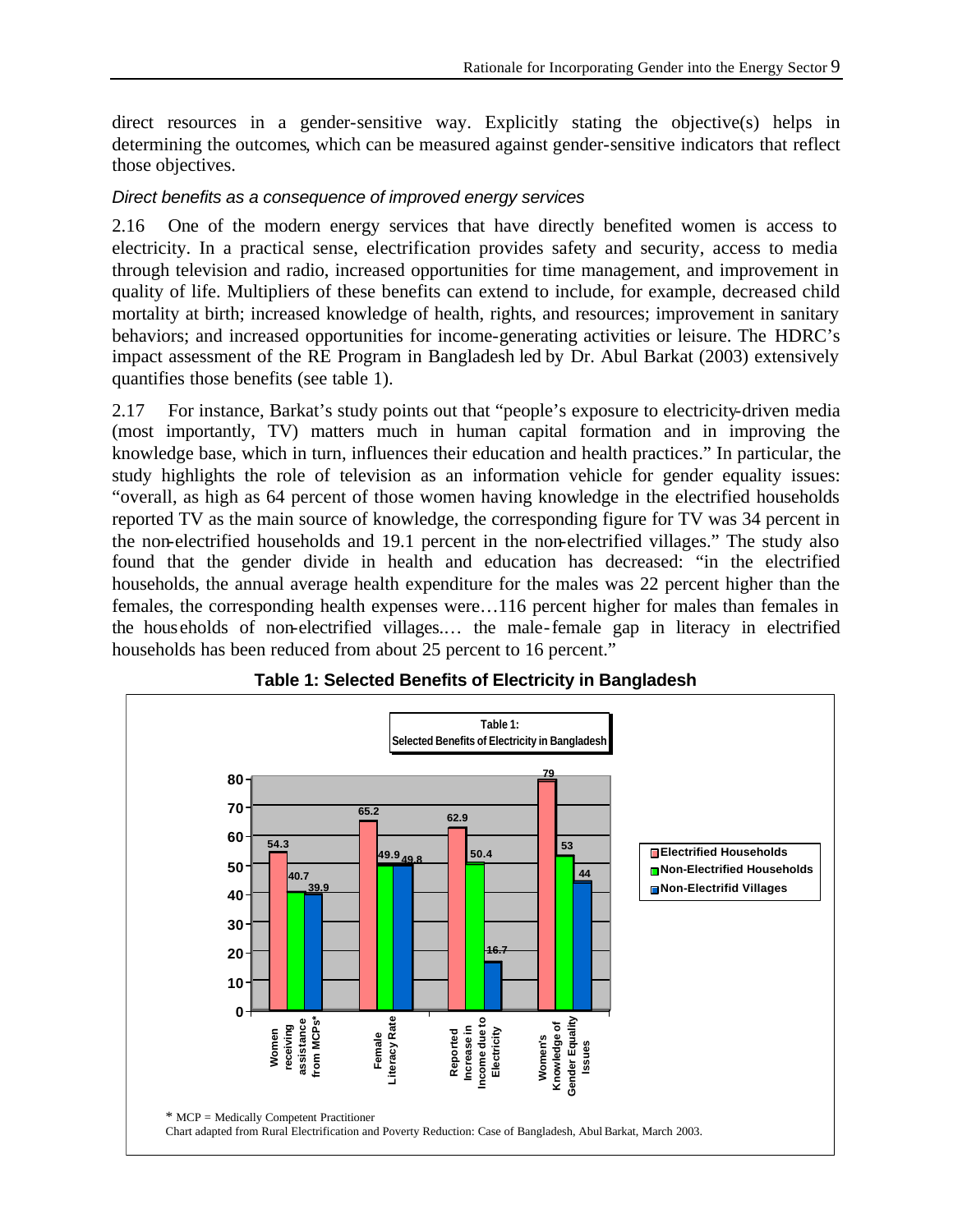2.18 Likewise, direct benefits from providing alternative cooking fuels (for example, liquid petroleum gas [LPG] or biodigesters) alleviate daily burdens and decrease illnesses from smoke inhalation and load carrying. Douglas F. Barnes (2002) found that in six Indian states, cooking represents 59–97 percent of total household energy use, and cooking smoke is estimated to be responsible for about 400,000–550,000 premature deaths annually. Similarly, Mieko Nishimizu, vice president of the South Asia Region World Bank office, noted (2002):

In rural India, shifting from fuel wood to clean energy (like kerosene or LPG) halves the mortality rate for children under five…in the Gambia, too, children strapped to a mother's back over a smoky stove are found to be six times more likely to develop an acute respiratory tract infection. …in China, where low grade coal is used in many households, incidence of chronic lung disease and cancer found in tobacco-smoking men are found in non-smoking women.

2.19 Further, Ms. Ayele, leader of the Association of Former Women Fuel Wood Carriers, who spent nine years as a fuel wood gatherer in Ethiopia, explains, "The heavy loads and long distances we covered each day also had a debilitating impact on us: some of us have deformed spinal columns. The incidence of miscarriages among us fuel wood carriers was quite high"(UNDP 2002a).

2.20 Fuel wood use has other damaging consequences for women's security. As Ms. Ayele described, "It was a degrading life full of humiliation and shame. …we were often victims of rape and beatings by hoodlums who hid themselves in the forest" (UNDP 2002a). Certainly violence against women occurs in other circumstances, too. Lighting in and around the home as well as in public spaces (streetlights) increases security. In fact, this is often the first benefit from electricity cited by women themselves.<sup>3</sup>

2.21 Improved access to energy services has multidimensional economic impacts in general and impacts on economic poverty reduction specifically, though this may not be immediately visible. There are a handful of innovative projects that demonstrate the potential of using energy as a medium for reducing time spent performing existing economic activities while providing opportunities for new productive activities. For instance, the Multifunctional Platform (MFP) initiative launched in Mali in 1994 by the UNDP aims to support women's productive activities by designing a multipletask machine powered by a simple diesel engine, which is owned and operated by women's associations to serve the community

 $\overline{a}$ 

#### **Box 2: Increased Income in Char Montaz**

In interviews with the Char Montaz community of Bangladesh, it was discovered that Nasir, a tailor, experienced an increase in income from Tk (taka) 12,000 (US\$200) a month to Tk 33,000 (US\$550) a month after his wife Runu entered the energy cooperative established by ESMAP's "Opportunity for Women in Renewable Energy Technology." This resulted directly from the extra income she was earning in combination with the extended business hours provided by their solar home system. Upon his wife's request, Nasir deposits Tk 3,500 (US\$58) per year into a savings account for their only daughter's future. This money receives interest and cannot be withdrawn for 10 years.

> Interview with Nasir Khan, Prokaushali Sangsad Limited, Dhaka, March 24, 2003

<sup>&</sup>lt;sup>3</sup> As reported by Raihan Elahi (Interview, World Bank Dhaka office, March 16, 2003), by M. Fouzul Kabir Khan, (Interview, IDCOL Headquarters, March 17, 2003), by women interviews in Kapasia , Bangladesh (March 18, 2003), for instance.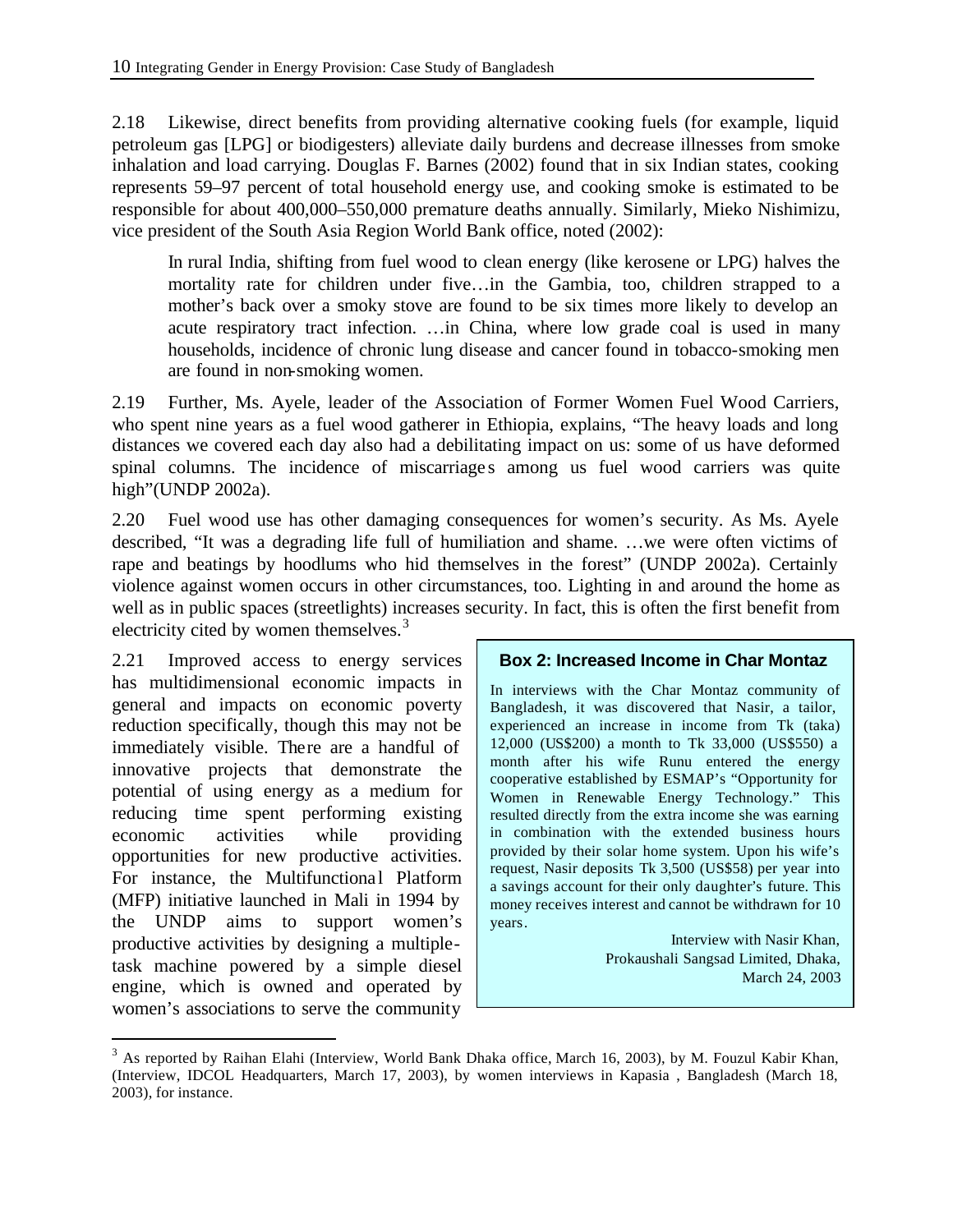(Sokona, *undated*). The MFP can power different tools (such as an oil press, cereal mill, or battery charger) and provide electricity for lighting, water pumping, refrigeration, irrigation, and electric tools. The MFP has had a considerable positive impact on both women and men, because both can hire the MFP services for their work (for example, carpentry). In one village, the MFP increased annual income per woman from about US\$40 to US\$100 and freed between two and six hours for each woman. According to the UNDP, the "introduction of a platform in a village has also induced higher levels of schooling for girls" (Sokona, *undated*).

2.22 Providing access to electricity has positive impacts on women in productive activities, as the HRDC impact assessment (Barkat 2003) demonstrated in Bangladesh:

Women in electrified households compared to those in the non-electrified are more involved in income-generation activities (IGAs) including: poultry raising, livestock, cottage industry, sewing, and handicrafts (with better re-allocation of time for remunerative employment). As the household income increases and as the woman contributes to this increase and feels more empowered, more money is available for savings and the woman can participate in the decision to save.

2.23 The woman's contribution to the household income increases her bargaining powers within the household and thus can reduce her husband's control over the domestic resources (Curtis 1986). This in turn creates a more equitable partnership between husband and wife and the redefinition of housework. Two women from Char Montaz offered another example of changing gender relations: their husbands started to share household tasks when the women started working in the cooperative. One woman said, "While I am at work, my husband takes care of the baby" and "When I come back home from work, I prepare the lunch, but sometimes my husband has already done it." The husband of another woman shares the housework with his wife, which is made because his business is a small tailoring shop attached to their home. He admitted, "I realized how hard housework is only after starting to share it. In fact, I did not consider it work before that.<sup>4</sup> Further, income in a woman's hands, coupled with greater household decision making powers, tends to directly benefit her children and improve health and education in particular (Bruce and Lloyd 1997).

#### *Benefits from women's participation in the planning, design, implementation, monitoring, and evaluation processes of energy projects and policies*

2.24 Women are important energy consumers and producers, thus incorporating them at all levels of energy planning and implementation ensures that their special needs and priorities are taken into account. For instance, women's concerns include ensuring that lights are placed in the room that they use most; making sure that policies addressing fuel transport needs take into account household energy specificities, such as women gathering and carrying wood; integrating indoor pollution problems into health programs; and considering women's activities in the home, including cooking practices and preferences (U.S. Department of Energy and others 2000).

2.25 The introduction of solar cookers in many parts of the world as an alternative to traditional cooking methods is a familiar case in point. This technology is aimed at alleviating the cooking-related burdens of women—namely, reducing the excessive hours spent collecting

 $\overline{a}$ 

<sup>&</sup>lt;sup>4</sup> Interviews with Shahida Gagi and Nasir Khan (husband of the cooperative treasurer, me mber of the community). PSL office, Dhaka (24/03/03).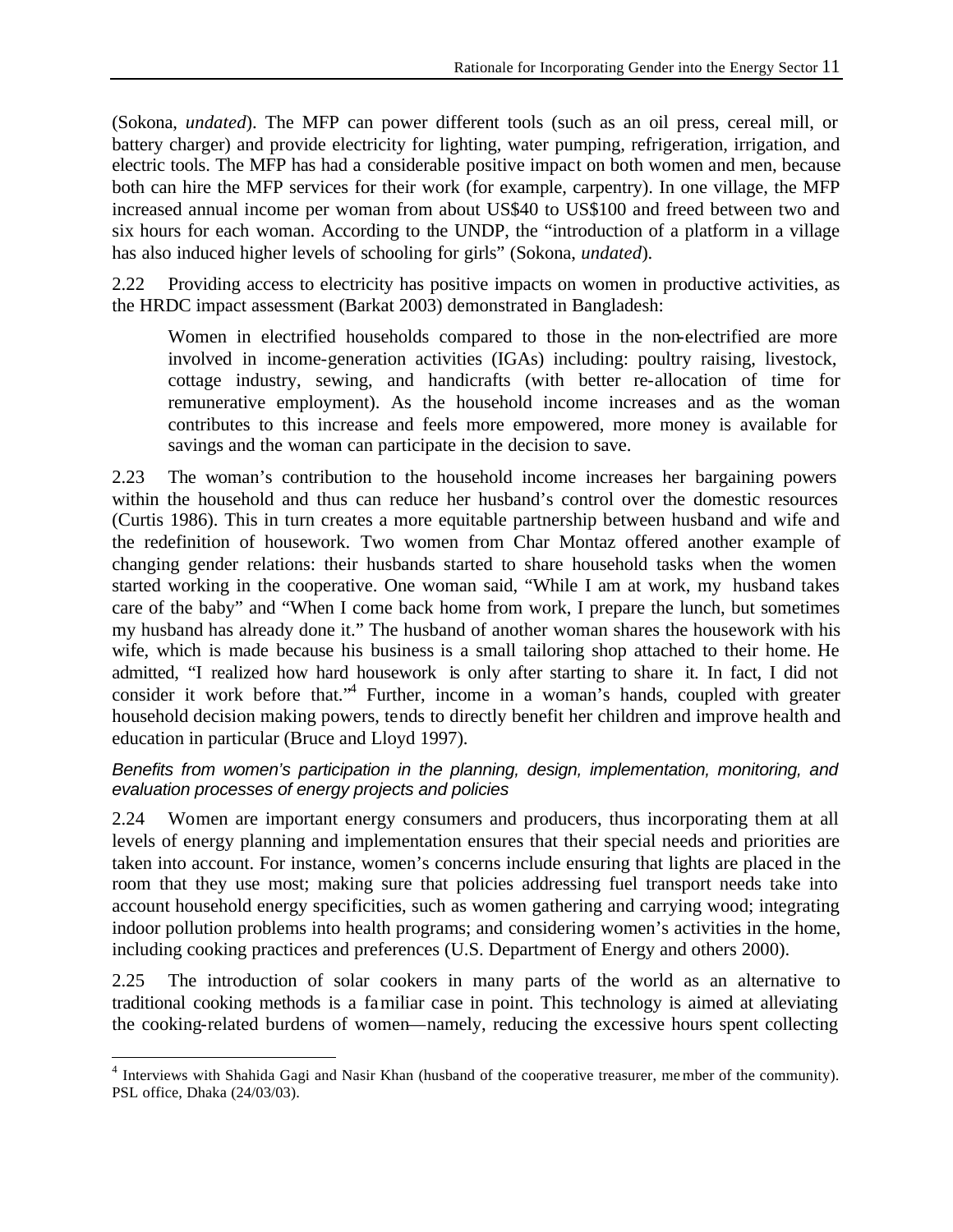fuelwood and carrying heavy loads. It also had other positive environmental spillovers—for example, decreasing the rate of deforestation and indoor air pollution. This was a seemingly good substitute, although failure associated with this intervention, among other alternative stove programs, has been documented (Wamukonya 2002, Skutsch 1998). The primary users were not consulted in the decisionmaking process or in the design processes, which resulted in avoidance of using the cookers. The primary reasons were twofold: the time of day required for cooking was not compatible with daily routines, and the taste of the food changed considerably. It is expected that women would have benefited more if the technologies had better suited their needs.

2.26 Conversely, using gender analytical frameworks and tools at all levels of program and project planning improves the welfare of women and the community, making for more efficient program and project outcomes by ensuring that the true needs and priorities of both men and women are met, minimizing any unexpected negative effects, and guaranteeing the proper allocation of resources. Gender analysis also serves to reveal other important information about how various roles and activities are interconnected. This is exemplified by the Energy for Sustainable Women Livelihoods: Gender Responsive Renewable Energy Systems Development and Application (GRESDA) project in Ghana that is sponsored by the United Nations Development Fund For Women (UNIFEM). The project improved the technological device for shea butter processing and increased women's business capacity.

2.27 In preparing the project, GRATIS, the implementing agency, consulted women's groups to help identify existing commercial activities where they could reduce the time women spent on arduous work by transferring adequate technology. They further consulted the women in the appraisal and adaptation of the new appliances. Meeting with husbands, chiefs, and elders was also essential for acceptance of the project. The advantages of improving energy efficiency in equipment and processing technologies enhanced food security of communities while providing women with opportunities to develop income-generating activities. Thus, one of the key lessons the UNDP drew from this case is that "approaching project design through focusing on activities women are already engaged in, like food processing and working with them to improve food security and current livelihoods, can promote acceptance of new techniques and technologies and lead to tangible results in rural communities" (UNDP 2001).

#### **Box 3: GRESDA Shea Butter Processing Project in Ghana**

Traditionally, women in Ghana produce shea butter, which is in high demand on the international market for cosmetics and chocolate production, but men market it—and their income is ten times higher than that of the primary producers. Further, the traditional processing technique that women engage in is labor and energy intensive and comprises seven long, arduous steps. Therefore, the production capacity is low. In addition, women are exposed to dangerous smoke and excessive heat. After assessing the situation thoroughly, the GRESDA Shea Butter Processing Project sought to improve the technological and business capacity of the women while working to improve their position within this lucrative sector. They introduced and tested an improved bridge press that reduced fuel and water use, as well as exposure to smoke and heat, and helped women market their products themselves to reach the international market directly. The outcomes of this project include a five percent increase in efficiency and a 200 percent increase in production capacity, a decrease in firewood and water use, higher consumer preference for the new methods, and increased income for the women. UNDP (2001).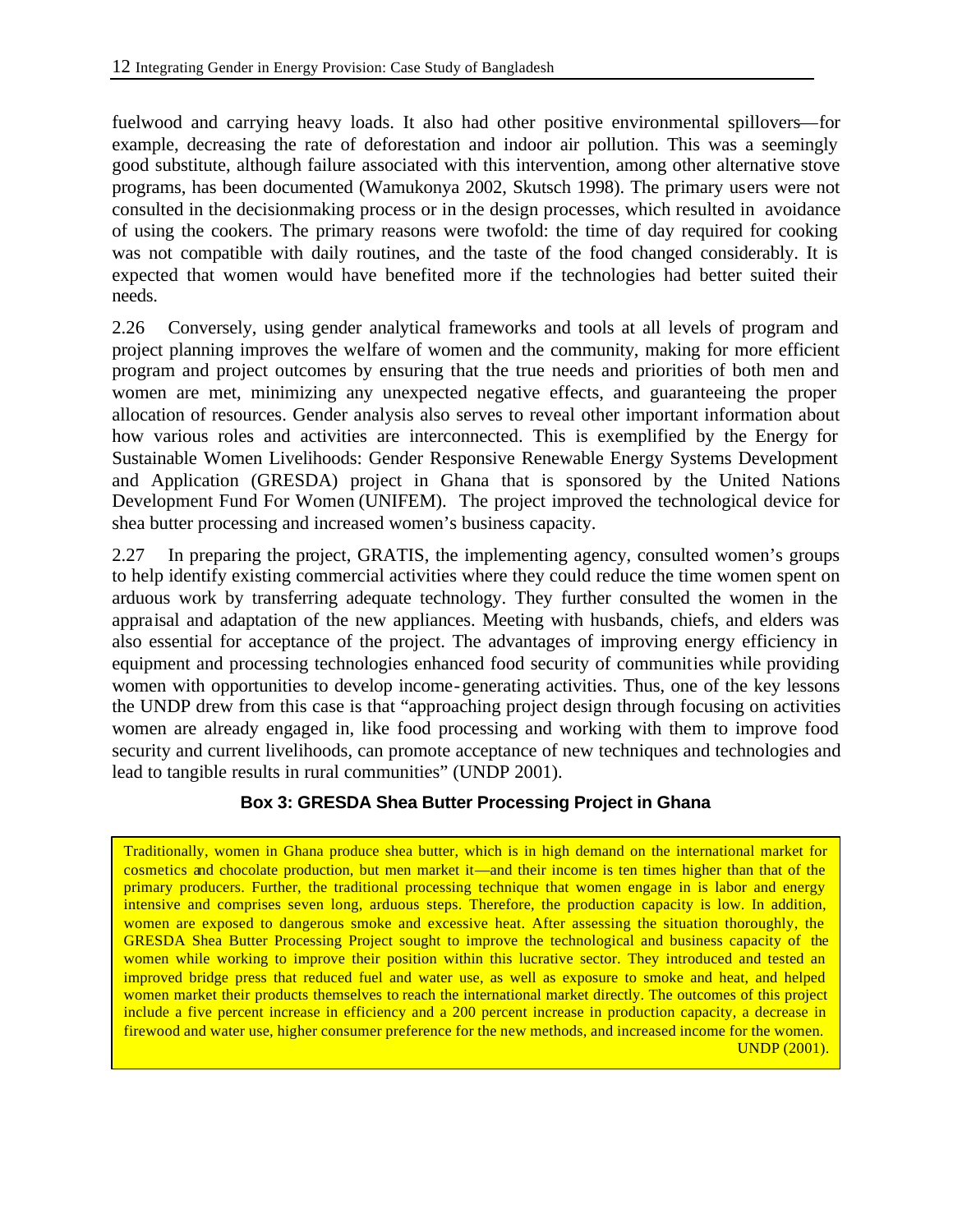2.28 Similarly, the Intermediate Technology Development Group (ITDG) has worked with Masai women in Kenya to develop a simple smoke hood, which has decreased smoke exposure levels by up to 90 percent. (Before, the levels were more than 100 times the accepted international standard.) The ITDG extensively consulted with the Masai community to identify the social and health problems due to the smoke and the best solutions to these problems. The community was also involved in the design process and received training at the household level.

#### **Box 4: A Typical Day of a Masai Woman and Her Smoke Exposure**

**4:00 A.M.**: Norparkuo wakes and starts the fire to make tea. **4:30 A.M.**: She feeds the goats. **5:30 A.M.**: She prepares the day's water cans and has another cup of tea. **6:00 A.M.**: She loads the donkeys for the four-hour trek to the water pump. **10:00 A.M.**: She waters the animals and starts filling the water cans. **Midday**: She has loaded the donkeys with the heavy cans and is going back home. **4:00 P.M.**: She lights the fire and has a rest. **6:00 P.M.**: She has washed the dishes, prepared the vegetables, put the food in pots on the fire, and served her family a late lunch. **7:00 P.M.**: She starts to collect firewood. **9:00 P.M**.: She milks the goats again. **11:00 P.M.**: The family eats supper (if they have it), and the children go to bed. At midnight, Norparkuo covers the still smoking fire and goes to sleep. Strapped to her back as she works, Norparkuo's baby son spends hours indoors by the fire. (*Source: IDTG, Smoke: The Killer in the Kitchen - Measuring the danger hour by hour* http://www.itdg.org.)

The smoke hood has reduced the working day of women, and in some cases, now that smoke is no longer an issue, husbands have been known to participate in household duties. At the community level, there have been a reduction in drudgery consumption, improved health, and a better living environment, prompting others to acquire the smoke hood. "On a broader front, local leaders and government departments have been influenced by the success of the smoke hood project and have been encouraged to campaign for smoke reduction—and ITDG has shared this success with other institutions and organizations around the world" (IDTG).

2.29 At the national policy

level, women's participation has proved to be very scarce and challenging. The example of the Women's Energy Group in South Africa (UNDP 2001) highlights those challenges, but also suggests the potential for integrating women into energy policy design. After attending the National Energy Forum in 1993, several South African women created a network, the Women's Energy Group (WEG). One year later, they helped to draft a "green paper" that discussed national energy priorities, including a section on household energy use, and advocated policies targeting women's needs. Although their propositions were diluted in the 1998 white paper, WEG's efforts had managed to bring gender issues to the discussion of the national energy agenda. The white paper reflects a shift from exclusively supply-driven policies to considerations of demand-side approaches and social equity issues. Also, WEG was able to highlight women's needs—including safety and security, affordability, and accessibility—at a national energy workshop in 1999.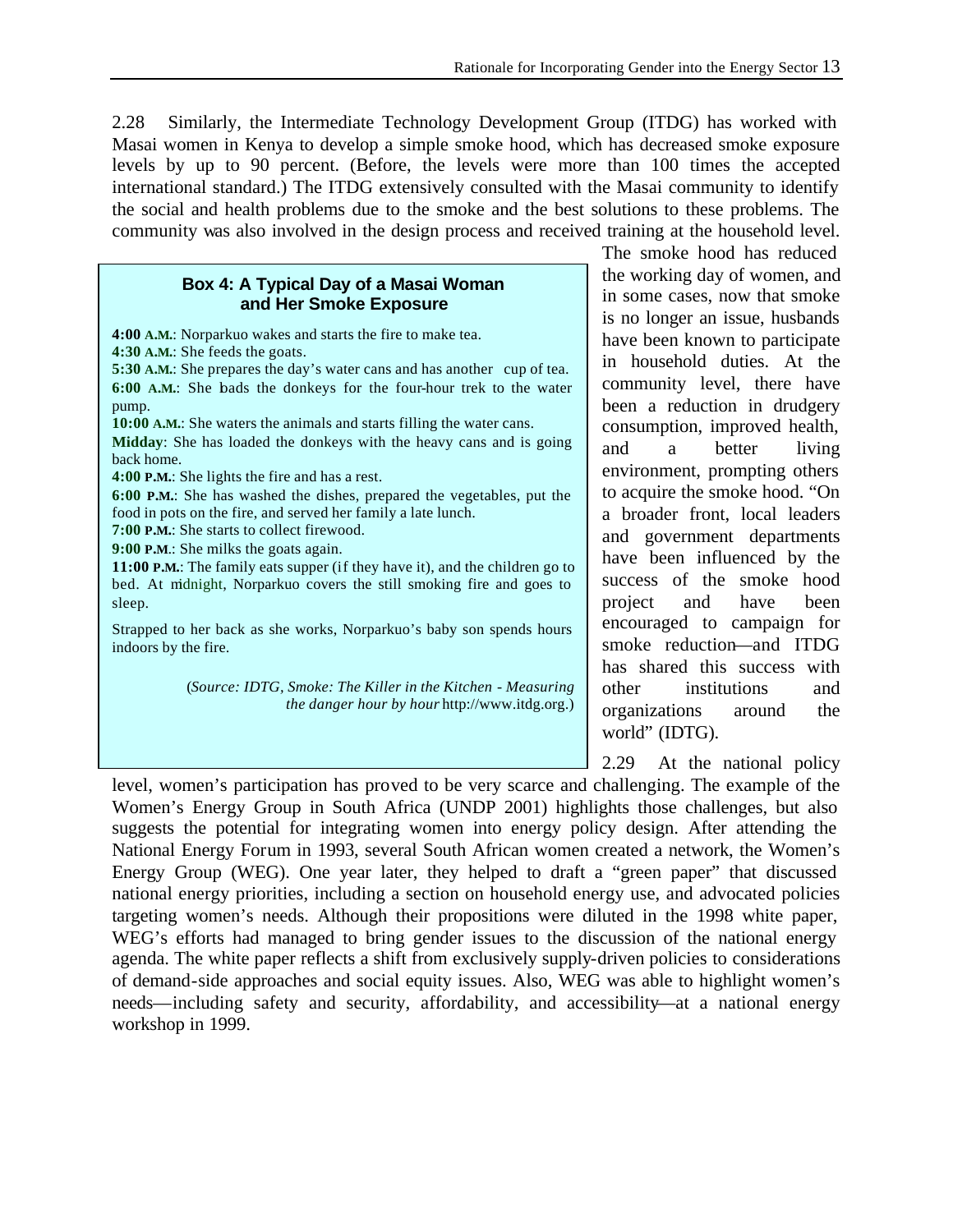#### *Benefits from providing women with opportunities to gain technical and managerial knowledge and play key roles in commercial energy provision, including decentralized energy provision.*

2.30 The third approach aims to enable women to gain technical knowledge and participate in providing commercial energy services, including off-grid energy solutions. Increasing women's role in decentralized energy services holds promise in enabling women to gain a place in public sphere activities while providing rural areas with an invaluable commodity and service. Many developing countries face constraints from lack of resources and capacity to extend grid services to the rural poor, many of whom are women, causing households to rely on often environmentally unsustainable resource extraction to meet their energy needs. This has spurred innovative ideas in decentralized energy provision and renewable energy technologies. These innovative arenas are only recently being more deeply explored, and they have the ability to meet women's practical and strategic needs. Projects such as the Char Montaz Project have attempted to do just that. Through the formation of a 33-member cooperative, rural women have engaged in the assembly, installation, maintenance, and marketing of direct current (DC) lamps and charge controllers powered by diesel generators and recently by photovoltaic (PV) systems. They have acquired increased decisionmaking power in the community, mobility, business and technical skills, confidence and aspiration, as well as all the direct benefits of electrification (World Bank Gender and Development Group 2002a). There is also potential for such intervention using other energy media, such as microhydroelectric, solar, and biogas. Increasing women's membership, in particular as managers and technicians alongside men, in energy cooperatives could lead to a more well-rounded understanding of energy-related needs in both the home and the community they serve.

2.31 At the centralized level, women's participation in commercial energy provision remains limited. However, interviews with female engineers at the Bangladesh Power Development Board (BPDB), the central agency for power production and distribution, suggest that once women have gained technical knowledge, they gain respect from their male peers and can be treated as equal to male engineers.<sup>5</sup> Providing women with the scientific and technological skills needed to engage in the technical aspects of the energy sector is thus an important part of mainstreaming gender issues in energy provision.

 $\overline{a}$ 

<sup>&</sup>lt;sup>5</sup> Interviews with Nurun Nahar Begum, Sub-divisional engineer and Bithi Islam, assistant engineer. Bangladesh Power Development Board, Dhaka, March 24, 2003.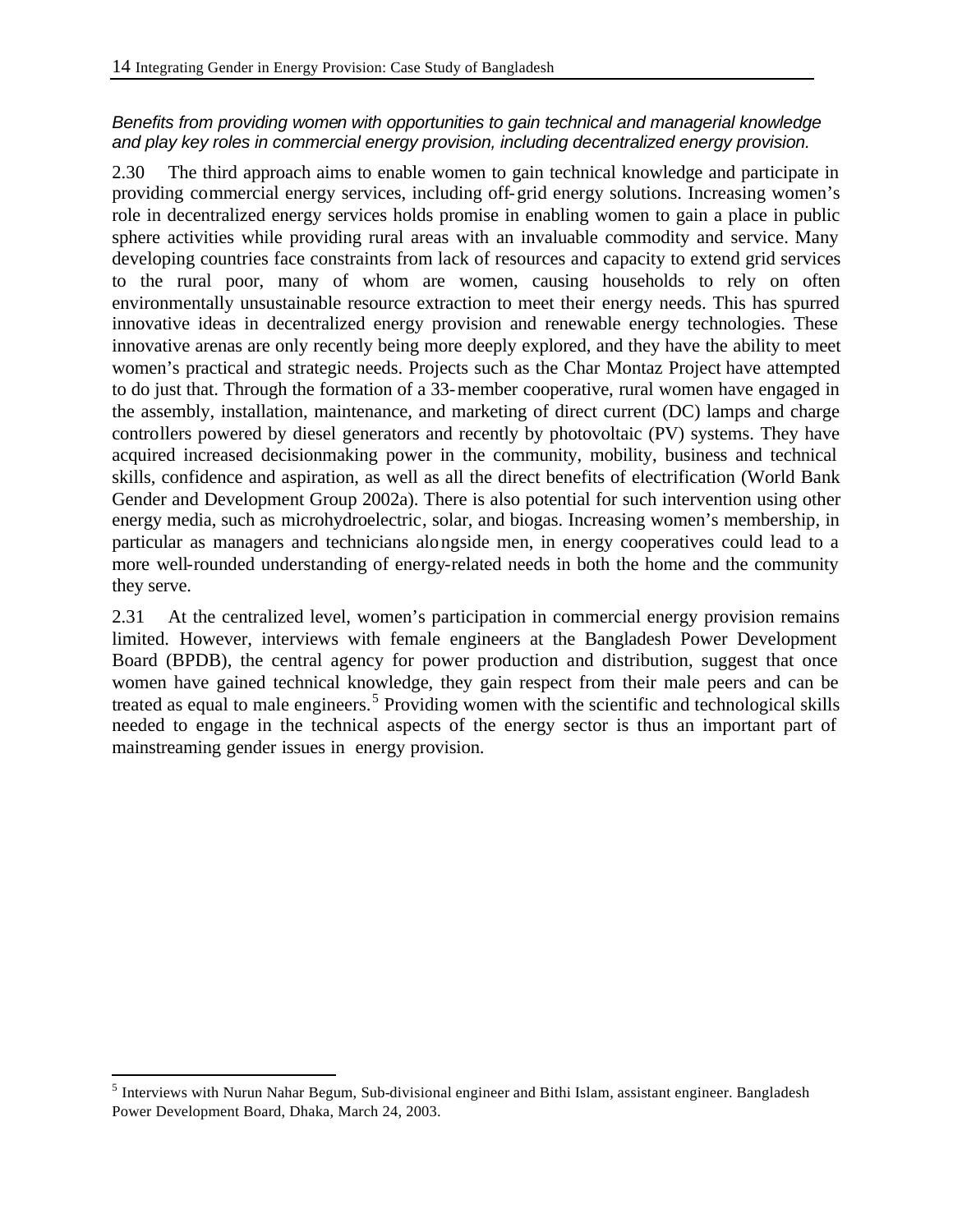# 

# **Case Study: Bangladesh**

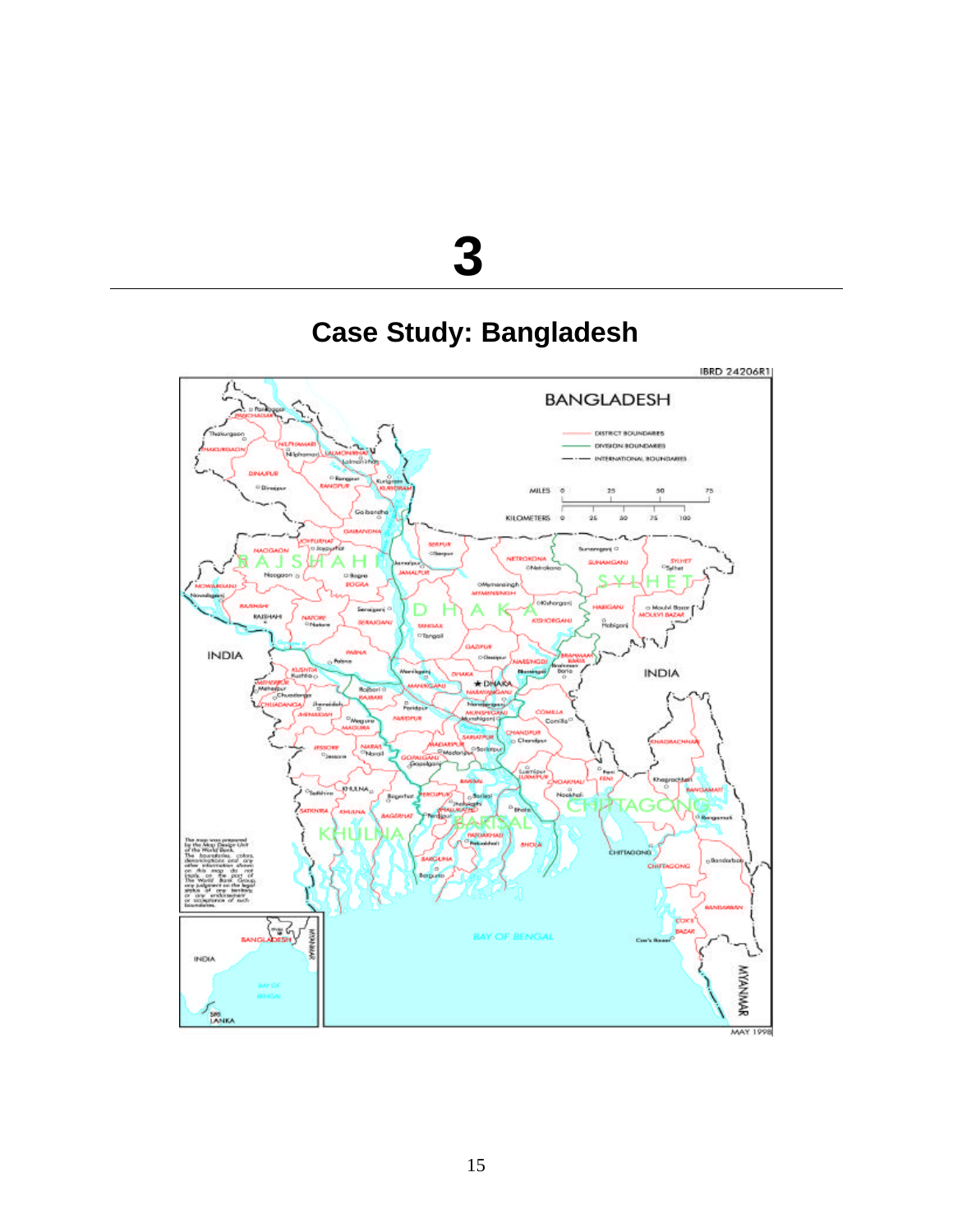#### **Box 5: Bangladesh Energy Sector: Present Constraints and Future Challenges**

Bangladesh is a low-income -country with a population of more than 130 million people. The government of Bangladesh recognizes the energy sector as a main priority for rapid sustainable development and assigns 20 percent of its public sector investment to this sector. To increase poorer households' access to electricity, the government provides subsidies to families who consume the least amount of electricity. Despite the government's efforts, however, the situation in the power sector is precarious, especially because only 30 percent of the population has access to electricity. This situation is unlikely to improve in the near future because power supply plants are aging and are poorly maintained as capital investment trickles into new infrastructure and rapid population and output growth increase demand for energy at an annual rate of 8 percent.<sup>6</sup> Bangladesh has one of the lowest per capita rates of commercial energy consumption in the world—56 kilograms of oil equivalent—and 73 percent of energy consumption comes from biomass, which is mostly noncommercialized. Sex-disaggregated statistics on energy procurement and consumption are lacking, $^7$  but women are largely responsible for noncommercial activities; thus, it can be derived from these statistics that they are the main providers of energy in the country.

The Bangladesh energy sector is dominated by two state-owned companies, the BPDB and the Dhaka Energy Supply Authority (DESA), which provides electricity in the capital area. Even though these two parastatals account for nearly 75 percent of power sale, their operational and financial performance has been very low in the past. In contrast to these two government utilities, the rural electricity cooperatives or *Palli Bidyut Samities* (PBSs) provide services at higher levels of operational performance with greater efficiency. This is reflected in higher rates of collection, lower system losses, better billing, and greater financial management.

The rural electricity system consists of 67 independent, consumer-owned PBSs that are financed, organized, or managed by the Rural Electrification Board. The REB is an autonomous state agency established in 1977 to provide energy to the rural population of Bangladesh. Although PBSs connect about 350,000 to 400,000 households per year in the rural areas, only one household of four has access to the grid. Because women are confined to the house, the lack of domestic electricity has a heightened affect on them. The HDRC's impact assessment of the RE Program shows that women specifically benefits from access to electricity and the gender gap in electrified households has decreased, especially in regard to health and education. At the present rate of extension, it will take 30 years to achieve the government's target of universal electrification. A main challenge for the government is the lack of a large market in the rural areas. Despite high levels of demand, rural electrification is usually synonymous with low load. Most rural households connected to the grid use less than 40 kilowatt hours per month, usually only for lighting.

As a result of geographic constraints (isolation of rural areas, rivers) and poor load, grid extension is in most cases very expensive and might not even be economically efficient. In light of these constraints, some nongovernmental organizations (NGOs) have developed off-grid energy systems, such as solar home systems (SHSs), to reach isolated areas. Although the government of Bangladesh officially recognizes the importance of renewable energies for remote rural areas, it fails to understand the benefits these alternative technologies can offer the rural population.

3.1 The fieldwork confirms that gender is not mainstreamed in the Bangladesh energy sector, which suffers from a disconnection among the design, implementation, and evaluation of projects. From the Ministry of Energy and Mineral Resources to implementing agencies (including NGOs), the gender component is not clearly addressed.

3.2 Although the Ministry of Energy and Mineral Resources (MEMR) is not directly involved with the World Bank's Char Montaz project, the team met with the ministry's joint secretary to gather information regarding the integration of gender into government-funded energy projects. It was evident from this meeting that there is a need to deepen the understanding of gender issues at the government level, because gender concerns were most often mistakenly

 $\overline{a}$ 

 $<sup>6</sup>$  Interview with the Joint Secretary of the Ministry of Energy and Mineral Resources.</sup>

<sup>&</sup>lt;sup>7</sup> Dr. Nurul Islam, Director of the Institute of Appropriate Technology at Bangladesh University of Engineering and Technology, informed us that data on gender disparity in electricity use does not currently exist.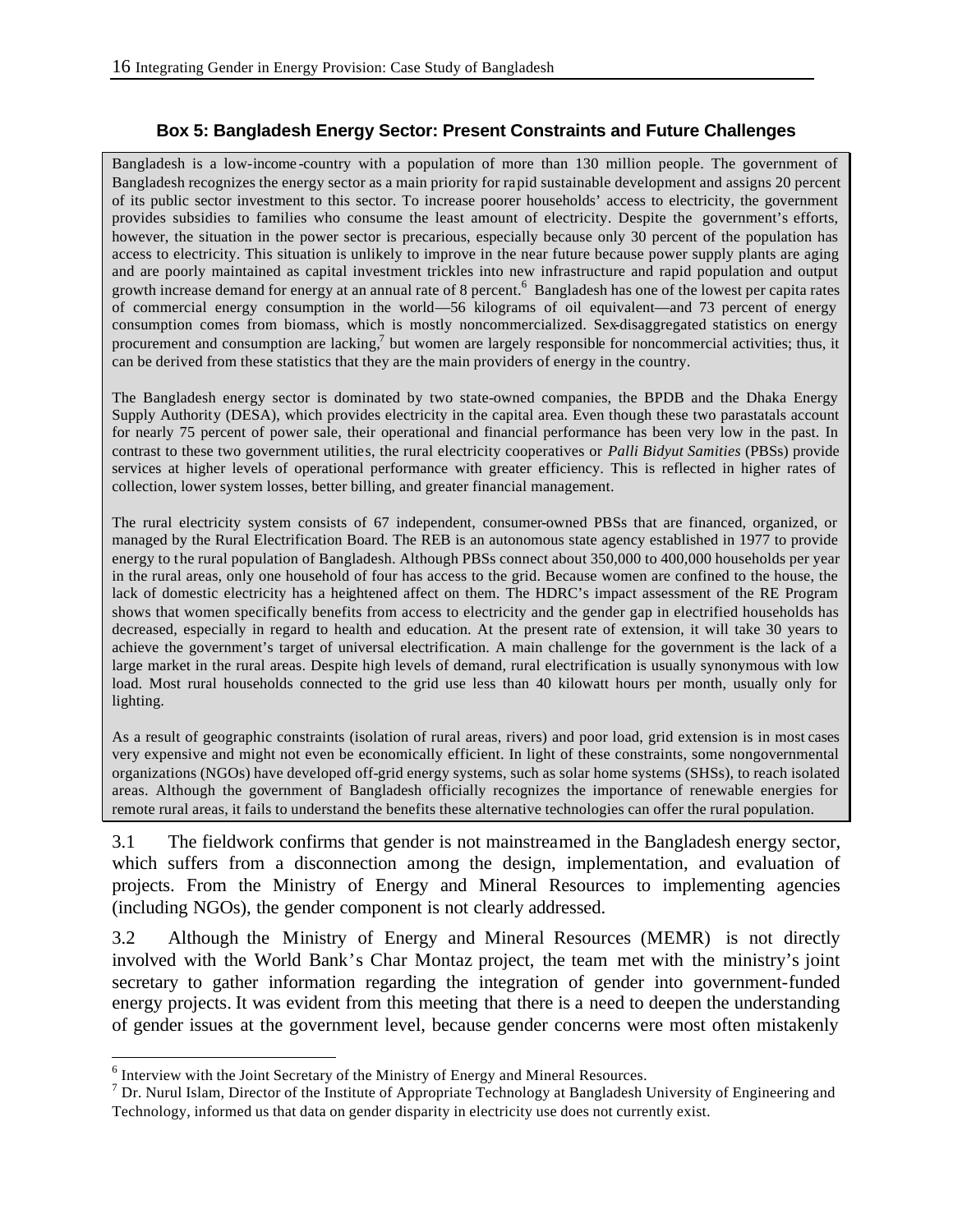equated with increasing the number of women in the sector or recognized only in the context of benefits derived by women from electrification. Although the MEMR joint secretary was generally aware of the benefits of energy for women's health, education, and income-generating activities, he emphasized that the ministry is more concerned with providing electricity for the general population than identifying specific gender needs. He did, however, mention that the Planning and Finance Committee (consisting of seven members from relevant governmental institutions, including the Ministry of Women and Children Affairs gives final approval for energy projects.

3.3 The review of project documents found two instances where women were included on a very general scale. One item from the M&E document measures whether women are "participating" in the project. This did not indicate, however, what level or quality of participation is considered. Second, there was a measurement of women's "benefits" from the project, again, with no specification of what benefits were derived as either a direct outcome or indirect impact. Both indicators lack the specificity needed to measure gender needs in a project. There also seemed to be a lack of awareness of the possibilities of maximizing benefits to the communities by undertaking gender analysis to reveal how energy inputs are used by both men and women in their various domestic and public roles, or how these interventions could be targeted to improve access to and productivity of interdependent sectors (such as industry and agriculture). Further, little attention was given to the biomass issue or its alternatives (for example, LPG), which account for the majority of fuel in the country and have severe implications for the health of women and children in particular. The MEMR's focus clearly rested with procurement of oil and gas.

3.4 A review of the approval process for the project proposal shows the MEMR consulting the Ministry of Women and Children Affairs in the design phase.<sup>8</sup> The Ministry reviews the proposed energy project's potential effects on women's welfare and provides feedback on improving the project design. The MEMR does not seem to have a mechanism to monitor gender issues during the project's implementation. Moreover, post-project evaluation procedures are inadequate. Description reports submitted after project completion address the extent of possibilities for women's employment and participation in development. However, some concerns arise regarding the capacity of the Implementation Monitoring and Evaluation Department in analyzing gender relations to evaluate the project on those terms. Overall, at the ministerial level, there seems to be no awareness of or interest in mainstreaming gender issues, which can in part be attributed to the lack of awareness of the benefits of such an approach to poverty reduction and development.

3.5 The team also studied the extent to which gender has been mainstreamed at the implementing agency level by examining the Bangladesh Rural Electricity and Renewable Energy Development (RERED) and Opportunity for Women in Renewable Energy Technology Utilization. Figure 2 illustrates the main actors in the RERED Project and may serve as a visual guide to the reader in following the assessment of several stakeholders. Figure 3 describes the purchase and financing options used in the project.

 $\overline{a}$ 

 $8$  The MWC could not accommodate a meeting with the team during the team's limited time in Bangladesh.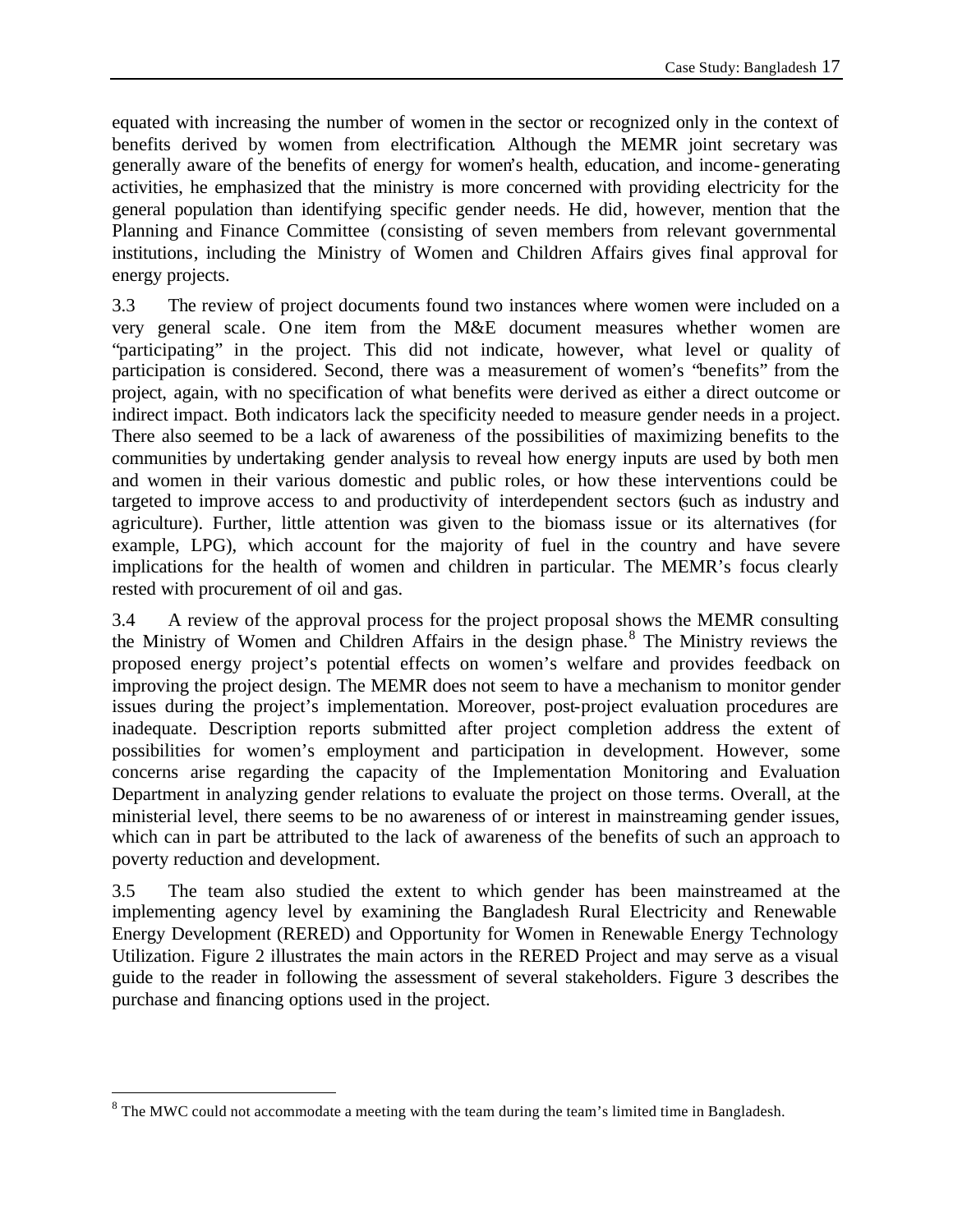

**Figure 2: Main Actors in the RERED Project**

Notes: BRAC Bangladesh Rural Advancement Committee; IDCOL Infrastructure Development Company Limited; NRECA National Rural Electric Cooperative Association. TMSS Thengamara Mohila Sabuj Sangha.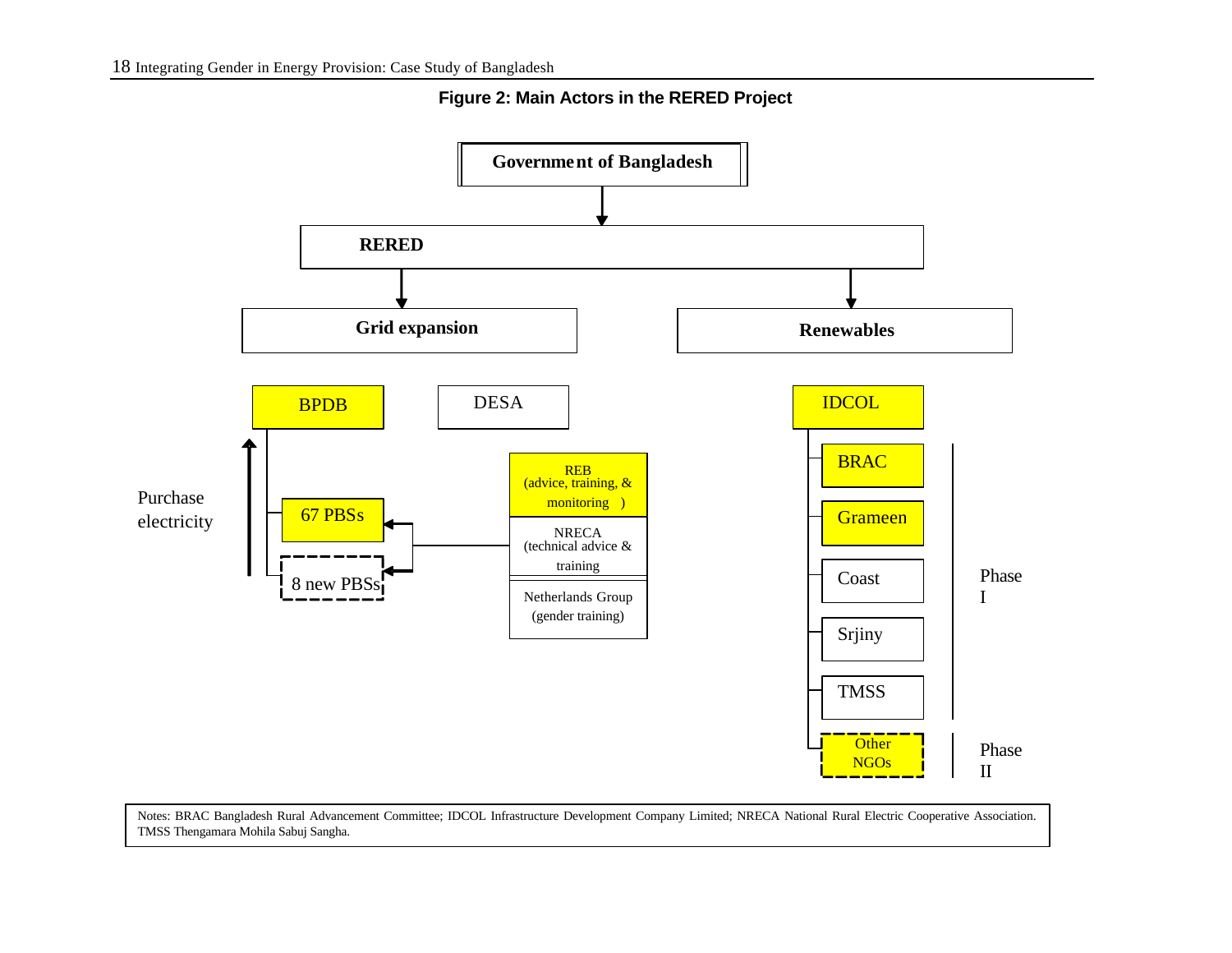



Notes: GEF-Global Environment Facility; MFI- microfinance institution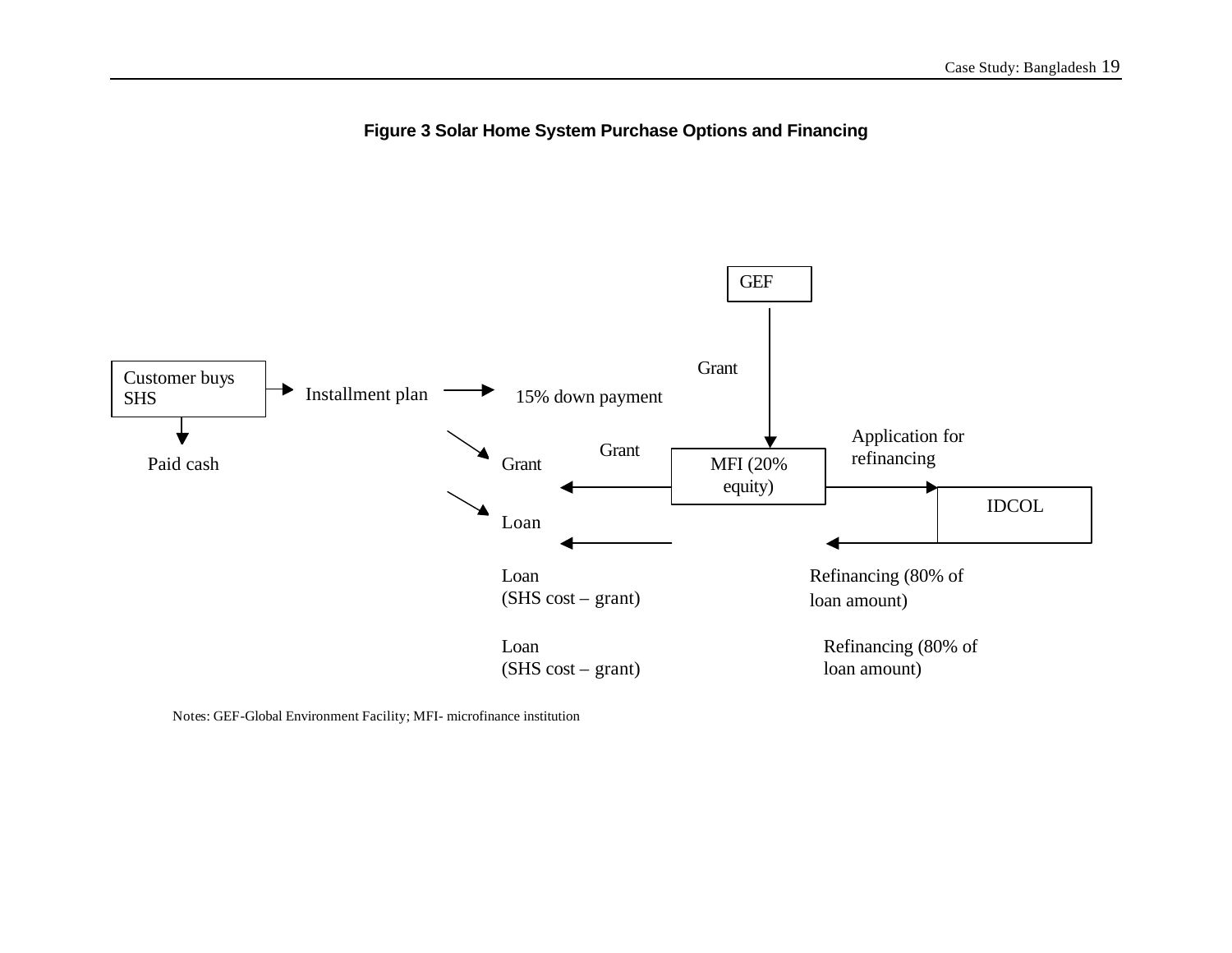#### **Case Study: Rural Electrification and Renewable Energy Development Project**

- 3.6 The objectives of the RERED Project are:
	- Assist the REB in expanding the reach, capacity, and reliability of rural grids and to improve the operational and financial performance of the rural electricity cooperatives (PBSs)
	- Promote the use of SHSs in rural areas unsuited for grid expansion
	- Facilitate development of small power projects, using renewable energy where feasible, to be owned and operated by the private sector, NGOs, or communitybased organizations
	- Support initiatives in rural areas for productive use of electricity to increase household incomes and improve the delivery of services, including health and education.

3.7 The project is funded by an IDA loan of US\$191 million and a grant from the Global Environment Facility (GEF). The REB will execute the grid extension portion and a portion of the SHS scheme, and the Infrastructure Development Company Limited (IDCOL) will execute the off-grid portion, including the major part of renewable energy.

3.8 Interviews with the institutions involved in both the grid extension and off-grid sections of the project gathered information on how gender might be integrated into the various levels of project planning, implementation, and decisionmaking, as well as in M&E. Participants were generally aware of the specific benefits of electricity for women; however, there was no evidence of gender analysis to explore the various roles, needs, and priorities of men and women or to disaggregate by sex the benefits derived from energy interventions. The team found a greater awareness of gender issues at the grassroots level, though little evidence was found in practice that this understanding was in any way embedded into the project design.

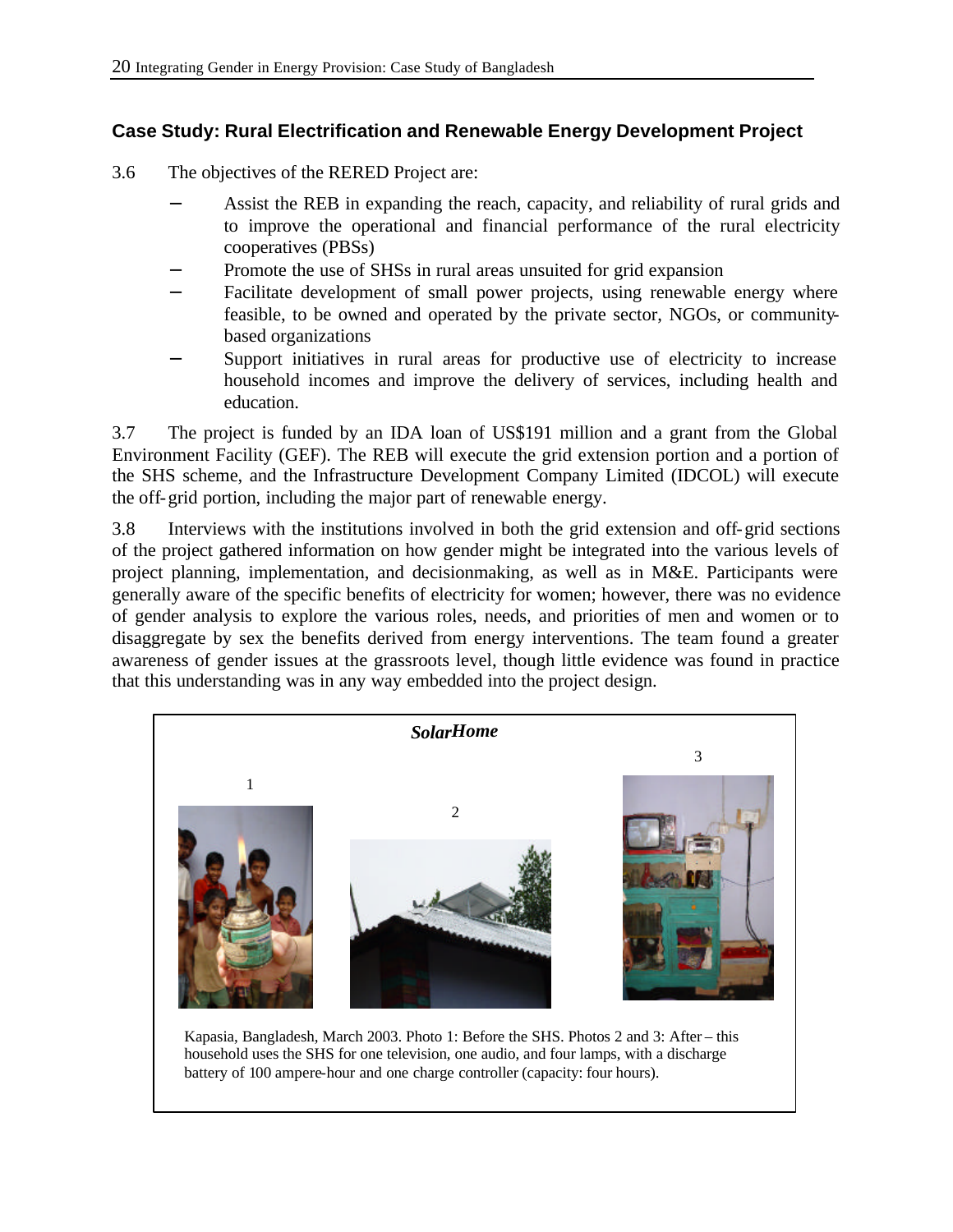#### *Grid electrification*

3.9 *The REB.* The REB will receive a portion of the IDA credit (US\$179.53 million) to assist in the expansion of rural electrification systems, intensification and rehabilitation of existing infrastructure, and support of a PBS-administered SHS program. Under the current program, the REB will be responsible for all rural load centers of fewer than three megawatts. So far, this organization has established 67 rural electricity cooperatives in the past 25 years and claims to expand the grid 40 kilometers per day. Average system loss ranges from 13 percent to 16 percent, and average payment collection is more than 98 percent.

3.10 The objectives of the REB are to provide electricity for all, ensure reliability and quality of supply at a reasonable price, and enhance poverty alleviation by extending rural access to electrification. To do this, it has set up rural electricity cooperatives that are each managed by an elected board of directors. The REB serves as merely an apex organization that functions as a quasi-regulator and financial manager of the PBSs and provides them with technical and institutional services as well.

3.11 The REB has no gender integration policies and has not implemented any gender mainstreaming activities within their organization to date. A recent study conducted by the HDRC (Barkat 2003), however, highlighted that women and men do indeed use and benefit differently from electricity access. This study provides strong evidence that gender concerns need to be further integrated into project design, so that positive social and economic impacts can be targeted more directly and measured. Since the publication of the report, a team from the government of the Netherlands has begun working with the REB to further develop a gender mainstreaming strategy for their operations.<sup>9</sup> These recent developments are an indication that studies providing evidence supporting this issue are critical to obtaining the necessary support for implementing an effective, gender-sensitive approach to providing energy to the poor.

3.12 *The PBSs.* The goal of each PBS is to achieve the highest level of sustainability and provide the greatest access to electricity for its members. Pricing is differentiated for residential, commercial, charitable organizations, irrigation, and industrial use. Preference is given to areas with greater demand: areas with various industrial and irrigation activities are given priority because they promise the greatest profit. The grid component of the RERED Project aims at providing access to approximately 700,000 households within five years.

3.13 Although the team did not obtain sex-disaggregated data, it was able to gather information on outreach strategies and human resources through a meeting with the General Manager of Dhaka PBS 1 and his staff. The PBS structure and its operations are standardized throughout the country, enabling the team to rely on this visit for information regarding gender issues within the PBSs in general.

3.14 Most of the PBS technical and managerial staff is male. The General Manager of Dhaka PBS 1 stated that women had the same opportunities as men for employment in all areas of the PBS.<sup>10</sup> The only department where is the billing department. Women are exclusively employed only in the billing department, a special feature in this program that is carried out in every PBS. Recently, a number of PBSs have embarked on a computerized billing program, and the female

<sup>&</sup>lt;sup>9</sup> Interview with Ziaul Islam Choudhury, Chairman, REB. REB Headquarters, Dhaka, March 23, 2003.

<sup>&</sup>lt;sup>10</sup> Interview with Engr. M.A. Sabur, General Manager, Dhaka PBS-1. Dhaka, March 23rd, 2003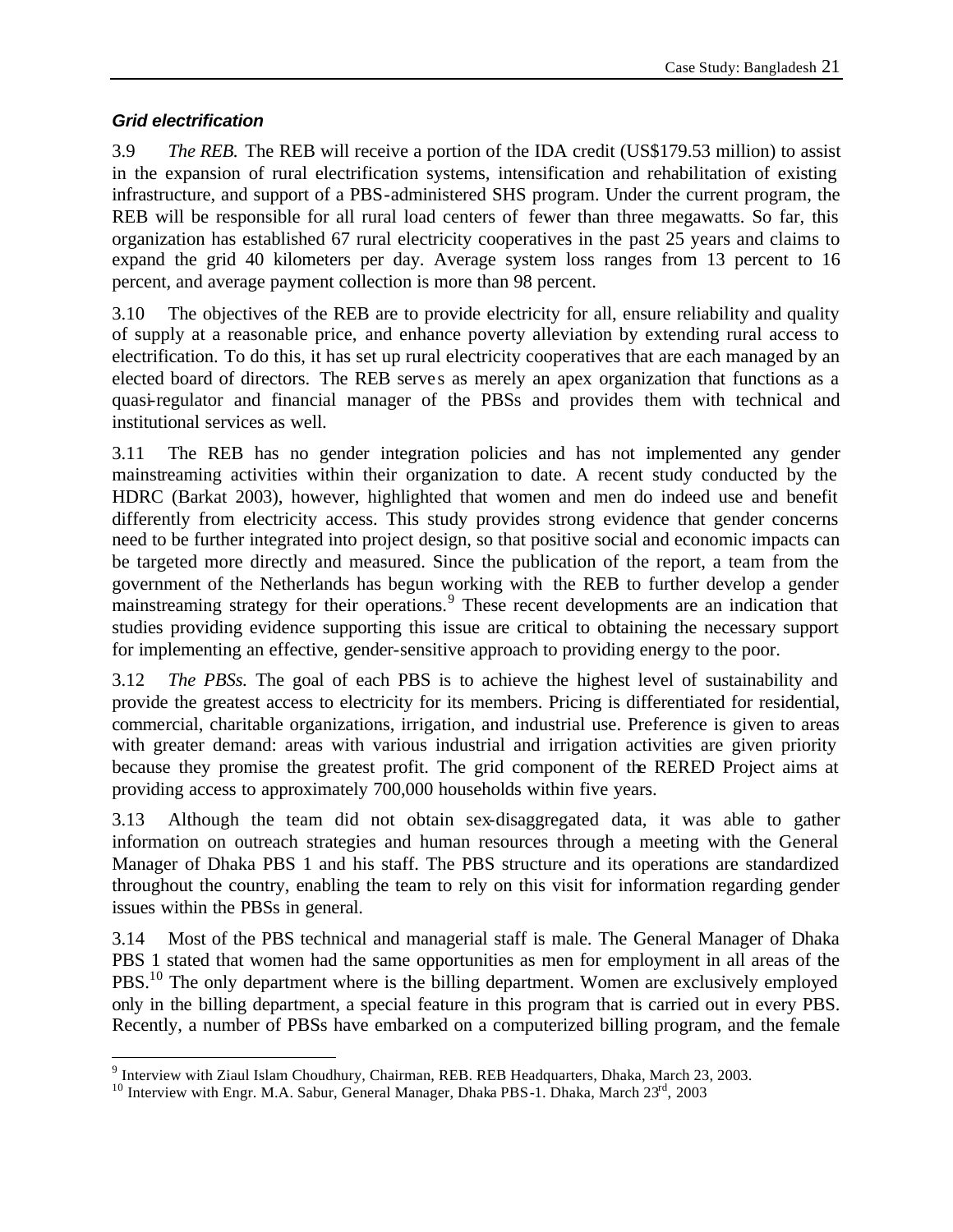employees in each such PBS were retrained, providing additional employment opportunities for these women.

3.15 The members of the PBS cooperatives are predominantly male. Although membership is open to all, it is usually the head of the household who registers as the member. During the visit to Dhaka PBS 1, the team found that applications from both men and women for electricity connections were being accepted, but there was little if any knowledge of household structures (for example, female-headed households), and the implications of this were acknowledged. Membership was predominantly determined by ability to pay and physical proximity to the nearest electrical tower. Members are required to come in person to make payments and register any complaints or suggestions for the cooperative. Mobility for women in Bangladeshi society is limited, and the overwhelming majority of these visits were made by men. Consequently, women's concerns, suggestions, and input regarding PBS service are not accounted for. The PBSs are designed to operate commercially, and such instruments as differentiated pricing structures for poorer, female-headed households are not used.

3.16 Within the PBS, members elect a board of 15 advisers. Because elected members invariably are male, an additional appointment of three "lady advisers" is made to each board. These advisers are intended to represent women's interests in PBS activities. They are, however, nonvoting members, and it is unclear how much influence they actually have on predominantly male boards. Such inclusion demonstrates a point of entry, but efforts to include women are nominal, with insufficient attention paid to underlying gender concerns.

3.17 The PBSs appear to be democratically run institutions, focusing on efficiency in management and service provision. At this point, the domination of the board of directors by men and the restriction of women advisers from voting indicate that women are not given the same opportunities as men. The PBSs and the REB claim that women are given equal opportunity, but supervisory and managerial positions are generally filled by males, in part because few rural women have lower educational opportunities and attainment than males.

#### *Solar energy*

3.18 *IDCOL.* IDCOL is in charge of the renewable energy component of this project. After REB financing, the remainder of the RERED credit (US\$11.44 million) will be administered by IDCOL to operate a credit program for renewable energy. This program will extend credit to existing microfinance institutions (MFIs) or community organizations to refinance loans they make to households for the purchase of SHSs and other sources of renewable energy.

3.19 IDCOL is a government-owned, independently run corporation that invests primarily in large infrastructure projects. Its goal in this project is to electrify poor rural areas through appropriate financing. The objectives are to build the capacity of local participating organizations (POs) in the commercialization of the SHSs and provide affordable solar energy to the rural poor. The strategy includes the combination of a GEF grant subsidy of Tk 4,000 (US\$70) per SHS (that is, 20 percent of the Tk 20,000 [US\$345] initial cost of a system) and the remainder is refinanced by IDCOL. Although substantially discounted, the price of the system is still very high for rural families, whose average monthly income is Tk 2,000–3,000 (US\$35–53). This makes the monthly payments (Tk 555–1,444, depending on the payment schedule) very difficult.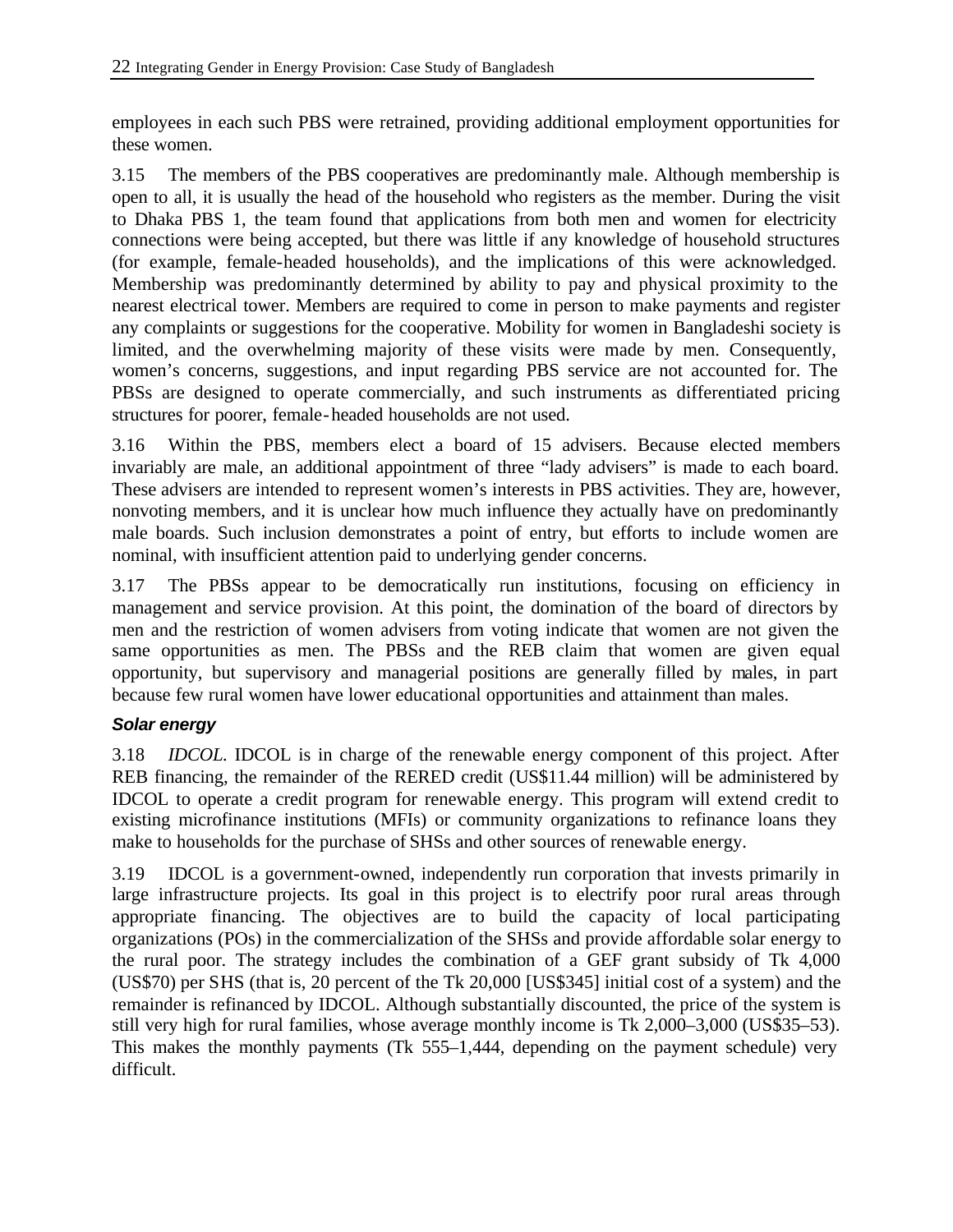3.20 In addition to refinancing, IDCOL is in charge of monitoring the project. In an interview in Dhaka on March 17, 2003, IDCOL's executive director and chief executive officer, Dr. M. Fouzal Kabir Khan, stated that he had recently gone to three different sites where he visited homes that had recently purchased SHSs. He found that the benefits from solar energy were similar to those found in other studies, including increased safety and security—particularly for women—and increased study time for children. The monitoring currently in place is only for technical and service-related purposes and is not meant for gathering socioeconomic or genderrelated information. It is a two-page form that tracks information on the proper installation of the SHS, maintenance problems, and loan payments. The project has introduced a Socio-Economic Evaluation and Monitoring Cell (SEEMC) to institutionalize new concepts and methodologies for monitoring the socio-economic and gender impacts of the project, following training from a consultant. The consultant's TORS require the development of guidelines and methodologies, including participatory assessments, that are sensitive to "enable REB to monitor, measure, and evaluate the impact of rural electrification on women and poverty among rural households."

3.21 In addition, there seemed to be little understanding of the poverty reduction potential in providing decentralized energy services to a larger audience (for example, marketplaces, clinics, educational institutions) or how individuals might be better incorporated into the process of accessing energy for their specific purposes. Again, at this level, the overriding concern was ability to pay. It was assumed that the POs responsible for implementation would adequately address gender concerns, because they were chosen for their activities centered on microcredit and women. Without underestimating the important contributions of microcredit or the targeting of women in the activities of these organizations, gender concepts are not wholly understood within the context of energy procurement, distribution, and use. This may be due to the energy practitioners' unawareness of how gender figures into energy provision for various needs and purposes and simultaneously may be due to gender specialists' lack of information about the energy sector and its operations.

3.22 In M&E, gender-sensitive indicators were not reflected in the available frameworks at the inception of the project. Aside from conceptual constraints in addressing gender concerns, the logistics of monitoring have proven to be difficult because of the high transportation costs in remote areas. In the interest of keeping costs down, IDCOL is hoping to involve local teachers to monitor project implementation in their communities. An agreement has been reached with the government so that IDCOL can employ teachers on an ad hoc basis to conduct monitoring only during vacation times, hence not detracting from their primary responsibility of teaching. In this way, IDCOL gets affordable access to local knowledge and expertise and provides additional income for rural educators, of which more than 50 percent are women. Furthermore, the scope of work for the SEEMC has been elaborated in such a way as to generate three key outputs: rural electrification monitoring indicators; a rural electrification baseline survey; and a rural electrification participatory assessment, each of which will focus on outlining the rural energyrelated needs of poor women and men, and the impacts of electrification on women and men in poor households.

3.23 During the first phase, five POs were selected to install a part of 50,000 SHSs over the next five years. The interview with Dr. Khan revealed that more than 1,000 SHSs have been installed since December 30, 2002, far exceeding monthly targets.<sup>11</sup>At the current rate of growth,

<sup>&</sup>lt;sup>11</sup> As of October 20, 2003 the total SHS installed is approximately 8,000 under the IDCOL program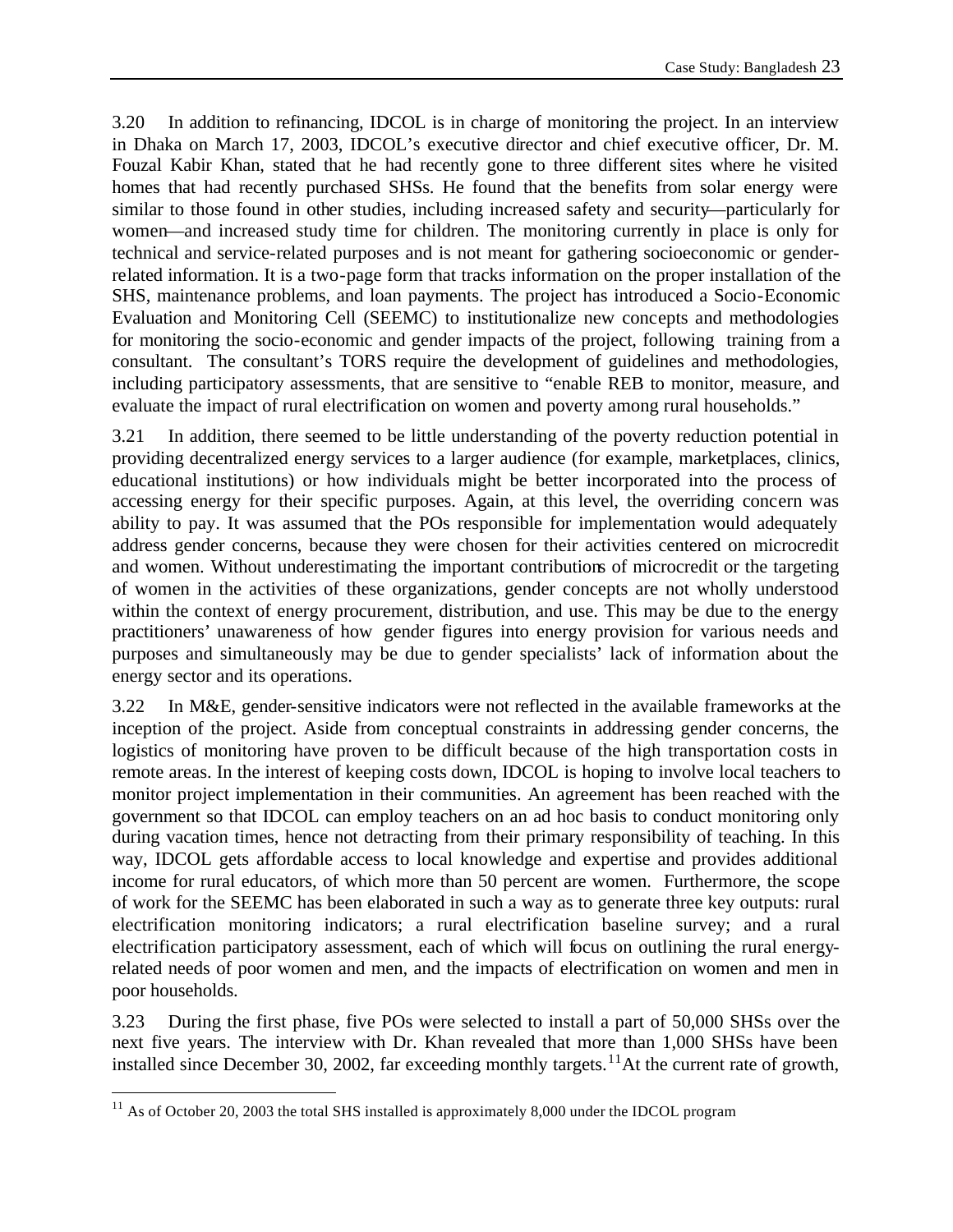he expects the five-year goal to be achieved in two and a half to three years. IDCOL aims to involve more NGOs and MFIs in the near future.

3.24 Prokaushali Sangsad Limited (PSL), the same firm that implemented the Char Montaz Project, assisted the World Bank with the selection of each PO, based on the organization's compliance with technical standards and financial history. All are MFIs, and each works primarily with female clients. According to Mohammad Iqbal of the World Bank, partnering with MFIs enables work with local organizations that are linked directly to the poor—and particularly to women. In the selection criteria, however, there is no specific reference to gender considerations.

3.25 *The Bangladesh Rural Advancement Committee (BRAC).* BRAC was established as a relief organization in 1972. Since then, it has grown into Bangladesh's largest development organization to alleviate poverty and empower the poor. BRAC's programs and projects are geographically dispersed and meet local needs in several sectors, including education, health care, agriculture, research, crafts, technology, publishing, and microcredit banking. More than 60 percent of Bangladesh's 86,000 villages have BRAC projects. The organization's projects are implemented under three major divisions: the Rural Development Program, Nonformal Education Program, and Health and Population Program. All three programs target women and girls.

3.26 Under the Rural Development Program, BRAC launched its integrated, multipurpose Solar Energy Program (SEP) for Sustainable Development in December 1997. Program staff visited Lotus Energy (Nepal) and Tata BP Solar India (Bangalore) for training. The program was piloted in 40 villages in Gazipur to gauge village interest. As interest in and demand for the PV systems grew, BRAC became an active seller of PV systems and began collaborating with Rahimafrooz Bangladesh Ltd., a leading battery manufacturing company in Bangladesh. The company imports solar panels from TATA BP Solar and manufactures solar batteries locally. Rahimafrooz has installed more than 4,187 SHSs (50 Wp equivalent) in different parts of the country with installed capacity of 209 kWp. Although Rahimafrooz installs the systems and handles major problems, BRAC trains local residents to repair minor PV system malfunctions such as loose connections. By doing so, BRAC has not only created a network of repairmen throughout the country, but also has provided people with the opportunity to gain skills and a source of (supplemental) income. By the end of 2000, BRAC's SEP had installed more than 500 PV systems, 1,000 biogas plants, 10 wind turbines, and 260 hot-box cookers.

3.27 According to report conducted by a renewable energy consultant to BRAC, the SEP staff carefully assesses the technology for cost advantage (competitive pricing, best product for least cost) and appropriateness (family needs, system size, geographic suitability, and so forth). As such, BRAC seeks suppliers who can deliver the best value to its customers. This has led to product improvement and ongoing dialogue between BRAC and its renewable energy partners (Kamal, 2001).

3.28 At US\$350 per unit, purchasing a solar energy system is prohibitively expensive for the majority of people in Bangladesh. BRAC offers customers the option to pay all at once at installation or pay in installments through BRAC's Microcredit Program. In 2001, BRAC's microcredit network disbursed more than US\$200 million and had a repayment rate over 98 percent.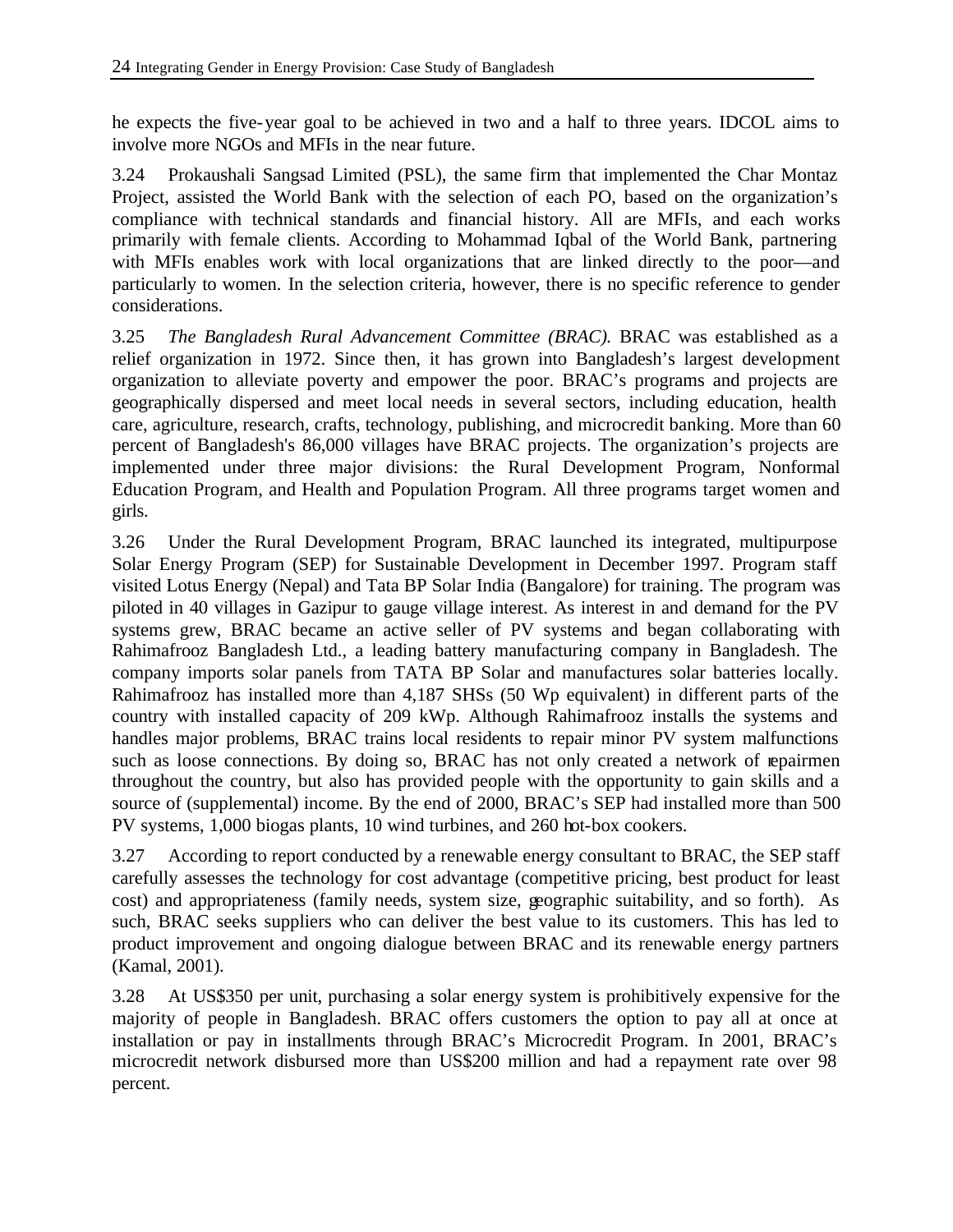3.29 BRAC plans to expand or implement projects with solar thermal systems, microhydroelectric generators, biogas electricity, and solar dryers in the future. Expansion projects include 5,000 hot-box cookers, the one lakh (100,000d) Solar Electrification Program to provide environmentally responsive electricity through PV systems, the BRAC solar energy complex to serve the energy needs of the program's headquarters, and 50,000 Biogas Plant Programs (with 10,000 by June 2004) to generate cooking and lighting fuel, as well as highquality organic fertilizer and fish feed. (BRAC has collaborated with the Institute of Fuel Research and Development of Bangladesh to disseminate biogas plants).

3.30 *Grameen Shakti.* The Grameen Institution has 22 companies in various fields, such as telecommunications (Grameen Phone) or handicrafts (Grameen Shop). Grameen Shakti ("Grameen energy" or "Grameen empowerment") is the institution's renewable energy subsidiary, which focuses on extending PV systems, biogas, and gasification technology to rural areas. Grameen Shakti is currently installing 500 SHS units per month.

3.31 The general manager of Grameen Shakti has acknowledged the difficulty of reaching the poor, citing the high cost of an SHS as a primary deterrent. To reduce costs, Grameen is presently negotiating the price of the batteries and assessing the feasibility of producing solar charge controllers. Because of their specifications and sophisticated technology, solar panels are still imported from Germany. However, Grameen has started to produce some of the components locally and is saving Tk 2,000 per system. One drawback of importing is the devaluation of the taka and the strengthening of the euro.

3.32 *BRAC and Grameen Shakti – some observations.* Meetings with BRAC and Grameen Shakti indicated heightened awareness of women's lack of participation in the renewable energy program. This can be largely attributed to the fact that both MFIs tend to work primarily with women and are more aware of gender concerns than government agencies and the private sector. This explains the underlying assumption of the World Bank that women would naturally benefit from this project. The World Bank's Mohammad Iqbal emphasized that women's participation would be through MFIs and men's participation would be through the technical component of installation and maintenance. It is important to note, however, that just because MFI clients are women, the MFI itself is not necessarily run by women, nor is it certain that gender equity exists in the organization. Furthermore, at least in the case of Grameen, only 5 percent of SHS customers are actually Grameen borrowers—the rest are wealthier clients and mostly men.

3.33 It is also evident that even though the organizations, especially BRAC, have internalized the gender concept and processes, there is little evidence to suggest that this understanding has been transferred to their work in the solar program. BRAC is very well informed of the social and institutional nuances that shape the roles and relationships of men and women throughout the country, which in turn define the barriers and opportunities for development interventions more generally and can certainly provide insight to energy programs more specifically.

3.34 The economic viability of the program is clearly the driving factor behind this project. However, it is unlikely that this coincides with making this service affordable to everyone, including the very poor. Both Grameen and BRAC provide different types of payment programs. Grameen, much like the Char Montaz cooperative, is assembling some of the SHS components to reduce the cost of importing and create additional employment for the community. Despite this, data from both organizations show that the poorest clients are still unable to purchase an SHS. Grameen, for example, has sold 12,303 SHSs, but only 1,046 have been sold to women.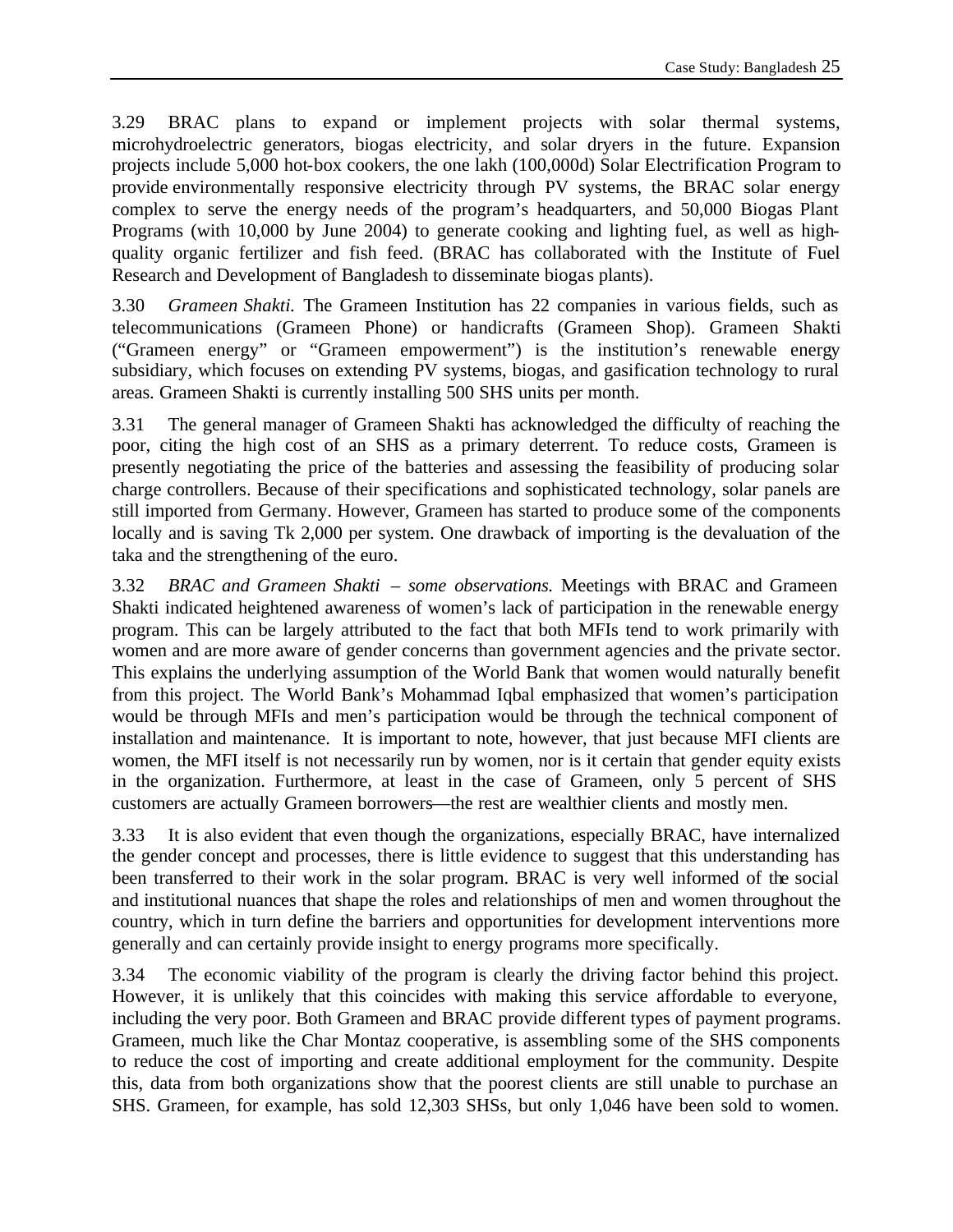This is not to say that women are not benefiting from the remaining 11,257 Grameen systems. However, it does clearly indicate that the prices and payment plans are still outside the reach of the very poor, who are mostly women and children. The field visit to Gazipur also provided evidence of this. The homes and businesses visited by the team were noticeably better off than neighboring areas, where families owned more than two or three acres of land and some had purchased the system with remittances from the Middle East.

3.35 Rural women in Bangladesh are not actively engaged in the public sphere. The majority of shopkeepers and vendors are men. Most of the people congregating in the streets are men. It comes as no surprise, then, to find very few women working on the frontlines as energy program field staff. Many individuals interviewed during this study attribute the lack of female energy professionals to the idea that it is improper for a woman to climb poles or roofs, install or repair SHSs, or travel outside the immediate vicinity of her home.

3.36 Despite its Gender Quality Action Learning Program, gender has not been integrated fully into BRAC's SEP. Currently, all BRAC-SEP field staff are men. Traditional gender roles restrict women from taking these positions, because field staff are required to travel frequently. Although BRAC does provide transportation (several programs offer dedicated bicycles for business use), it is not common for women to travel alone or ride bicycles. There is evidence, however, that such social perceptions are changing in the areas were BRAC has been active.

3.37 Grameen has made it a goal to raise the number of female field staff. Grameen Shakti's SHS customers are not traditional Grameen borrowers, and the organization's general manager believes a more practical approach is needed to raise the number of female staff, including engineers and marketers. To that end, Grameen Shakti has embarked on an experimental program to facilitate women's entry into these positions. To date, two women have been employed as engineers in SHS maintenance. Although internal resistance to female engineers still exists, the organization is confident that stereotypes should change as more women enter the profession. Grameen Shakti has also implemented an SHS technician program for both boys and girls living in rural areas. These young trainees can earn Tk 1,200 (US\$21) per month for parttime work in maintaining SHSs. After five years in this program, they will be eligible to become senior technicians. Finally, Grameen provides a Tk 4,000 (US\$69) "Solar scholarship" based on academic achievement to girls. $^{12}$ 

3.38 Although the RERED Project does not currently integrate gender concerns into its programming, it provided some positive lessons. Dr. Barkat's study (2003) of the REB project encourages greater awareness of electricity's benefits for both women and men. The partnerships between IDCOL and local MFIs also demonstrate an effort to encourage greater participation by and representation of local organizations with in-depth knowledge of community needs. For example, one of the partner organizations in the IDCOL program is a women's cooperative. However, they have not been able to propagate as many sales as the larger MFIs. Grameen's programs encourage women's participation in technical fields and also promise greater awareness of women's contributions to electrification and income generation. However, challenges still abound, especially with respect to understanding gender, not in the strict sense as increasing the number of women in projects, but in grasping the relationships of men and

<sup>&</sup>lt;sup>12</sup> Meeting with Dipa Barua, General Manager, Grameen Shakti. Grameen Bank Headquarters, Dhaka, March 17<sup>th</sup>, 2003.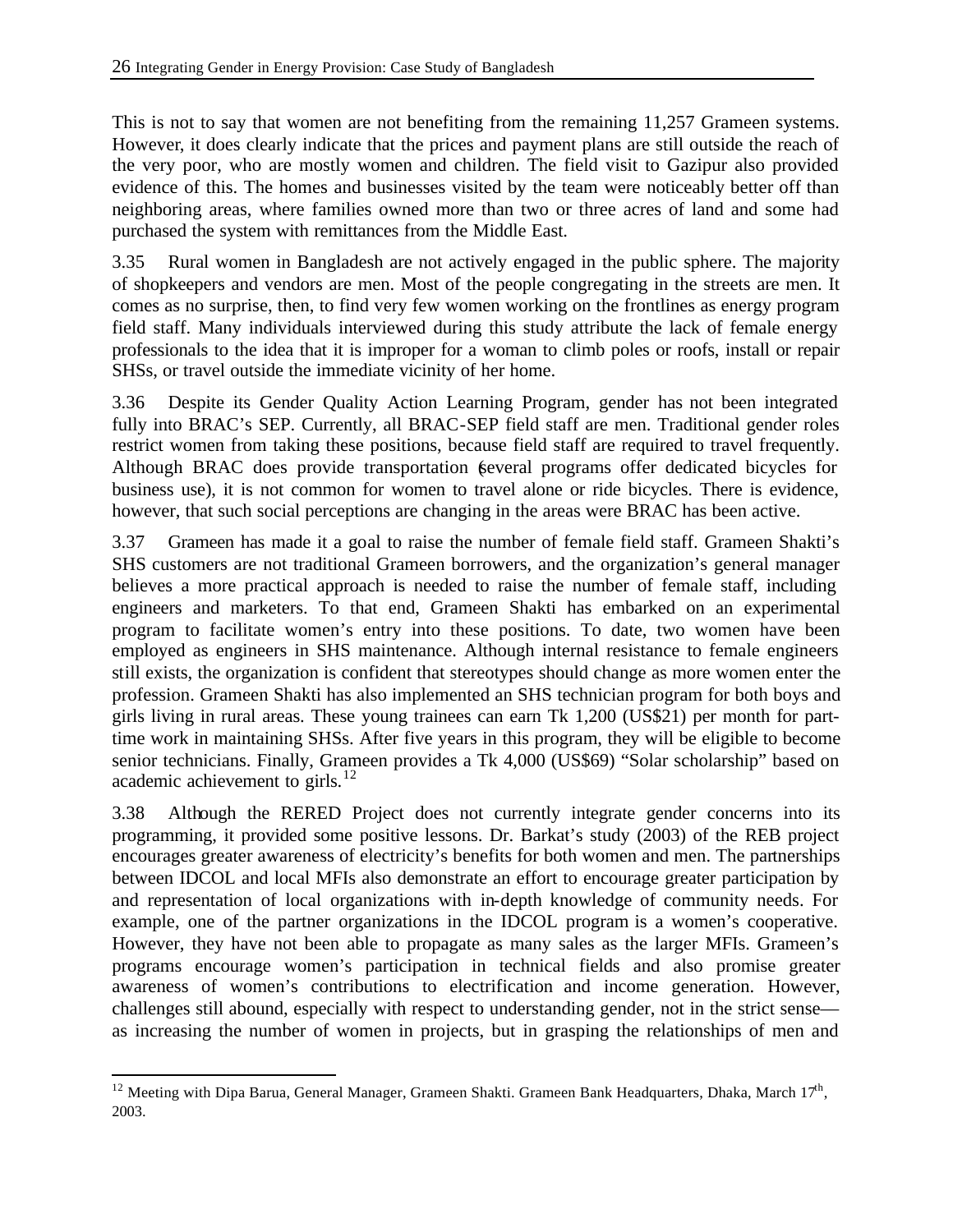women in their various functions to better inform RERED on how to more effectively and equitably meet the needs of the communities it serves. These issues are expected to be addressed by the SEEMC, which will concentrate on establishing evaluation research methods to document the of rural energy on social and economic conditions at the household level, with special emphasis on poor women.

# **Case Study: Opportunity for Women in Renewable Energy Technology Utilization in Bangladesh**

3.39 The Opportunity for Women in Renewable Energy Technology Utilization in Bangladesh project began in 1999 with ESMAP's financial support. It has the potential to make an innovative case for involvement of women in energy projects, poverty reduction, increased access to energy, and private sector microenterprise involvement in an industry that is considered to be a public sector domain.

3.40 This project promotes three components that aim to reduce poverty, diffuse renewable energy technology (RET), and build capacity and skills among women. The first consists of enhancing "capacity within the government sector for incorporating the efficient use of RET, and involvement of women in future RET projects aimed at poverty reduction" (Huque, 2000). The second strategy will provide women in energy with technical skills to hold key positions in project implementation. Finally, the RET production program is run at the grassroots level by rural women.

3.41 The field research revealed that the first component of the project, institutional capacity building at the government level, has not yet been implemented. However, guidelines have been drafted by PSL and are under revision before their submission to the Energy Planning Committee.<sup>13</sup> The second component, the Gender and Energy Network, is operational.

# *Gender and Energy Network*

 $\overline{a}$ 

3.42 Gender and energy specialists emphasize the need for a strong network involving women in the energy sector to help build capacity, decrease the sense of isolation that women feel in a male-dominated industry, exchange information, and, above all, lobby the government to promote gender-sensitive programs (Cecelski 2001).

3.43 To understand and assess the Gender and Energy Network established by PSL as a strategy for achieving these goals, interviews were conducted with Asma Huque, the executive director of PSL; four network members, including two female teachers from a science college; and two professional women from the BPDB.

 $13$  This was not yet available for review during our visit to Dhaka..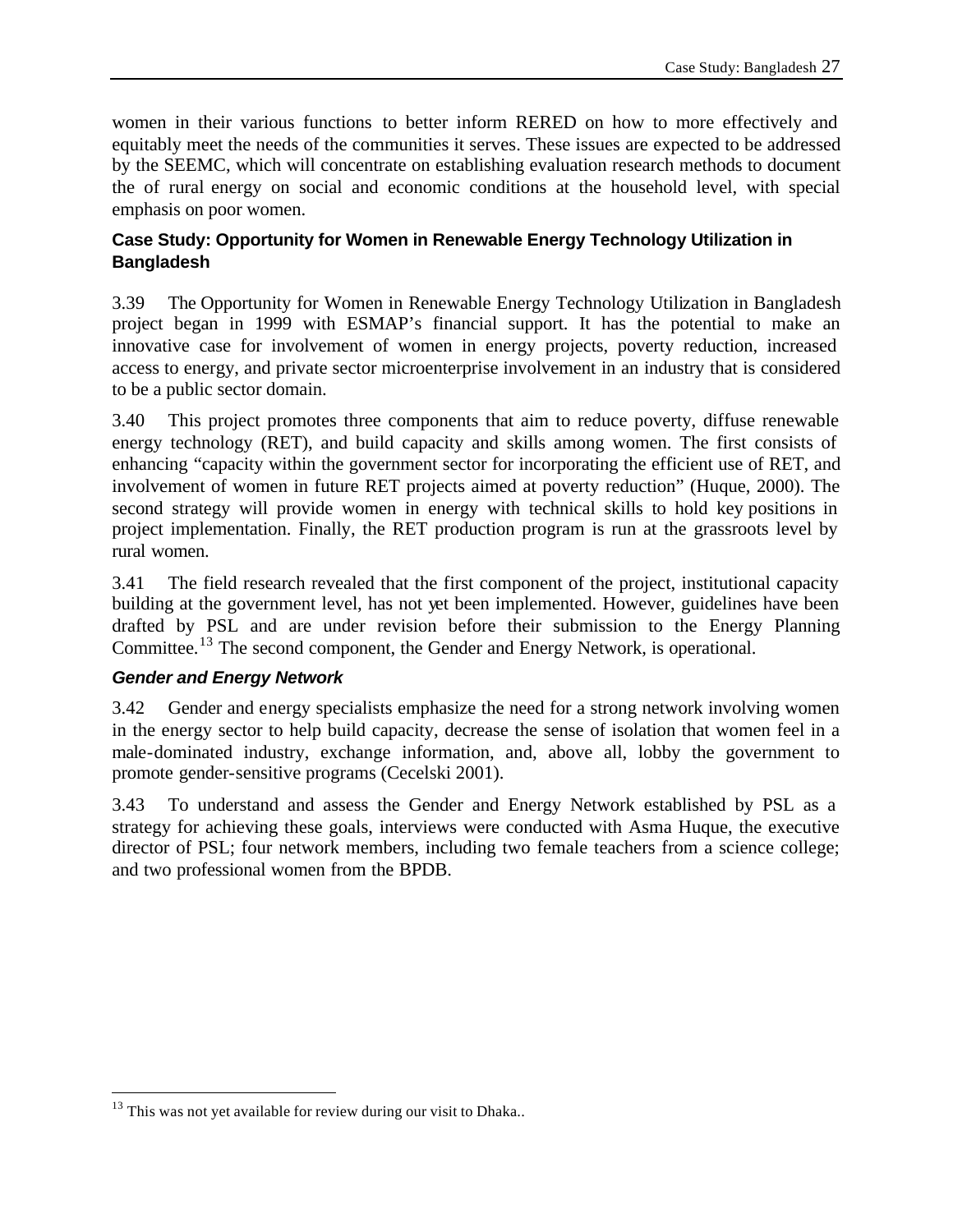

**Figure 4: Solar Home System Purchase Options and Financing**

Source: Asma Huque, "Empowerment of Women Through Micro-Enterprise Development on Renewable Energy Technology."

3.44 The network is in its nascent stage, with only one training session conducted in October 2002. There is no regular exchange of ideas, and the network remains an occasional forum without any consistent follow-up or communication and interaction between its members. The Gender and Energy Network has no regular interaction with other existing networks and organizations within the Bangladesh renewable energy sector (BRAC, Grameen Shakti, or the Renewable Energy Information Network). Participation in the network by professional women is voluntary, and women participate during their leisure time. Formal networks seem to be a recent development in Bangladesh, and there remains a great need to improve their capacity and enhance information exchange.

3.45 Conversations with members clearly show a deep interest in the network and particularly in training on gender issues.<sup>14</sup> The interviewees stressed the importance of learning how to practically implement the lessons learned on gender. In view of this interest, members should receive further and consistent preparation on gender concerns to raise awareness and assist in diffusing these ideas through their formal and informal networks. There are two possibilities to achieve this outcome: either the network managing organization (PSL) should receive intensive preparation on gender and then pass that information on to the other network members through conferences, workshops, and informal discussions, or a gender training specialist can be hired to do it directly. To improve the flow of information, the network should also be expanded to include other partners.

 $14$  Interview with Professor Begum, Physics Professor, at the Maleka college, Dhaka (21/03/03).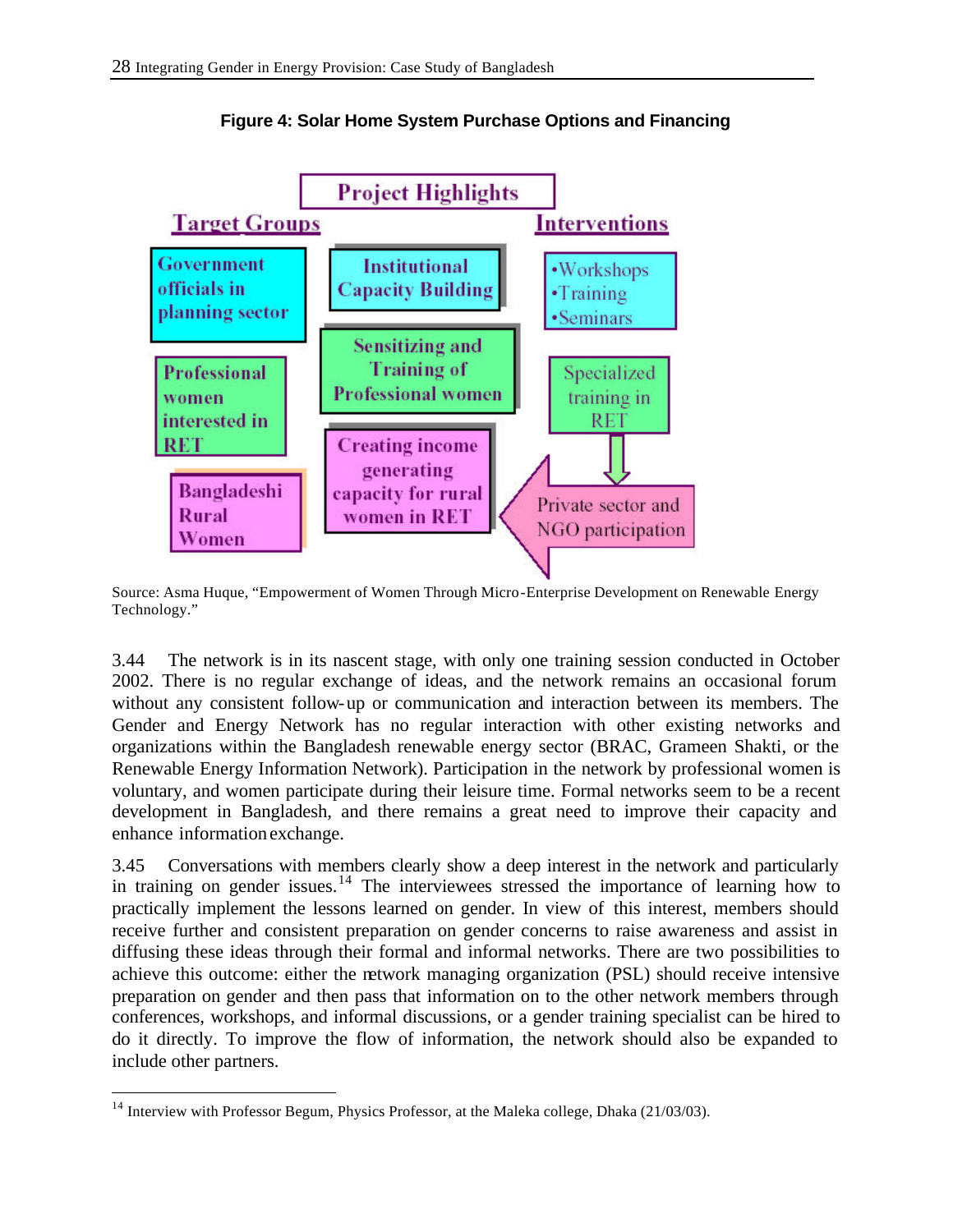3.46 Language issues also need to be taken into consideration when planning a training session.<sup>15</sup> The need for programs in the local language is particularly obvious when dealing with complex issues such as gender. The only gender training that has occurred so far through the PSL network was a talk, given in English, by a gender specialist from Winrock International during the workshop two years ago.

3.47 Furthermore, little effort has been made to publicize and develop the network. This is most likely due to the lack of knowledge and funding necessary to establish a proper network structure. Building capacity at the level of the implementing agency for such a project could be the key to a continuous exchange of knowledge and ideas. This is particularly relevant if one takes into account that the World Bank country office is willing to financially support the extension and diffusion of the network.<sup>16</sup>

3.48 The women in the BPDB have no role in the decisionmaking process not only because of cultural and social constraints, but also because they are not in the department that deals directly with implementation. To build leverage, the network should consider broadening and deepening its base through the inclusion of more women in the decisionmaking and implementation processes and the RET sector. Men should also be invited to the gender and energy trainings after the networks have increased comfort with gender issues, which would allow the concepts as they pertain to Bangladeshi society to be explored by men and women together.

# *Char Montaz Women's Cooperative*

 $\overline{a}$ 

3.49 The last component of the project involved examining the women's cooperative in Char Montaz. Char Montaz is in southern Bangladesh, in the middle of the Bay of Bengal. There, 33 rural women have become energy entrepreneurs. Organized into a cooperative since 1999, these women are assembling and selling fluorescent lamps and charge controllers. They are also supervising the charging of batteries by male employees and establishing a sales network in neighboring islands. The modern lamps produced by the cooperative are replacing the traditional kerosene lamps, thus improving the quality of indoor lighting and increasing safety. These lamps are used in houses, fishing boats, shops, and mosques. Moreover, with the electric lamps, working hours have been extended, which allows household members to restructure their day and meet other needs (income-generating activities or leisure). The long-term target area of this project covers nearly 20,000 households within 300 square kilometers. Currently, the project uses a diesel generator for recharging batteries; it will be replaced with solar PV systems in the future. The project is entering a new phase in which the donors and the cooperative are looking for measures that can ensure sustainability. This includes the extension of production from lamps to charge controllers, for which a larger market exists.

3.50 There are several findings that can be useful for accomplishing gender integration in the energy sector. First, by using the niches created by new energy technologies, projects can address the gender barriers that exist in the supply of energy. Women tend to be invisible in the energy sector; the technical skills requirement, which has culturally been the realm of male professionals, makes it a male-dominated sector. However, this prevents half the population from

<sup>&</sup>lt;sup>15</sup> Interview with Professor Begum, Physics Professor, at the Maleka college, Dhaka (21/03/03), and Interview with Ms. Nurun Nahar Begum, subdivisional engineer, and Ms. Bithi Islam, Assistant Engineer, at the BPDB headquarters, Dhaka (23/03/03).

<sup>&</sup>lt;sup>16</sup> Meeting with Mohammad Iqbal, World Bank Energy Specialist, at the PSL office, Dhaka 25/03/03.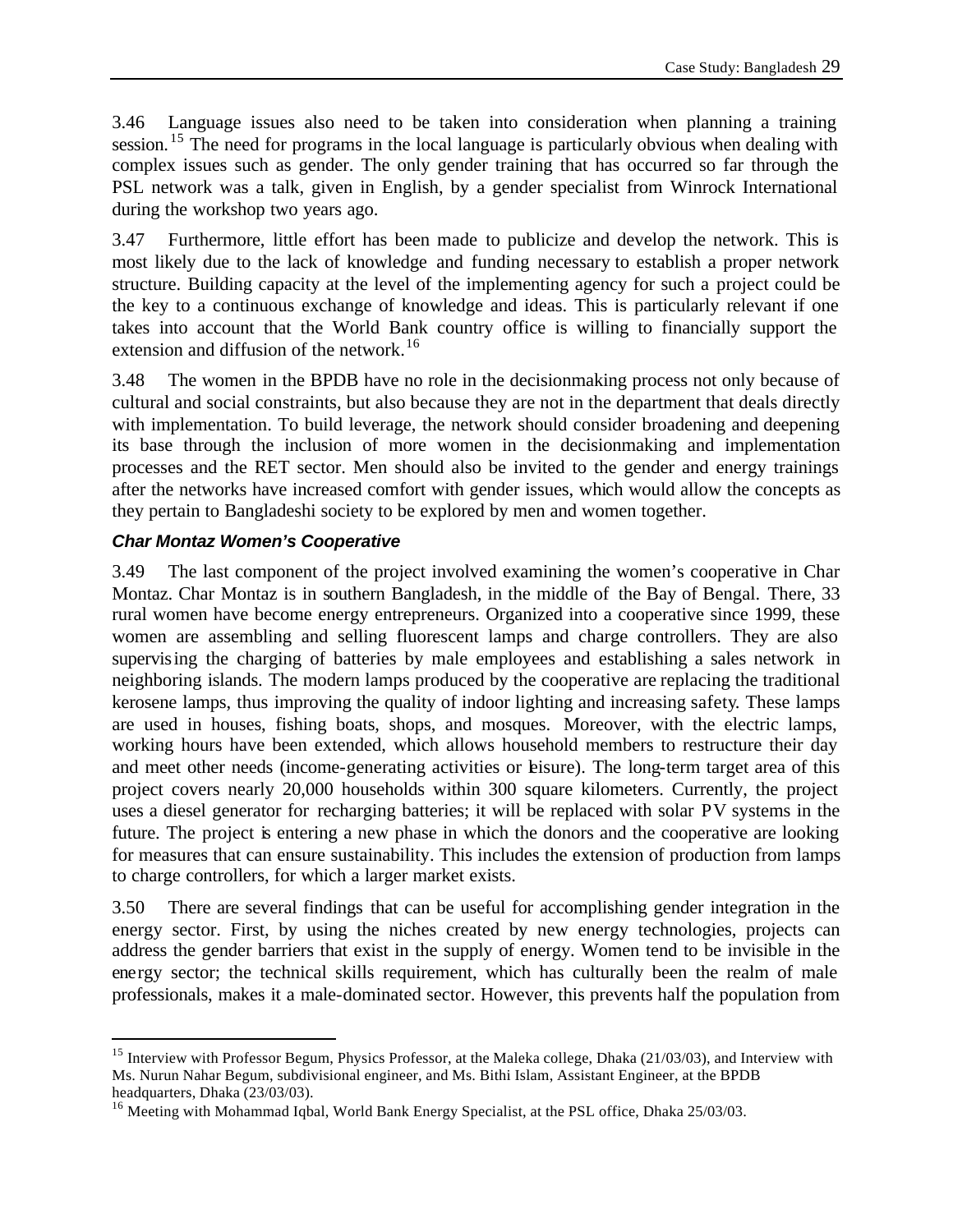voicing their demands in the distribution of and access to one of the fundamental inputs in development. As a result, women are often considered as energy consumers but hardly ever as producers. If men dominate the traditional energy sector (that is, centralized services), new areas such as decentralized and renewable energies are niches that women can use to leverage themselves within the energy sector—precisely what this projects aims to do. The interviews revealed that women are producing a useful service, they are efficient in its production, and this has multiple positive secondary effects on education and community awareness. The positive secondary effects found are increased security (kerosene lamps are prone to causing fires), increased reading hours for the children and adults, and increased time spent helping children with homework. This undeniably has a positive effect on education and possibly even basic literacy. Finally, increased working hours allow for more productive activity, which raises the income of shop owners and household producers.

#### **Box 6: Sustainability of the Women's Cooperative: Challenges and Possible Strategies**

The cooperative is not yet economically viable or sustainable. In the present phase, ESMAP and the implementing agency are looking into different ways that would make this project a practicable long-term enterprise. Assuming it is one of the few examples of women directly involved in the production of commercial energy, its sustainability is paramount to demonstrate the long-term viability of integrating gender.

A major challenge for the cooperative's business is that they are currently producing under capacity. The marketing manager and the treasurer informed us that they are assembling 200 to 250 lamps per month, but they have a production capacity for 900 lamps; moreover, they have an accumulated inventory of 560 lamps. The cooperative has to be competitive and efficient before financial support can be withdrawn. To be competitive and sustain their work, the women will have to create a market for their products. Women in the management team are aware of their marketing problems. Two strategies seem available to them:

The first strategy involves the credit market on the surrounding islands. In the thousands of offshore islands in the Ganges delta, most people do not have access to energy. There is a captive market that needs to be developed. The women's cooperative already has four men promoting and selling their products to nearby islands. However, the women do not feel secure about microcredit and therefore are not willing to provide credit for lamps outside their community. Therefore, in the interests of expansion, a strong partnership has to be established with local MFIs in those other areas. The South Asian Partnership (SAP) and Coast, for example, could help the cooperative sell their products and target poorer potential consumers through microcredit.

The second strategy is the RERED Project of the government of Bangladesh, funded by the World Bank. Under the IDCOL scheme for this project, 50,000 SHSs will be delivered through microloans to rural households around the country. The women's cooperative in Char Montaz is currently producing DC lamps, charge controllers, and batteries. They could produce these three parts of the SHSs to be sold through the IDCOL scheme. According to Mohammad Iqbal, the only requirement for entering the market is meeting the technical standards. <sup>17</sup> The cooperative has gained international certifications of quality for its assembly work and could therefore sell their products to other institutions that engage in the business of solar home systems (for example, BRAC and Grameen). This said, there is ongoing competition for this market, especially from large POs such as Grameen Shakti that are already producing charge controllers for their SHSs. Despite this consideration and taking into account the small size of the cooperative, even a small share in the IDCOL scheme could be a satisfactory market. PSL is currently looking into this possibility.

3.51 There are several findings that can be useful for accomplishing gender integration in the energy sector. First, by using the niches created by new energy technologies, projects can address the gender barriers that exist in the supply of energy. Women tend to be invisible in the energy sector; the technical skills requirement, which has culturally been the realm of male

 $17$  Interview with Mohammad Iqbal. World Bank Office, Dhaka (16/03/03).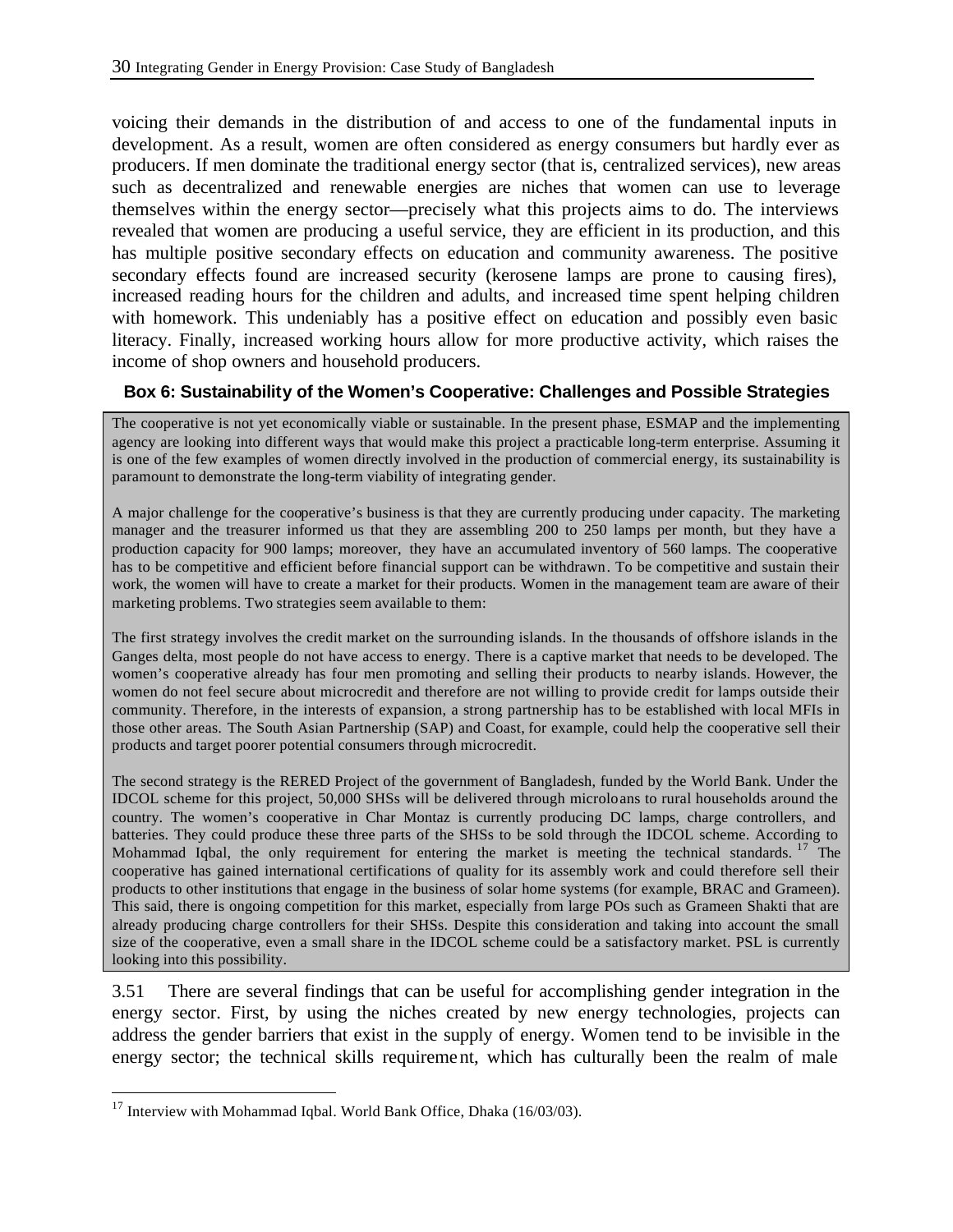professionals, makes it a male-dominated sector. However, this prevents half the population from voicing their demands in the distribution of and access to one of the fundamental inputs in development. As a result, women are often considered as energy consumers but hardly ever as producers. If men dominate the traditional energy sector (that is, centralized services), new areas such as decentralized and renewable energies are niches that women can use to leverage themselves within the energy sector—precisely what this projects aims to do. The interviews revealed that women are producing a useful service, they are efficient in its production, and this has multiple positive secondary effects on education and community awareness. The positive secondary effects found are increased security (kerosene lamps are prone to causing fires), increased reading hours for the children and adults, and increased time spent helping children with homework. This undeniably has a positive effect on education and possibly even basic literacy. Finally, increased working hours allow for more productive activity, which raises the income of shop owners and household producers.

3.52 As service providers, women now bring income to their families. As a result, gender relations within the household appear to have changed. Within the household, some husbands now share housework responsibilities and acknowledge that housework is, indeed, work.<sup>18</sup> The recognition of women's work in the private sphere represents an important movement toward gender equality. In the community, the production and marketing of a useful good by women has modified gender roles. The island community was at first reluctant to accept women working outside the home. However, the village as a whole and stakeholders, such as the imam, became more supportive after reaping the benefits of improved lighting in houses and such public spaces as the mosque and the market. Even more encouraging, women are now able to have a voice in the community and participate in village meetings and decisions.

3.53 This project may have also modified savings behavior. Savings rates are usually low in rural areas of developing countries because most people live below the poverty line and economic vulnerability limits the scope for investment in the future. A cooperative member indicated that she and her husband opened a savings account in which they deposit money every month. The couple plans to use that money for their only daughter's education. The cooperative was a factor that reversed the effects of poverty on savings and planning for the future.

3.54 In part because of the wife's work at the cooperative, this household overcame the poverty cycle that affects millions of rural households around the world. This finding conveys implications for gender and energy. The husband claimed his spouse was the one in charge of the savings account and he knew little about it. This is an example of how women are taking on more decisionmaking within the household. These decisions generally tend to favor children. Therefore, improving women's income generation can have a positive impact on children's welfare.

3.55 Finally, the team found through its reviews and interviews that parallel incomegenerating activities are essential for sustainable improvement in the life of the cooperative's women. The three successful women interviewed each claim to have other income-generating activities in addition to their work in the cooperative. The need for income-generating activities highlights once again the importance of the involvement of a microcredit organization such as the SAP. The general secretary and the treasurer of the cooperative provide examples of this:

<sup>&</sup>lt;sup>18</sup> Interview with Nasir Khan. PSL Office, Dhaka 24/03/03.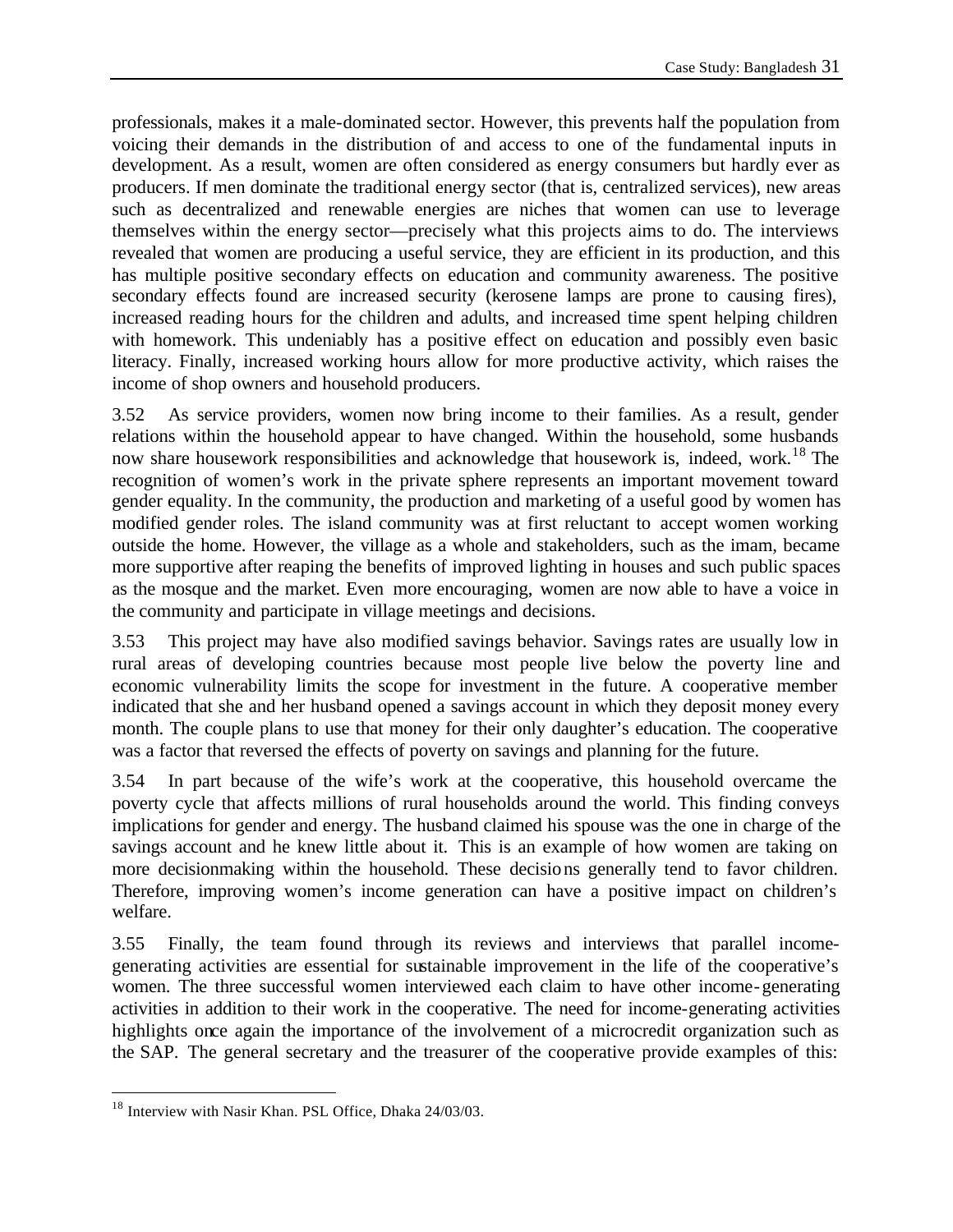they are owners of a small tailoring shop that provides them with substantial income on top of their cooperative activities. These three women stated that the women who benefit the most from the cooperative were the ones that had other sources of income. The implementing agency has taken stock of this and is now looking at ways to provide women with other types of incomegenerating activities.

3.56 The Char Montaz Project has provided a unique opportunity for women to gain valuable skills and contribute a vital service to their communities. Interviews with the cooperative members as well as other community members revealed that traditional gender roles are changing, and women are now seen as contributors to family income and the local economy. Although challenges still exist for the cooperative, their approach should be recognized for its ability to create more equitable opportunities for women in renewable energy. And, with the right partnerships (SAP, for example), this method could contribute to a greater transformation of women's roles in renewable energy production throughout the country.

### **Box 7: Insufficient Managerial Skills: A Barrier to Scaling up and Building Local Capacity**

The isolation of rural women living in remote areas creates barriers to the scaling up of projects because the women are unfamiliar with the outside world. A trained manager could both develop new markets and provide new opportunities for the women's cooperative to expand. Asma Huque, the director of PSL, suggested the possibility of contracting with an external person to become the manager of the cooperative and help with responsibilities that the members are not yet prepared to take. This includes the purchase of materials in Dhaka, strategic planning, and addressing the cooperative's other important needs. While a skilled manager for the women's cooperative is needed, it is also possible that there are people within the cooperative who are natural leaders with potential that needs only to be converted into capacity. To test the capacity of the women's cooperative to operate on its own, the team asked the treasurer and the marketing manager if they thought they could purchase the materials in Dhaka without external help. Runu Begum replied very confidently that they could, although she has been to Dhaka only three times in her life. However, the women did not know which were the important components in the lamps or the charge controller. The training of some members in advanced managerial skills can have a positive impact on the economic and social dynamics of the community. Ownership would be strengthened and competitiveness increased.

*"How do I know which island is Char Montaz?" "Just look for the lights. It's the only island with lights."*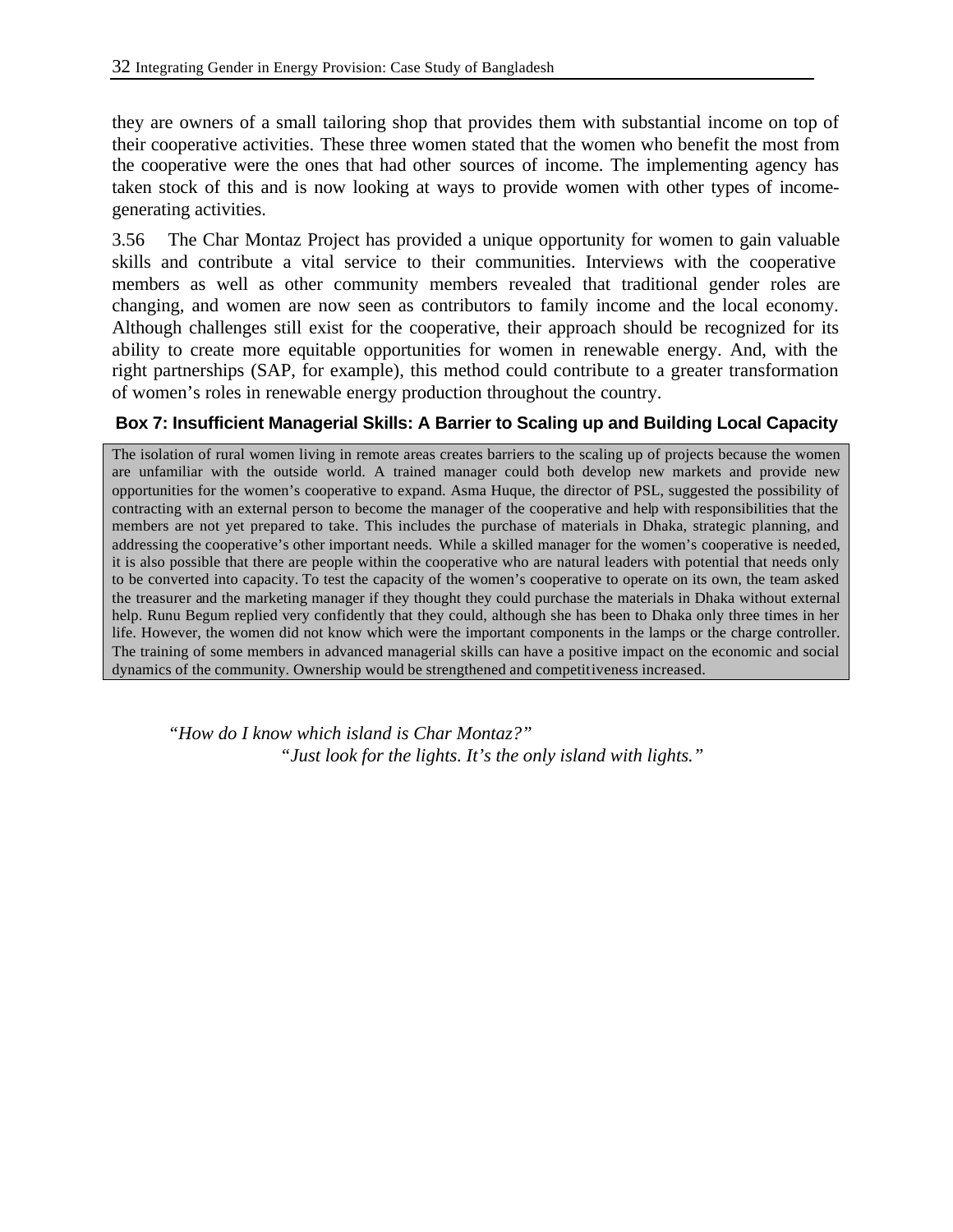**4**

# **Selected Gender Approaches**

4.1 The foregoing analysis indicates that scaling up gender mainstreaming in the energy sector at the policy and program levels requires a two-pronged approach. First, institutional capacity building focused on gender is key. Institutional capacity building and institutional change can be challenging. However, it is crucial to ensure that all members of the implementing organization have a sound understanding of the definition of gender and its implications at all levels of policy formulation and implementation. Gender mainstreaming is a way of thinking that requires flexibility in adapting to varying contexts that are themselves fluid. The BRAC Gender Quality Action Learning Program is one potentially helpful tool for such institutional capacity building.

4.2 Second, once capacity exists to do mainstreaming, tools must be available to actually develop programs and policies that will have the most success in achieving the goals of gender equality and poverty alleviation. One promising tool in this regard is the *Gender in Energy Training Pack* (Skutsch 1997) developed at the University of Twente, the Netherlands.

# **BRAC Gender Quality Action Learning Program**

4.3 In 1995, BRAC's training division launched the Gender Quality Action Learning (GQAL) Program to improve gender relations among BRAC field staff and managers and assist them in addressing organizational and programmatic issues with gender in mind. Since then, more than 17,000 staff members and 850 area offices have received GQAL training. <sup>19</sup> By the completion of the first phase of the GQAL Program in June 2002, 60 percent of BRAC's regular staff had participated in the GQAL cycle. Upon satisfactory review of GQAL I by BRAC's research and evaluation division, the second phase began in January 2003 with the ambitious goal of training (and in some cases retraining) *all* of its 27,000 staff members and 1,650 area offices over the next four years. GQAL II will be funded entirely by  $B RAC$ ,<sup>20</sup> which has set aside US\$7 million (Tk 400 million) for this project. This investment reflects BRAC's commitment to improving gender relations within its organization.

4.4 BRAC's gender team comprises 30 full-time gender trainers, 4 of whom are based at BRAC's Dhaka offices. The head of this unit, Sadequr Rahman Khan, is a dynamic manager whose commitment to mainstreaming gender issues in his work is clearly evident. He spoke effusively about gender and how it permeates through every relationship and every issue. He

 $19$  GQAL covered 16,808 staff members and 872 Area Offices from 1995 to 2001.

<sup>&</sup>lt;sup>20</sup> BRAC GQAL I was funded 50 percent by BRAC and 50 percent by donors.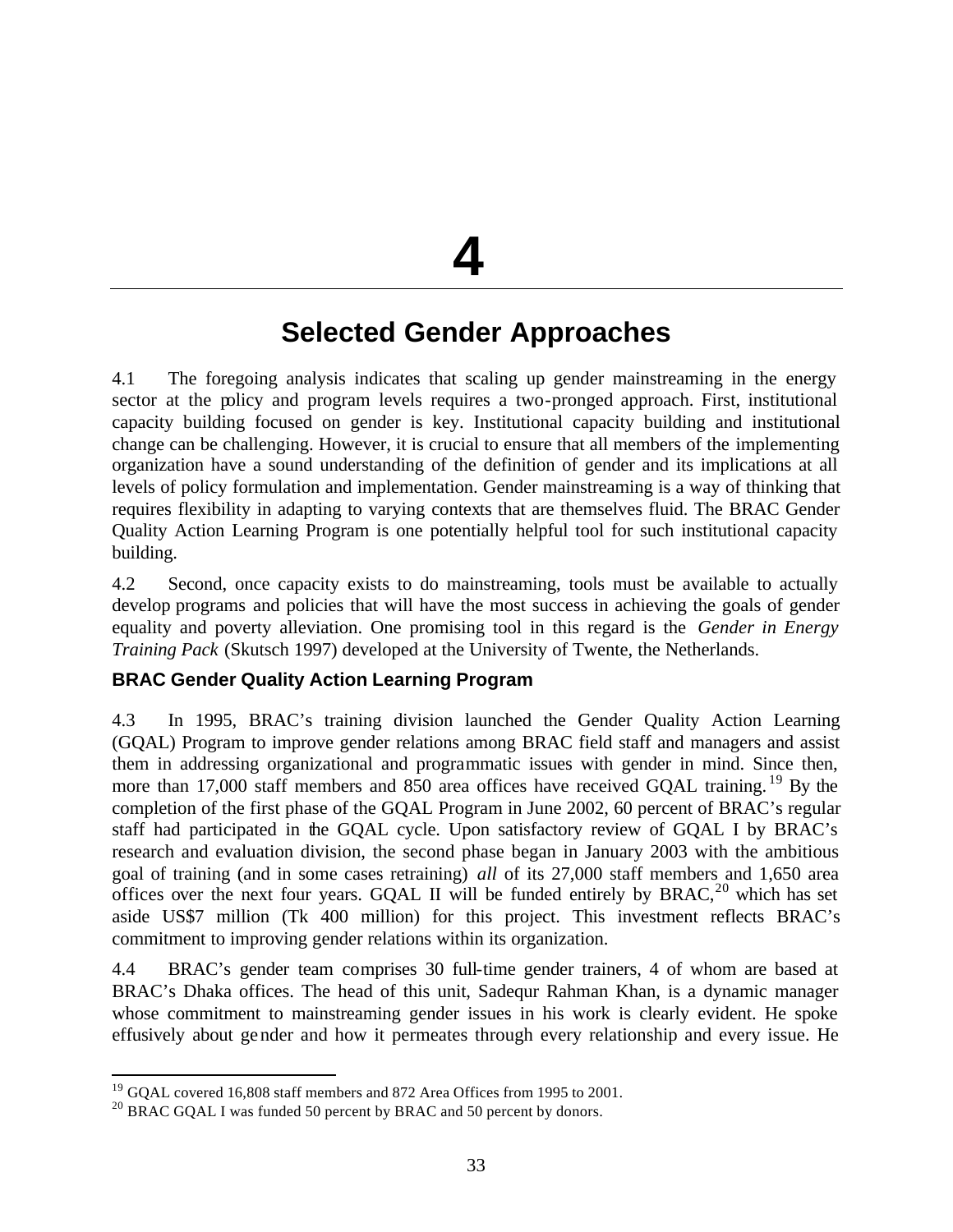views gender concerns as integral to human rights and justice. After listing the various forms of feminism, he conclusively announced that "feminism is not gender" and calls for an "evolutionary, not radical change" in gender relations. Formally trained as an engineer and agroeconomist, Mr. Khan credits the GQAL cycle, which he assisted in developing, with his becoming more aware and sensitive to gender issues. $21$ 

4.5 The GQAL Program's goals are to improve gender relations within BRAC and enhance the effectiveness of BRAC's programs involving the poor. To achieve these goals, the gender team has set the following objectives:

- Increase confidence and respect towards ability and competencies of women and reduce division of labor, which includes showing respect to others' opinions, work, and time;
- Improve competency of staff in participatory and democratic problem-solving and decision-making, assertiveness, management, and leadership by specifically focusing on women;
- Increase respectful cooperation, ownership, and accountability of women and men between peers, colleagues, supervisors, and program participants in BRAC;
- Increase staff capacity to plan, deliver, and monitor gender equitable programming and
	- Improve understanding of BRAC goals (BRAC 1995).

4.6 Through the GQAL cycle, large numbers of BRAC staff are actively engaged in the process of defining gender equity and organizational issues in three areas in which they are challenged to effect change: individual attitudes and behaviors, program results, and organizational systems. The interactive learning process incorporates training tools to encourage active participation and eventually lead to a better understanding of gender issues in the staff members' area offices and their own personal lives. BRAC's gender specialists go to the area offices to conduct training, and attendance is mandatory for every member of an area office supervisors and junior officers, men and women, all sit together to undergo training.

4.7 The GQAL cycle takes one year to complete and begins with a one-month, three-session orientation that covers the conceptual foundations of gender. Definitions, perceptions, and assumptions about men and women's roles are expressed. Two weeks after the conclusion of the orientation, the staff and the gender specialist meet to generate a list of concerns they have with the area office. These sensitive issues are handled anonymously: each staff member submits his or her concerns on a piece of paper that the gender trainer collects, reviews, and then destroys. A list of the issues raised is then posted on the bulletin board for everyone to review. In the issue selection stage, the entire group votes on one issue to tackle. Once chosen, the issue is analyzed using web charts and cause analysis matrices. Through issue analysis, staff members begin to understand the complicated linkages of the topic selected. This analysis is followed by the action planning phase, in which the group outlines steps to ameliorate the highlighted concern. Once roles and responsibilities are assigned, staff members begin to implement their proposed solution or change. The implementation phase usually takes nine months. At the end of the GQAL cycle, an evaluation is conducted to review the process and outcomes. Also, because the GQAL Program is an ongoing structural intervention, monitoring is incorporated at every step.

<sup>&</sup>lt;sup>21</sup> Meeting with Sadequr Rahman Khan, (Program Manager), March 25, 2003.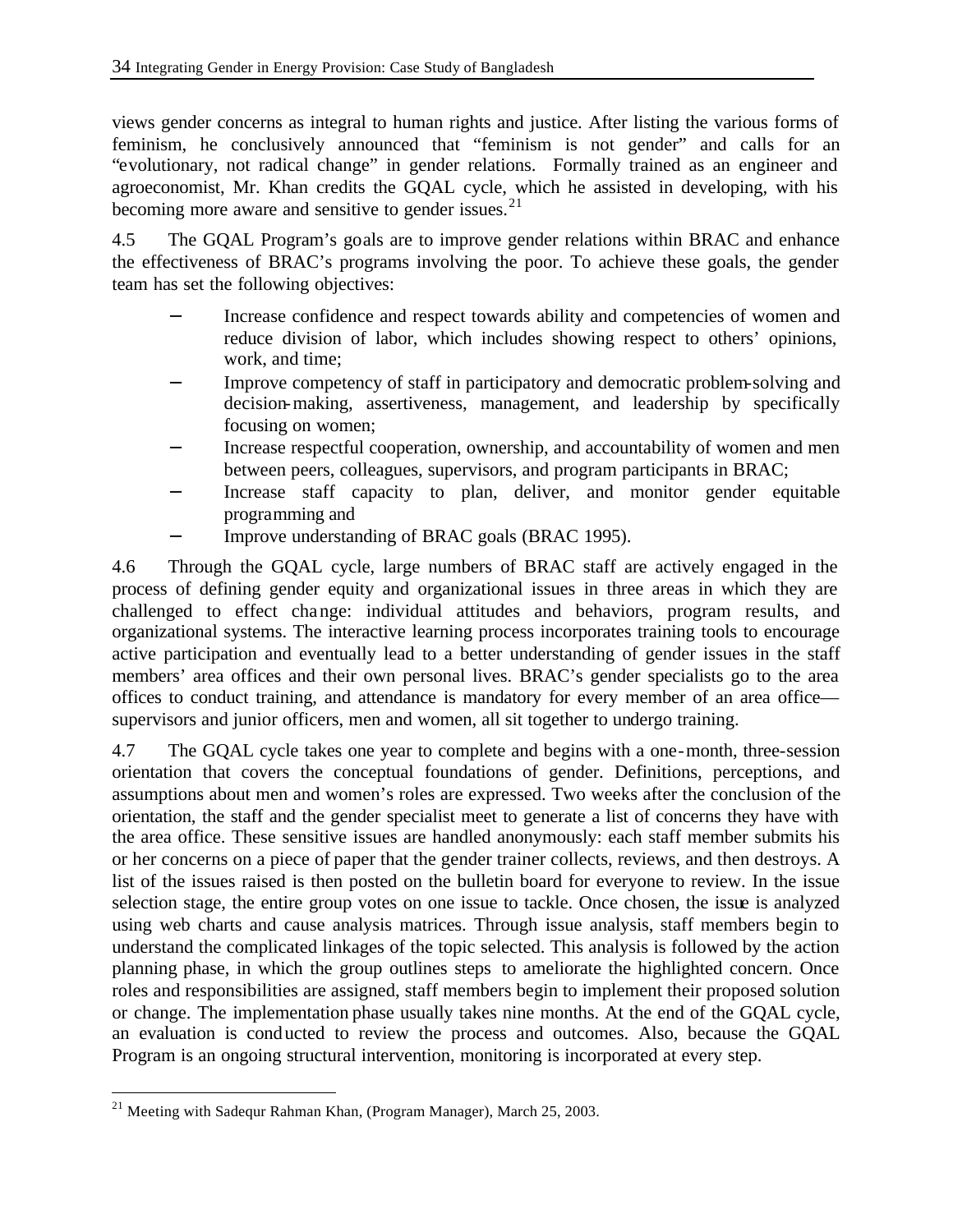

### **Figure 5:BRAC GQAL Cycle**

*Source:* BRAC Gender Quality Action Learning Program. 1995. *Technical Manual: An Action-Learning Approach to Gender and Organizational Change*. Dhaka.

4.8 Since implementation of the GQAL Program, BRAC staff members have reported improved working relationships, more open communication, greater work efficiency through mutual support, and increased transparency at their offices or divisions. The GQAL Program's success can be attributed to field-based, regularly monitored intervention conducted by welltrained facilitators. In January 2001, BRAC extended the GQAL Program on a two-year pilot basis to village organizations in three regions.<sup>22</sup> Although a formal evaluation will not be undertaken until early in 2004, initial reports suggest improved gender relations at the program beneficiary level as a result of the BRAC–village organizations pilot. BRAC has also conducted training for other organizations, including United Nations agencies. $^{23}$ 

# **Gender in Energy Training Pack, University of Twente**

 $\overline{a}$ 

4.9 To date, the only existing tool on gender and energy is the University of Twente's *Gender in Energy Training Pack* by Margaret Skutsch. The training pack was released in 1997, and an updated version is due out sometime in the near future. The training pack puts forward seven modules for incorporating gender concerns into energy programs and projects, targeting energy planners and practitioners or those responsible for design and implementation. It lays out two rationales for incorporating gender: project efficiency and equity—which, once identified by the planning agency, will guide the process and inform the tools that will be used toward those end. Ideally, finding a way to accommodate both rationales in operation is desirable, both for purposes of sustainability and for increased impacts on poverty reduction.

 $^{22}$  The BRAC-VO pilot phase began in January 2001 and will conclude in December 2003. BRAC will conduct an evaluation of the pilot project to assess its affects in the target areas.

 $^{23}$  BRAC publishes a bulletin of courses and sample curricula that can be modified to tailor an organization's needs.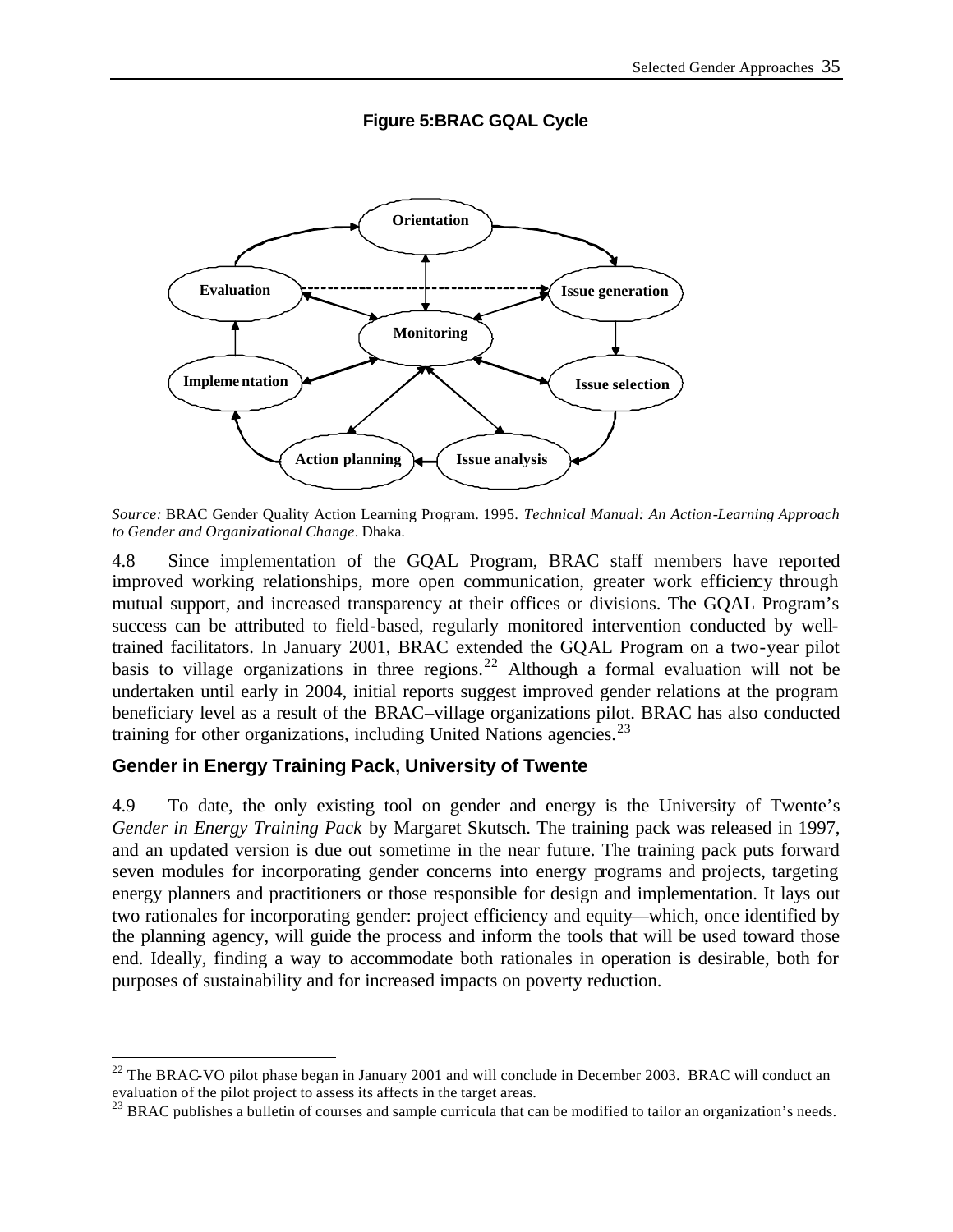4.10 To begin, interactive exercises and case study discussions are undertaken to understand the conceptual differences between women and gender, highlight the lack of gender analysis in energy policies, and identify existing problems emanating from the lack of gender considerations. The manual then moves into ways of paying more attention to gender-sensitive planning methods that should contribute to better planning and management and, ultimately, more successful projects (Skutsch 1997). Specifically, it cites:

- Increased attention to gender through consultations;
- − Systematic collection of gender-based data [on energy production, distribution, and consumption];
- Acknowledgment of specific gender interests [in energy];
- − Identification of gender priorities [in energy]; and
- − Looking for duality in [energy] solutions.
- 4.11 In planning for equity, it is essential to:
	- − Highlight problems identified by the women;
	- − Incorporate gender strategic interests in [energy program] goal statements;
	- − Increase women's participation in decisionmaking bodies;
	- − Practice positive discrimination in resource allocation; and
	- − Increase presence of women in the energy professions (Skutsch 1997).

4.12 Gender analytical tools and checklists have been developed to assist practitioners in development projects in general, though full adaptation of these tools for the energy sector is still

wanting. However, the existing tools help in identifying the visible and underlying contexts within which work is done. Both quantitative information, such as existing resources, and qualitative information, such as who controls those resources and under which circumstances, can be derived from these tools. Coupling this information with extensive participatory processes provides a comprehensive understanding of economic, social, cultural, and political constraints and opportunities that can be consciously accounted for in policy and programming. Various tools are described in the training pack for field-level use, including in-depth

| <b>Box 8: Some Well-Known Gender</b> |
|--------------------------------------|
| <b>Frameworks</b>                    |

The Harvard Analytical Framework The Gender Analysis Matrix Using stories to develop understanding Force field Analysis Capabilities and Vulnerabilities Analysis Gender Needs Assessment (Practical Needs and Strategic Interests)

*Source:* Skutsch (1997).

household interviews, gender-disaggregated calendars, focus group discussions, resource maps of households, and Venn diagrams. Such information should be gathered through participatory methods, such as Participatory Rural Appraisal or the methods evolving out of Rehka Dayal's work (2002).

4.13 Issues surrounding design of gender in planning frameworks are discussed in addition to the very important overview of making institutions themselves gender sensitive. Overall, the training pack is a useful step in identifying existing frameworks and tools with some discussion of how they can be applied to the energy sector. Building on this knowledge and developing gender- and energy-specific frameworks, tools, and indicators will serve to complement enthusiastic, well-trained practitioners in their respective implementing institutions.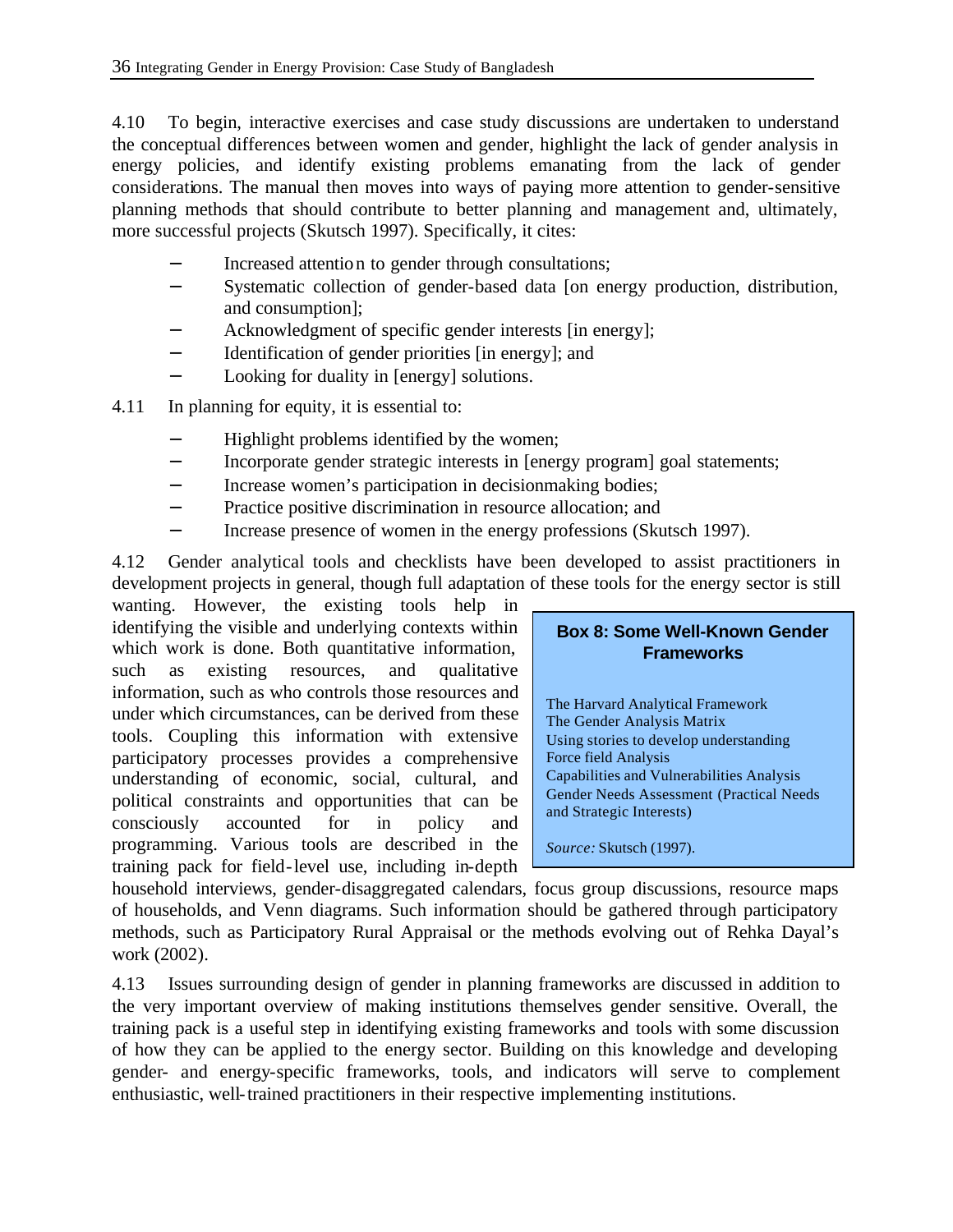# **5**

# **Findings and Conclusions**

- 5.1 Following are the key findings from the Bangladesh case study:
	- $\triangleright$  Energy supply interventions target all households and are gender neutral, and no effort is made to provide any special benefits to poor or marginalized groups, such as female-headed households.
	- $\triangleright$  Energy sector organizations are male dominated. However, the exclusive use of women for the rural electric cooperative billing department is a special feature designed to introduce some gender sensitivity.
	- $\triangleright$  The social context and customary law pose a challenge to empowerment of women and the move toward gender equality.
	- $\triangleright$  Gender terminology and practical implications are misunderstood by both men and women.
	- $\triangleright$  There is little or no evidence of participatory methods or gender analyses.
	- $\triangleright$  Gender frameworks for planning, implementation, and M&E are not used.
	- $\triangleright$  Little or no evidence of gender training was found in the energy sector, including the Gender and Energy Network.
	- > Little or no practice of collecting sex-disaggregated information was found.
	- $\triangleright$  Targeting of women (which cannot be equated with gender mainstreaming) is more likely to be considered in decentralized energy services, which have the potential of yielding positive benefits to the community.
	- ÿ Coordination among energy players, as well as between energy and gender specialists, is weak.
	- ÿ Implementing agencies have limited capacity to deal with *both* gender and energy as an intersection.
	- $\triangleright$  Greater awareness of gender issues was found within grassroots organizations.
	- $\triangleright$  Partnering with a credible and tenured local institution(s) is key to sustainability.
	- $\triangleright$  MFIs play an important role in increasing access to credit for development purposes and provide capacity building in business and managerial skills, especially for women.
	- $\triangleright$  Some organizations have realized the potential of energy-related development planning through innovative projects.
	- $\triangleright$  Combining energy services with income-generating activities offers the potential for greater economic benefit.
	- $\triangleright$  Focus on customers' ability to pay for energy services marginalizes poorer segments of the population, especially women.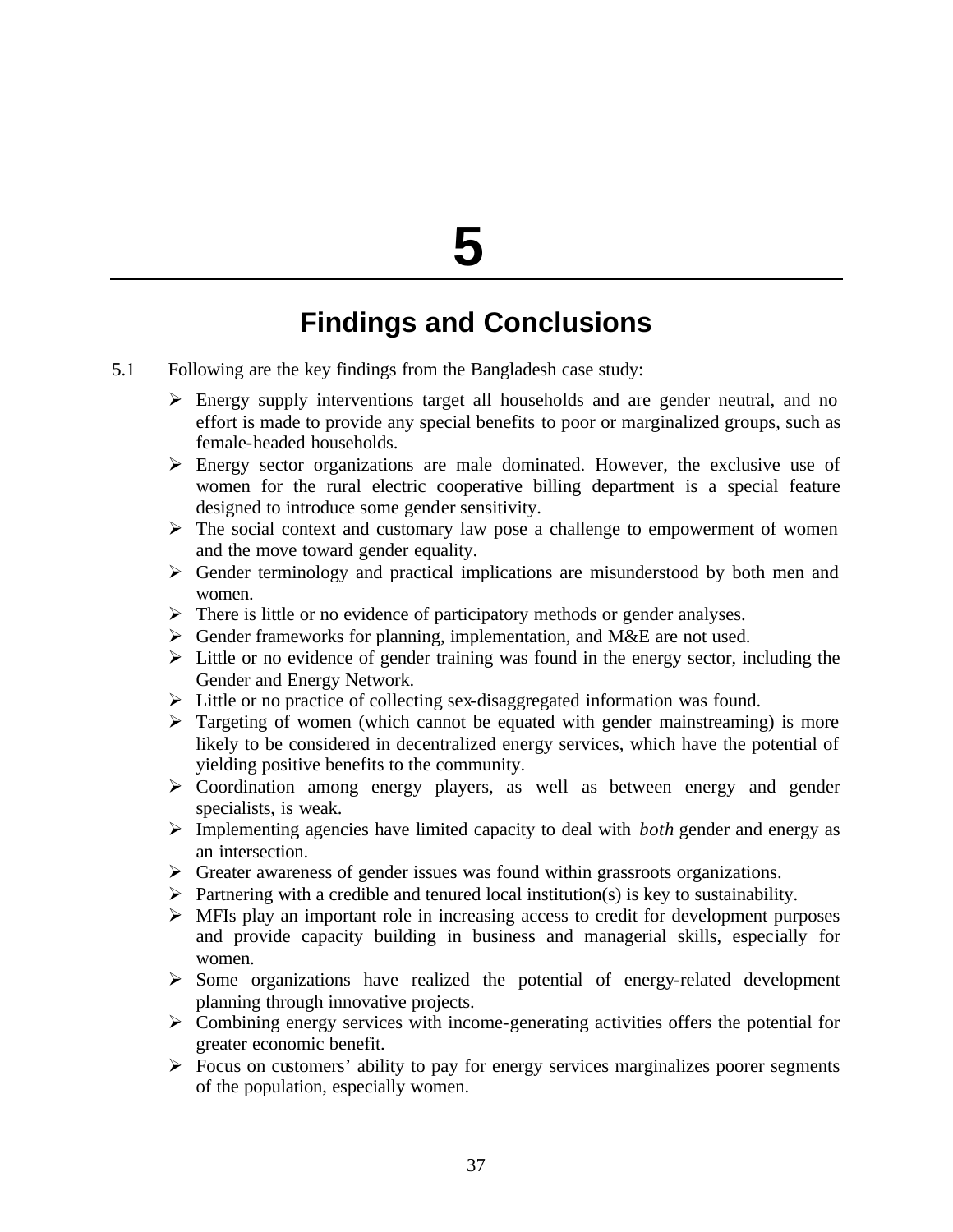- $\triangleright$  The rural population, especially women, lacks technical knowledge of modern, decentralized energy services.
- $\triangleright$  Economic factors, external agents, and informed social networking influence gender relations and roles, with the potential of increasing gender equality.
- $\triangleright$  Men and women derive different benefits from improved energy services, contributing to increased material and immaterial well-being for both.

5.2 Every sector is affected by energy inputs or their lack, and both men and women play critical roles within society relative to theses sectors as producers, reproducers, and community members. Understanding these roles and the relationships that define them, along with their respective energy needs and priorities, has great potential to maximize the benefits derived from development interventions and expeditiously reach a far larger part of the population. In Bangladesh, BRAC initiated a process of gender training to complement its microfinance and income-generating programs, realizing that merely targeting women does not necessarily yield the expected outcomes, primarily because of the social and customary institutions that were undermining its poverty reduction efforts. For example, women were not able in many cases to control the income they were receiving, which consequently inhibited them from using this capital to further their business or invest in health care or education for the household. In some cases, women suffered adverse consequences (domestic violence) because they had not secured competitive loan amounts. This realization prompted training of staff, which resulted in the development of a mandatory legal course for all female borrowers that aimed to increase knowledge of their rights and provide avenues for gender equality and empowerment. Gender analysis in Mali, specific to the energy sector, recognized the divergent yet complementary roles of men and women in food processing, prompting an intervention (the MFP Initiative [Sokona, *undated*]) that attended to both needs, resulting in increased food security for the community and reduced drudgery for both men and women, freeing their time for other activities (both income generation and leisure).

5.3 ITDG and the Household Energy Development Organizations Network have both piloted projects of vaccine refrigeration, which has helped to decrease morbidity and mortality, especially among the women and children who are often left out from these services. BRAC, TMSS, and Grameen, among others, are working on alternative fuel programs (biogas plants) in Bangladesh to reduce health risks to women and children associated with traditional biomass fuel collection and cooking This has also been shown to increase girls' school enrollment rates, because they are now relieved of such duties. In addition, these organizations have extended the benefits of rural energy services by piloting creative income-generating activities that consider gender roles. Grameen, understanding the limited mobility of women in Bangladesh, launched Grameen Phone, a project that brought commercial activities to the home. By using a wallet-size solar panel to charge cellular phones, women in rural areas are able to communicate outside their communities, in addition to providing "telecenter" services to their neighbours for a small fee. Grameen has also established solar-powered computer centers, offering alternative education opportunities to the rural poor that are accessible by women.

5.4 The review of energy projects in Bangladesh that was conducted by this study, coupled with the review of current literature in the Annotated Bibliography in Annex 1 demonstrate the need to take deliberate steps to integrate gender into energy policies and programs at all levels. For significant impact, gender concepts and implications must be internalized by staff involved in energy-related development projects. Tools and frameworks provide good guidelines, and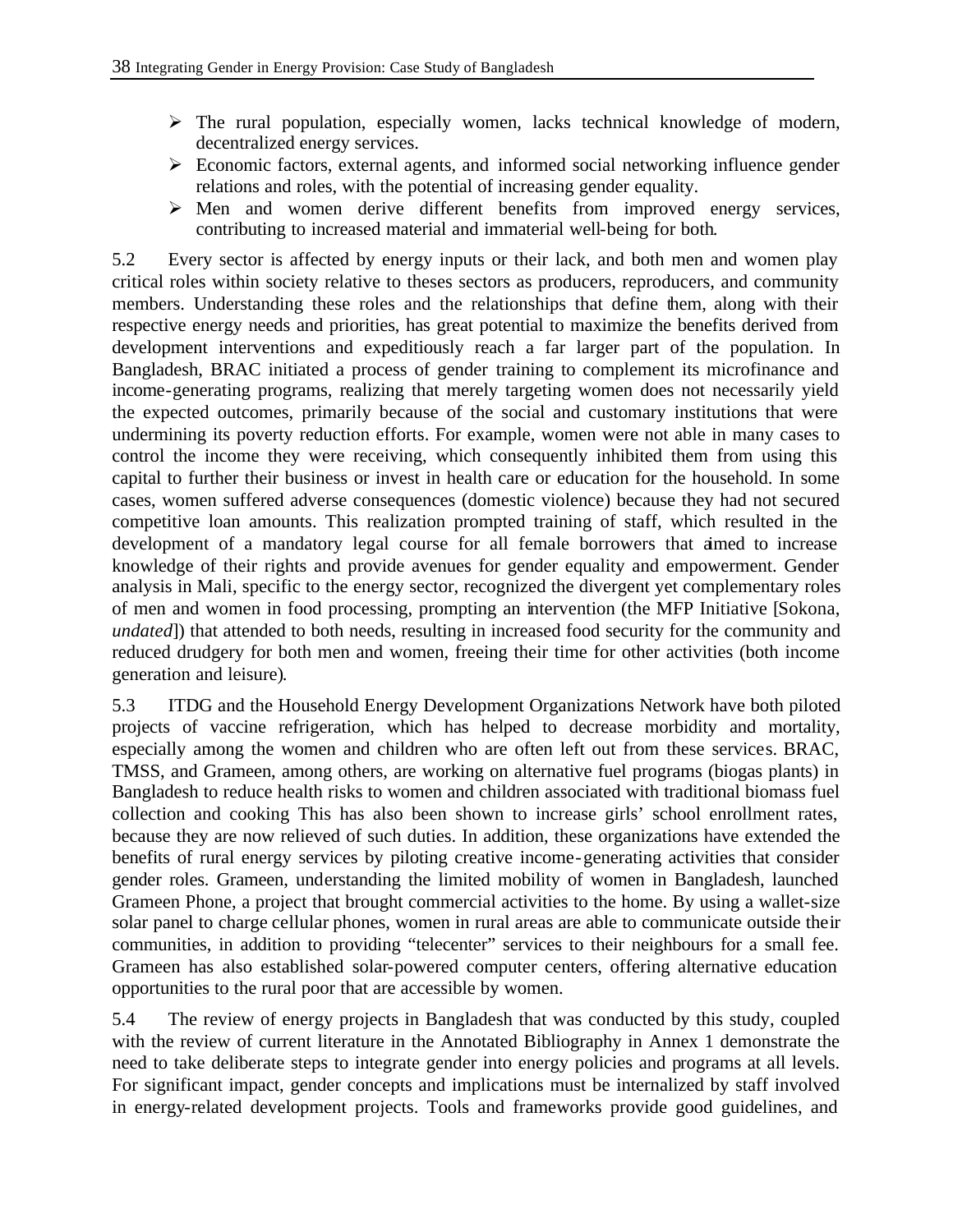understanding and consistently carrying out gender analysis will allow the quantitative and qualitative data to be properly accounted for throughout the program or project cycle with more efficient, equitable, and empowering outcomes. This process takes commitment and time, but it can be aided considerably by the training resources and experts that are increasingly available to provide assistance in mainstreaming gender concerns in energy sector interventions.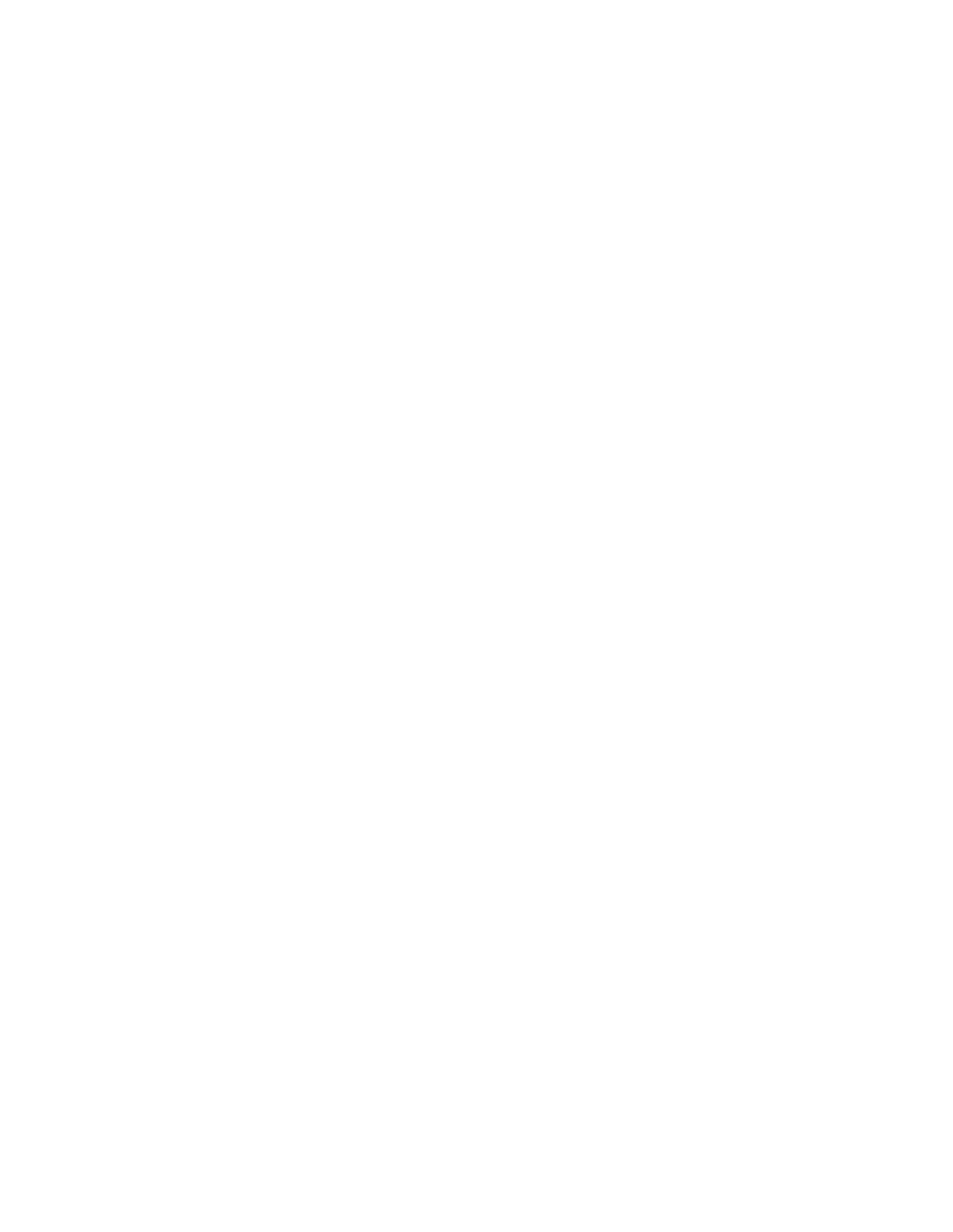**6**

# **Recommendations to the World Bank**

# **General Recommendations to Scale Up Gender Mainstreaming**

*Understanding the direct benefits from having access to improved energy services and addressing them in energy programs.*

6.1 *Sex-disaggregated data and analysis.* More sex-disaggregate data and analysis are needed to increase the general understanding of the relationship between gender, energy, and poverty reduction. For example, the HDRC's impact assessment of the RE Program in Bangladesh uncovered notable, however unintentional, benefits from electricity access for rural women. The subsequent involvement of the Netherlands research team indicates that the HDRC's study has set the stage for implementing reform within the REB. Its willingness to partner with the Netherlands research team suggests that the gathering and publication of genderspecific information in the energy sector could have a profound effect on the willingness among key actors in that sector to mainstream gender issues in their projects. Strengthening national bureaus of statistics to integrate sex-disaggregated data on energy uses and production and integrating women's unpaid labor in national accounts could significantly contribute to increasing the availability of gendered data in the energy sector.

6.2 *Gender-sensitive M&E schemes.* Project M&E frameworks should track both quantitative and qualitative gender-specific data to measure benefits, thereby enriching the knowledge needed to build continued support for gender integration into energy.

6.3 *Dissemination of information.* Diffusion of the benefits of mainstreaming gender issues into the energy sector through networks, workshops, and ongoing training (preferably from incountry sources or from external consultants) is important, and conducting training in the local language is critical for both women and men. Workshops should minimally cover the difference between "women" and "gender," the needs and roles of both men and women in energy, an assessment of the energy sector in light of this new understanding, and capacity building with available tools for implementing a gendered approach to energy programs. This information could also be made available through an existing or new website.

6.4 *Targeting.* In addition to the underrepresentation of women in field personnel, none of the participating organizations in the RERED Project have taken the steps to identify the specific needs of women. Both the grid and solar components are constrained by a profit-driven approach that targets households based only on their financial capacity. An SHS in particular is prohibitively expensive for a poor household and particularly for female-headed households, even though NGOs-MFIs, such as BRAC and Grameen Shakti, do offer several financing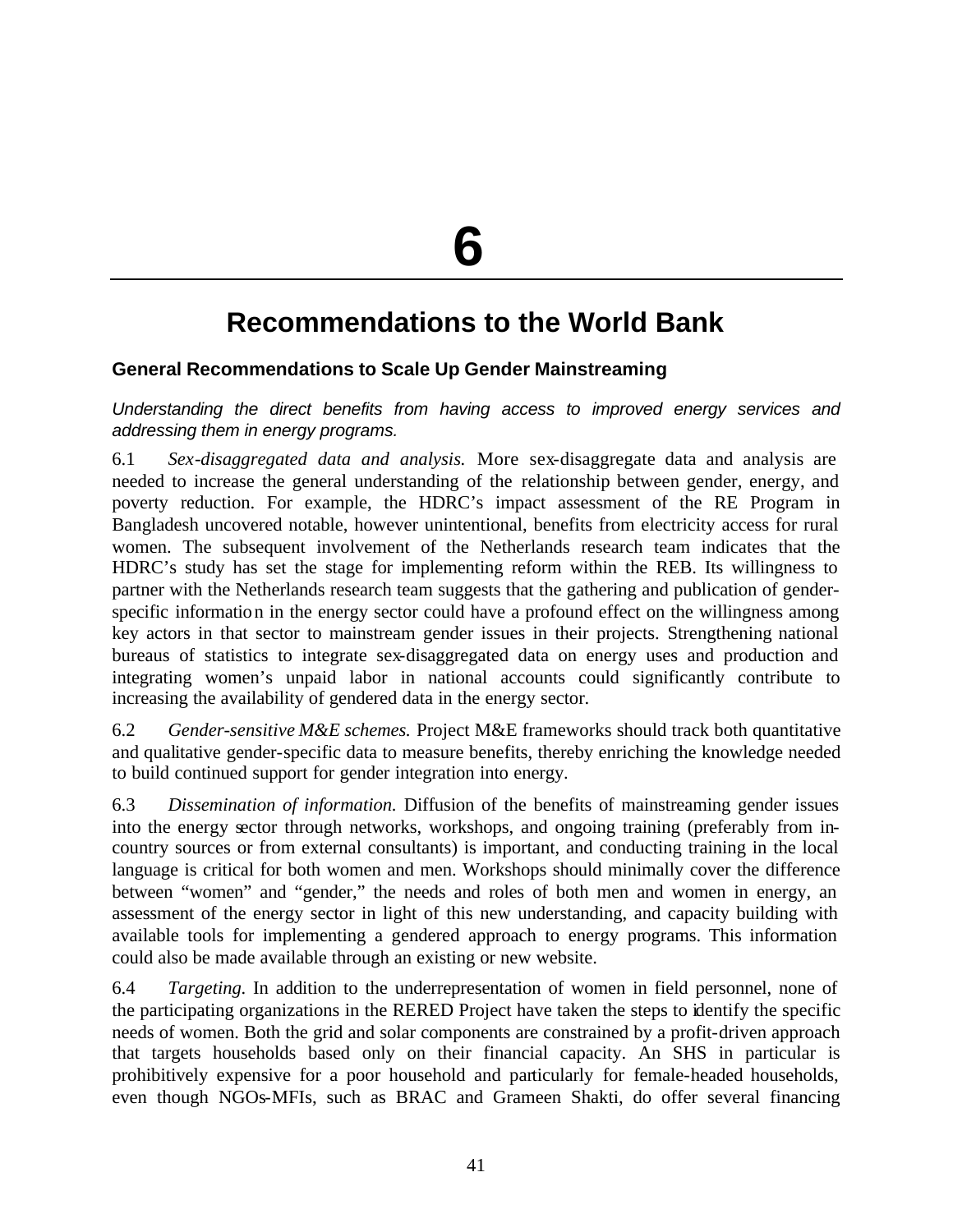options. New innovative financial solutions and specific targeting of the poorer sections of the population—especially women—would mitigate this problem. This should be given particular attention in the design of new rural energy programs.

6.5 *Promoting the application of more efficient energy technologies.* Solving the neverending cooking energy crisis and the related women's and children's health issues should be a priority. Continuing to promote improved cooking stoves; pricing mechanisms to encourage a shift from biomass to alternative energy sources, such as LPG; and developing biogas are three ways to decrease traditional biomass use and indoor pollution. Another area of intervention is to develop and expand engines able to perform multiple tasks, such as used by the MFP Initiative in Mali, to lighten the community's— especially women's—energy-intensive daily work.

### *Promoting women's participation in the planning, design, implementation, and M&E processes of energy-related projects and policies*

6.6 *Raising awareness of policymakers.* Town meetings, forums, and networks are needed to open channels of communication between government agencies—from local to national—and communities. A key lesson that the Women's Energy Group in South Africa drew from its experience (UNDP 2001) is how important it is to work consistently with local organizations, channel the information stemming from that work to the government, and build alliances with other stakeholders within the energy sector.

6.7 *Incorporating local stakeholders.* Participatory methodologies, involving both men and women, should be used throughout the project cycle to ensure that all stakeholders are properly accounted for in the project. In essence, this must involve locally based facilitators or organizations, or others who are familiar with the local context, to reach individuals and groups that might otherwise be excluded on the basis of socially constructed parameters (for example, class, ethnicity, caste, disability, and so on).

6.8 *Educating women and men on different energy technologies.* Providing the primary end users of energy, in particular women, with adequate information about the advantages and disadvantages (that is, regarding price, environmental effects, health impacts, maintenance) of various energy technologies and providing them with training on how to maintain, and maybe repair, them would allow more educated, and perhaps concerted, choices in terms of energy uses and technologies. Moreover, it would provide energy users with the necessary knowledge to better influence energy projects, programs, and policies.

6.9 *Building upon existing resources.* A gender specialist should accompany energy teams to conduct training, assist with designing energy projects, and develop M&E indicators. This person should have specific training in energy as well as gender issues. Also, gender and energy data-gathering tools and frameworks should be provided to staff members. These can be newly developed or adapted from existing tools from other aid agencies, NGOs, or research centers, such as those available from the U.K. Department for International Development, the University of Twente, Oxfam, and BRAC.

# *Providing women with opportunities to gain technical and managerial knowledge and play key roles in commercial energy provision, including decentralized energy.*

6.10 *Raising the number and profile of women working in commercial energy provision through specific training.* Grameen Shakti presents some promising approaches to increasing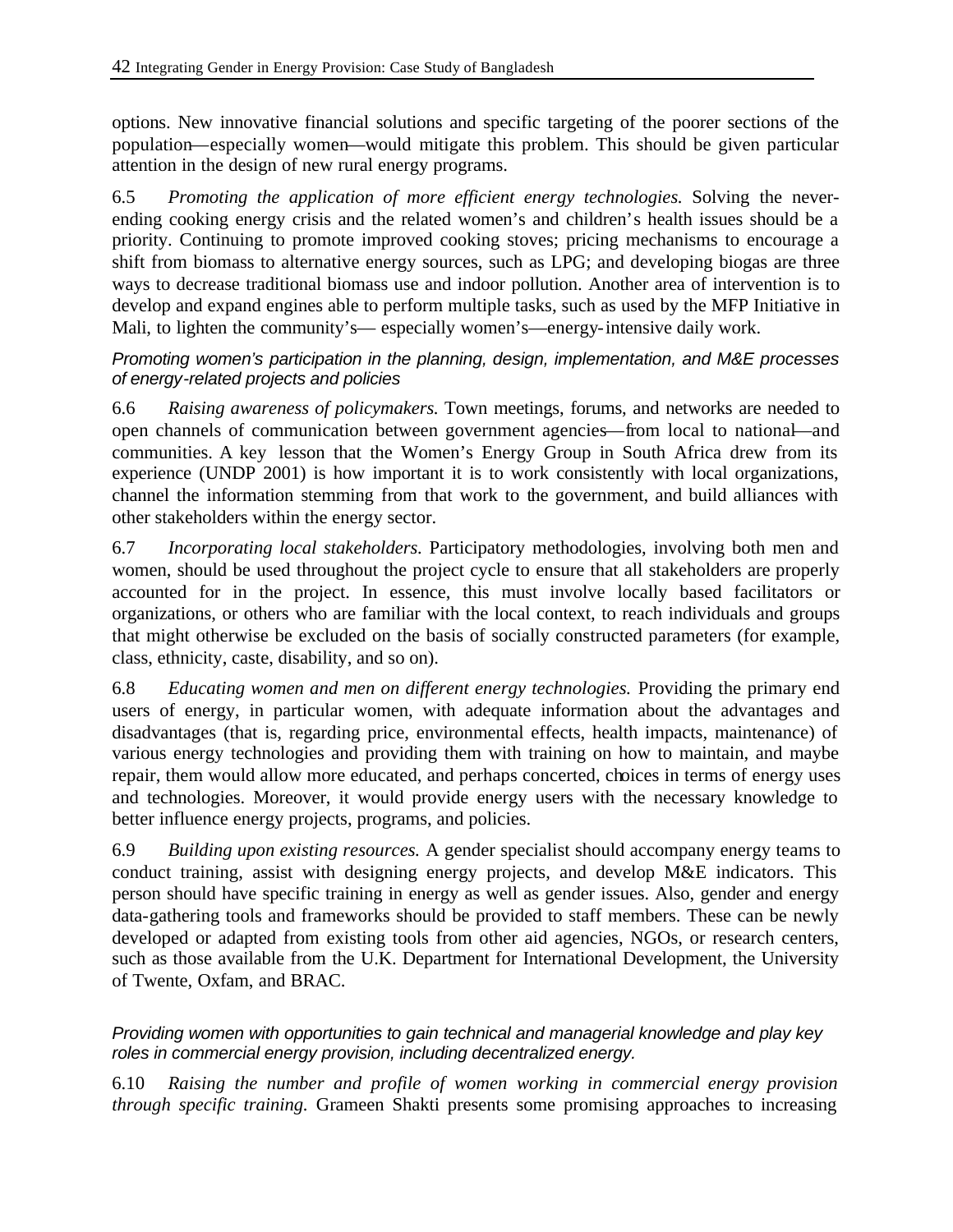women's participation in the energy sector. They claim that by supporting women's entry into technical fields—efforts they have only recently undertaken—the organizations will create a more equitable working environment, integrate greater female representation into project planning and implementation, and encourage the breakdown of traditional gender roles in rural areas.

6.11 Using the niches created by the new energy technologies and decentralized systems to overcome the barriers that exist in the traditional energy sector. In Char Montaz, women have become entrepreneurs in a nontraditional energy service, DC lamps and charge controllers for SHSs. An independent assessment that includes a participatory evaluation would add tremendous value to spreading the opportunities and benefits for women in this growing field.

6.12 *Targeting communities that have already received capacity-building and other services from local NGOs.* In the case of Char Montaz, the partnership with the SAP was fundamental for the positive outcomes of the project. Another option to partnering would be encouragement of longer-term project cycles or projects in several phases, which could be used to target women who have not participated in any other program, for different levels of capacity building in microfinance, leadership, business, and administrative, managerial, and technical skills.

6.13 *Encouraging women's participation in commercial energy provision.* Providing technical skills to women should be a priority. The Char Montaz Project and the Grameen Shakti program should be used as examples to demonstrate to communities, hesitant energy practitioners, and women themselves that women have the capacity to be involved in technical matters. This would help remove barriers to women's entry into the energy-related work force. Development practitioners and policymakers are beginning to take note of such examples (for example, a forum with the Bangladeshi Minister of Energy and other development agencies, a visit by development practitioners to Char Montaz). However, much work remains to be done to disseminate the lessons from such projects to the local levels. Removing barriers to women's entry to energy-related work would contribute to removing similar barriers in other productive sectors, enabling more women to participate in the formal economic life, which in turn would have positive impacts on poverty reduction.

# **Specific Recommendations to the RERED Project**

### **Gender-sensitive M&E scheme**

6.14 Although the RERED Project mentions the improvement of education for women and girls as one of its objectives, there are no concrete guidelines for measuring this impact. The socioeconomic monitoring activities contemplated in the project have not yet commenced begun. IDCOL needs to incorporate gender-sensitive indicators into its M&E processes, which currently measure only technical and financial information. The REB's M&E unit also needs to design and implement a gender-sensitive monitoring system to determine the gender impact of the project. With the assistance of the consultant to be appointed under the project and the establishment of the socioeconomic impact cell in the REB, it is expected that a gender-sensitive M&E program will be developed. For this information to be gathered appropriately, the participating organizations and other associated staff should understand the purpose and use of gathering such data.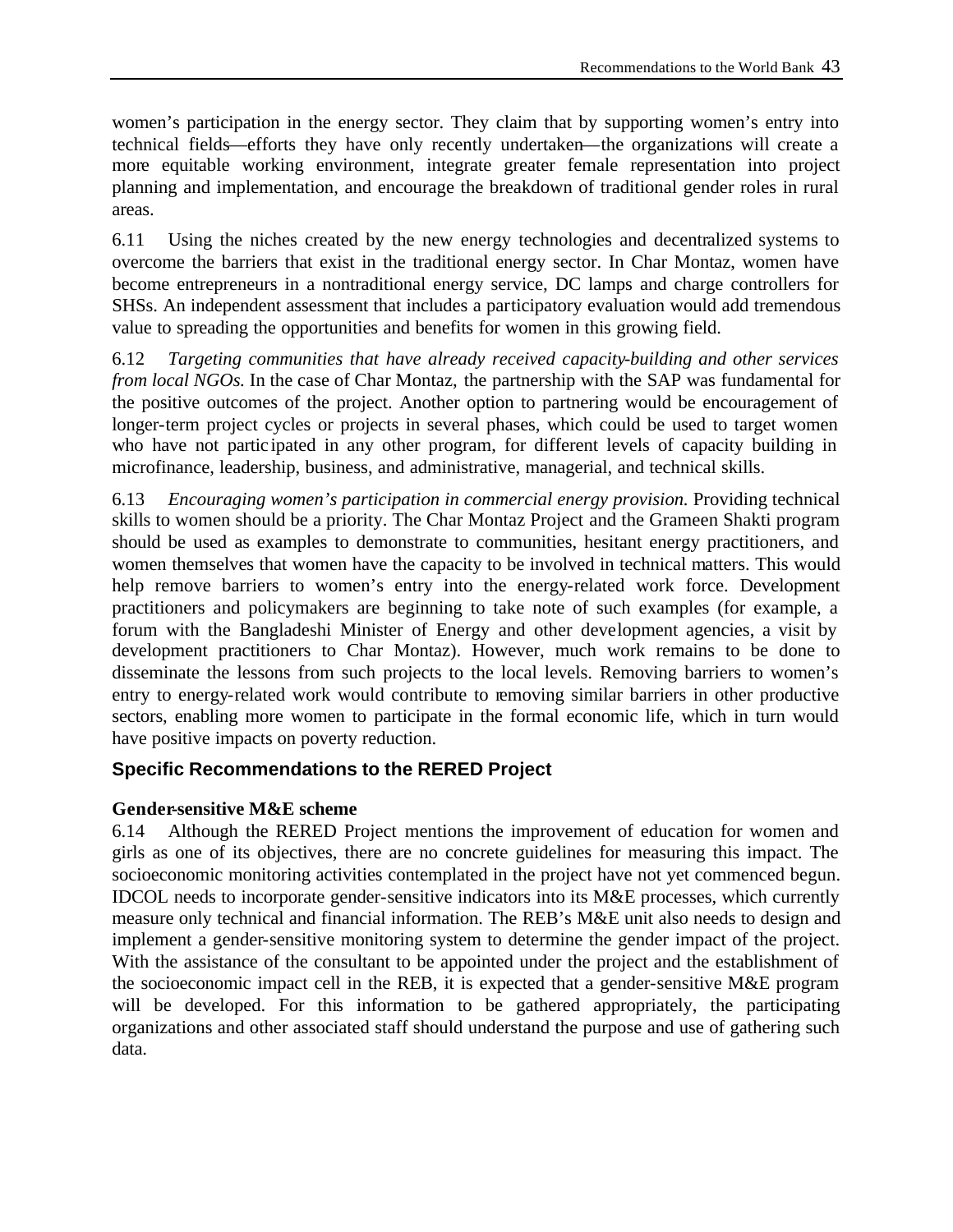#### **Dissemination**

6.15 The RERED Project could also support the nascent Gender and Energy Network established by PSL to reach out to women involved in renewable energy programs and other women energy professionals, pursue initial training, and assist them with the logistics of incorporating gender considerations into energy supply. Strengthening the expertise of this network could have considerable impacts in their respective institutions (for example, those in the government could influence policy, and those in universities could disseminate the knowledge through courses or colloquia). A first step might be a conference to enhance information flow and expand the existing network to include more RERED players. PSL has developed guidelines for the equitable use of RETs by the public sector in Bangladesh**,** and these should be more widely distributed to expand the knowledge base of other energy practitioners.

### **Targeting**

6.16 To solve the problem of reaching more of the poor and more women, to the extent possible under the current agreement, the RERED Project should consider the possibility of awarding participating organizations with contracts for projects that aim to provide energy services, such as lighting, to public spaces where women and other marginalized segments of the population could be reached (namely medical centers, streets, community centers, and schools, among other contextually appropriate spaces, including cyclone shelters). Further, the RERED Project should introduce an additional criterion—demonstration of gender concerns in the proposed project—to select participating organizations.

### **Incorporating local female stakeholders**

6.17 It is important to include local female stakeholders in planning, implementation, and M&E. IDCOL has already begun a process in which teachers, 50 percent or more of whom are women, will, in their spare time, be paid to monitor SHS installations. Similarly, RERED's implementing agencies and participating agencies should ensure that women beneficiaries have a stake in the project by conducting focus groups, among other participatory methods. It is also recommended that the three female advisers on the PBS boards become voting members. The Char Montaz Women's Cooperative can become a supplier of lamps and charge controllers to the other participating organizations, which would extend their market reach and possibly provide the impetus for expanding the cooperative or creating a new one in other SAP operating areas of the country.

### **Building upon existing resources**

6.18 The implementing agencies should mainstream gender throughout their own organizations or minimally should undergo a series of trainings. BRAC's GQAL Program could serve as an example of institutional gender mainstreaming. Implementing agencies should be provided with gender training manuals. Another option is acquiring the rights to use the University of Twente's *Gender in Energy Training Pack* (Skutsch 1997), which the World Bank country office could then use to conduct workshops.

### **Building women's capacity**

6.19 Women involved in energy provision, such as the Char Montaz cooperative, could be more directly involved with demonstrations and act as spokespersons for reaching other communities. This could include video and other audiovisual presentations conducted by the women.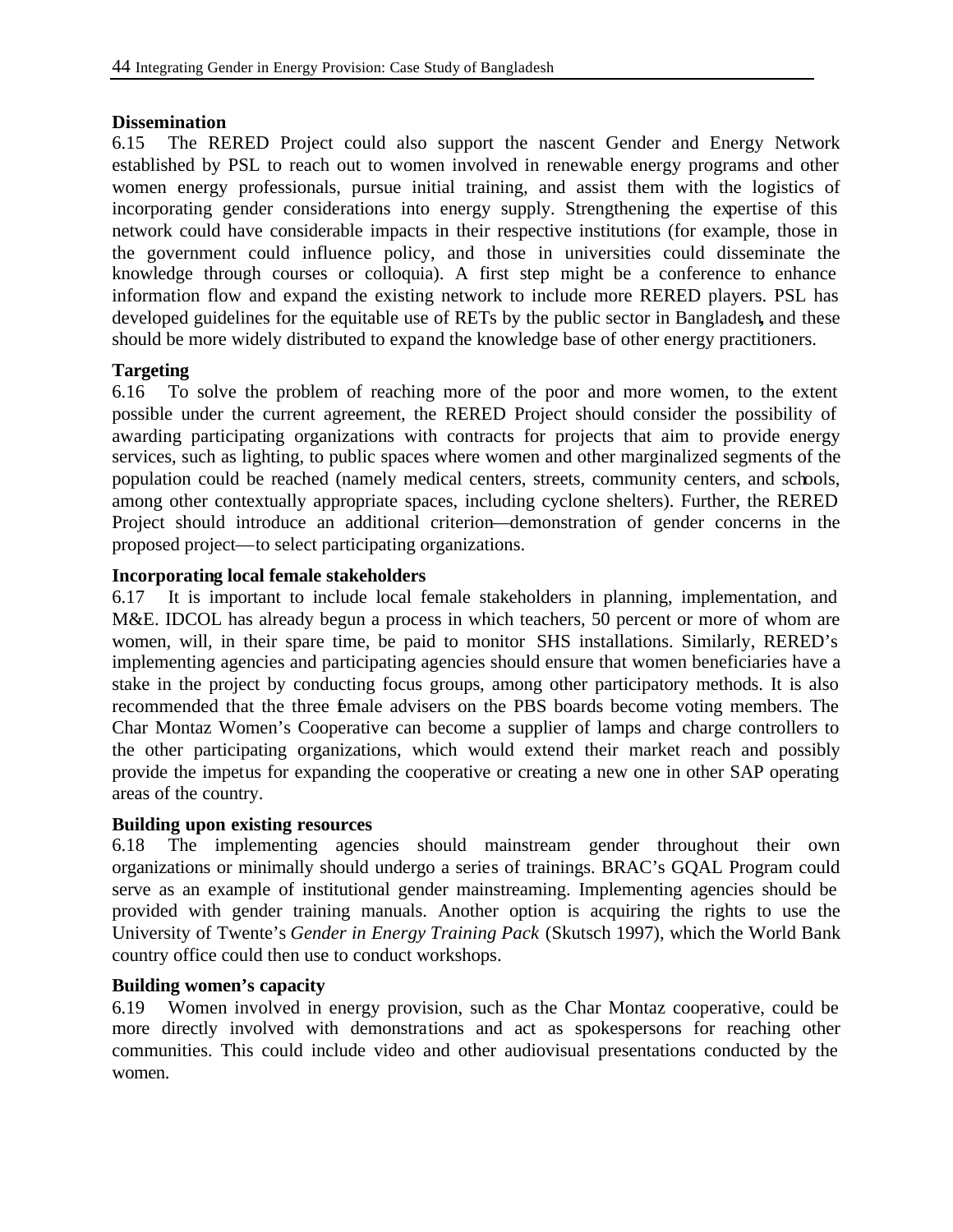### **Improving women's entry into technical positions**

6.20 Women's promotion into technical jobs can be accomplished by favoring organizations that strive to achieve this goal or by providing incentives to do so. There is an increasing gap between men and women in the fields of science and technology in Bangladesh, thus there is a critical role for positive discrimination through informal education and vocational programs for women.

#### **Working with women's cooperatives in the extension of RETs to rural areas**

6.21 Women's cooperatives can be helpful in extending RETs to rural areas. In addition, favoring partnership with organiza tions that design programs aiming to couple power provision services with activities where women are already involved, either to ease their tasks or to commercialize such activities, and creating new activities where women can be involved will be helpful in rural areas.

### **Engendering the institutions involved in the energy sector**

6.22 Rural cooperatives, for instance, can provide promising opportunities to incorporate more women, alongside men, in direction, management, and administrative and technical positions. Women are already present in the staff, but they should receive more training for positions with more upward mobility. In addition, the three women advisers should have voting rights in the PBS board of directors.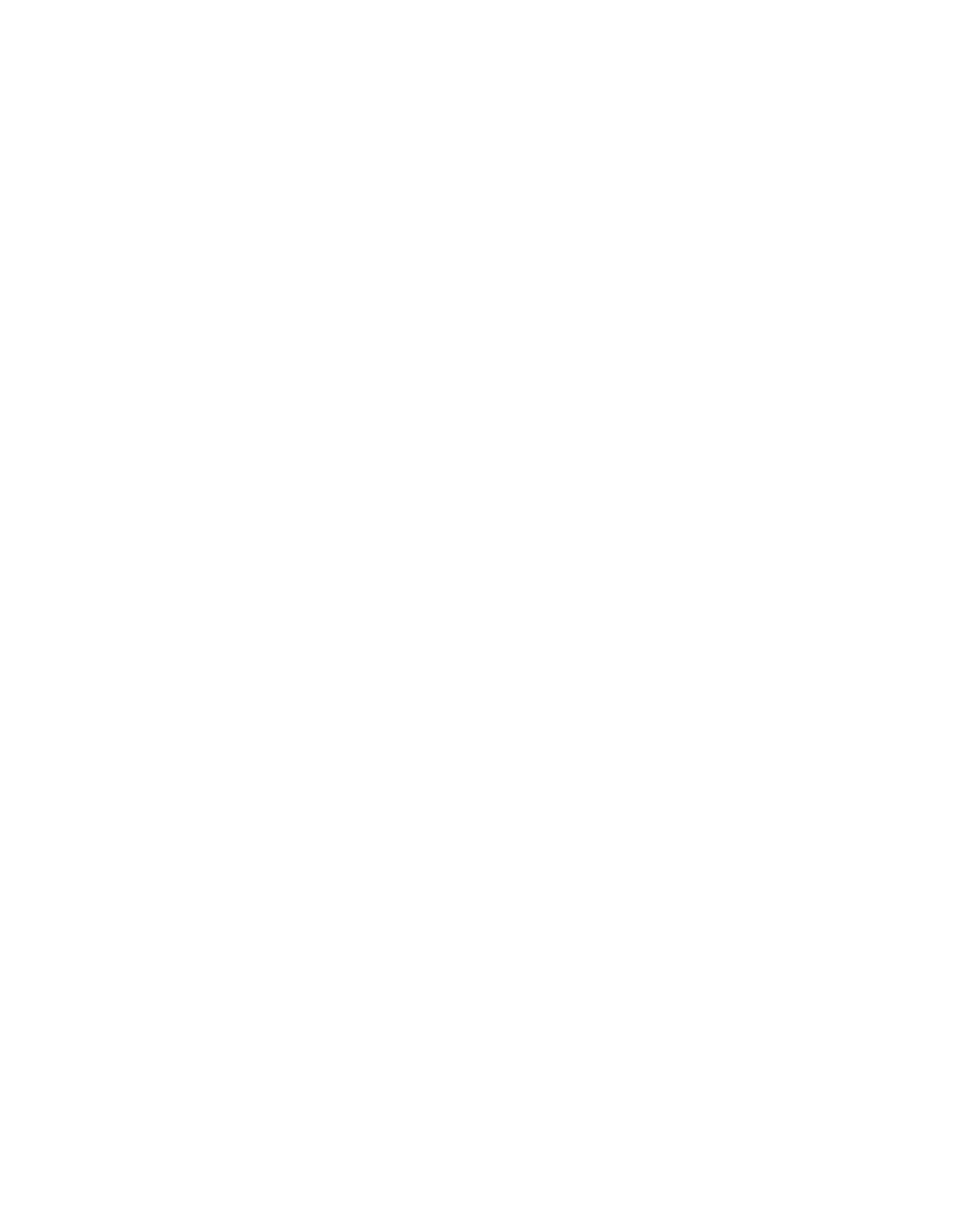# **References**

- Bamberger, Barbara. 2003. "Bottlenecks of Rural Energy Planning: A Gendered Perspective*.*" Working paper. Yale University, New Haven, Conn.
- Barkat, Abul. 2003. "Rural Electrification and Poverty Reduction: Case of Bangladesh". Paper presented at the international conference on Sustainable Rural Electrification in Developing Countries: Is It Possible? March 6–7. National Rural Electric Cooperative Association. Arlington, Va.
- Barnes, Douglas F. 2002. "Energy Strategies for Rural India: Evidence from Six States." ESMAP, Washington, D.C. Available at http://imagebank.worldbank.org/servlet/WDS\_IBank\_Servlet?pcont=details&eid=00009 4946\_03012304145641
- Barnes, Douglas F., Aleta Domdom, and Virginia Abiad. 2002. Rural Electrification and Development in the Philippines: Measuring the Social and Economic Benefits. Washington, D.C. World Bank and the Institute for Development Policy and Management Research Foundation, Inc. (Philippines). Available at http://imagebank.worldbank.org/servlet/WDS\_IBank\_Servlet?pcont=details&eid=00009 4946\_0212190405142
- Barnes, Douglas F., Prakash Gujarathi, and P. Narayana. 2002. *Energy Strategies for Rural India: Evidence from Six States*. Washington, D.C.: Operations Research Group (India) and the World Bank.
- Beneria, Lourdes, and Savitri Bisnath. 2001. *Gender and Development: Theoretical, Empirical and Practical Approaches,* Northampton, United Kingdom: Edward Elgar Publications.
- BRAC Gender Quality Action Learning Program. 1995. *Technical Manual: An Action-Learning Approach to Gender and Organizational Change*. Dhaka.
- Bruce, Judith, and Cynthia Lloyd. 1997. "Finding the Ties that Bind: Beyond Headship and Household." In Lawrence Haddad, John Hoddinott, and Harold Alderman, eds., *Intrahousehold Resource Allocation in Developing Countries: Methods, Models and Policy*. Baltimore: International Food Policy Research Institute and Johns Hopkins University Press.
- Cecelski, Elizabeth. 2001. "Gender Perspectives on Energy for CSD–9." Draft position paper including recommendations proposed by the ENERGIA Support Group and the CSD NGO Women's Caucus. Available at http://www.energia.org/resources/papers/csdposition.html*(Accessed, January 30, 2004).*
- Cecelski, E., and J. W.Wakhungu. 1995. "A Crisis in Power." In Missing Links: Gender Equity in Science and Technology for Development.
- Curtis, Richard. 1986. "Household and Family in Theory on Inequality." American Sociological Review 51(2):168–83.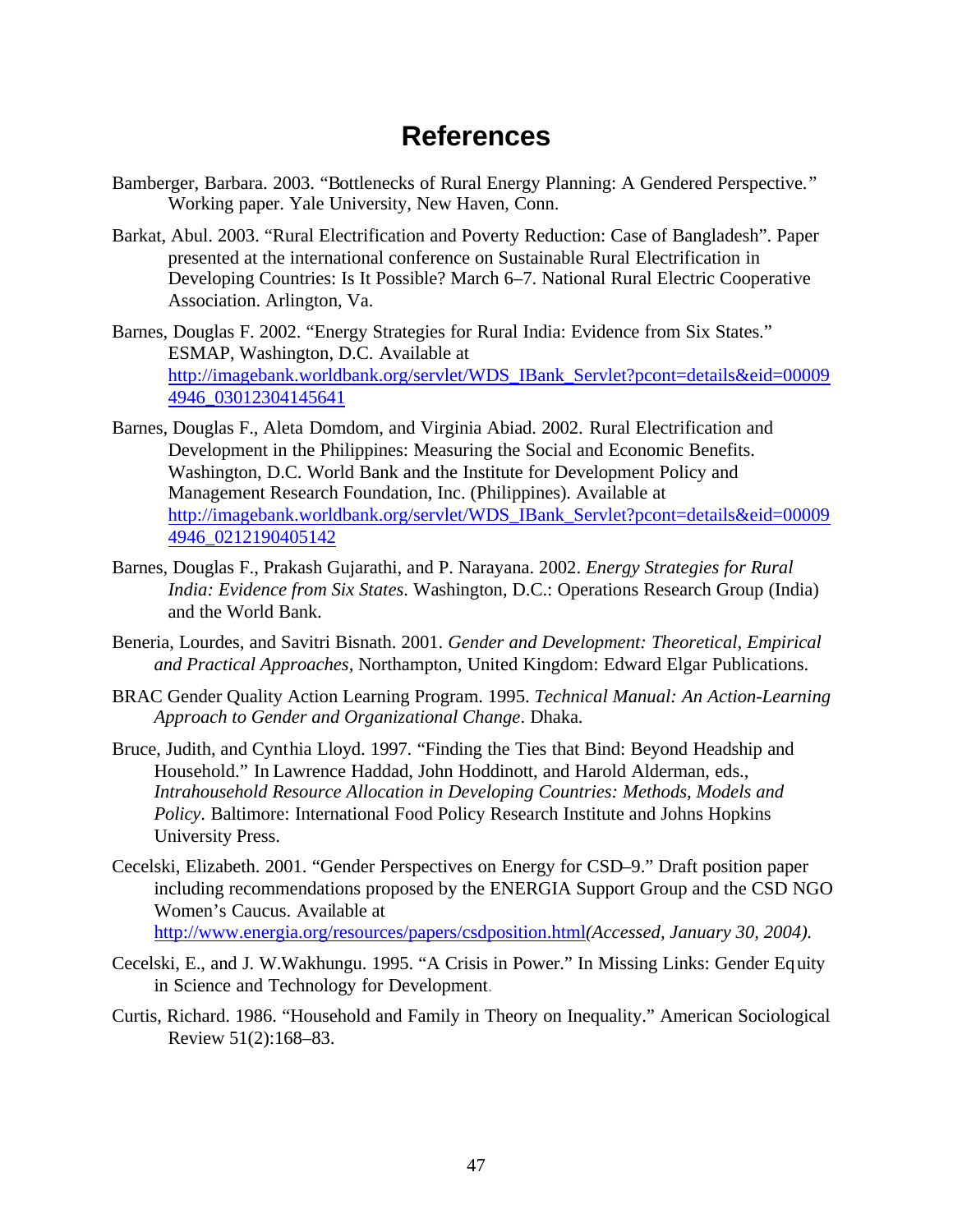- Dayal, Rehka. 2002. "Framework for Design and Assessment of Social and Poverty Impacts in the Energy Sector." Paper presented at the Energy and Poverty Workshop, October 23– 25. Addis Ababa.
- Dieneba Sow, Cisse. 2000. "Renewable Energy, Gender and Energy Policy: Mali Case Study." Winrock International: African Women Leaders in Agriculture and Environment (AWLAE) Program and Clean Energy. Presentation at the Global Village Energy Partnership Workshop, December 7, 2000, in Village Power 2000 Proceedings. Available at

http://www.rsvp.nrel.gov/vpconference/vp2000/gender\_workshop/gender\_workshop.html (Accessed January 31, 2004).

- Department for International Development (DFID). 2002. Energy for the Poor—Underpinning the Millennium Development Goals. 21 August, 2002. Available at http://www.dfid.gov.uk/ (Accessed January 31, 2004).
	- ———. *Gender Manual: A Practical Guide for Development Policy Makers and Practitioners.* 22 April, 2002. Available at http://62.189.42.51/DFIDstage/Pubs/files/gender\_manual.html. (Accessed January 31, 2004.).
- ENERGIA 1999. Proceedings of an International Workshop on Improving Women's Access to Energy: Policy, Projects or the Market? November 2–3, University of Twente, Enschede, the Netherlands. Available at http://www.energia.org/resources/1199wshop/summaries.html. (Accessed January 31, 2004).
- Energy Sector Management Assistance Program (ESMAP). 1998. *Village Power 1998— Proceedings*. Washington, D.C.: World Bank. Available at http://www.nrel.gov/villagepower/vpconference/vp98/html/proceed.htm. (Accessed January 31, 2004).
- ———. 2000a. *Energy Services for the World's Poor. Energy Development Report 2000.* Washington, D.C.: World Bank. Available at http://www.worldbank.org/html/fpd/esmap/energy\_report2000/index.htm
	- ———. 2000b. *Village Power 2000—Gender in Energy Workshop***:** *Proceedings*. Washington, D.C.: World Bank. Available at http://www.rsvp.nrel.gov/vpconference/vp2000/gender\_workshop/gender\_workshop.html (Accessed January 31, 2004).
	- ———. 2002. *Energy Forum 2002—Proceedings*. Washington D.C.: World Bank.
- Flanagan, Patricia. 2000. "Incorporating Gender in Renewable Energy Projects." USAID presentation at Training of Professional Women on Renewable Energy Technology Utilization, May 6–10. Dhaka.
- Grameen Shakti. 2004. "Renewable Energy Utilization in Bangladesh." Available at http://shakti.hypermart.net. (Accessed January 31, 2004.).
- ———. 2003a. *Report Status*.
- ———. 2003b. *Solar Home System Brochure*.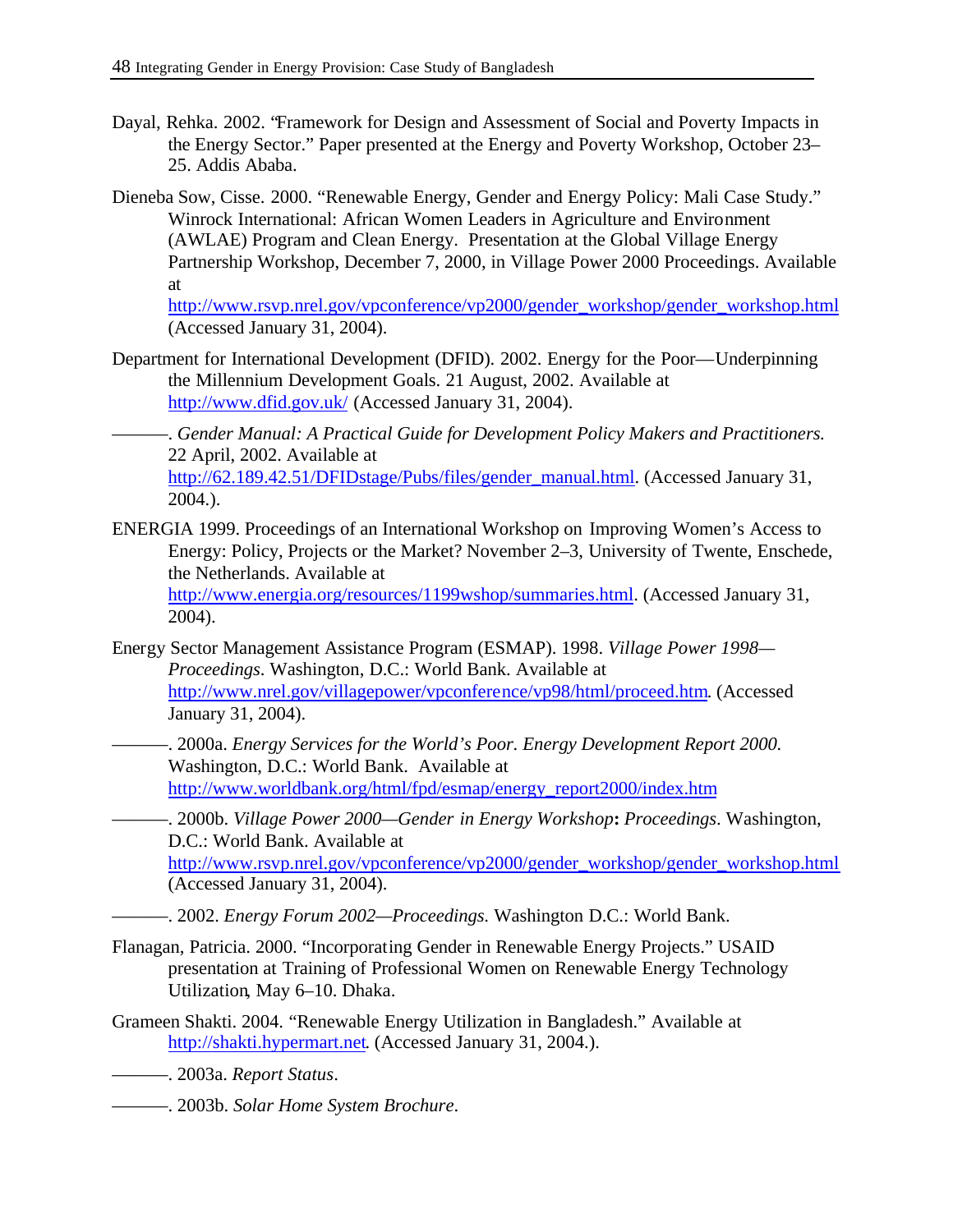- Huque, Asma. 2000. "Empowerment of Women through Micro-Enterprise Development on Renewable Energy Technology." Abstract, Available at http://www.sms.utwente.nl/energia/workshop/workshop/abstract.asp?abstract=a\_j\_huque (Accessed January 31, 2004).
- Huque, Asma, and Hasna J. Khan. 2002. *Opportunity for Women in Renewable Energy Technology Utilization in Bangladesh: Phase I.* Vol. 1 and 2. Washington, D.C.: ESMAP, World Bank.
- International Bank for Reconstruction and Development/World Bank, 2001. *Engendering Development: through Gender Equality in Rights, Resources and Voice.* Washington, D.C.
- International Development Technology Group/IDTG, *Smoke: The Killer in the Kitchen.*  Available at (http://www.itdg.org. Accessed, January 31, 2004.
- Kamal, Sajed. 2002. "Energy for Sustainable Development Projects: Bangladesh." Center for International Development, Research and Training—Projects. Available at http://www.heller.brandeis.edu/sid/cid\_projects\_bangladesh.htm (Accessed January 31, 2004).
- Lipinge, E. "Gender Concepts and Definitions." 2000. In Eunice Lipinge and Marlene Williams, eds., *Gender and Development*. University of Namibia/UNDP, Windhoek, Namibia.
- Miranda, Rogerio. 2000. "Gender Concerns in Household Energy in Central America" In *Village Power 2000 Proceedings.* Global Village Energy Partnership**,** ESMAP, World Bank, Washington, D.C. Available at http://www.rsvp.nrel.gov/vpconference/vp2000/gender\_workshop/gender\_workshop.html . (Accessed January 31, 2004).
- Nishimizu, Mieko. 2002. "Energy, Health and Gender—Thinking Differently about What We Do." Keynote speech at the Regional Workshop on Household Energy, Indoor Air Pollution and Health, May 9. New Delhi.
- Parikh, Jyoti. 1995. "Gender Issues in Energy Policy." *Energy Policy* 23(9):745–46.
- Rural Electrification Board. 2002. *REB and PBSs Empowering Rural Bangladesh*. *Twenty-fifth Anniversary Report*. Bangladesh.
- Sen, Amartya. 1999. *Development as Freedom.* Oxford University Press, Oxford.
- Shakti. 2002. Energy & Environment Related Information Source of Bangladesh**.** Available at http://shakti.hypermart.net. (Accessed January 31, 2004).
- Skutsch, Margaret. 1997. *Gender in Energy Training Pack.* University of Twente, the Netherlands.
- ———. 1998. "The Gender Issue in Energy Project Planning: Welfare, Empowerment, or Efficiency." *Energy Policy* 26(12):945–55.
- Sokona, Youba, *undated* "Case Study on the Multifunctional Platform in Mali." In *World Energy Assessment Report.* Dakar: Environnement et Développement du Tiers-Monde (ENDA-TM). Available at http://www.enda.sn/energie/platform.htm. (Accessed February 11, 2003.) (Information also available at http://www.ptfm.net. (Accessed January 31, 2004).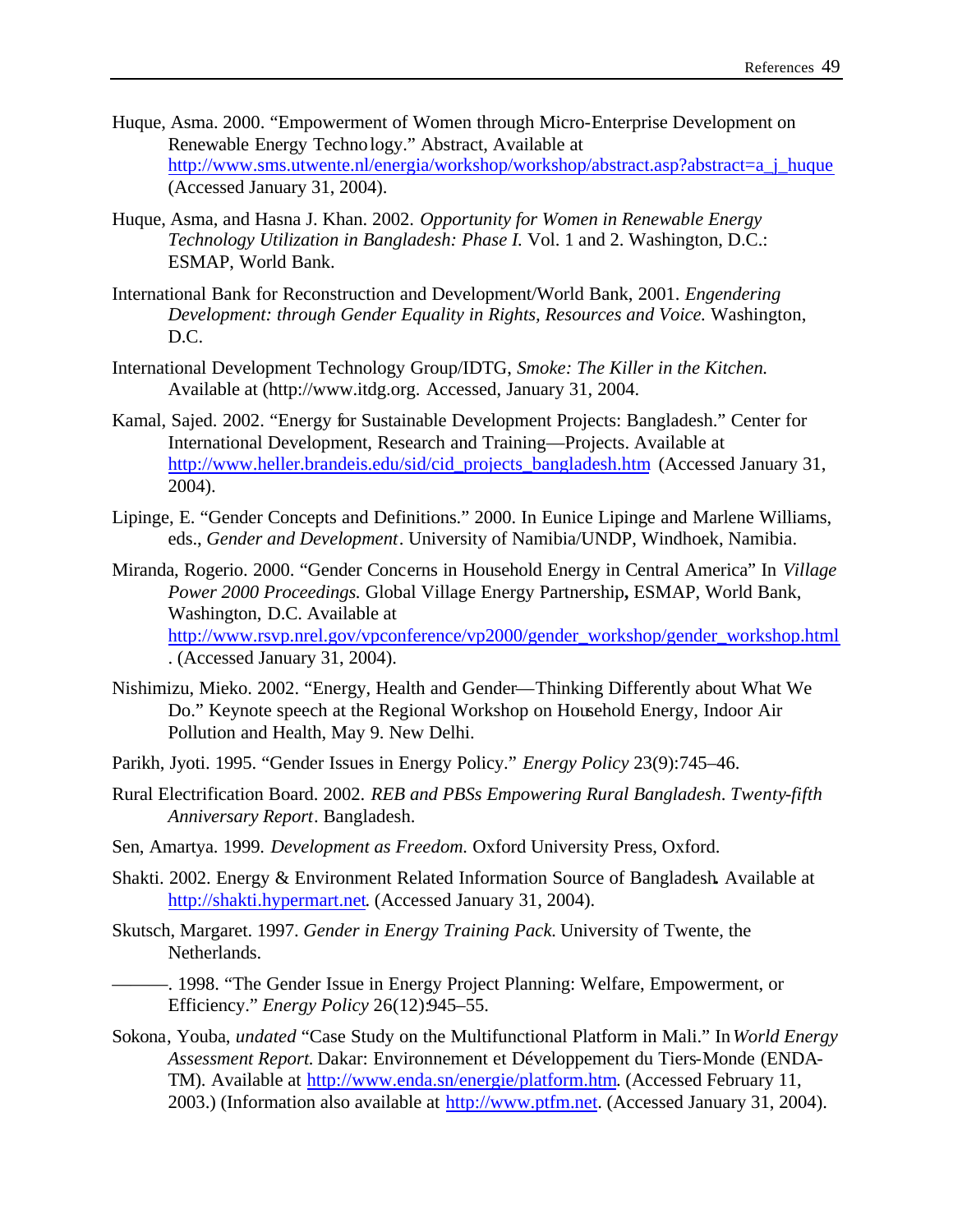Thengamara Mohila Sabuj Sangha (TMSS). Undated. *Annual Report 2001–2002*. Bangladesh.

- United Nations Development Programme (UNDP). 1995. *Human Development Report 1995*. New York. Available at http://hdr.undp.org/. (Accessed January 31, 2004).
- ———. 2000. *Human Development Report 2000*. New York Available at http://hdr.undp.org/. (Accessed January 31, 2004).
- ———. 2001. *Generating Opportunities: Case Studies on Women and Energy.* New York. Available at http://www.undp.org/seed/eap/html/publications/2001/2001a.htm. (Accessed January 31, 2004).
- ———2002a. "Empowering Women in Ethiopia". *Choices* (A Magazine of the United Natioins Development Program) (September). Available at http://www.undp.org/dpa/choices/2002/september/Choices0902p12.pdf. (Accessed January 31, 2004).
- ———. 2002b. "Human Development Indicators." In *Human Development Report 2002*, pp. 222–39. New York. Available at http://hdr.undp.org/reports/global/2002/en/pdf/backone.pdf. (Accessed April 23, 2003).
- United States, Department of Energy, Department of Minerals and Energy, Republic of South Africa. *Pan-African Energy Ministers; Conference.* Durban. December 11-15, 2000.
- Wamukonya, Njeri. 2002. "A Critical Look at Gender and Energy Mainstreaming in Africa" Draft Paper distributed at the "gender perspectives in sustainable development" side event organized by the United Nations Division for the Advancement of Women and the Women's Environment and Development Organizations (UNDESA/DAW-WEDO) at Prep Com III. A panel discussion held on April 3, 2002. Available at http://www.un.org/womenwatch/daw/forum-sustdev/ Njeri-paper.pdf. (Accessed January 31, 2004).
- World Bank. 2001. "Engendering Development through Gender Equality in Rights, Resources, and Voice*.*" Washington, D.C.
- World Bank, Gender and Development Group. 2002a. "Promising Approaches to Gender Mainstreaming: Electricity, Productivity, and Empowerment in Char Montaz*.*" Available at http://www.worldbank.org/gender/promising/august2002number1.pdf (Accessed January 31, 2004).
- World Bank. 2002b. "Rural Electrification and Renewable Energy Development Project in Bangladesh." Project Appraisal Document. Washington, D.C.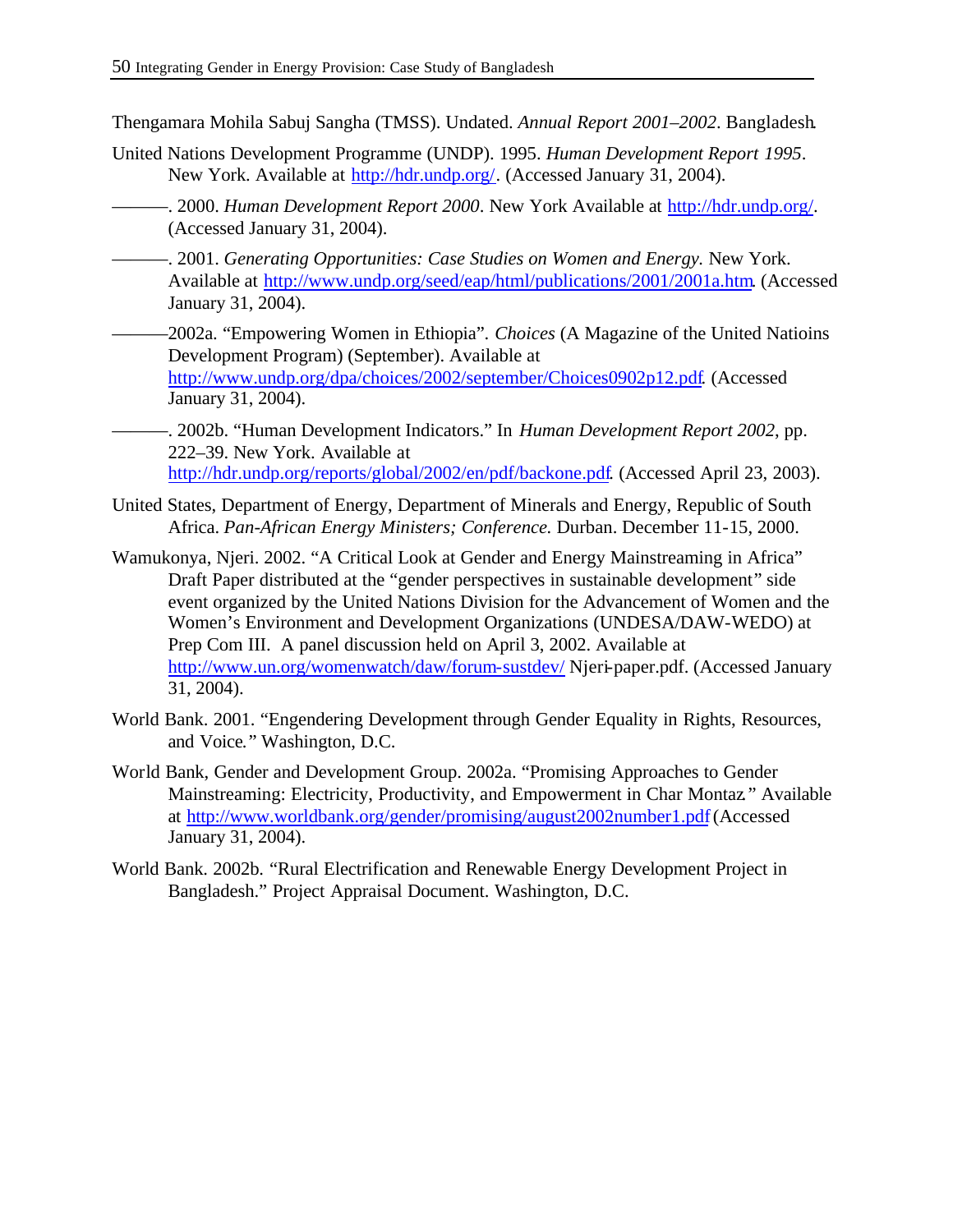# **Annex 1**

# **Annotated Bibliography**

**Title:** "Bottlenecks of Rural Energy Planning: A Gendered Perspective" **Author:** Barbara Bamberger **Source:** Yale University, New Haven, Conn., 2003

A1.1 Bamberger shows how energy, even though it is embedded in all other environmental sectors, has somehow become segregated from other gender and environment initiatives; it has only recently gained the attention it deserves. She has explained why energy has been viewed differently (or simply ignored) in relation to gender and suggested that it is this same gender narrative that has propelled the gender agenda forward but has also kept energy behind. Bamberger shows that planners view energy as a technology-driven issue that is gender neutral; they do not recognize it as part of the poverty and economic development agenda. She further suggests that there may be power relations at stake that resist significant change and benefit from fuelwood crisis narratives. These have effectively made energy an invisible issue within the rural community and among women, who are among the poorest of the poor and who will most benefit from greater access to energy. The paper further attempts to explain that the cumulative effect of these issues results in the absence of energy within rural villages, and it is this absence, above all else, that creates an additional bottleneck to development.

**Title:** "Policies, Projects, and the Market Empowering Women? Some Initial Reactions to Developments in the Energy Sector" **Author:** Joy Clancy **Source:** University of Twente, the Netherlands, 2000. **Available at** http://www.energia.org/resources/papers/clancy1.html. (Accessed January 31, 2004).

A1.2 Clancy offers several reasons for why the process of engendering the energy sector is slow, including (a) donors still need to develop capacities within their own organizations to incorporate gender into their policies; (b) energy is not widely recognized as an essential basic need (in relation to water and food); (c) energy sector practitioners are "one step removed" from clients (that is, lack of or minimal use of extension agents), which results in lower awareness of the social dimensions of energy; (d) top-down energy policies have an urban, industrial bias; and (e) women's labor is unaccounted for. Suggestions to improve this situation include (a) creation of an analytical framework to analyze international and national energy polices for lack of gender perspective, (b) development of the capacity to accomplish that analytical framework, and (c) collection of more accurate, gender-disaggregated data.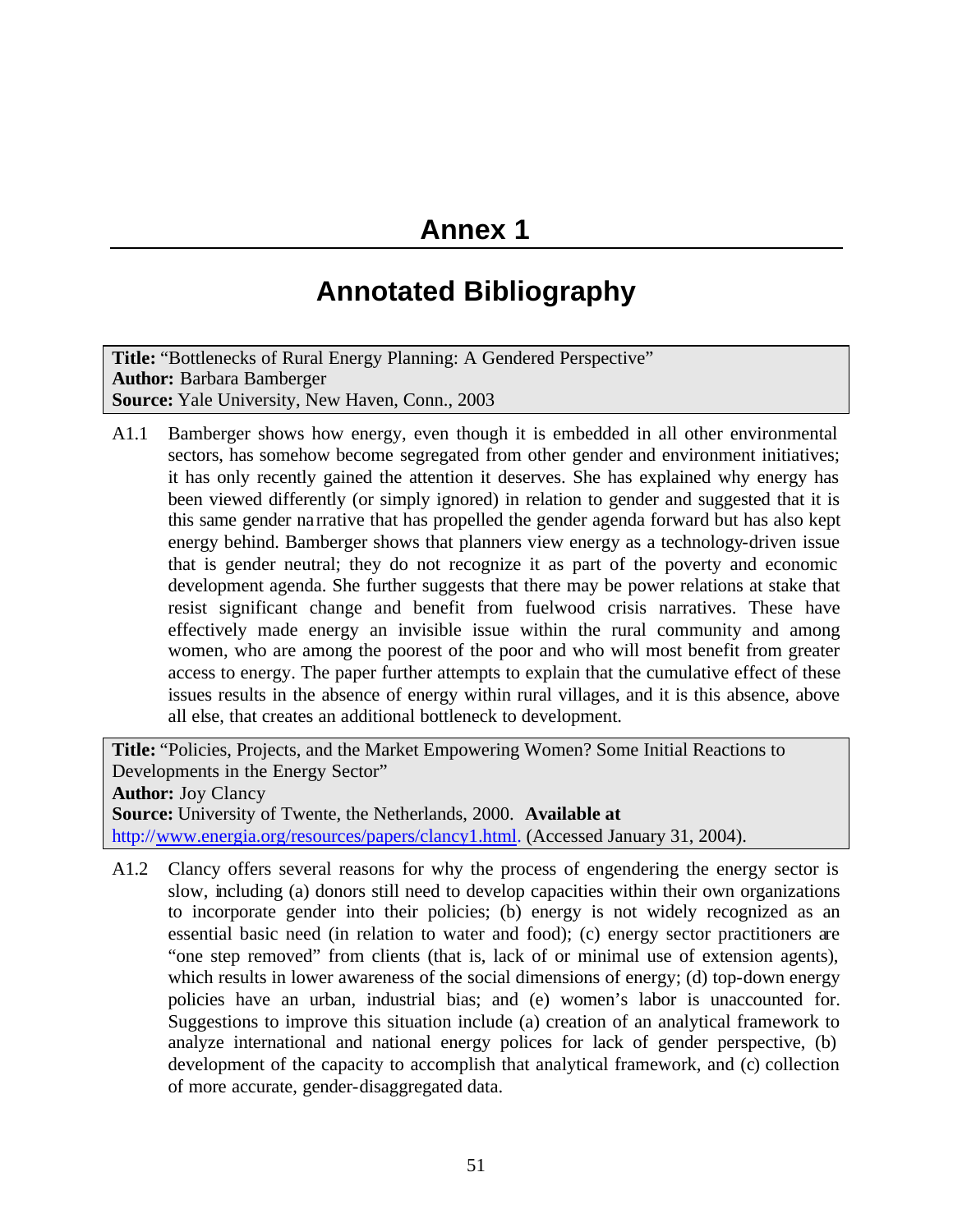- A1.3 Short time horizons of donors and lack of consultation with women are primary reasons for why past energy projects have failed women. However, support for incomegenerating projects is increasing, because these have the potential to provide women with resources to determine how to address their energy needs (spending choices). According to Clancy, "…what is not clear is if the levels of income envisaged by those proposing income generating projects are the same as those of the women who are expected to undertake them." She discusses the benefits and costs of microfinance and concludes that different levels of finance are needed if women are to be energy entrepreneurs.
- A1.4 Clancy addresses the trend toward a greater focus on electricity and its implications for women. She discusses the big picture (emphasis on privatization, foreign direct investment, and private sector energy providers) and concludes that "although market approaches would probably address gender issues, this would be from an efficiency basis."
- A1.5 Clancy concludes with questions about participation and lists a number of issues related to participation (for example, actors determining participation, sociopolitical relations and boundaries, male bias, and women's lack of experience in public speaking). She raises the problem of defining success and argues for wider indicators.

**Title:** "Gender Issues in Energy Policy" **Author:** Jyoti Parikh **Source:** *Energy Policy,* volume 23, number 9, 1995, p. 745-754

A1.6 The energy sector is an input to a wide array of sectors, from transportation to agriculture. Many governments have formally acknowledged the different needs of society with regard to energy in the various sectors and have attempted to price the input accordingly (for example, incentives for rural versus urban investment or pricing of electricity for agricultural uses as opposed to industry). Unfortunately, gender has not been considered as a dimension that may require special policy intervention or differentiated pricing mechanisms. In general, the needs of women in the energy sector have largely been limited to that of the household, specifically cooking fuels and woodstoves. Further, women's contributions to energy supply, ranging anywhere from 10 percent to 80 percent, have been overlooked. To begin to rectify these issues, Parikh suggests differentiating interest groups at the macro level to differentiate policy: "Need to ask what the per capita energy use by men and women is; what the share of noncommercial energy-use by gender is; the purposes it is used for; how much time is spent and effort made by each gender in accessing energy for their designated activities; and what expenditure is incurred by each gender for energy?" At the macro level, this includes pricing and increased supply; distribution of fuel substitutes should be taken into consideration. Relative pricing should be used to encourage a shift from biomass to kerosene or LPG. In addition, import policies for energy should reflect need. The majority of developing countries spend disproportional amounts on importing fuel for motor vehicles, which cater to only a small percentage of the population, and this ignores the needs of women. Parikh also recommends assessing the costs and benefits of investment decisions in a way that properly reflects the rates of return when switching to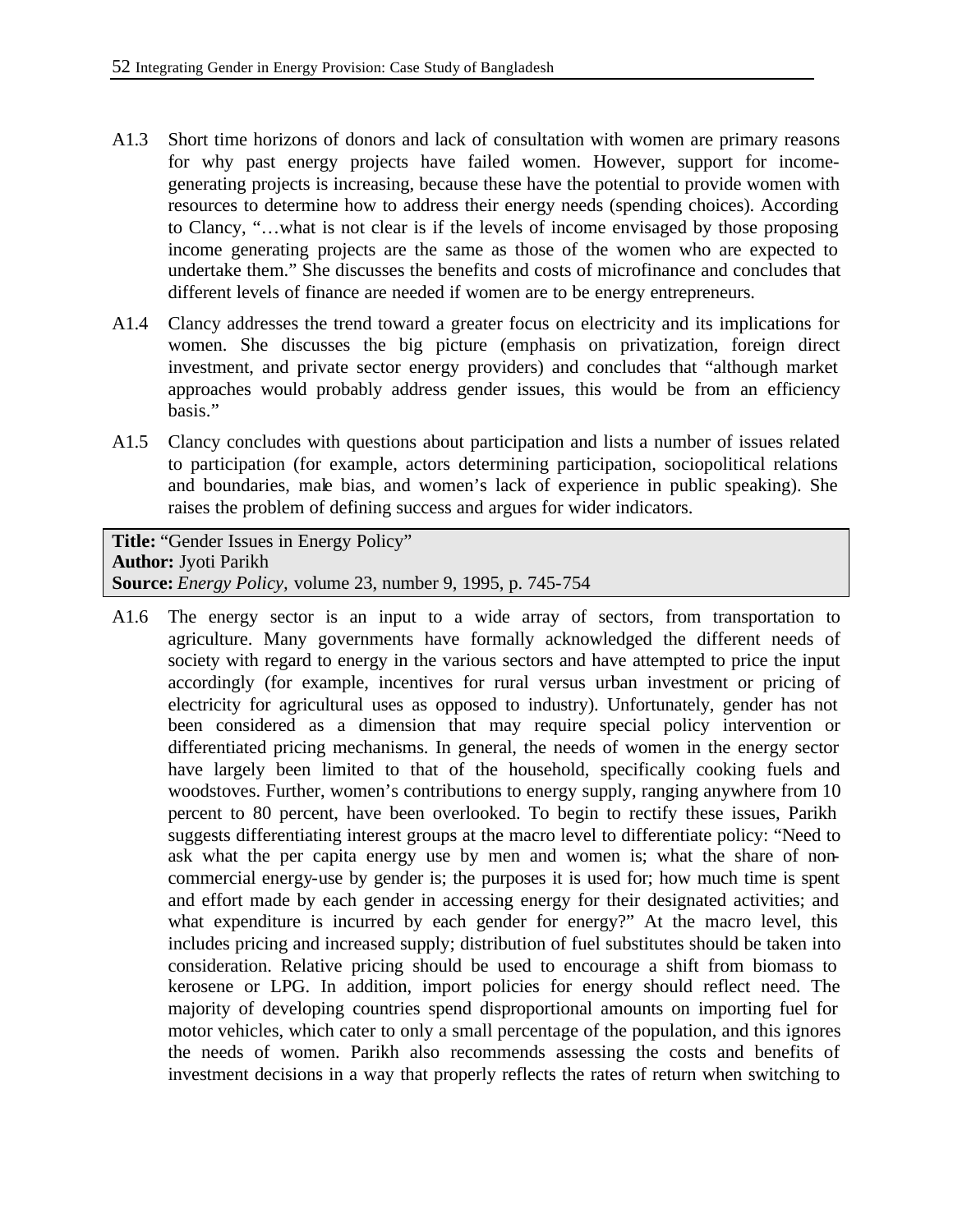cleaner cooking fuels. This would include health, pollution, education, opportunity cost of time, and so forth.

**Title:** *The Elusive Agenda—Mainstreaming Women in Development* **Author:** Janan, Rounaq **Source:** University Press, Dhaka; Atlantic Highlands, London; and Zed Books, London, 1995

A1.7 In a review of national policies and NGOs' country policy and performance, this study considered the policies and measures undertaken over the past two decades in different development contexts to promote gender equality and women's advancement and has attempted to draw a balance sheet of achievements and shortfalls. Rounaq addresses some crucial questions: Is progress elusive because the women's agenda has not been clearly defined, or is it because policies and measures have not adequately addressed that agenda? How should progress be measured, by efforts or by results? Are policies and strategies essentially on the right track, needing only more time and better implementation, or do they need reorientation? The author traces the progression of the issue from an integrationist approach to an agenda-setting approach and concludes that if the women's movement truly wants to transform the development agenda, it has to take a consistent stand in favor of fair sharing of burdens at all levels—within the family, the community, the nation, and the world.

**Title:** "UNIFEM's Experiences in Mainstreaming for Gender Equality" **Author:** Joanne Sandler **Source:** UNIFEM, New York, 1997

- Mainstreaming is a process rather than a goal.
- − Mainstreaming is not concerned with simply increasing women's participation; rather, it is concerned with the terms of their participation.
- A commitment to mainstreaming does not preclude a focus on women.
- Mainstreaming is, by its very nature, a collaborative effort.
- A1.8 Mainstreaming cannot be reduced to a recipe or step-by-step process. UNIFEM recognizes that mainstreaming is situation specific, benefiting from the identification of multiple entry points and strategies, as well as a commitment to seizing opportunities as they arise. It requires attention to how change happens at both the technical and political levels. At the technical level, this study found that mainstreaming requires solid data, sound theoretical underpinnings, and skilled individuals and groups who recognize opportunities and can act as credible advocates for gender equality. At the political level, mainstreaming requires an understanding of how to advocate and press for the implementation of policies and mandates—whether they are international mandates, such as those provided in the Platform for Action, or national mandates, such as national legislation. The political level also requires support to and alliances with a wide range of actors who can find common ground around an agenda for achieving gender equality.
- A1.9 Other key aspects for action on gender mainstreaming include building the capacity of women and women's organizations to advocate for their priorities and perspectives on their own behalf, collaborating with other agencies to identify opportunities for incorporating a gender perspective into their work, establishing program linkages with mainstream development priorities, and leveraging financial commitments.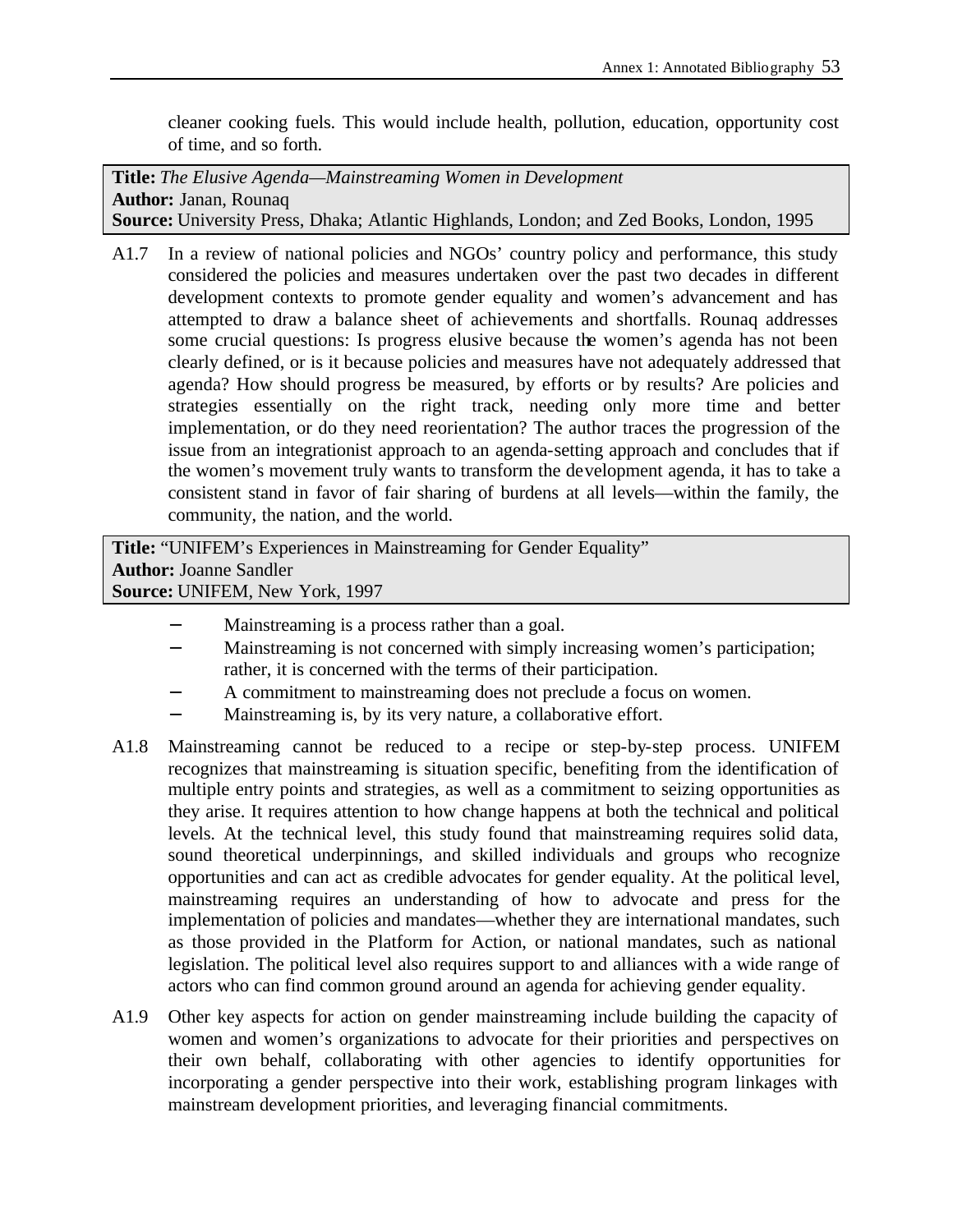**Title:** "The Gender Issue in Energy Project Planning: Welfare, Empowerment, or Efficiency" **Author:** Margaret Skutsch

**Source:** *Energy Policy*, volume 26, number 12, 1998

- A1.10 There is a tremendous gap between policy and implementation at the project level. This is partly due to differences of opinion on the motive for including gender into planning, whether the welfare, empowerment, or efficiency approach. Concerns of gender and energy include the role of women in developing energy and the impact of energy on women. Energy has the potential to meet both practical and strategic needs of women. Part of the challenge in identifying these intersections can be attributed to the "ghettoization" of women's energy concerns as relegated to cooking. Aside from fuelwood for cooking, body energy is used up in pumping water manually or performing agricultural activities manually (from weeding to transporting grain).
- A1.11 There are many indirect linkages to health and education that result from the lack of access to more appropriate energy. In taking the empowerment approach, the position of women is strengthened in relation to men, beyond the necessary legal framework to affect daily life and social relations, so that women can, as Skutsch describes it, "fulfill their strategic objectives through the medium of energy." The welfare approach, simply stated, improves women's well-being in a practical sense, though this does not necessarily have impacts on moving toward equality. The efficiency approach touches on the fact that women have traditionally been excluded from the planning and design of projects that most affect them as producers and suppliers of energy; therefore, including them in the process will produce more efficient outcomes. This approach, too, may not do anything for equity, empowerment, or even welfare. The objectives must be clearly laid out to choose the right strategies to meet these objectives and then choose the correct indicators to monitor the progress toward meeting the objectives. Which approaches a project is attempting to achieve must be explicitly indicated.

**Title:** "Model for Empowering Rural Poor through Renewable Energy Technologies in Bangladesh" Authors: Wahidul K. Biswas, Paul Bryce, and Mark Diesendorf **Source:** University of Technology, Sydney, 2001

A1.12 This paper explores the possibilities and positive impacts of targeting landless farmers and women in Bangladesh in using RETs to generate income and minimize environmental ills, such as indoor air pollution and deforestation. The authors advocate using an "assisted market mechanism." That is, because of the high capital cost of RETs and the low incomes of the target group, it will be necessary to involve an external agency comprising NGOs, donors, and government (among other institutions) that could provide microfinancing to village organizations (cooperatives and small businesses) for the purchase of solar, biogas, or wind technologies. The authors note, "Several key features of the proposed model have to be tested in the field, notably social equity and gender equity aspects of introducing RETs, and what structure and gender composition of Village Organizations works best in various village societies."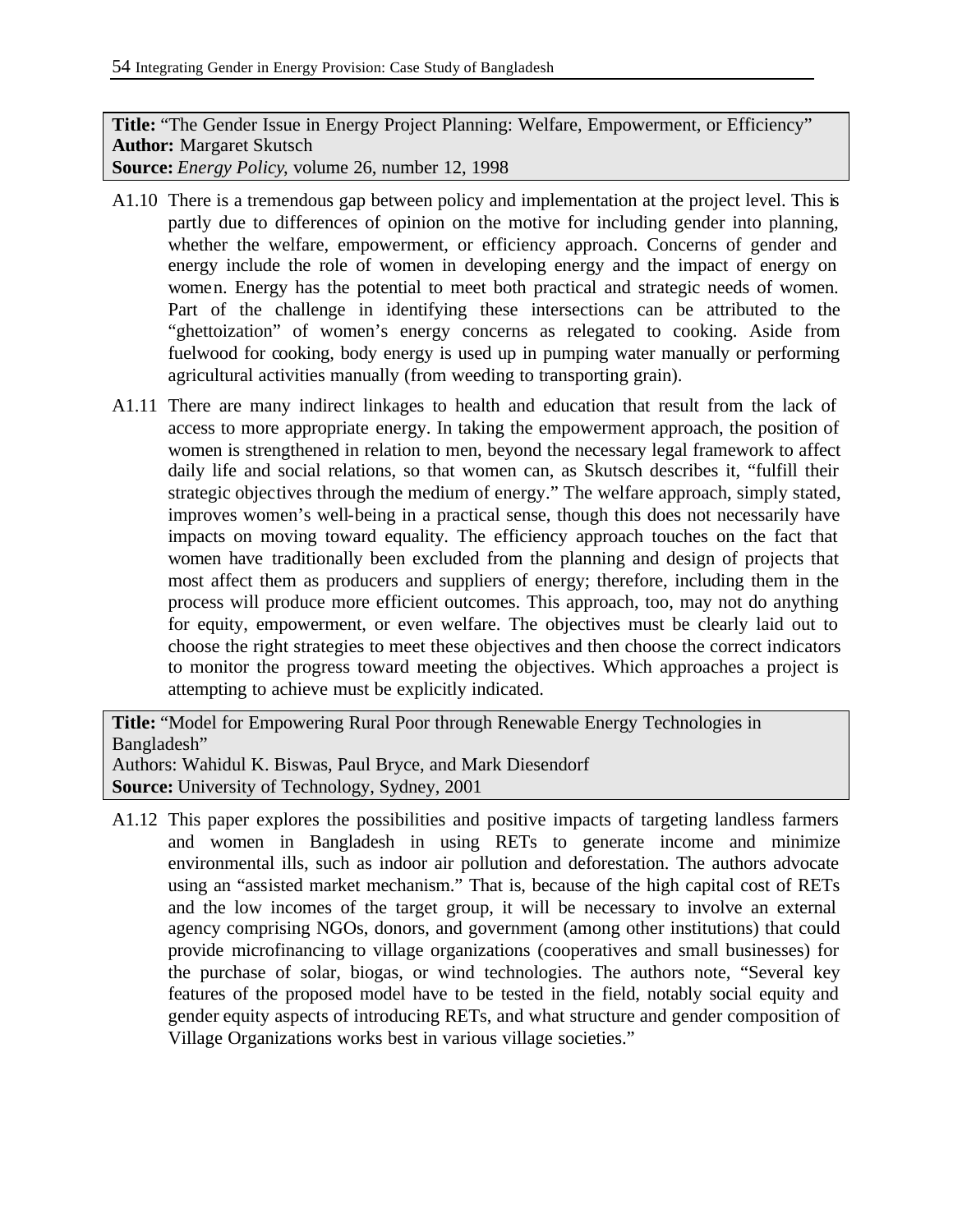**Title:** "A Critical Look at Gender and Energy Mainstreaming in Africa" **Author:** Njeri Wamukonya. Draft Paper distributed at the "gender perspectives in sustainable development" side event organized by the United Nations Division for the Advancement of Women and the Women's Environment and Development Organizations (UNDESA/DAW-WEDO) at Prep Com III. A panel discussion held on April 3, 2002. **Available at** http://www.un.org/womenwatch/daw/forum-sustdev/ Njeri-paper.pdf. (Accessed January 31, 2004).

- A1.13 Wamukonya discusses the progression of gender, development, and energy in international development policy and planning, as well as the current energy challenges facing Africa. The author poses the question, "Will the current women/gender and energy approach help Africa overcome the energy barriers to meeting sustainable development goals?" He contends that the problem is one of a much larger scale and the answer does not necessarily lie in gender mainstreaming. Wamukonya highlights arguments and counterarguments related to women and energy. For example, it is argued that women use energy differently than men, though he posits that this is not a result of being poor, but rather of being a woman. The early approaches of managing supply and demand strategies to close the fuelwood crisis gap highlighted the importance of income as a determinant, though it was not recognized as such during that time. The stoves programs adopted by many donors have failed because of inappropriate technology and men not meeting their responsibilities.
- A1.14 Another issue has been women's lack of land tenure, improvement of which would consequently enhance resource management. Wamukonya disputes this argument by stating that land tenure does not necessarily secure fuelwood and unsustainable deforestation would not be occurring if women did not need cash and more income. Arguments that electrification is necessary to empower women are also refuted: "…electricity can empower a society only if the necessary complementary factors are available." Increasing women's participation in decisionmaking at all levels seems to have failed, also. Merely increasing the number of women involved in projects and programs does not always ensure that their needs will be better met—it seems that gender desks in various ministries are marginalized, anyway. Wamukonya claims that for Africa to attain and sustain positive growth rates…the continent needs to significantly increase investments in additional energy infrastructure that can support access to modern energy for both income generation and social development."

**Title:** "CIDA's Policy on Gender Equality" **Source:** Canadian International Development Agency, Hull, Quebec, 1999 **Available at** http://www.acdi-cida.gc.ca/index-e.htm. (Accessed January 31, 2004).

A1.15 The Canadian International Development Agency (CIDA) has been a major actor in international promotion of gender equality since 1976. Today, the agency's policy is to promote gender equality through gender equity. Gender equity is the means to achieve the overall goal of gender equality. This document has a special focus on human rights of women and girls: it integrates the results-based approach and provides practical tools and best practices on gender mainstreaming. It establishes that "[d]evelopment results cannot be maximized and sustained without explicit attention to the different needs and interests of women and men." CIDA's objectives are to (a) advance women's equal participation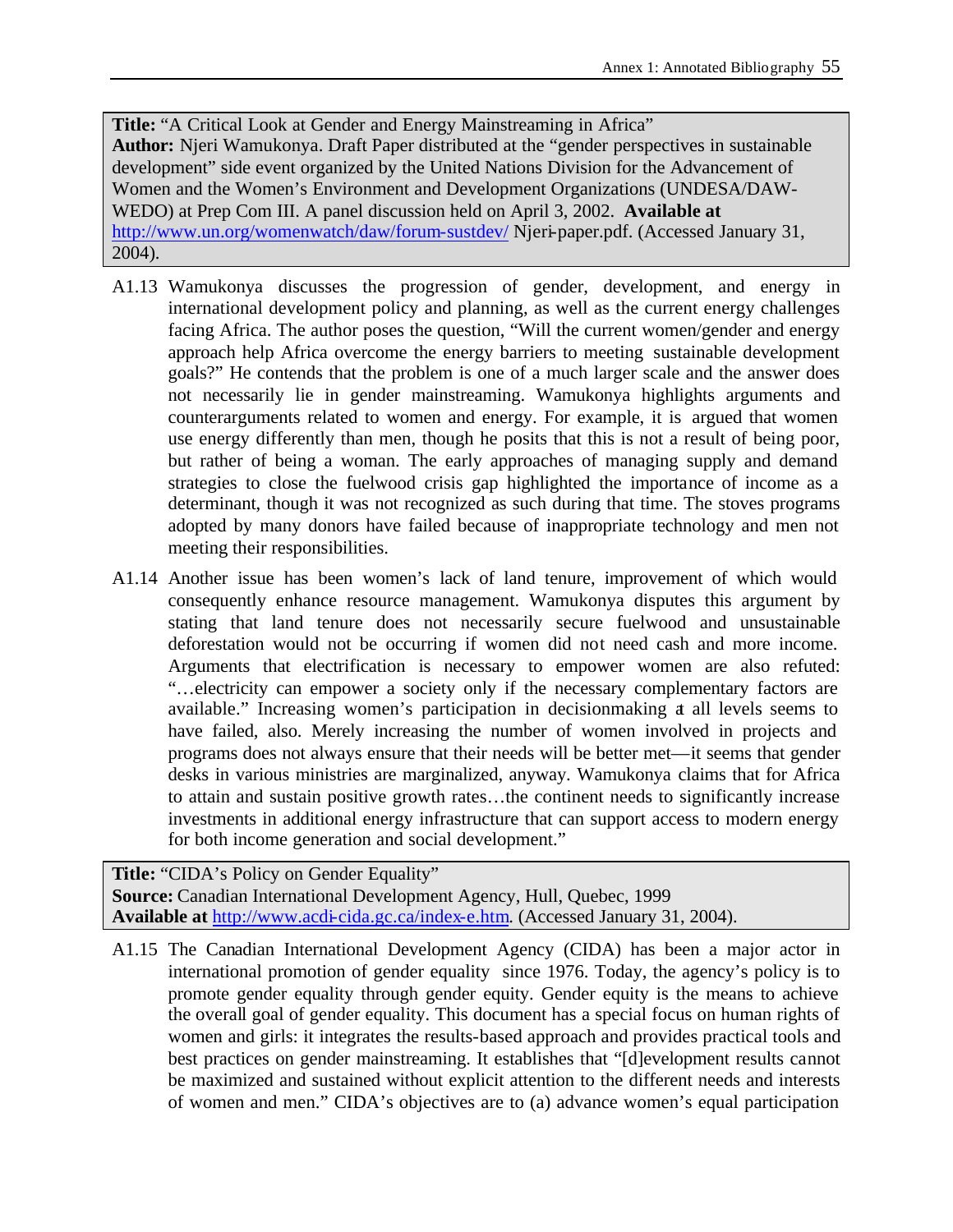with men as decisionmakers in development, (b) support women's human rights, and (c) reduce gender inequalities in access to resources. The document includes a matrix that shows the existing links between overarching policies and gender equality in different sectors and the results of these policies for women. (Energy is addressed only as a part of infrastructure services.) The importance of gender analysis is highlighted, and guidelines on how to do it are given. According to CIDA, good practices in gender analysis are (a) placing people front and center, (b) employment of skilled professionals, (c) use of local expertise with solid background in gender equity issues, and (d) involvement of a significant number of women. This document also provides strategies and activities that can be used to foster gender equality.

**Title:** "Swedish International Development Cooperation Agency" (SIDA **Author:** SIDA **Source:** Action Program for Promoting Equality between Women in Partner Countries, SIDA, Stockholm, Sweden], 1997

A1.16 This paper reviews SIDA's journey in the making of gender policy, rationale, principles, and guidelines. The agency recognizes that the responsibility for promotion of equality lies with national governments. SIDA's support to promotion of equality is guided by the priorities and initiatives identified by national governments. It also recognizes the importance of active dialogue with networks (NGOs and civil society) at various levels in partner countries. SIDA recognizes that the responsibility for monitoring policy lies with the top management and with the heads of departments. Monitoring therefore is a part of individual action plans and is routinely monitored. The paper also discusses gender mainstreaming in country strategy development, policy dialogue, policies, programs, and projects.

**Title:** "Integrating Gender into the World Bank's Work: A Strategy for Action" **Author:** The World Bank **Source:** World Bank, Washington, D.C.: 2002

A1.17 In January 2002, the World Bank presented its latest strategy for integrating gender issues into the Bank's work. The strategy was approved by senior management of the Bank and the Board of Executive Directors in 2001. The strategy, in part, draws on the findings of the 2001 World Bank Policy Research Report (PRR), entitled, *Engendering Development Through Gender Equality in Rights, Resources and Voice*. The opening remarks of the strategy paper highlight the rationale for gender mainstreaming:

**"**Several major World Bank reports provide strong empirical evidence that the genderbased division of labor and the inequalities to which it gives rise tend to slow development, economic growth, and poverty reduction. Gender inequalities often lower the productivity of labor, in both the short term and the long term, and create inefficiencies in labor allocation in households and the general economy. They also contribute to poverty and reduce human well-being."

A1.18 The strategy paper calls for the integration of gender issues into the Bank's work through the preparation of country gender assessments (CGAs) for each country in which the Bank has an active program. These CGAs are to assess the gender-related barriers to poverty reduction and sustainable development while also looking at the gender-related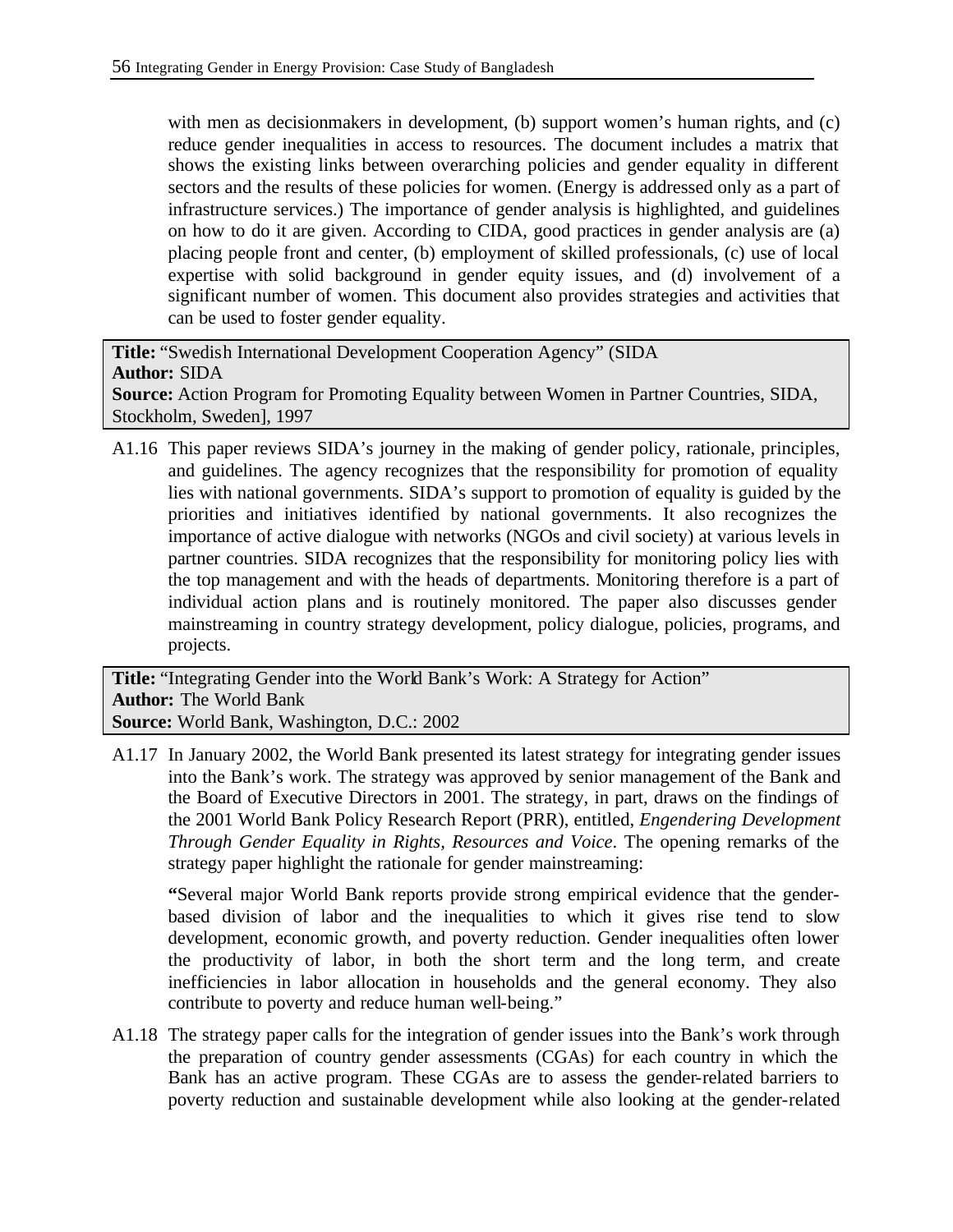opportunities that exist within these arenas. Results from these assessments are to be used in identifying appropriate policy responses that are expected to have "high payoffs" in terms of promoting gender-responsive development. The strategy also calls for the alignment of the Bank's operational policy and institutional accountabilities with this strategy.

**Title:** "Monitoring and Evaluation in Rural Electrification Projects: A Demand Oriented Approach"

**Author:** Douglas F. Barnes (World Bank) and Johanna Gregory (Winrock International) **Source:** ESMAP-ASTAE (Asia Alternative Energy Program), World Bank. Washington, D.C. July , 2003. **Available at** http://wbln0018.worldbank.org/esmap/site.nsf/files/037- 03+Final.pdf/\$FILE/037-03+Final.pdf

A1.19 The first two chapters of this paper summarize general participatory approaches and advocate for the use of demand-oriented approaches—whether participatory or by survey—through the whole project cycle in rural electrification intervention, including specific gender concerns. It also indicates how each stakeholder (communities, energy suppliers, project staff, policymakers, and donors) can use the methodology. In the third chapter, the paper describes key variables and indicators using gender and rural-urban disaggregated data (for example, sustainability; access and use; change in such development indicators as health, education, and strategic needs; costs and benefits; participation in service; and institutional and policy supports). The authors then go through the techniques in each step of the implementation: appraising and budgeting of the approaches (timing and process of socioeconomic or participatory assessment), selecting and training a multidisciplinary team, random selection techniques in the community, and data collection. They also summarize existing participatory assessment tools, as well as techniques of socioeconomic impact survey, including a list of research topics and contents for a questionnaire on the energy sector. In its conclusion and recommendations, the paper emphasizes the importance and benefits of using the already well-developed qualitative and quantitative techniques in rural electrification programs, with a special emphasis on evaluation of socioeconomic development. In the annexes, the authors provide more in-depth information on the techniques of participatory assessment and socioeconomic impact survey methodologies, including useful tables. In the last annex, the paper presents the application of the approach to Cambodia.

**Title:** « Eau, genre et développement durable : expérience de la coopération française en Afrique subsaharienne » **Author:** Groupe de Recherche et d'Echanges Technologiques (GRET)

**Source:** Agence Française de Développement. Paris, France. 2002

A1.20 This document presents the history of the integration of gender concerns into development processes. It provides analyses of the traditional power relations between social groups—according to age, ethnicity status, religion, and gender criteria—and how they have changed over the past decades as a result of evolving economic, social, and cultural factors. In the third part, the document focuses on issues related to the management of water and sanitation within the household. It continues with analysis of the particular role of women in relation to these issues and how the beneficiaries have been taken into account in every stage of hydroprojects. Finally, the document defines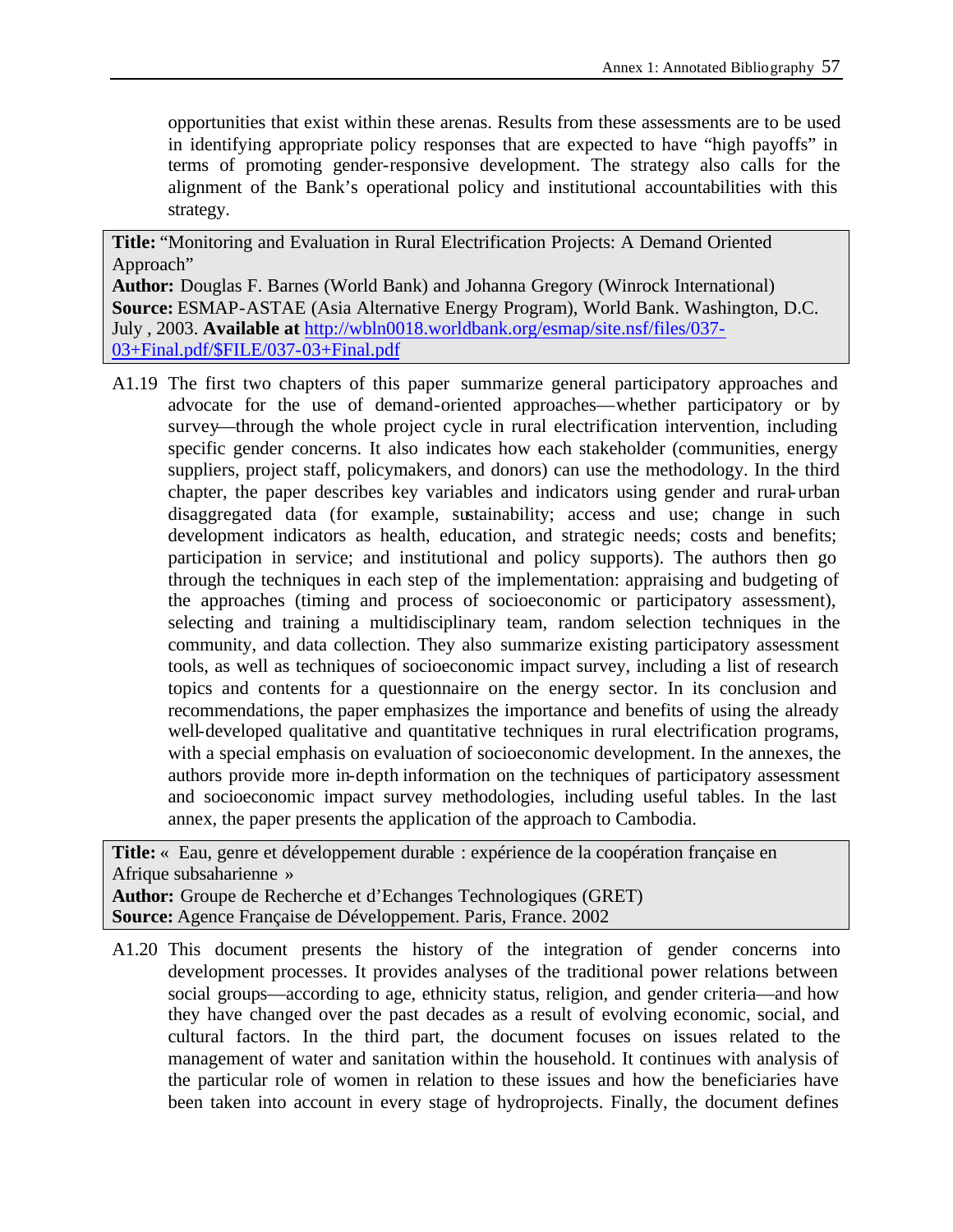what a demand-driven approach should be and what methods can be used to ensure that the gender dimension is better integrated into hydroprojects.

**Title:** "Integrating Household Energy Programs into Rural Development Programmes" **Author:** Agnes Klingshirn **Source:** German Agency for Technical Cooperation (*Deutsche Gesellschaft für Technische Zusammenarbeit*) (GTZ), 2002 **Available at** http://www.energia.org/resources/papers/klingshirn.html. (Accessed January 31, 2004).

A1.21 Klingshirn argues that rural energy projects are not only vital to rural development, but that by specifically addressing household energy conservation, women automatically become the focus of attention and gender questions play a practical, not just a theoretical, role. The economic impacts of such programs include time savings that can be invested in other productive areas, increasing job opportunities for women and men outside agriculture (for example, stove building, chicken or rabbit raising) and financial savings resulting from more efficient use of fuelwood (up to 50 percent). Environmental impacts include reduc ing the rate of deforestation, controlling erosion, improved soil quality, halting land degradation, and securing long-term productivity. Biomass energy conservation (efficient use combined with tree planting) also helps raise the awareness of the need to protect the environment at the individual household level. Successful household energy interventions can also have substantial health impacts, including the reduction of indoor air pollution; reduced respiratory infections, burns, and birth defects; and greater energy for mothers who no longer have to carry heavy loads of fuelwood over long distances. This improved health also improves productivity and thus increases the chances of breaking the cycle of poverty. Household energy conservation can also help women acquire organizational, technical, and management skills. By freeing up time from fuel and water collection, women can strengthen their organizational capacities. Studies have shown that women who participate in these programs are often willing to implement other development activities, such as improving housing construction and water collection and so forth. Household energy is a cross-sectoral issue and can lead to further cross-sectoral cooperation. Difficulties may arise at the policy level. Questions of legitimacy, power, prestige, and financial responsibility can hinder successful cooperation. External development assistance can help solve these problems by helping to sensitize decisionmakers to the need for cooperation. Costs are another issue; however, rates of return on these household energy projects have been exceptionally high. Klingshirn concludes with a list of practical suggestions required for an initial rapid appraisal that should be done before a community plans its activities.

**Title:** "Gender Planning in the Third World: Meeting Practical and Strategic Needs" **Author:** Caroline O. N. Moser **Source:** *World Development*. 17 (11). 1989

A1.22 This article examines how the understanding of the different roles men and women play in the developing world—whether conceptually or even in policy—has not been incorporated in programs and projects. The evolution of gender and development is reviewed in the context of women's triple role, demonstrating the inadequacy of the WID approach in meeting both the practical and strategic needs of women. Various policy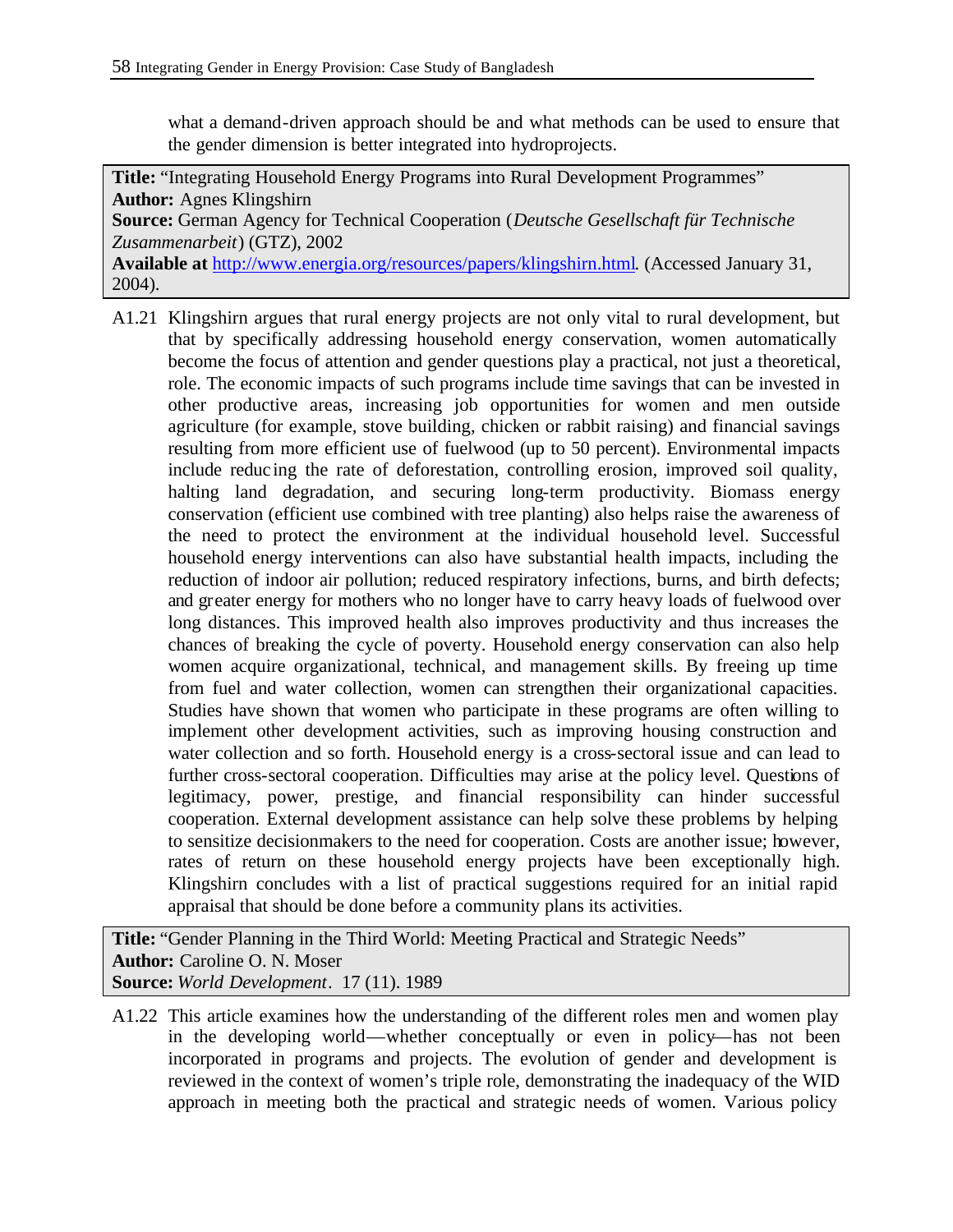approaches relating to practical and strategic needs are delineated, including the welfare, equity, antipoverty, efficiency, and empowerment approaches. Moser advocates for developing practical tools for policymakers and practitioners that will enable them to more clearly understand the implications of their interventions and help to move toward poverty reduction, equity, and empowerment. Moser also briefly mentions the importance of individuals' efforts and women's organizations that have affected and continue to affect change.

**Title:** "Mainstreaming Gender and Energy in South Asia" August 2002 **Author:** Jyoti K. Parikh **Source:** ENERGIA website. **Available at** http://www.energia.org/resources/papers/wssd\_sasia\_regpaper.pdf 2002. (Accessed January 31, 2004).

A1.23 Parikh describes the importance of greater political will and cooperation among government ministries, development agencies, and community organizations. The transition to sustainable development needs to be an important goal of national government, yet no target date for implementation of renewable systems has been adopted for rural areas in developing countries. She stresses the importance of involving women to a greater extent in assessing and adapting fuel and technology choices. Some of the newer energy projects emphasize community mobilization, good governance, transparency and accountability, capacity building, and gender sensitivity. Past approaches to energy policies, such as providing subsidies, do not reach the poor. New strategies must be developed for poor households. Government cooperation in mainstreaming gender concerns into energy is crucial. Policies should specifically target rural household energy needs, and politicians should recognize the importance of gendersensitive participation when formulating energy programs. Existing ministries (energy, agriculture, environment) can take on these tasks or new ministries can be implemented (health and human resources, rural housing, finance ministries for microfinancing schemes.) At the village level, there must be participation by all members, as well as transparency and accountability. Women should be involved at all levels of management and implementation of community-based energy programs. Proven approaches are selfhelp groups and income-generating activities for women. Gender-disaggregated data are also key to increasing the effectiveness of energy interventions at the policy, institutional, and implementation levels. More case studies and impact studies are needed, although Parikh provides three case studies from India and Nepal.

**Title:** "Gender and Sustainable Energy Regional Workshop Series—Mesoamerican Network on Gender in Sustainable Energy"

**Author:** Winrock International

**Source:** ESMAP and USAID, Washington D.C. 2002

**Available at** http://www.winrock.org/general/Publications/GENES.pdf. (Accessed January 31, 2004.)

A1.24 In taking stock of some projects in various countries in Central and South America and developing new pilot project proposals, this workshop series highlighted the main observations and recommendations from case studies: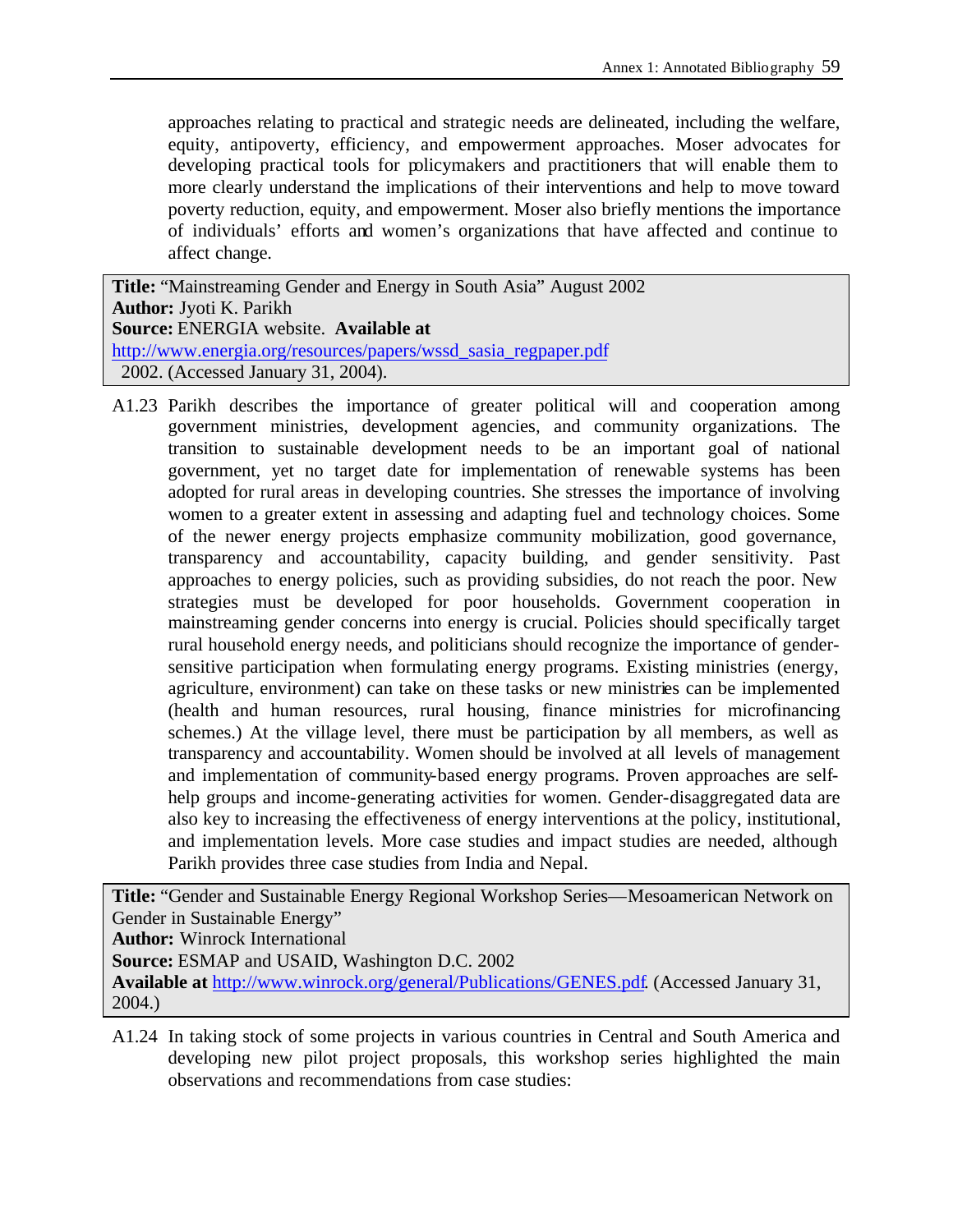- − Need to incorporate gender focus throughout a project cycle.
- Importance of participatory assessment involving men and women to identify practical needs to resolve them, which tend to address strategic needs as well.
- Recognition that energy is not an end in itself but a means to development, providing the impetus for equitable redistribution of responsibilities, access, and control of resources.
- Importance of women's participation throughout a project, including technical training.
- Need to assess and understand access and resources control issues.
- − Key importance of interinstitutional coordination.
- Assessment of potential negative and positive impacts of projects on both men and women.
- Gender-disaggregated indicators from the beginning.
- Key importance of the existing organization of the community.
- A1.25 The workshop series recommended further steps, in particular to develop gendersensitive impact indicators, improve and expand gender-focused project planning and management, and continue capacity building through networks and workshops. On policy, GENES (the Mesoamerican Network on Gender and Sustainable Energy) recommends that practitioners engage ministry officials. In the annexes, the report provides some gender analysis instruments drawn from the World Conservation Union (formerly International Union for the Conservation of Nature and Natural Resources) and used in the case studies, a list of indicators used, a table of action to undertake, and a list of Internet resources on renewable energy.

**Title:** "Integrating a Gender Dimension into Monitoring and Evaluating" **Source:** World Bank, Washington, D.C. 2001

A1.26 Four stages are laid out for integrating gender into M&E:

- 1. identification and preparation (gender-sensitive baseline data, gender analysis to identify potential negative impacts of project intervention on women and men, identification of gender-related goals and priorities through stakeholder consultation, conduct of gender-sensitive social assessment, assessment of institutional capacity for integrating gender);
- 2. design and appraisal (ensure that gender is integrated into goals and objectives with clear targets; plan for developing capacity and M&E progress; set up an M&E system through the logical framework (logframes**)** and indicators for input, output, outcome, and impact; develop best data collection methods and timing; organize reporting and feedback processes);
- 3. implementation (capacity development for integration, M&E gender-related issues); and
- 4. implementation completion (assess impact of gender integration, assess impact of project intervention on men and women, derive and share lessons). Participation throughout is important.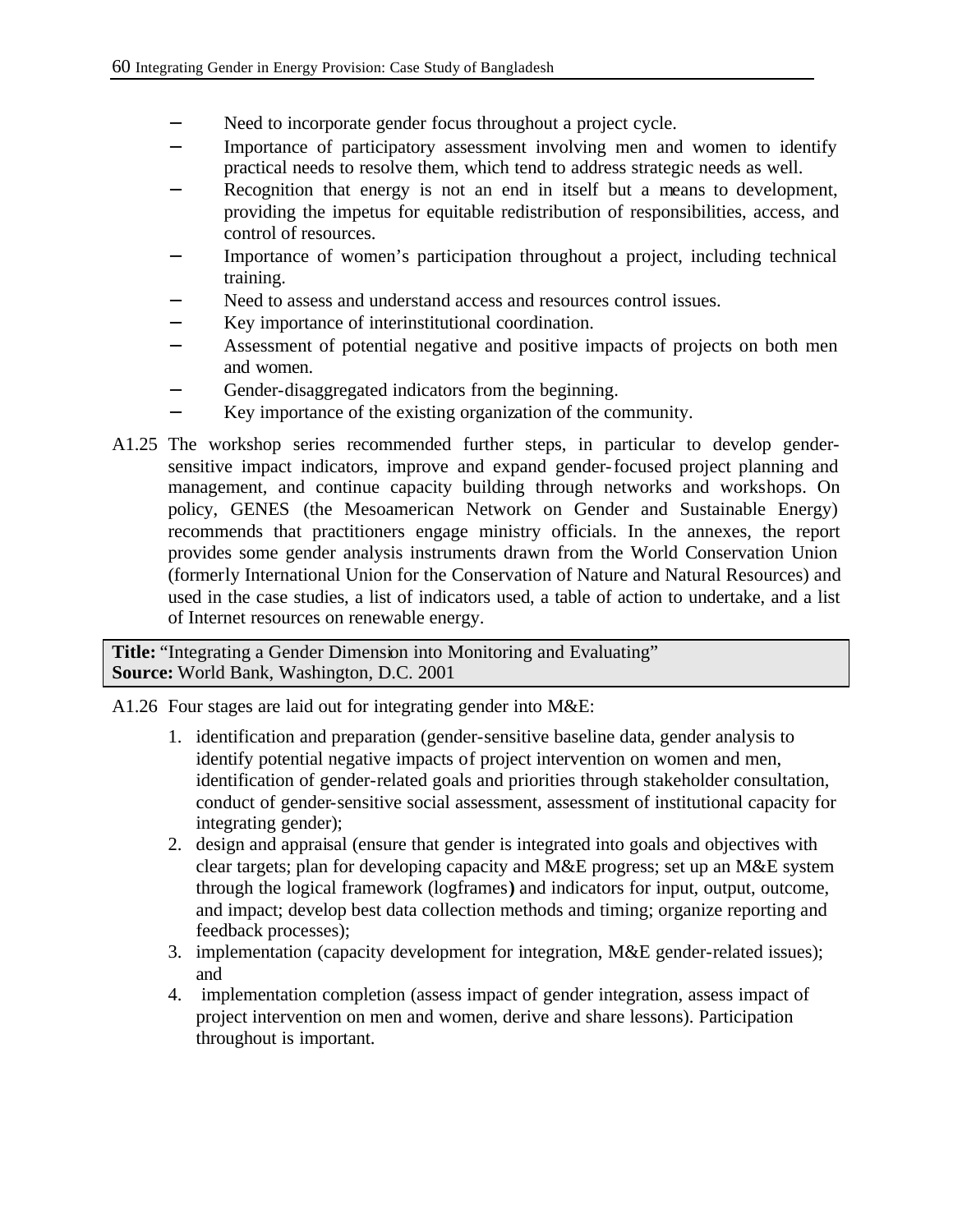A1.27 There is a short description of how to ensure quality participation: Choosing appropriate indicators is crucial—there are some recommendations and examples on questions to be asked to this end.

**Title:** *UNDP Case Studies: Generating Opportunities for Women in Energy* **Editors:** Salome Misana and Gail Karlsson **Source:** UNDP, New York. 2001 **Available at** http://www.undp.org/seed/eap/html/publications/2001/2001a.htm. (Accessed January 31, 2004).

A1.28 This brochure presents a series of pilot energy projects that were implemented mostly in Africa. In the introduction, it summarizes lessons and challenges to scaling up, in particular the needs to involve all levels of government, remove barriers to expansion of energy activities, support local initiatives, and create a national setting to capture lessons learned from the field. The brochure also highlights the need to adopt demand-side approaches and focus on end users and energy services. Finally, it calls for a participatory approach and capacity building and underlines one of the key bottlenecks found in energy projects so far—financial sustainability that requires scaling up a pilot project.

**Title:** "Gender Concerns in Household Energy in Central America" **Author:** Rogerio Miranda **Source:** "Gender Concerns in Household Energy in Central America" In *Village Power 2000 Proceedings.* Global Village Energy Partnership**,** ESMAP, World Bank, Washington, D.C. **Available at**

http://www.rsvp.nrel.gov/vpconference/vp2000/gender\_workshop/gender\_workshop.html. (Accessed January 31, 2004).

A1.29 This paper describes the household energy situation in much of Central America. Miranda outlines how fuelwood represents 90 percent of the overall domestic energy consumption in both Nicaragua and Honduras. The use of inefficient stoves results in the loss of time (rural households) and money (urban households) and imposes huge environmental costs, including deforestation and air pollution. To remedy this problem, Proleña, a local NGO with long experience in the development of efficient stoves, suggested the following in providing alternative modern and accepted woodstoves: professional construction (rather than self-construction), a clean (smokeless) working environment, efficiency, training (to improve women's self-esteem), and microcredit.

**Title:** "Energy, Health and Gender—Thinking Differently about What We Do" **Author:** Mieko Nishimizu **Source:** Keynote speech, Regional Workshop on Household Energy, New Delhi, 2002

A1.30 Nishimizu began this speech by saying, "The development challenge we confront today lies not in what we do, but in how we think about what we do." Shifting from fuelwood to LPG or kerosene halved the mortality rate for children under age five in rural India. Use of biomass and coal lead to chronic respiratory infections, lung disease, and cancer. Gathering fuelwood is not only time consuming (taking anywhere from two to nine hours a day) but physically and mentally harmful to women. The supply of alternative energy is a policy issues, and the market should be opened to competitively supply LPG and kerosene. Further, decisionmaking processes (both technical and policy) should include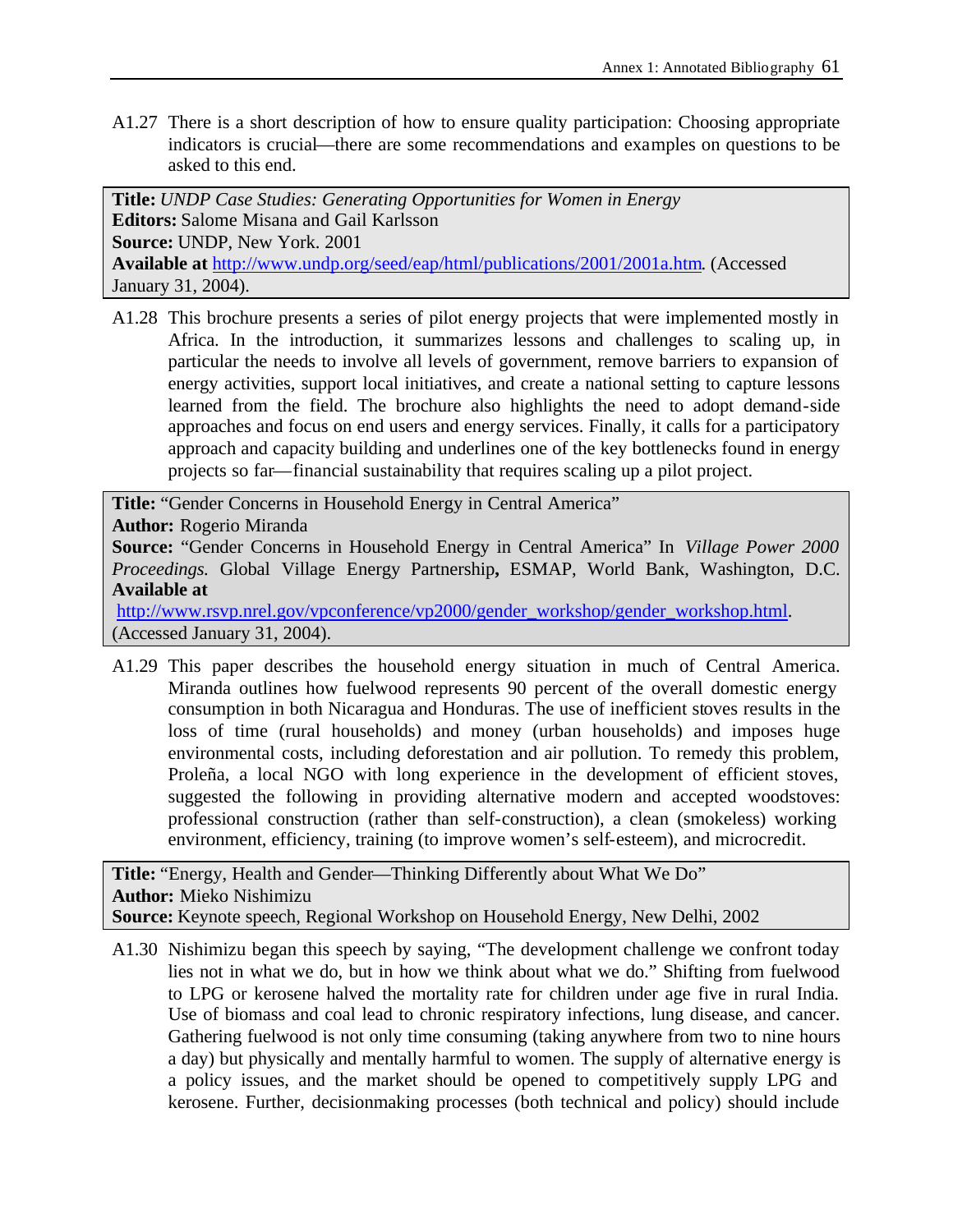women. Beneficial outcomes of rural electrification include improved health and literacy for women and children.

**Title:** "Analyzing Changing Gender Relations: Methodological Challenges for Gender Planning" **Authors:** Christine Okali and Catherine Locke **Source:** *Development in Practice***,** Volume 9, Number 3/May 1, 1999

A1.31 This article looks at the introduction of new technologies in development interventions and how in the past this has had a negative impact on women's positions, despite available tools that seek to minimize these effects. These tools, however, have served the purpose of ensuring "distributional equity and efficiency in project outcomes," without necessarily accounting for change in relations and negotiations that fundamentally underlie access to and control over resources and labor. Okali and Locke give examples of project failures in Guinea and Nigeria, highlighting the importance of understanding the interdependence of gender roles in a given society and how these relationships must be jointly considered to direct more equitable development outcomes and impacts. The article focuses more on conceptual frameworks and does not offer tools or methodological approaches, noting that tracking social change (such as gender relations) is a challenging task, and adequately incorporating these changes in project planning is even more difficult.

**Title:** "Scaling up Micro-Hydro, Lessons from Nepal and a Few Notes on Solar Home Systems" **Author:** Wolfgang Mostert **Source:** ESMAP (Paper presented at Village Power 1998: Scaling Up Electricity Access for Sustainable Rural Development, Washington, D.C., 1998) **Available at** http://www.nrel.gov/villagepower/vpconference/vp98/html/proceed.htm. (Accessed

February 1, 2004)

A1.32 This document addresses some issues on renewable energies, such as microhydro and SHSs, in Nepal. The country is well suited for this because the majority of its districts have potential for hydropower and there is an industrial base capable of producing most parts of the plants. Despite subsidies and international support from NGOs and bilateral aid, progress has not been satisfactory. This highlights the problems related to "renewables," especially the poor estimations and feasibility studies, and the inability of the beneficiaries to repair this kind of technology. Concerning the SHSs, this document stresses that this technology is mostly targeted to the relatively richer strata of the population. Despite the possibility of a possible cost reduction from economies of scale, grid-based rural electrification is more "equitable," and subsidies would be better allocated if they were to support that type of project.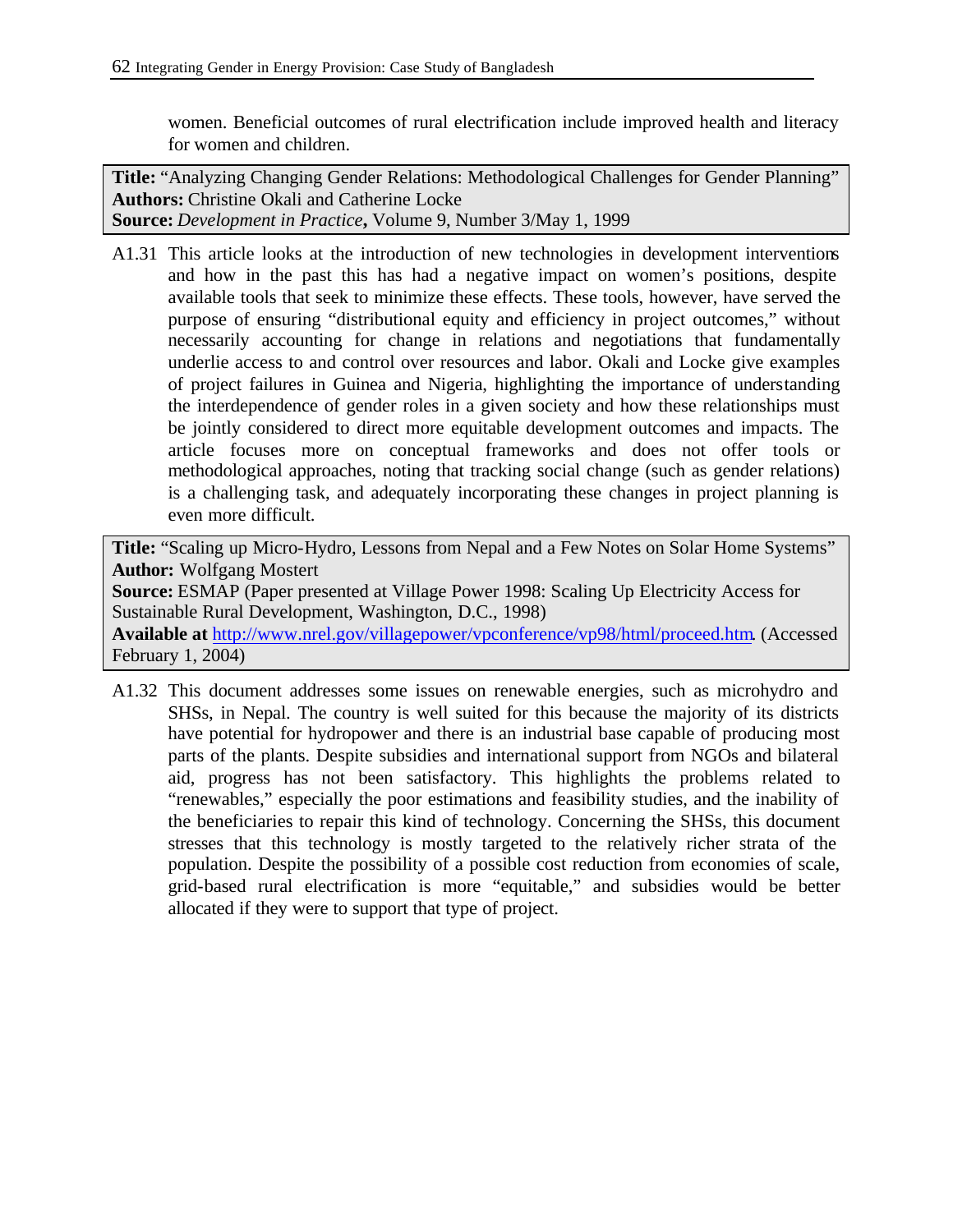**Title:** "Best Practices and Grid Rural Electrification: Preliminary Evidence from Selected Case Studies"

**Author:** Douglas F. Barnes

**Source:** ESMAP (Paper presented at Village Power 1998: Scaling Up Electricity Access for Sustainable Rural Development, Washington, D.C., 1998)

**Available at** http://www.nrel.gov/villagepower/vpconference/vp98/html/proceed.htm. (Accessed, February 1, 2004)

A1.33 This document presents some problems and best practices in rural electrification. Some of the problems to be solved are (a) high costs of infrastructure building and operation in rural areas, (b) lack of liquidity of most people in those areas, (c) local problems (right of way, vandalism, and so on) that are not addressed, and (d) energy sector reform that might underprioritize the rural areas. Case studies provide some possible solutions to these problems. For example, the high costs can be addressed through borrowing and low-cost system design. Because the beneficiaries are poor and therefore cannot afford full upfront costs, including a fixed charge on the regular bill could be possible. Community meetings held well before the infrastructure arrived and the implication of local leaders in bill collection can solve community-level problems.

**Title:** "The Role of Women in Sustainable Energy Development" **Author:** Elizabeth Cecelski **Source:** ENERGIA, 2000

- A1.34 Renewable energy development can help address the needs of women in (a) fuel scarcity, as well as health and safety; (b) saving time and effort; (c) providing energy for microenterprise development; and (d) fuel substitution, efficiency, and transport. Women have proven capable in indigenous technology innovations and are increasingly adopting nontraditional work roles in the energy sector. So-called male roles are no longer fixed and are often undertaken by female household heads and other women in the household. Women are already playing diverse roles in renewable energy activities, including those of energy consumers, microentrepreneurs, extension workers (for example, maintenance of biogas), leaders, networkers, and lobbyists. There have been particular problems with ensuring benefits to women during the scaling up of energy projects where women-led projects, which are usually part-time and small scale, tend to lose out to male owners with greater access to capital investment.
- A1.35 Successful projects to assist women entrepreneurs should pay careful attention to technical feasibility, access to raw materials, access to credit, social and cultural context, management and organization, leadership, and marketing. Provision of credit has been one of the most effective strategies to enable women to own and profit from larger-scale, more efficient processing technologies. Gender issues have historically been ignored in the energy sector, which is defined as capital intensive, large scale, and commercial, requiring high-technology and professional expertise. New trends in energy policy now have a greater focus on women's contribution to energy, the environment, and development relationships. Gender analysis highlights women as active participants in the energy sector. Gender disaggregated data are essential.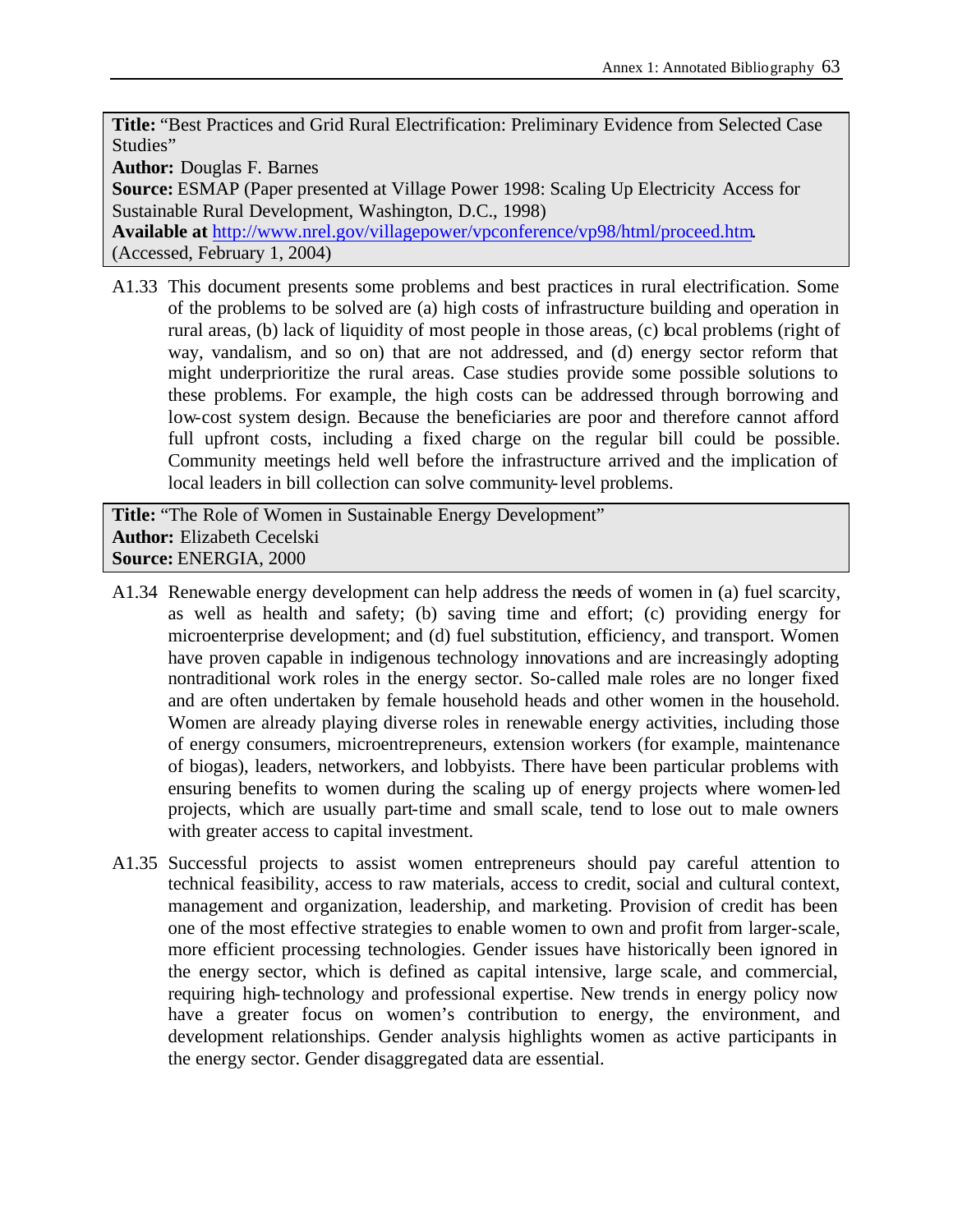**Title:** "Gender Perspectives on Energy for CSD-9" **Author:** Elizabeth Cecelski **Source:** Draft position paper including recommendations proposed by the ENERGIA Support Group and the CSD NGO Women's Caucus. 2001. **Available at** http://www.energia.org/resources/papers/csdposition.html *(Accessed, January 30, 2004).*

A1.36 This article sums up the reasons why gender issues need to be more strongly integrated into energy policies, planning, and projects to enhance women's access to sustainable energy. It also highlights accomplishments in integrating gender concerns into the energy sector (by listing milestones in this process) and provides recommendations for future projects.

# *Milestones in addressing gender issues in energy*

- Project ENSIGN at the Asia Pacific Development Centre and UNDP, New York. Microloans for energy services and income-generating activities. Average income growth of 66 percent in participating households.
- UNDP Rural Energy Development Program (Nepal): Promoting gender development and rural energy technologies.
- Women's associations in Mali are promoting small engines for mills, oil presses, and so forth.
- Vietnam Women's Union is promoting SHSs, reaching 70–80 percent of households.
- − Improved cookstove projects in Africa.
- − Brazil: solar pumping projects with women's participation.
- − Solomon Islands: women promoting hydropower.
- − Char Montaz: fluorescent lamps.

# *Recommendations*

- Integrate energy access and financing for income generation by both offering services to improve women's access to improved energy and enhancing women's entrepreneurial skills, self-respect, and confidence.
- Address poor women's specific needs for labor-saving, time-saving, improved health, security, and income generation.
- Adapt and apply specific, proven best practice approaches, including microlending.
- Use gender-disaggregated data.
- Prioritize cooking and women's health.
- Encourage institutional representation of women in decisionmaking in local, national, and international organizations.
- − Support capacity building and partnerships of women and men involved in energy (training courses, workshops, better education for women).
- Pay particular attention to energy insufficiency in war-torn areas.
- − Greater knowledge, analysis, and understanding of energy and gender linkages are needed.
- − Technical, catalytic, moral, financial, and political support to joint initiatives are needed.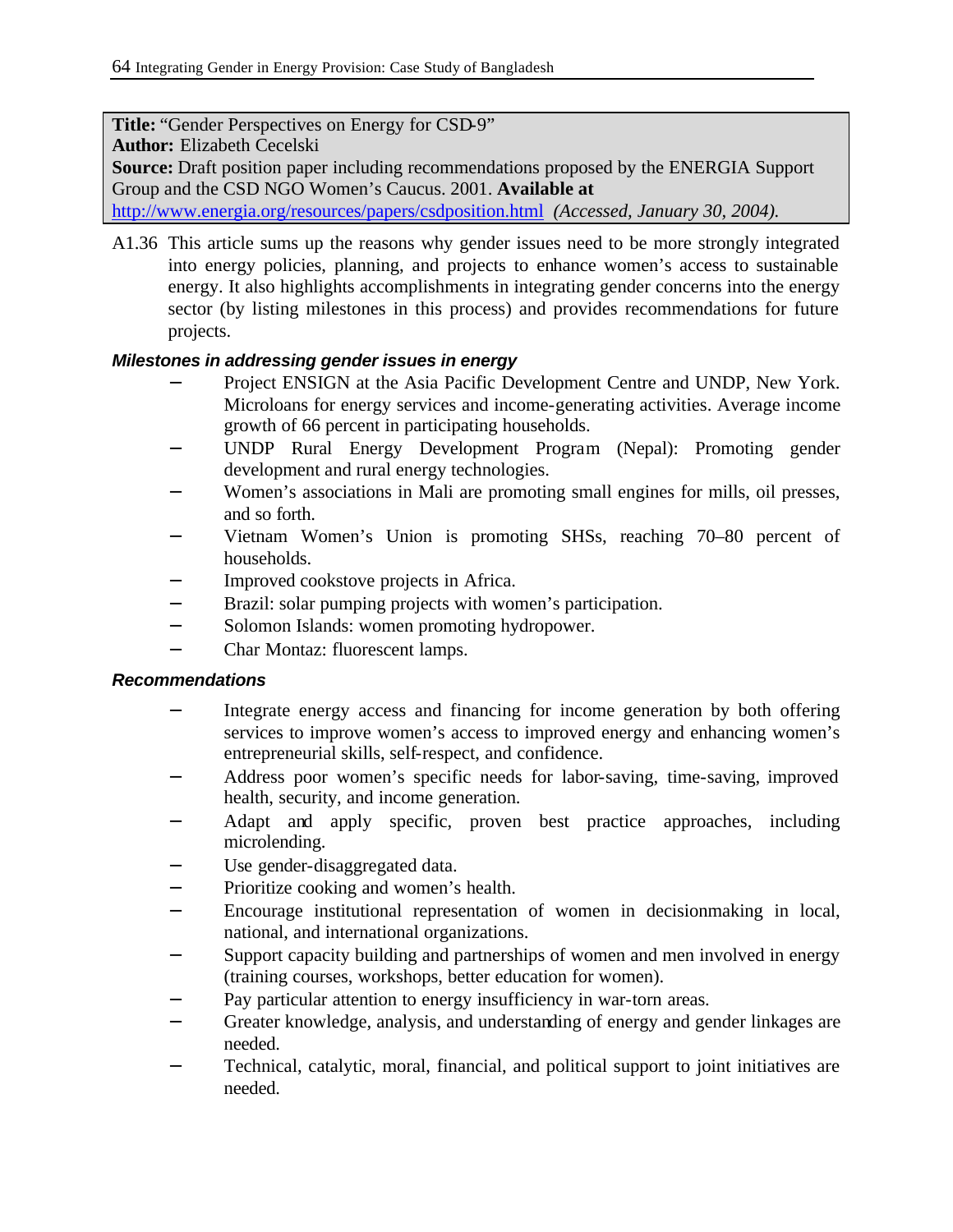# *International*

- Greater participation by the UNDP, World Bank, and other international organizations and an interagency working group are needed.
- Donor governments and agencies should support the application and adaptation of methodologies for integrating gender concerns into energy. Also, stakeholder groups should be consulted when projects are being designed.
- Uphold gender equity within their own organizations.

# *Governments*

- Support gender mainstreaming, especially policy and legislation to promote equal rights to inheritance and property because this is directly related to energy decisions.
- − Give priority to organizations directly owned and managed by the poor and female stakeholders.
- Encourage women entrepreneurs to enter the energy sector (business and industry).
- Develop technology that meets women's needs for safe, convenient, and efficient cooking energy.
- − Include women as participants in technology development.
- − Provide scholarships and role models to encourage women to go into professional fields.

# *NGOs*

- − Advocate and develop innovative models as examples of effective approaches to increasing women's access to energy.
- − Women and children should participate as stakeholders in energy policy and energy service companies.
- Technical education is needed for women and children.
- Involve children and youth in local and national planning processes.
- − Encourage schools to use renewable energy technologies.

**Title:** *Gender Manual: A Practical Guide for Development Policy Makers and Practitioners* **Author:** Helen Derbyshire

**Source:** Social Development Division, Department for International Development (DFID), London, 2002

**Available at** http://62.189.42.51/DFIDstage/Pubs/files/gender\_manual.html. (Accessed January 31. 2004)

A1.37 This manual is designed to help staff from any government or civil society organization who are not gender specialists in recognizing and addressing gender issues in their work. It focuses on the processes of mainstreaming gender issues across all sectors. The manual is divided into three main sections.

Section 1 covers background, ideas, and concepts: gender equality as a development goal; gender mainstreaming as a strategy; an outline history of women, gender, and development, and emerging lessons on mainstreaming gender in national policy frameworks.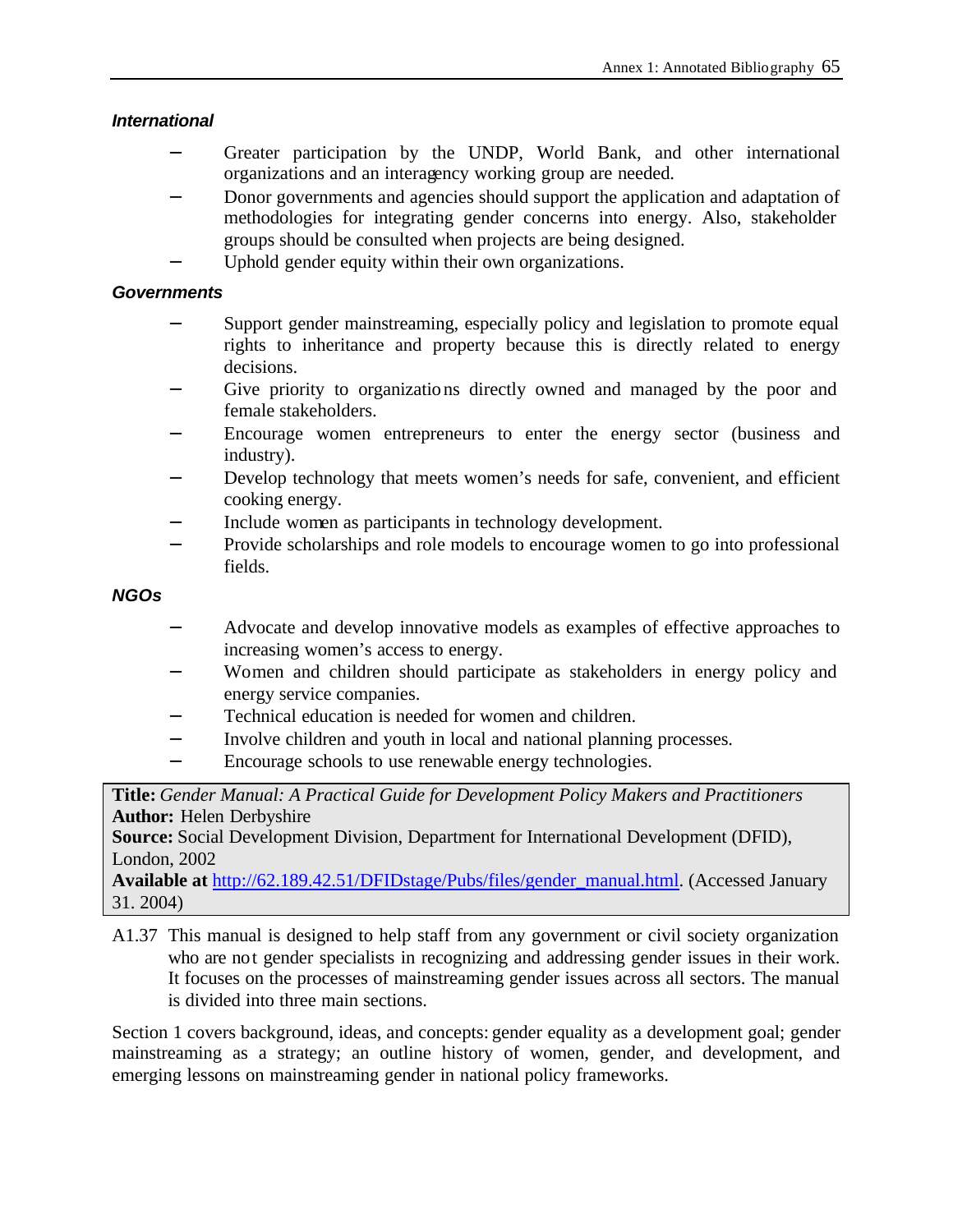Section 2 provides further information about gender mainstreaming and summarizes its four key steps: (1) sex-disaggregated data and gender analytical information, (2) women as well as men influencing the development agenda, (3) action to promote gender equality, and (4) organizational capacity building and change. This section is also concerned with staff responsibility and when to call in specialists' help.

Section 3 contains the practical tools and guidelines for the four key steps of gender mainstreaming.

**Title:** "Gender Lost and Gender Found: BRAC's Gender Quality Action-Learning Programme" **Authors:** Aruna Rao and David Kelleher **Source:** *Development in Practice*, Volume 8, Number 2/May 1 1998

- A1.38 This document begins with four anecdotes about the Gender Quality Action-Learning (GQAL) Programme in action and provides a brief history of BRAC's attempts to address gender concerns since 1991. Rao and Kelleher present a list of their assumptions about gender and organizational change, as well as an outline of the steps used in designing a program for BRAC. Participatory problem definition and problem -solving methodology were used in creating GQAL. (Specifics can be found in BRAC [1995]).
- A1.39 Through the GQAL cycle, large numbers of BRAC staff are actively engaged in the process of defining gender equity and organizational change issues in three areas in which they are challenged to effect change: individual attitudes and behaviors, program results, and organizational systems. The GQAL sequence is as follows: initial education (what is gender?) and issue generation  $\rightarrow$  issue selection (using GQAL criteria)  $\rightarrow$  issue analysis, action planning to address one or more causes of the issue selected  $\rightarrow$ implementation of proposed solutions and changes  $\rightarrow$  evaluation of outcomes. Because GQAL is an ongoing structural intervention, monitoring is incorporated at every step.
- A1.40 Rao and Kelleher also highlight some of GQAL's outcomes, successful features, and problem factors:
	- − Outcomes: improved working relationships, more open communication, greater work efficiency through mutual support, and increased transparency;
	- Successful features: field-based, regular, monitored intervention conducted by well-trained facilitators; and
	- Problem factors: perceived lack of support from top management, frequent staff transfers, floods (1995), and noncooperative movement (1996) slowed down GQAL process.

**Title:** *Gender in Energy Training Pack* **Author:** Margaret Skutsch **Source:** Technology and Development Group, University of Twente, the Netherlands, 1997

A1.41 This is an excellent guide for training groups and individuals involved in the energy sector, whether governmental or nongovernmental. It is organized into seven modules that cover understanding gender, women and gender in energy plans, working toward more gender-sensitive planning, gender analysis tools, gender-sensitive data gathering tools, building gender Tools into an overall planning framework, and introducing the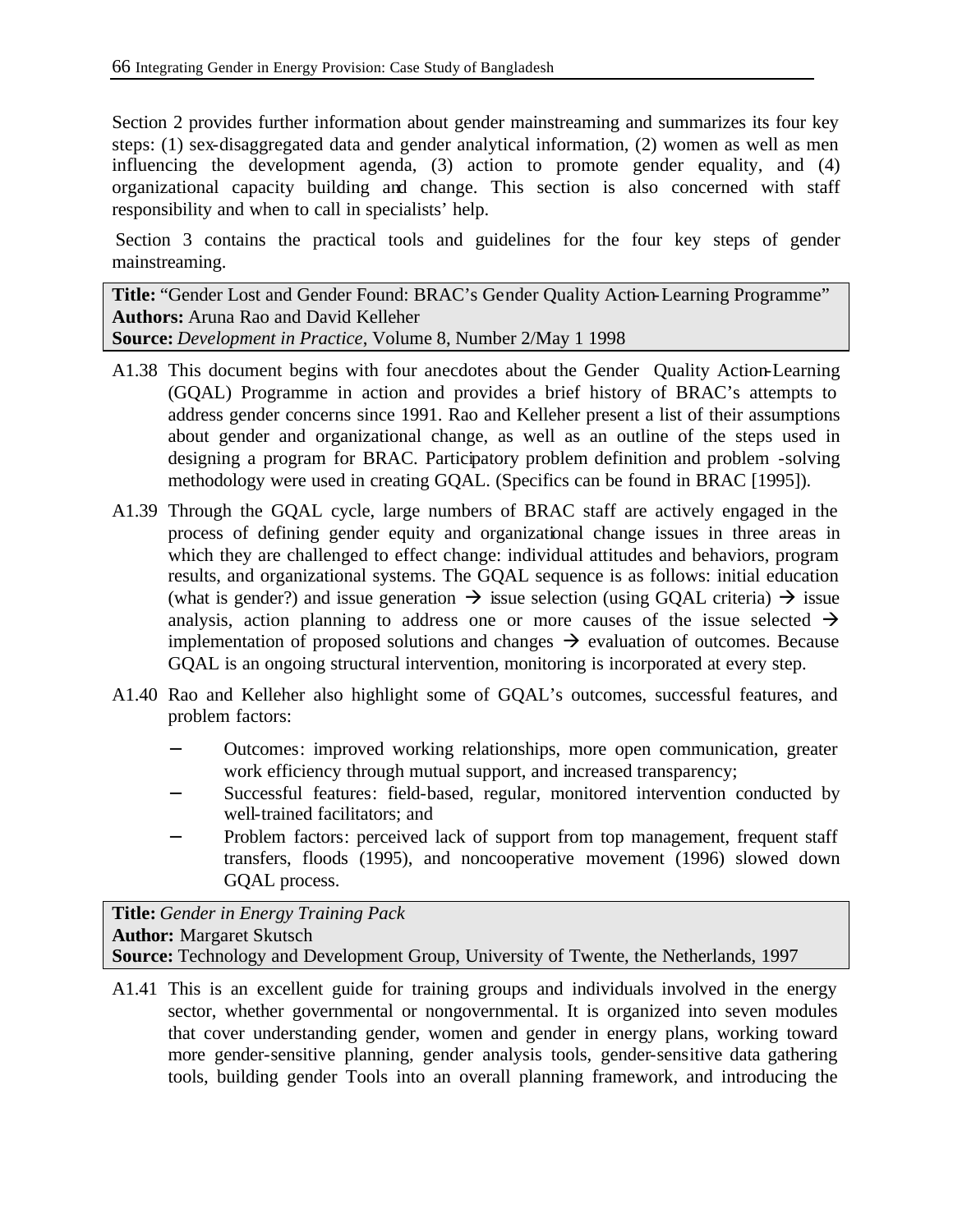gender approach into institutions. (An updated version of the training pack is due out sometime in 2004.).

**Title:** Village Power 2000—Gender Workshop Proceedings **Author:** National Renewable Energy Laboratory, World Bank, Winrock International, USAID, ESMAP **Source:** ESMAP, 2000 Available at http://www.rsvp.nrel.gov/vpconference/vp2000/gender\_workshop/gender\_workshop.html. (Accessed January 31, 2004).

A1.42 This proceedings document (PowerPoint) is a presentation of ESMAP's, ENERGIA's and Winrock International's work and partnership; it includes references to existing tools for addressing gender issues in development projects and programs. Based on the experience of the World Bank Gender and Transport Thematic Group, steps and actions to be taken are described. The needs for income-generating and gender activities focus, as well as productive needs versus basic needs, are included in the discussion of Microfinance for Energy Services and Income-Generating Opportunities: Project Ensign. Using Participatory Rural Appraisal and surveys of rural households, agriculture enterprises, fishery ventures, commercial enterprises, and institutions in Kenya, Winrock found that more than 50 percent of household energy needs are women's roles and identified energy demand and opportunities. Winrock's experience in Mali is also described in tables.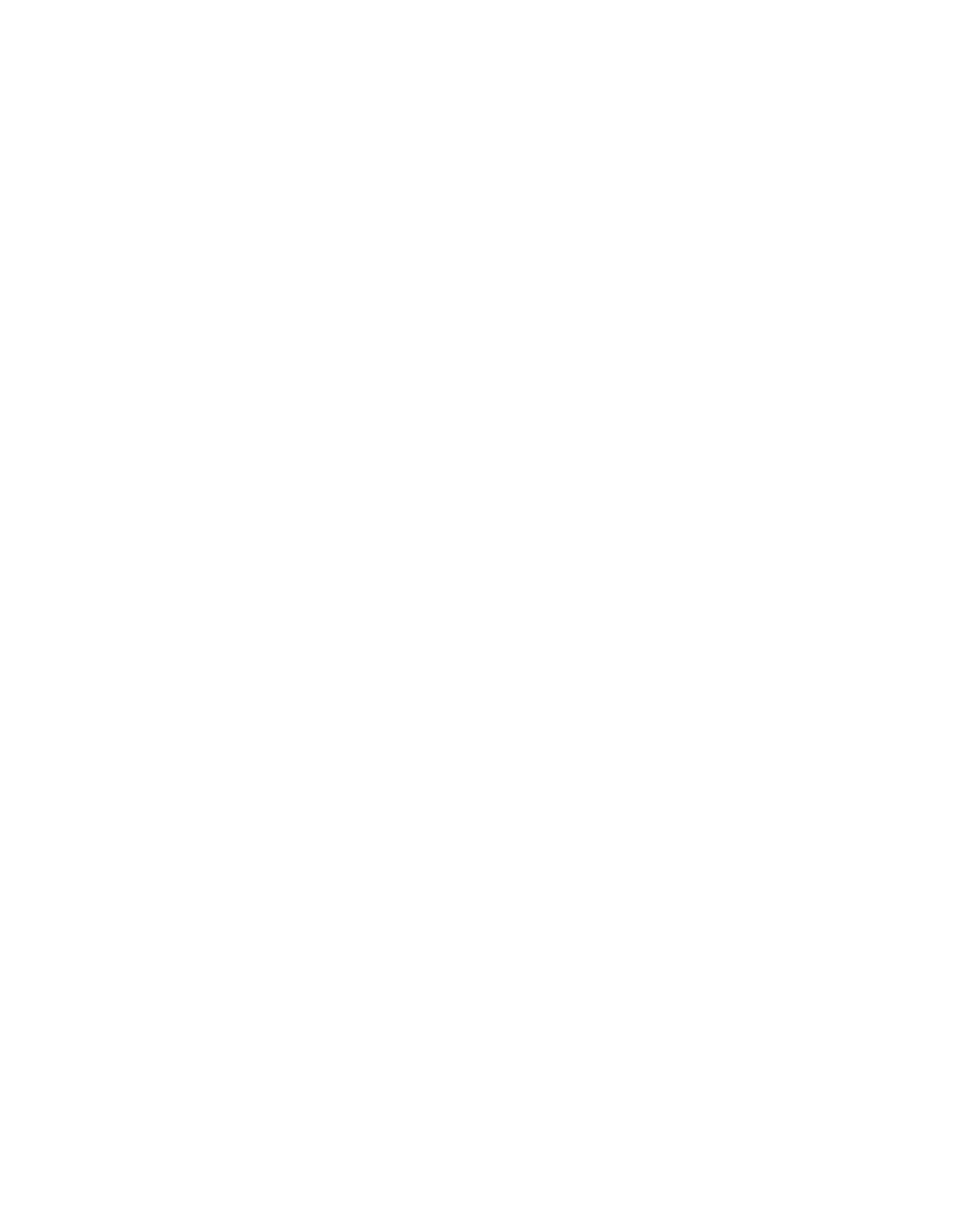# **Annex 2**

# **Useful Resources**

- Siyanda. An online database on gender and development materials http://www.siyanda.org. (Accessed February 2, 2004).
- UNDP. A collection of readings on gender and energy. Available at http://www.undp.org/seed/eap/html/publications/2001/files\_2001a/12\_Further\_Reading.p df. (Accessed February 2, 2004).
- Southern African Poverty Network—Poverty, Gender and Energy. "Report on the Regional Workshop on Women and Sustainable Energy—South Africa, Organized by UNDP's Energy and Atmosphere Office, June 21–22." Available at http://www.sarpn.org.za/genderenergy/index.php. (Accessed February 2, 2004).
- -. 2002. Poverty, Energy and Gender in Namibia, Windhoek, May 29–31. Available at http://www.sarpn.org.za/genderenergy/seminar/background.php. (Accessed February 2, 2004).
- Winrock International and ESMAP. 2002. Gender and Sustainable Energy Regional Workshop Series—Mesoamerican Network on Gender in Sustainable Energy (GENES), April – July, 2002. Available at http://www.winrock.org/general/Publications/GENES.pdf. (Accessed February 2, 2004).

#### *Gender*

- BRAC Gender Quality Action Learning Program. 1995. *Technical Manual: An Action-Learning Approach to Gender and Organizational Change*. Dhaka. To order, contact the BRAC Gender Resource Centre at grcbrac@bdmail.net.
- Center for Legislative Development—Resources on Gender and Governance. *Gender Perspective* (list of resources and website links on gender frameworks, mainstreaming strategies, and manuals). http://www.cld.org/wipdbgenpers.htm. (Accessed February 2, 2004).

#### *Gender and energy*

- ESMAP. 2002. "Monitoring and Evaluation of Rural Electrification Projects: A Demand-Oriented Approach." (July 2003) Washington, D.C.
- ENERGIA—International Network on Women and Sustainable Energy. http://www.energia.org. (Accessed January 31, 2004).
- GST (Gender, Science and Technology Gateway and Gender Advisory Board). Energy: http://gstgateway.wigsat.org/TA/NOS/energy.html. (Accessed February 2, 2004).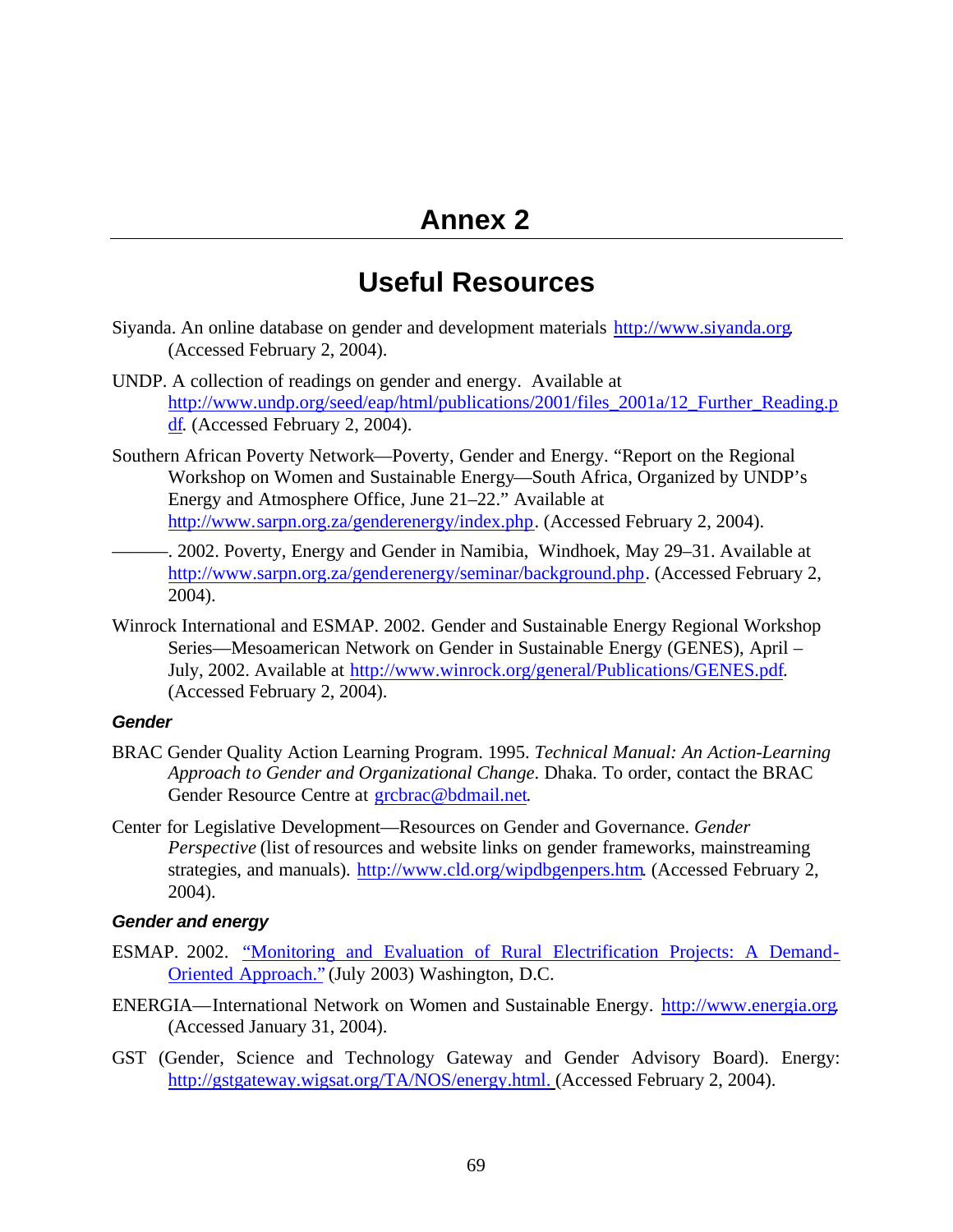- Household Energy Development Organizations Network. http://ecoharmony.net/hedon. (Accessed February 2, 2004).
- NRECA National Rural Electric Cooperative Association http://www.nreca.org/. (Accessed February 2, 2004).
- Regional Network of Women and Sustainable Energy in Africa. http://www.elci.org/energy/. (Accessed February 2, 2004).
- REIN (Renewable Energy Information Network (Bangladesh). (This group includes all sectors and key organizations working on renewable energy in Bangladesh.) http://lged.org/sre/ret-org.htm. (Accessed February 2, 2004).
- Southern Africa Poverty Network—Poverty, Energy and Gender. http://www.sarpn.org.za/genderenergy/index.php. (Accessed February 2, 2004).

# *NGOs*

- BRAC. http://www.brac.net. (Accessed February 2, 2004).
- ELCI (Environment Liaison Centre International. http://www.elci.org/. (Accessed February 2, 2004).
- Grameen Shakti. http://shakti.hypermart.net (Accessed February 2, 2004).
- ITDG (International Technology Development Group). http://www.itdg.org. (Accessed January 31, 2004).

Winrock International. http://www.winrock.org/. (Accessed February 2, 2004).

## *International and bilateral organizations*

- ASTAE (Asia Alternative Energy Program. http://www.worldbank.org/astae/. (Accessed January 31, 2004).
- CIDA. http://www.acdi-cida.gc.ca/index-e.htm. (Accessed February 2, 2004).
- ESMAP. http://www.worldbank.org/html/fpd/esmap/. (Accessed February 2, 2004).
- GEF (Global Environment Facility). http://www.gefweb.org/. (Accessed .February 2, 2004).
- GTZ (German Agency for Technical Cooperation [*Deutsche Gesellschaft für Technische Zusammenarbeit*]). Household Energy Program: http://gtz.de/hep/english/index.html (Accessed February 2, 2004 ). Catalogue of publications: http://www.gtz.de/publikationen/english/publications/index.asp (Accessed February 2, 2004).
- NREL (National Renewable Energy Laboratory). http://www.nrel.gov/. (Accessed February 2, 2004).
- UNDESA/DAW (United Nations Department of Economic and Social Affairs, Division for the Advancement of Women). http://www.un.org/womenwatch/daw/. (Accessed February 2, 2004).
- UNDP. Energy for sustainable development: http://www.undp.org/seed/eap/. (Accessed February 2, 2004).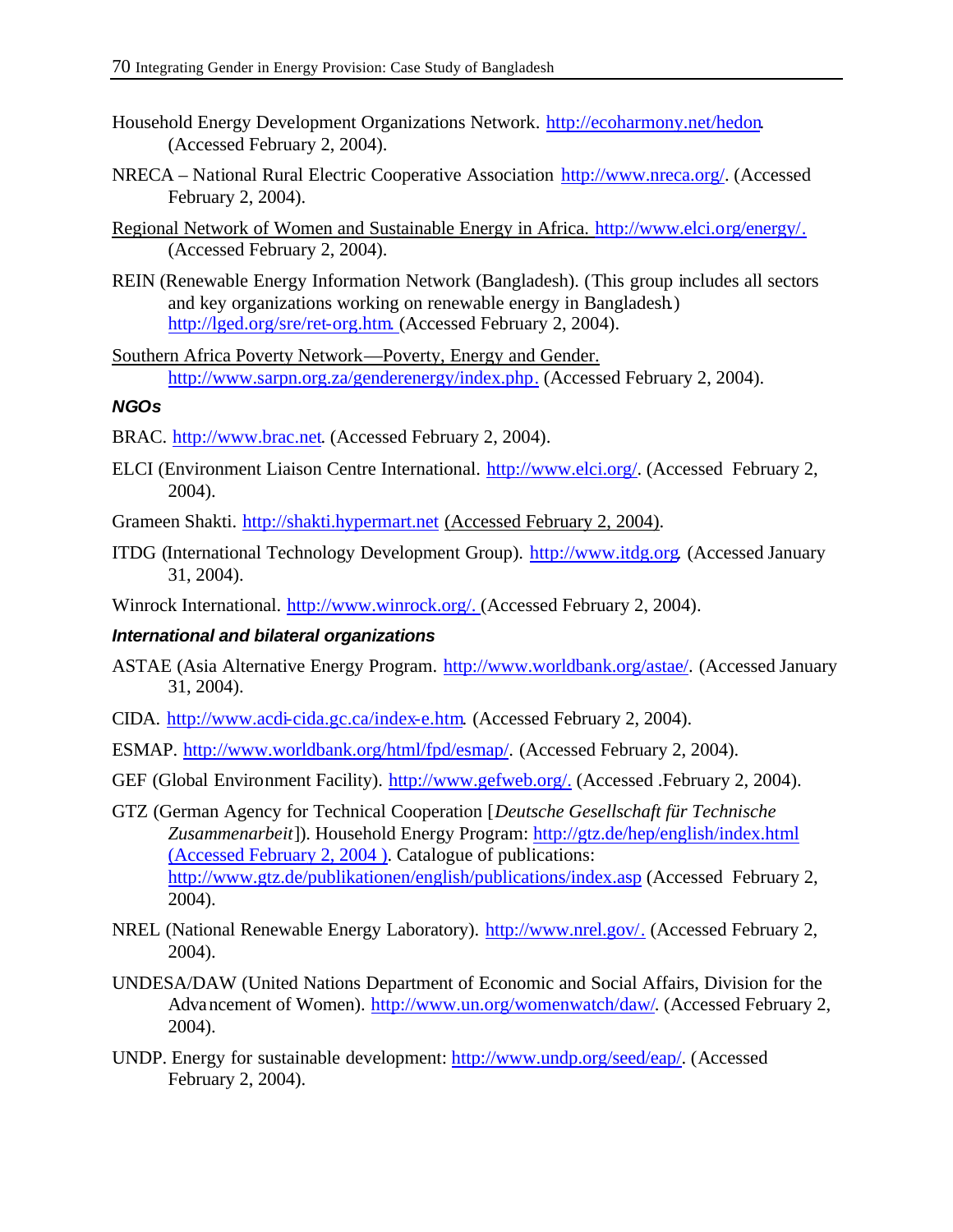UNIFEM. http://www.unifem.org/ (Accessed February 2, 2004).

- USAID. http://www.usaid.gov/. (Accessed February 2, 2004).
- U.S. Department of Energy. http://www.energy.gov/. (Accessed February 2, 2004).
- WEDO (Women's Environment Development Organization). http://www.wedo.org/. (Accessed February 2, 2004).

#### *Energy and poverty reduction*

- ESMAP. 2000. *Energy Services for the World's Poor. Energy Development Report 2000.* Washington, D.C. World Bank. Available at http://www.worldbank.org/html/fpd/esmap/energy\_report2000/. (Accessed February 2, 2004).
- UNDP. 2002. *Energy for Sustainable Development: A Policy Agenda.* New York. Available at http://www.undp.org/seed/eap/index.html. (Accessed February 2, 2004).

## *Gender, energy, and development*

- ENERGIA offers free, online publications in the gender and sustainable energy field, organized by themes (energy and poverty; rural electrification; household energy; climate change; gender, energy, and environment; policy advice; practice and policy; gender and energy training materials; meeting and project reports). Available at http://www.energia.org/resources/publications.html. (Accessed January 31, 2004).
- UNDP. 2000. **"**How Is Gender Relevant to Sustainable Energy Policies?" In UNDP Publications**,**  *Sustainable Energy Strategies: Materials for Decision Makers.* New York Available at http://www.undp.org/seed/eap/html/publications/2000/2000a.htm. (Accessed February 2, 2004).
	- ———. 2001. *Case Studies: Generating Opportunities for Women in Energy.* New York. Available at http://www.undp.org/seed/eap/html/publications/2001/2001a.htm. (Accessed February 2, 2004.).
- Government of Norway's Trust Fund for Gender Mainstreaming at the World Bank. http://www.worldbank.org/gender/partnerships/genfund.htm. (Accessed February 2, 2004).
- UNDP Thematic Trust Funds: Gender, Energy. http://www.undp.org/trustfunds/. (Accessed February 2, 2004).